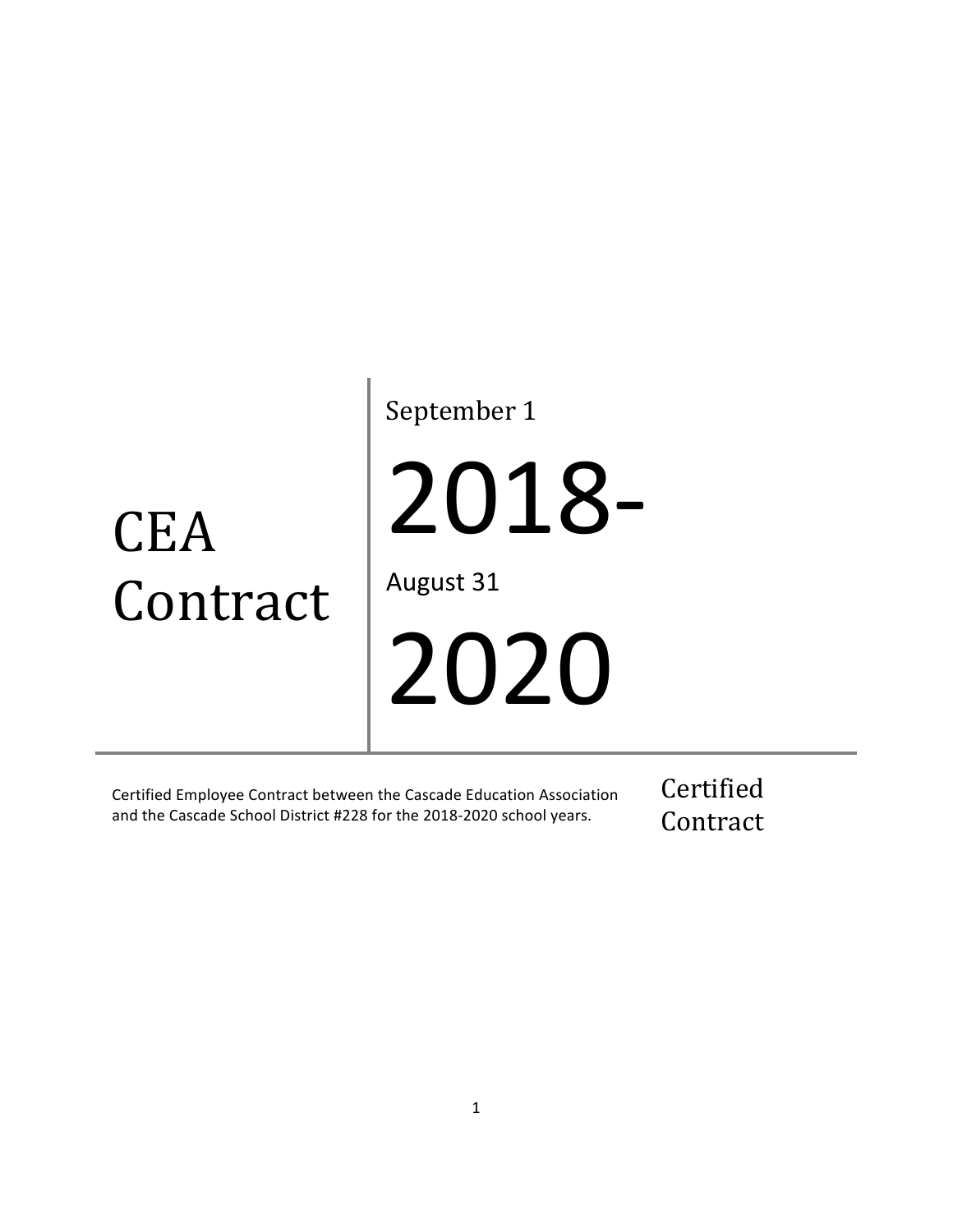# **TABLE OF CONTENTS**

| <b>PREAMBLE</b>                               | 7              |
|-----------------------------------------------|----------------|
| <b>ARTICLE I. ADMINISTRATION</b>              | $\overline{7}$ |
|                                               |                |
|                                               |                |
|                                               |                |
|                                               |                |
|                                               |                |
| <b>ARTICLE II. BUSINESS</b>                   | 10             |
|                                               |                |
|                                               |                |
|                                               |                |
|                                               |                |
| <b>ARTICLE III. EMPLOYEE RIGHTS</b>           | 13             |
|                                               |                |
|                                               |                |
|                                               |                |
|                                               |                |
|                                               |                |
|                                               |                |
|                                               |                |
|                                               |                |
|                                               |                |
|                                               |                |
| <b>ARTICLE IV. STAFF REDUCTION AND RECALL</b> | 19             |
|                                               |                |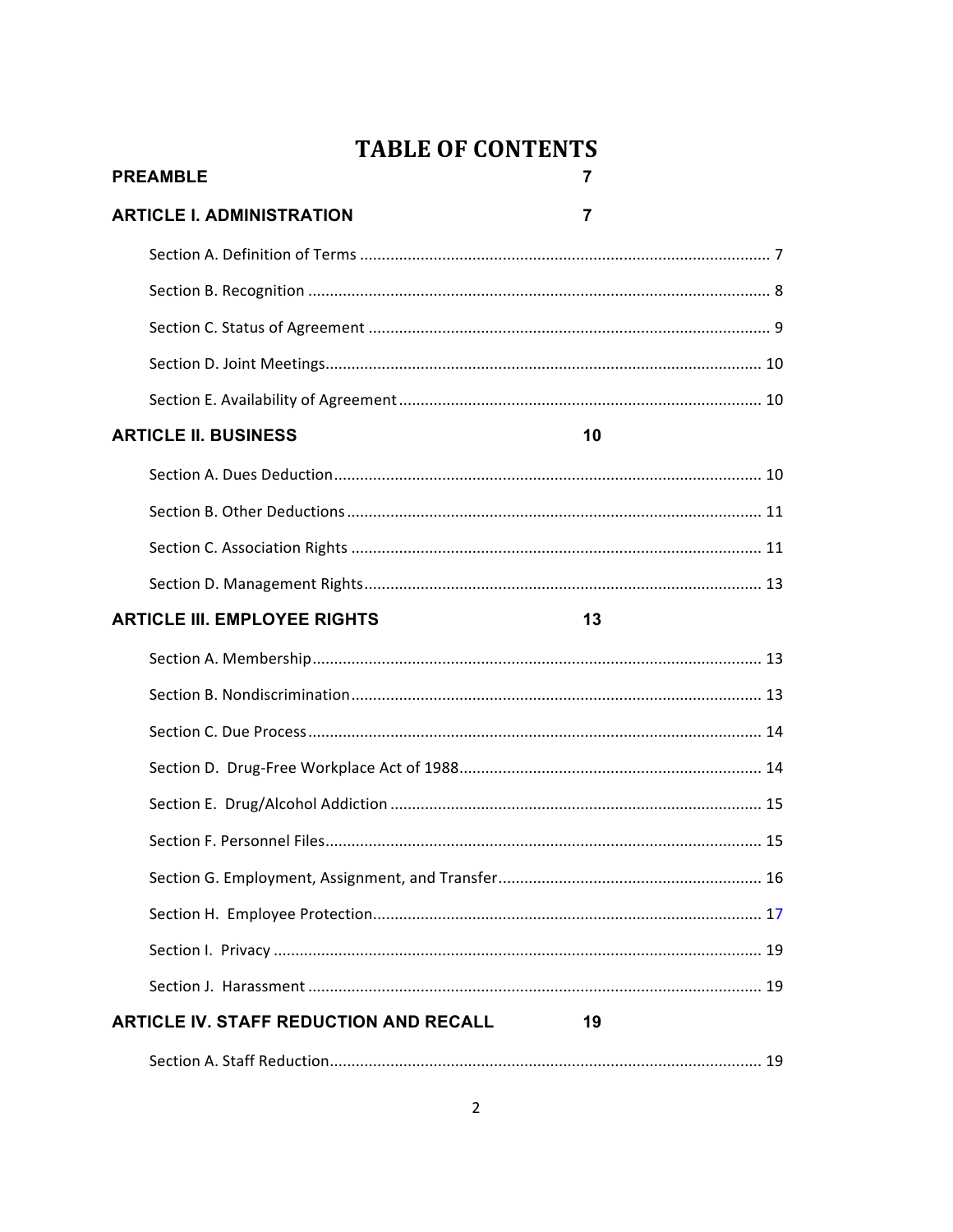| <b>ARTICLE V. EVALUATIONS</b>                                | 22 |
|--------------------------------------------------------------|----|
|                                                              |    |
|                                                              |    |
|                                                              |    |
|                                                              |    |
|                                                              |    |
|                                                              |    |
|                                                              |    |
|                                                              |    |
|                                                              |    |
|                                                              |    |
|                                                              |    |
|                                                              |    |
| Non-Classroom Certificated Employees Evaluation Procedures32 |    |
|                                                              |    |
|                                                              |    |
|                                                              |    |
|                                                              |    |
|                                                              |    |
|                                                              |    |
|                                                              |    |
| <b>ARTICLE VI. INSTRUCTION</b>                               | 51 |
|                                                              |    |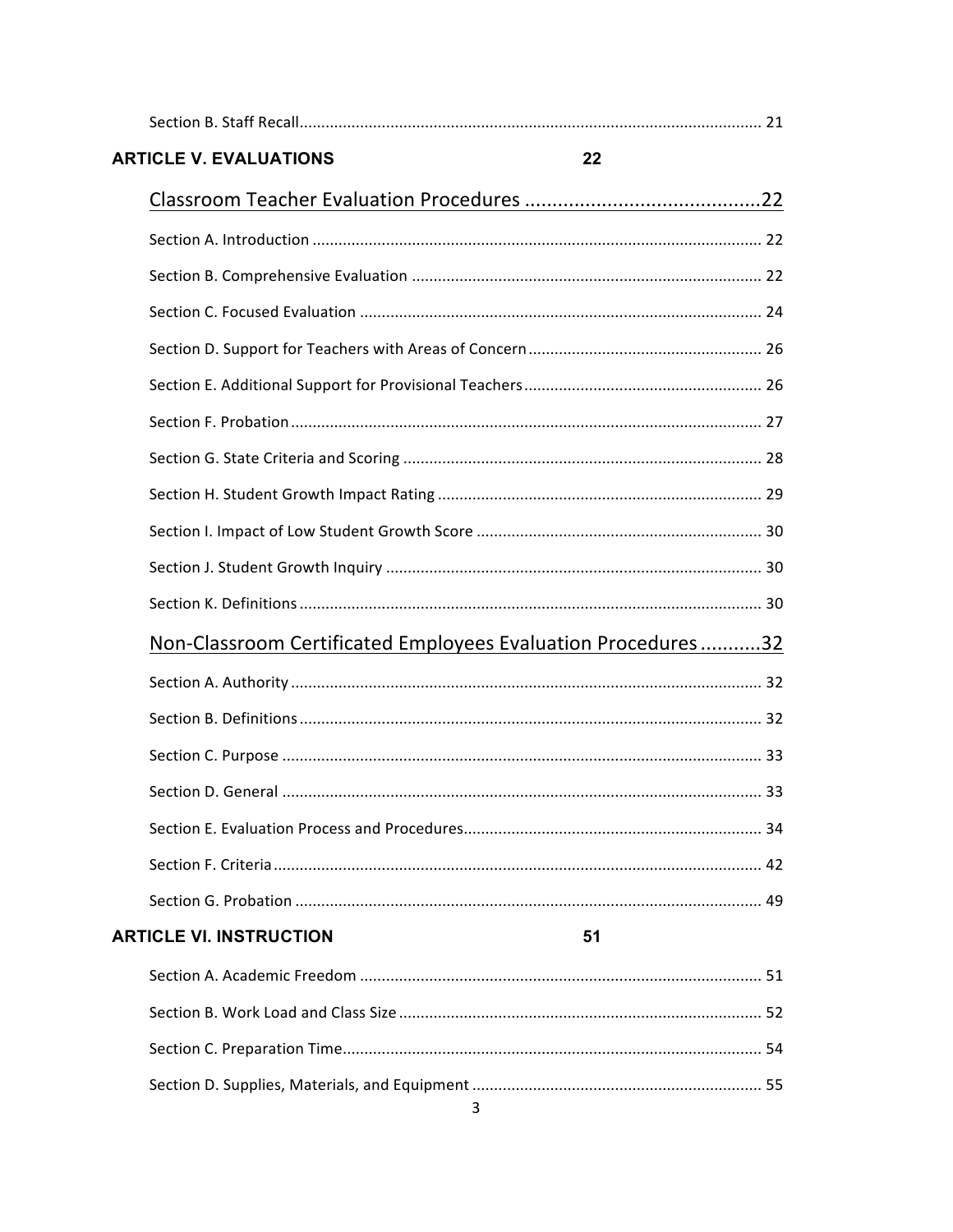## **ARTICLE VII. LEAVES**

#### 57

| <b>ARTICLE VIII. FISCAL MATTERS</b> | 65 |  |
|-------------------------------------|----|--|
|                                     |    |  |
|                                     |    |  |
|                                     |    |  |
|                                     |    |  |
|                                     |    |  |
|                                     |    |  |
|                                     |    |  |
|                                     |    |  |
|                                     |    |  |
|                                     |    |  |
|                                     |    |  |
|                                     |    |  |
|                                     |    |  |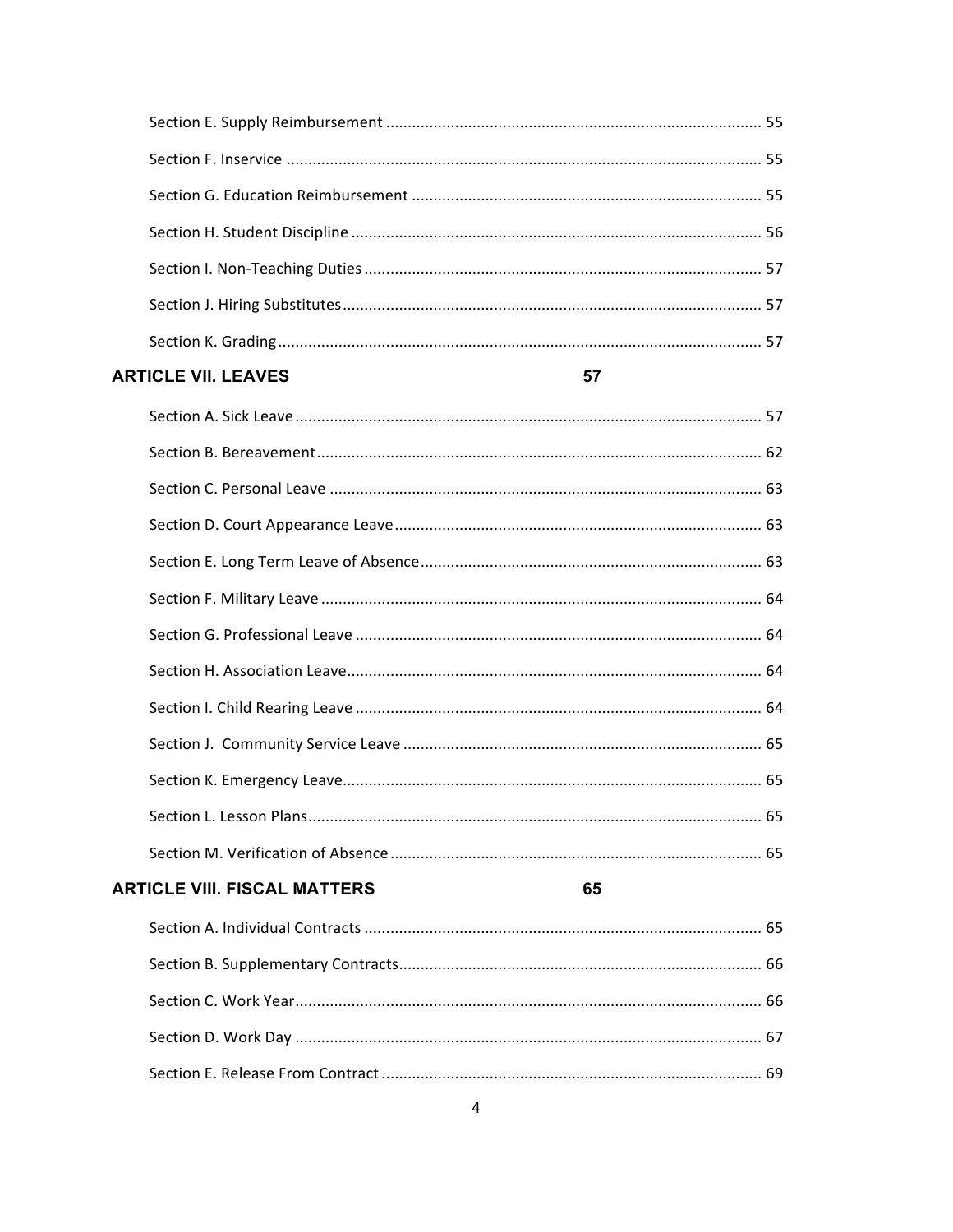## **ARTICLE IX. GRIEVANCE PROCEDURE**

## **ARTICLE X. DURATION**

| 70<br>۰. |
|----------|

78

73

| APPENDIX A: CASCADE SCHOOL DISTRICT EMPLOYEE SALARY SCHEDULE  79 |  |
|------------------------------------------------------------------|--|
|                                                                  |  |
|                                                                  |  |
|                                                                  |  |
|                                                                  |  |
|                                                                  |  |
|                                                                  |  |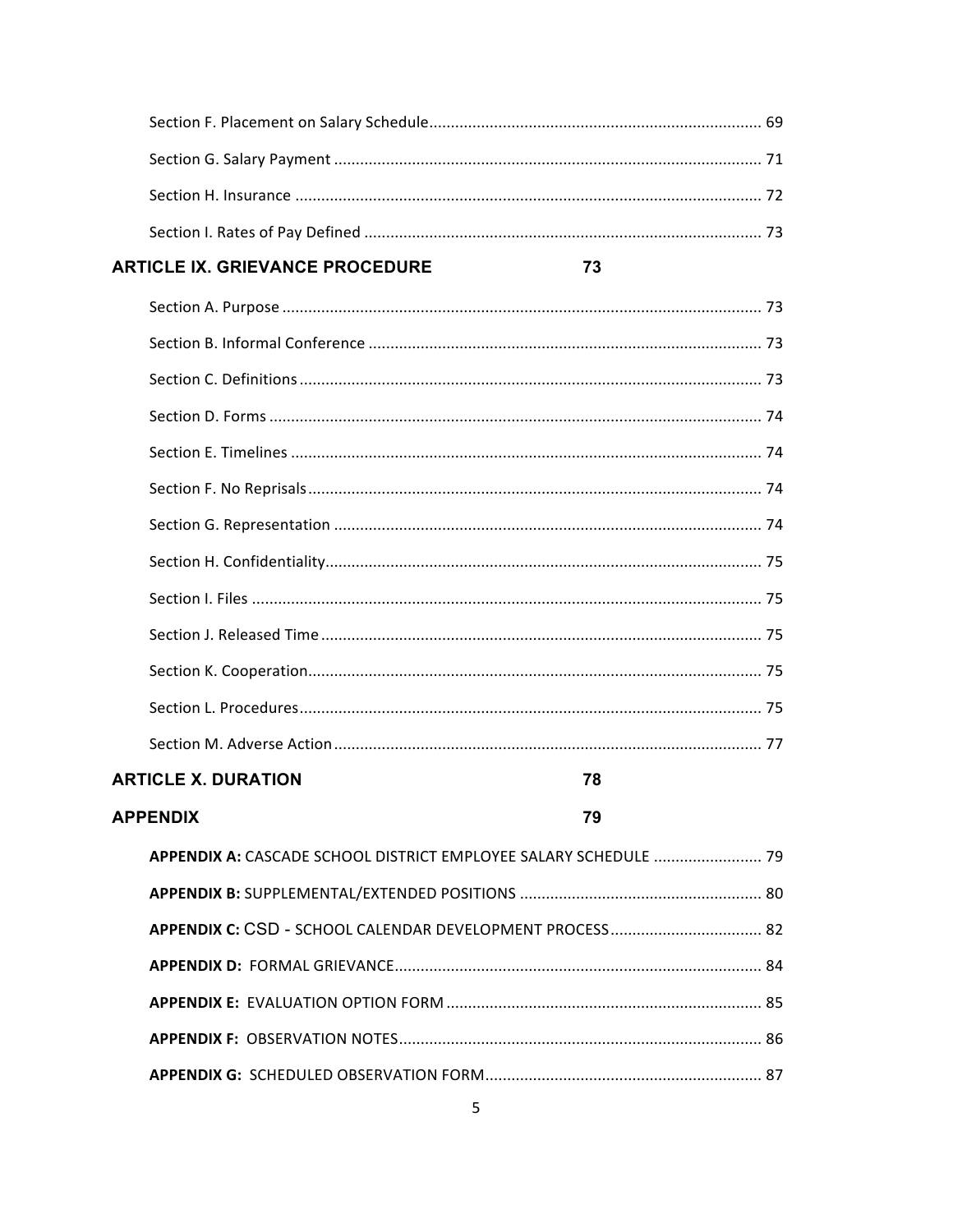| APPENDIX H: COMPREHENSIVE EVALUATION - CLASSROOM TEACHERS 88      |  |
|-------------------------------------------------------------------|--|
|                                                                   |  |
| APPENDIX J: PROFICIENCY EVALUATION FORM - SUPPORT PERSONNEL 92    |  |
| APPENDIX K: PRO GROWTH/SHORT EVALUATION FORM-SUPPORT PERSONNEL 93 |  |
|                                                                   |  |
|                                                                   |  |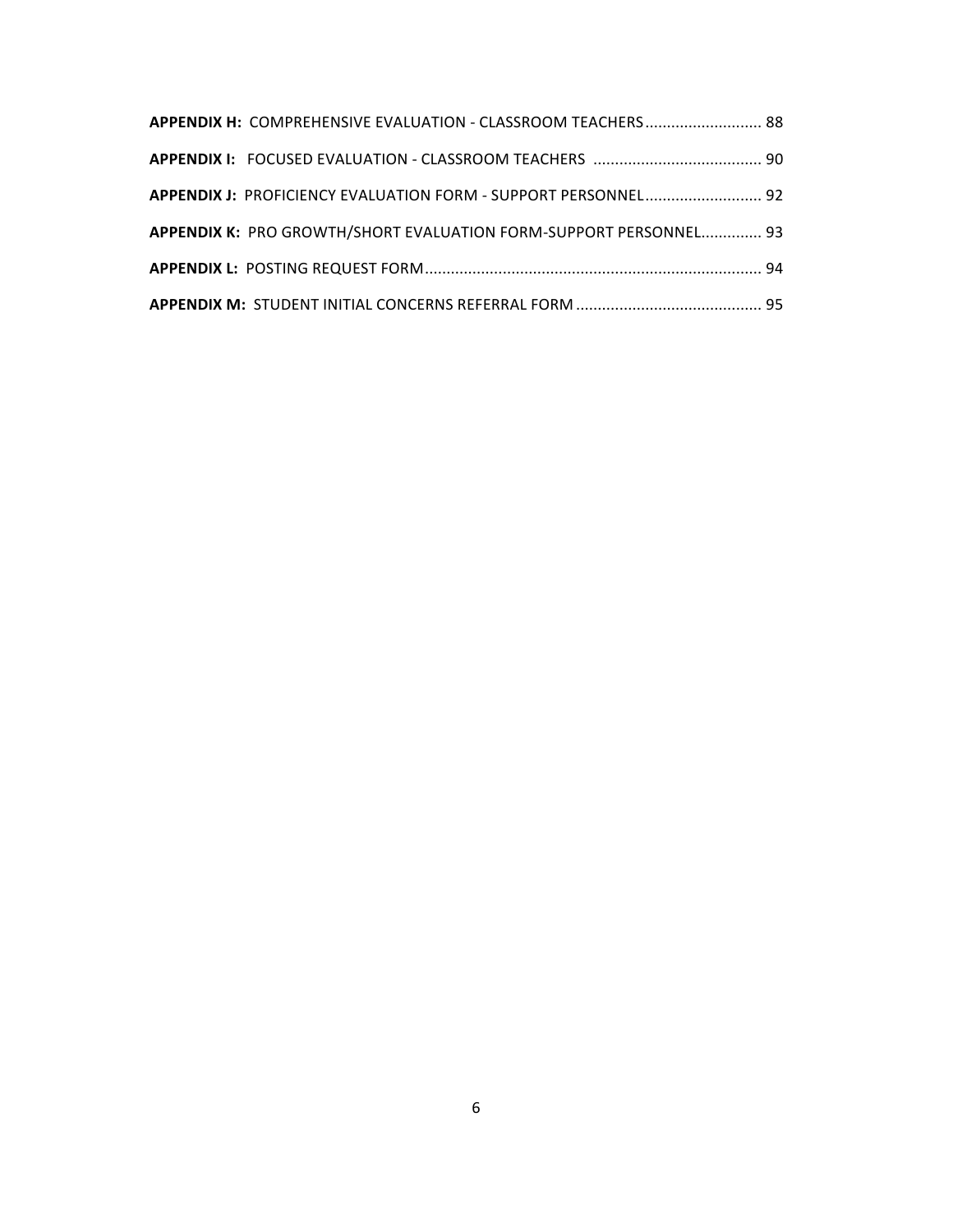# **PREAMBLE**

This Agreement is entered into between the Board of Directors of Cascade School District No. 228, Leavenworth, Chelan County, Washington, and Cascade Education Association. It has been negotiated pursuant to RCW 41.59.

# **ARTICLE I. ADMINISTRATION**

# **Section A. Definition of Terms**

As used in this Agreement, the following terms will have the following meanings unless the context in which they are used shall clearly indicate another meaning:

- 1. "Agreement" shall mean this collective bargaining agreement, which shall be signed by the parties.
- 2. "AR" shall mean Association Representative(s).
- 3. "Association" shall mean the Cascade Education Association, which is affiliated with the Washington Education Association and the National Education Association.
- 4. "BEA" shall mean Basic Education Act.
- 5. "Block Schedule" shall be any schedule format with fewer but longer classes than traditional schedules permit.
- 6. "Board" shall mean the Board of Directors of Cascade School District No. 228 as the governing body of the District.
- 7. "Contract" shall mean the individual contract issued to each employee pursuant to State law.
- 8. "Day" shall mean working day, determined by those days that the District's business office is open for business with the public.
- 9. "District" shall mean Cascade School District No. 228, Leavenworth, Chelan County, Washington.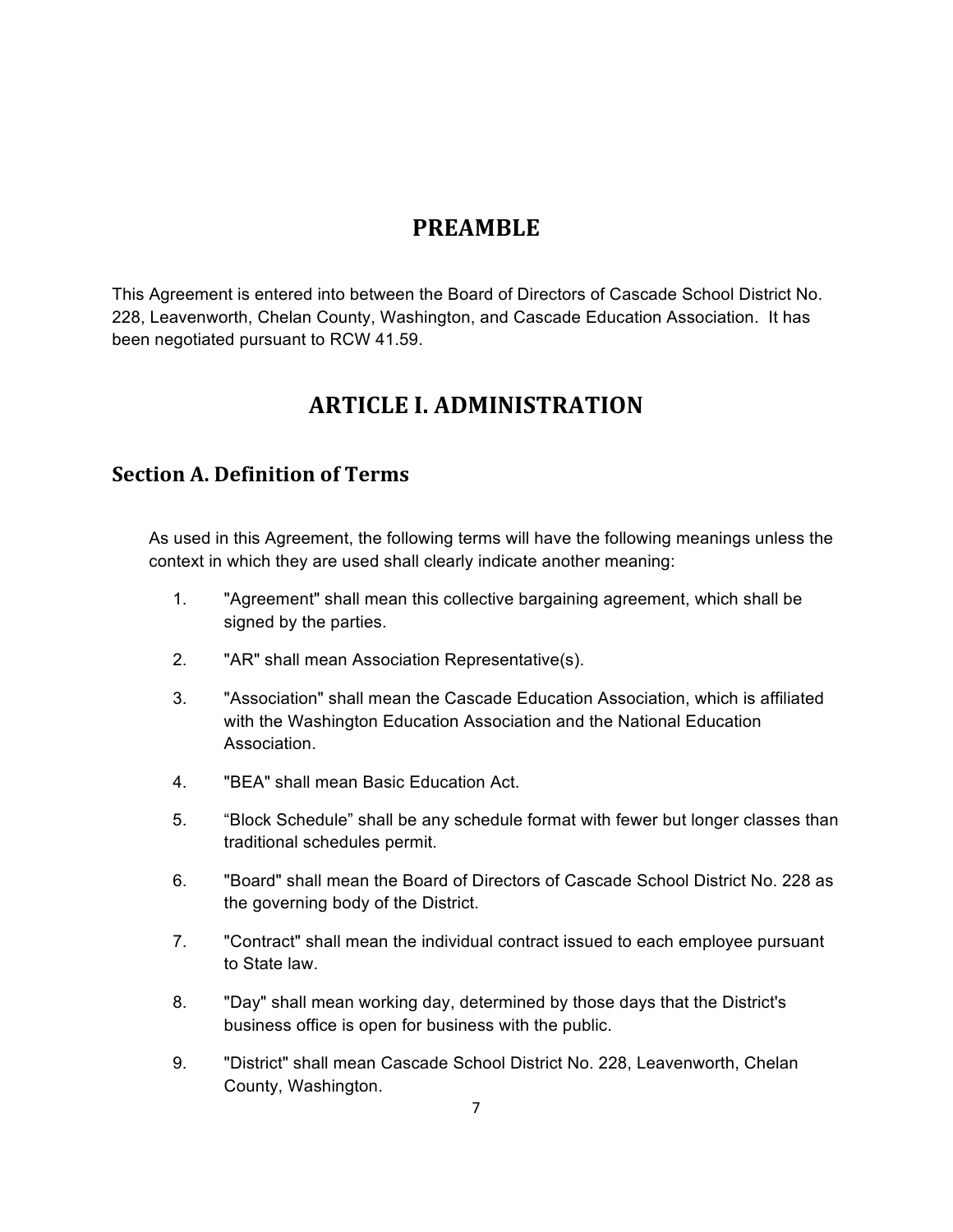- 10. "Elementary" shall mean grades P through 5.
- 11. "Employee" shall mean any member of the bargaining unit as set out in this Agreement.
- 12. "Extended Contract" shall mean that individual contract that is issued to an employee for day(s) beyond the employee's base contract days.
- 13. "Leave Replacement Position" shall mean a position that may or may not be available in the next school year.
- 14. "Non-Continuing Employee" shall mean an employee hired on a non-continuing contract for one year or less.
- 15. "OSPI" shall mean the Washington State Office of Superintendent of Public Instruction.
- 16. "Parties" shall mean the Association and the District.
- 17. "PERC" shall mean the Washington State Public Employee Relations Commission.
- 18. "President" shall mean the president of the Association or his/her designee.
- 19. "RCW" shall mean Revised Code of Washington.
- 20. "Secondary" shall mean grades 6 12.
- 21. "Superintendent" shall mean the chief administrative officer of the Board, or his/her designee.
- 22. "Supplemental Contract" shall mean that contract issued and signed in accordance to State law.
- 23. "WAC" shall mean Washington Administrative Code.
- 24. "Year" shall mean the school calendar year, from the first day of teacher inservice to the day before teacher in-service the following year.

## **Section B. Recognition**

#### **1. Bargaining Unit Make-Up**

The District recognizes the Association as the exclusive bargaining agent for all certificated employees of the District excluding the chief administrative officer(s), principals and assistant principals.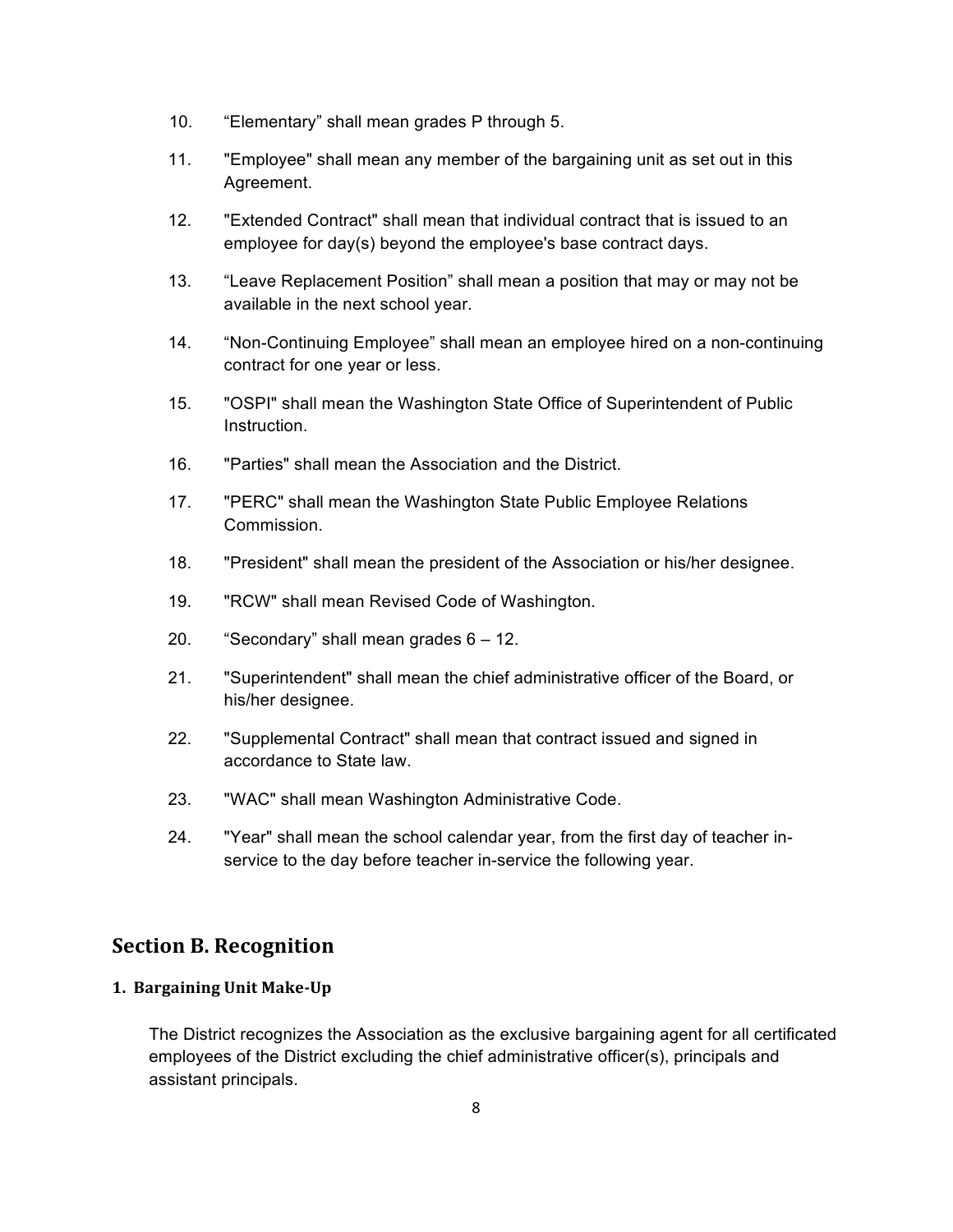#### **2. Long-Term Substitute Teachers**

Also included in the bargaining unit are long term substitute teachers. The term "long-term substitute" shall mean any substitute teacher who replaces an employee for twenty (20) or more full consecutive days.

Long-term substitutes shall be covered by the salary portion only of this agreement.

#### **3. Supplemental Positions**

Included in the bargaining unit are all supplemental positions for which a teaching certificate is required, as listed in the supplemental salary stipend schedule (Appendix B). Excluded are all supplemental positions for which a teaching certificate is not required.

## **Section C. Status of Agreement**

#### **1. Openers**

This Agreement shall become effective when ratified by the parties and executed by the authorized representatives thereof and may be modified only with the mutual consent of the parties.

#### **2. The Agreement Controls**

Rules, regulations, policies and resolutions of the District which are not in conflict with this agreement shall not be affected by this agreement. This agreement shall be controlling in the event there are inconsistencies or conflicts with the rules, regulations, policies and resolutions of the District to the extent necessary to give effect to the agreement.

#### **3. Conformity to Law**

This Agreement shall be governed and construed according to the laws of the State of Washington. If any provision of this Agreement is found to be contrary to those laws, the remaining provisions of this Agreement shall continue in full force and effect and be binding upon the parties hereto. If any provision of this Agreement is so held to be contrary to the law, the parties shall commence negotiations on said provision as soon thereafter as is reasonably possible.

#### **4. Individual Contracts**

In the event there is any conflict between this agreement and individual contracts and/or supplemental contracts, this agreement shall control. Individual contracts shall contain a statement indicating that the individual contract shall be subject to the terms and conditions of this agreement or its successor.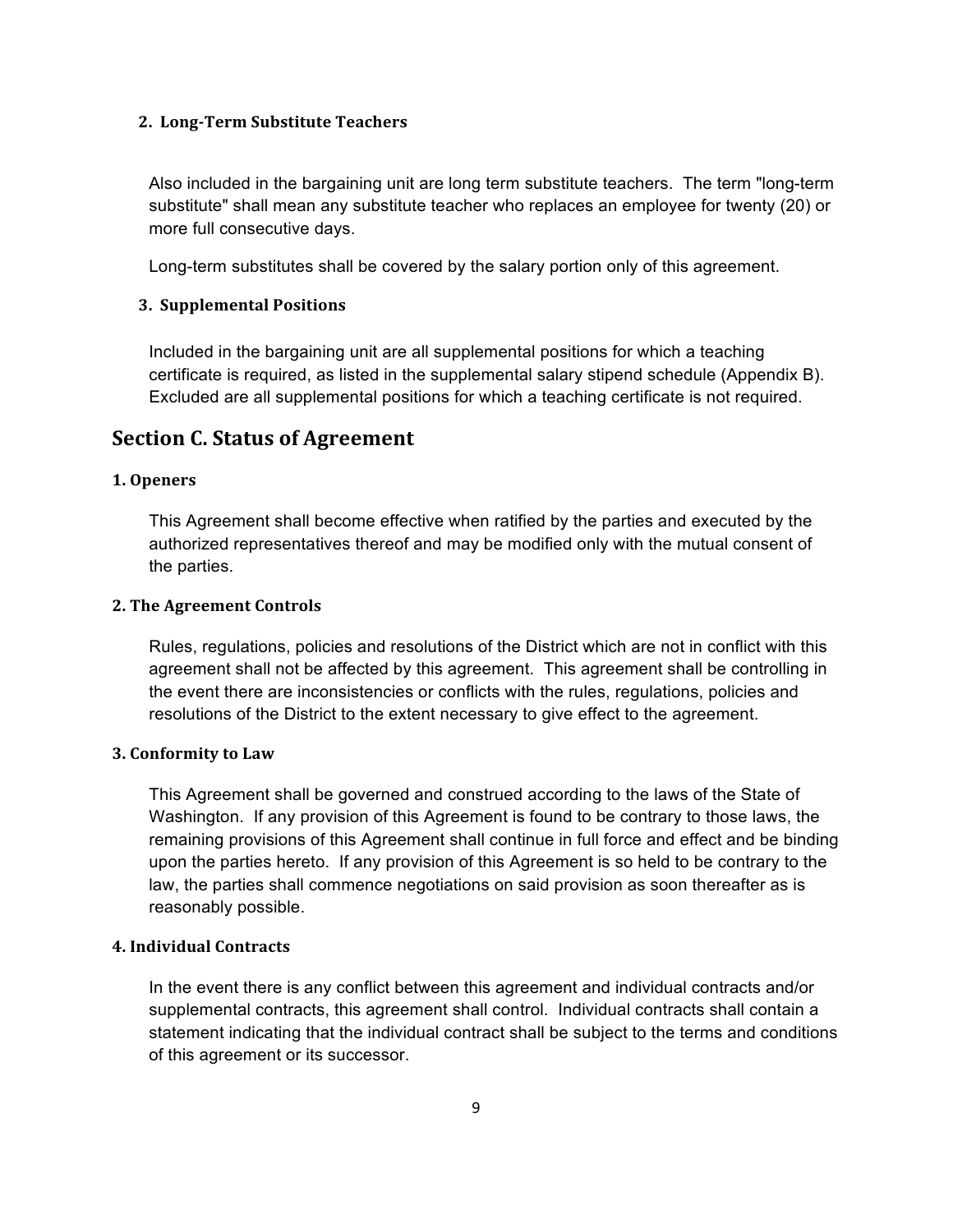## **Section D. Joint Meetings**

A Board member or designee and Association President and/or representatives shall meet at mutually agreeable times and places to discuss matters of mutual concern. In addition the Board or designee and Association president and/or representatives agree to meet quarterly on a schedule to be agreed upon by the Superintendent and President.

## **Section E. Availability of Agreement**

Upon ratification of tentative agreements, an update of the contract shall be posted on the Cascade School District website. At the beginning of each year the District shall provide a current written copy of the contract for each faculty room and have one available for review for prospective employees at the District Office.

# **ARTICLE II. BUSINESS**

## **Section A. Dues Deduction**

#### **1. Authorization and Revocation**

#### **a. Member Dues**

The District shall deduct monthly from the wages of each employee who is a member of the Association, a sum certified by the Association as dues, provided that the District has received a written authorization from each such employee authorizing such a deduction. The District shall forward the sum so deducted to the Association once each month in accordance with the District disbursement procedures. An employee may revoke their membership in the association at any time at which time they become a " Fee Payer" as per paragraph b. below.

#### **b. Fair Share Representation Fee**

The District shall deduct monthly from the wages of each employee who was not an employee in the 1989 - 90 school year, a sum certified by the Association as a "fair share representation fee", provided that said fee shall be disbursed to the proper organizations in accordance with State statute. The District shall forward the sum so deducted to the Association once each month in accordance with the District disbursement procedures. Employee authorization for disbursement shall be irrevocable for a time period of one year.

In the event that the representation fee is regarded by an employee as a violation of their right to non-association, such objections shall be resolved according to the provisions of RCW 41.59.100, or PERC.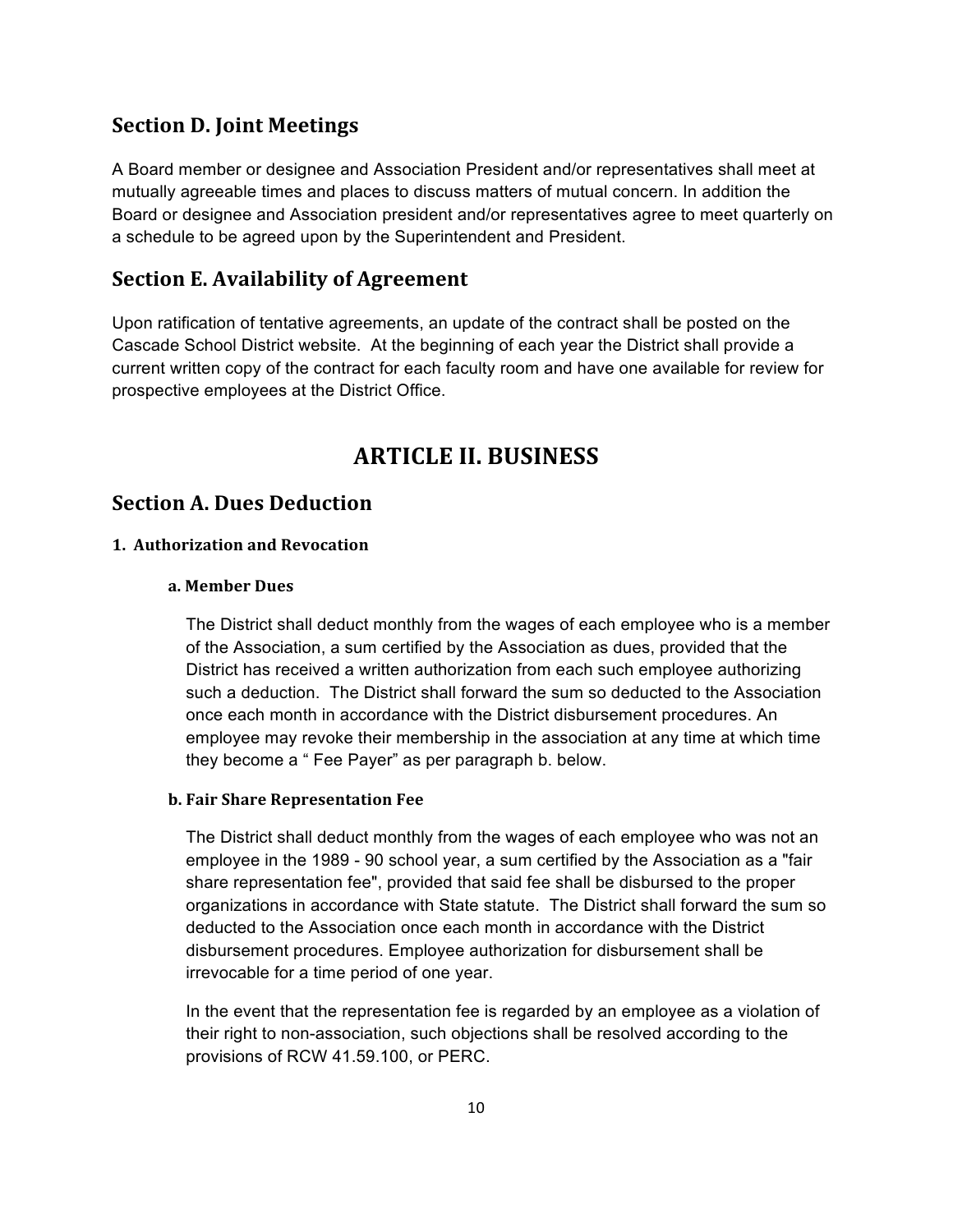#### **2. Dues Amounts**

The Association shall provide the District with updated membership lists and dues schedules to reflect any changes arising during the term of this agreement.

#### **3. Indemnification**

The Association shall Indemnify, defend and hold the District harmless against any suit instituted or against any claims made against the District on account of any payroll deductions for the Association. In the event of such suit, the Association may select representation of their choosing to defend such action.

## **Section B. Other Deductions**

Upon receipt of authorization from an employee, the District shall deduct from said employee's salary and make appropriate remittance to insurance plans, tax-sheltered annuities, or any other plans or programs jointly approved by the Association and the Board.

# **Section C. Association Rights**

#### **1. Use of Buildings**

The Association may use the District buildings for the purpose of having meetings and transacting Association business in accordance with established District policy provided that such meetings and business shall not interfere with District educational programs. The Association shall reimburse the District for any extra costs resulting from such Association use of a District building.

All such meetings shall be held outside the regular teacher work days, except with administration approval. Association meetings shall not conflict with other prescheduled meetings for the facilities requested and shall be scheduled through the building administrator.

#### **2. Notices**

The Association may post notices of Association activities and business on bulletin boards in faculty lounges. Such notices shall be signed by an Association representative or official, or identified as official Association material.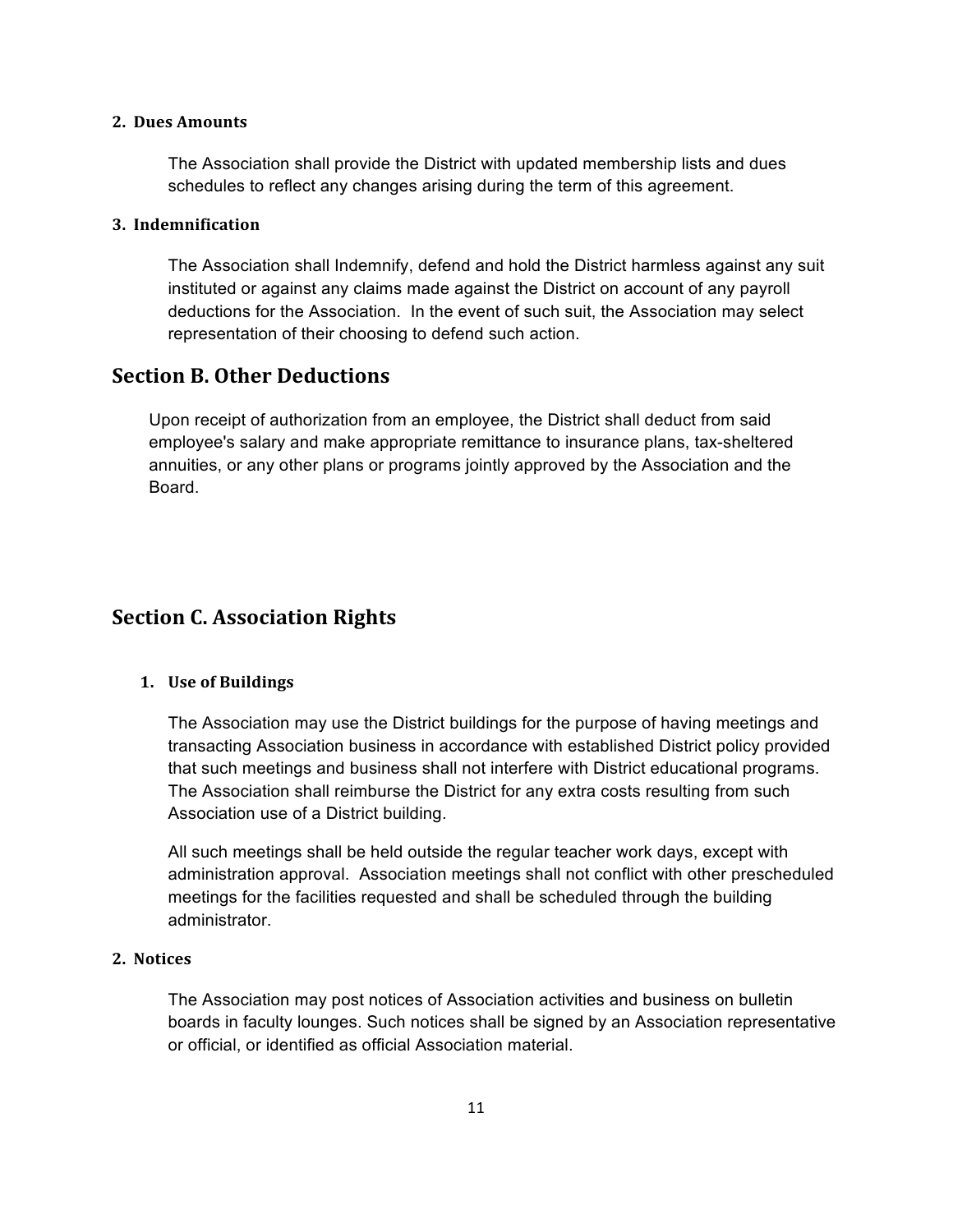#### **3. Mail System**

The Association shall have the right to reasonable use of District email and teacher mail boxes for communication with its members. An Association representative shall have the responsibility for sorting and placing the mail in boxes.

#### **4. Association Business**

The Association and its representatives shall be permitted reasonable access to the District buildings and its members for the purpose of conducting Association business provided they report to the office of the building administrator and provided further that such access shall not be exercised in a manner which will interfere with, interrupt, or be in conflict with the District educational programs.

#### **5. New Employees**

The District shall notify the Association of the name, address and assignment of any new hire into the bargaining unit. The Association shall be given the opportunity to speak to all teachers as an official part of the program during the District sponsored teacher orientation.

#### **6. School District Budget and Financial Reporting**

The District shall make available to the Association a copy of the District budget document at the time it is available to the public. The District shall also make available to the Association a copy of the adopted budget.

#### **7. Salary and Placement Information**

The District upon request shall provide the Association with updated lists of all employees, including their assignment, their placement on the salary schedule and their placement on report forms going to the state for purposes of determining salary compliance. This section shall not require the District to create new documents.

#### **8. Disciplined or Probationary Teachers**

In the event any employee is disciplined or placed on probation, the Superintendent shall provide the Association with timely notice of the discipline or a copy of the probation notice, if so directed by the employee.

#### **9. Board Agenda and Minutes**

The District shall post a copy of Board meeting agendas and Board meeting minutes on the District website. Minutes shall be posted prior to the next Board meeting.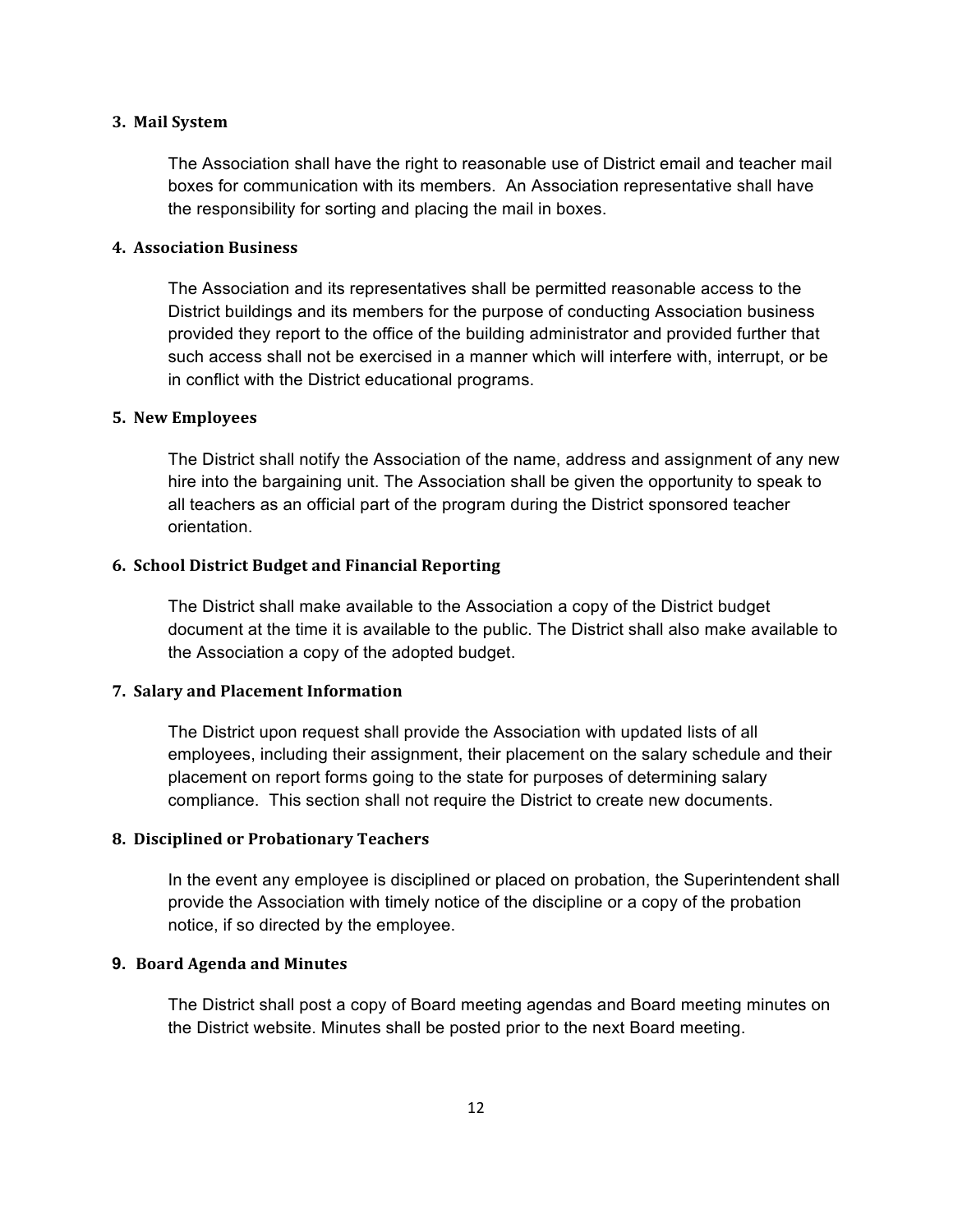#### **10. Other Information**

The District shall make available to the Association information concerning the District which is public. The District shall be under no obligation to prepare special reports or studies and shall have a reasonable time within which to comply with a request for financial information. Any extra costs of preparation or copying shall be borne by the Association at the rate customarily charged the general public.

#### **Section D. Management Rights**

The management of the business of the District and the direction and assignment of all employees are the right and responsibility of the Board, except as otherwise provided in this Agreement. In the exercise of its rights of management the District through its Board of Directors, shall have the right to amend existing policies, rules and regulations and to adopt new policies, rules, and regulations necessary for the proper conduct of the business of the District, provided that the same are not in conflict with the express provisions of this Agreement related to wages, hours, terms and conditions of employment and employee benefits.

The District email system is the exclusive right of the Cascade School District #228 and as such is a matter of public record. The District reserves the right to examine individual emails at their discretion

# **ARTICLE III. EMPLOYEE RIGHTS**

## **Section A. Membership**

Employees shall have the right to join the Association and/or participate in collective bargaining through representatives of their own choosing. There shall be no discrimination against any employee by reason of his/her participation or lack thereof as a member of the Association.

## **Section B. Nondiscrimination**

Cascade School District #228 complies with all federal and state rules and regulations and does not discriminate on the basis of race, religion, creed, color, national origin, age, honorablydischarged veteran or military status, sex, sexual orientation including gender expression or identity, marital status, the presence of any sensory, mental, or physical disability, or the use of a trained guide dog or service animal by a person with a disability in its programs and activities, provided that where a sensory, mental, or physical handicap substantially interferes with or prevents performance of the duties of an employee, such may be considered by the Board as constituting probable cause for discharge or nonrenewal of such employee's contract. The District also provides equal access to the Boy Scouts and other designated youth groups.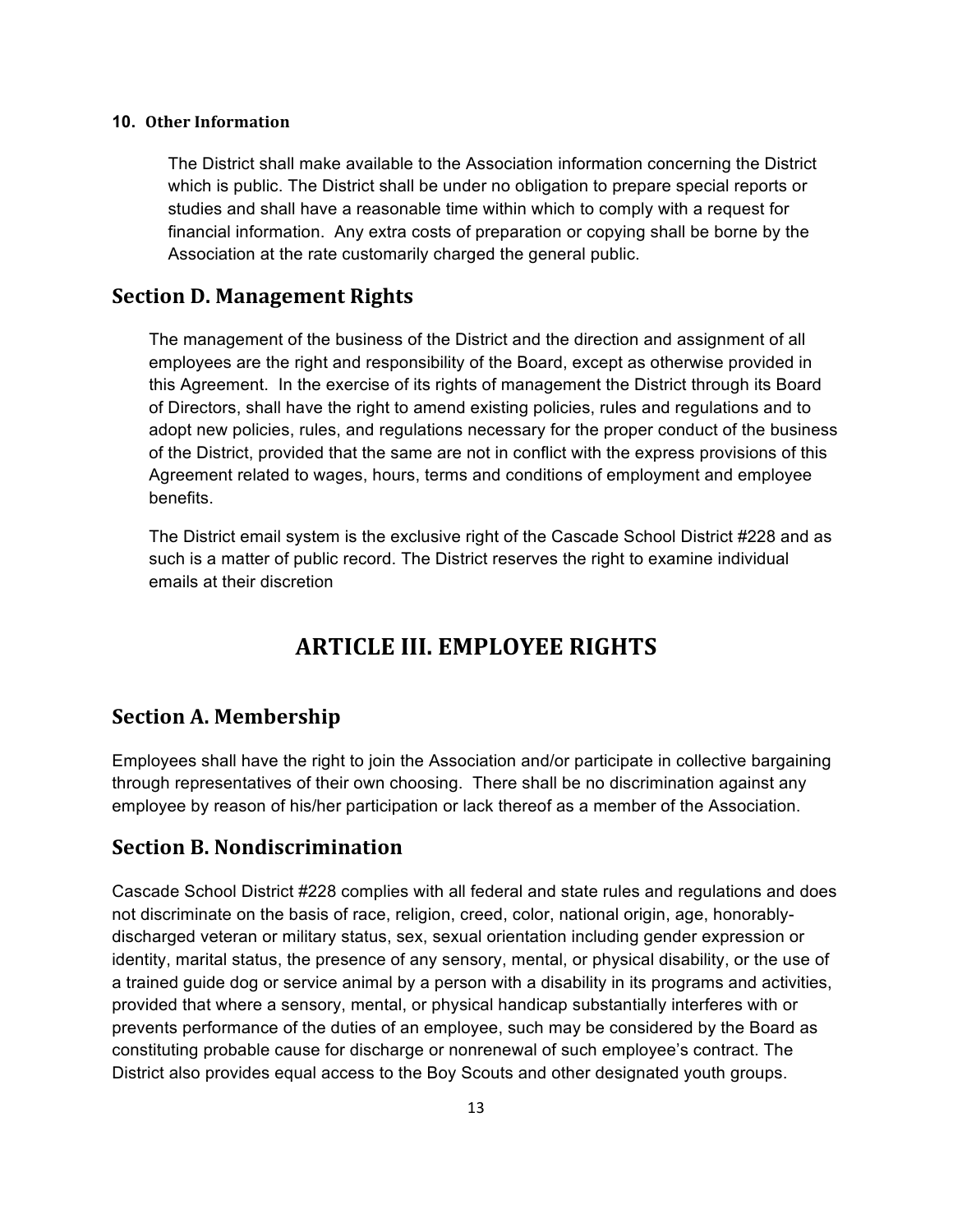Inquiries regarding compliance and/or grievance procedures may be directed to the school district's Title IX officer Elia Ala'ilima Daley at 509.548.5277 or Section 504 /ADA Coordinator Brett Johnson at 509-548-4042.

## **Section C. Due Process**

#### **1. Just Cause**

No employee shall be disciplined without just cause.

#### **2. Hearings**

Employees shall have the right to a fair hearing.

#### **3. Association Representation**

Employees shall be entitled to the presence of an AR at any hearing, meeting or conference involving the employee regarding disciplinary action(s) or the investigation thereof at which the employee is present. When a request for such AR is made, no action shall be taken with respect to the employee until reasonable opportunity has been given for an AR to be present (three (3) working days or less).

#### **4. Written Grounds**

The specific grounds forming the basis for disciplinary action(s) shall be made available in writing to the employee and the Association, if present, at the time discipline action is taken.

#### **5. Privacy and Confidentiality**

Disciplinary action(s), reprimands, or criticisms shall be made in private and in confidence and not in the presence of students, parents, other employees or at public gatherings.

#### **6. Complaints Against Employees**

No complaint against an employee may be used in a disciplinary action or evaluation against that employee unless the complaint was discussed with the employee in a timely fashion. There will be no anonymous complaints.

## **Section D. Drug-Free Workplace Act of 1988**

- 1. The Drug-Free Workplace Act of 1988 prohibits the unlawful manufacture, distribution, dispensing, possession or use of controlled substances in the workplace.
- 2. The District, in cooperation with the Association will establish a drug-free awareness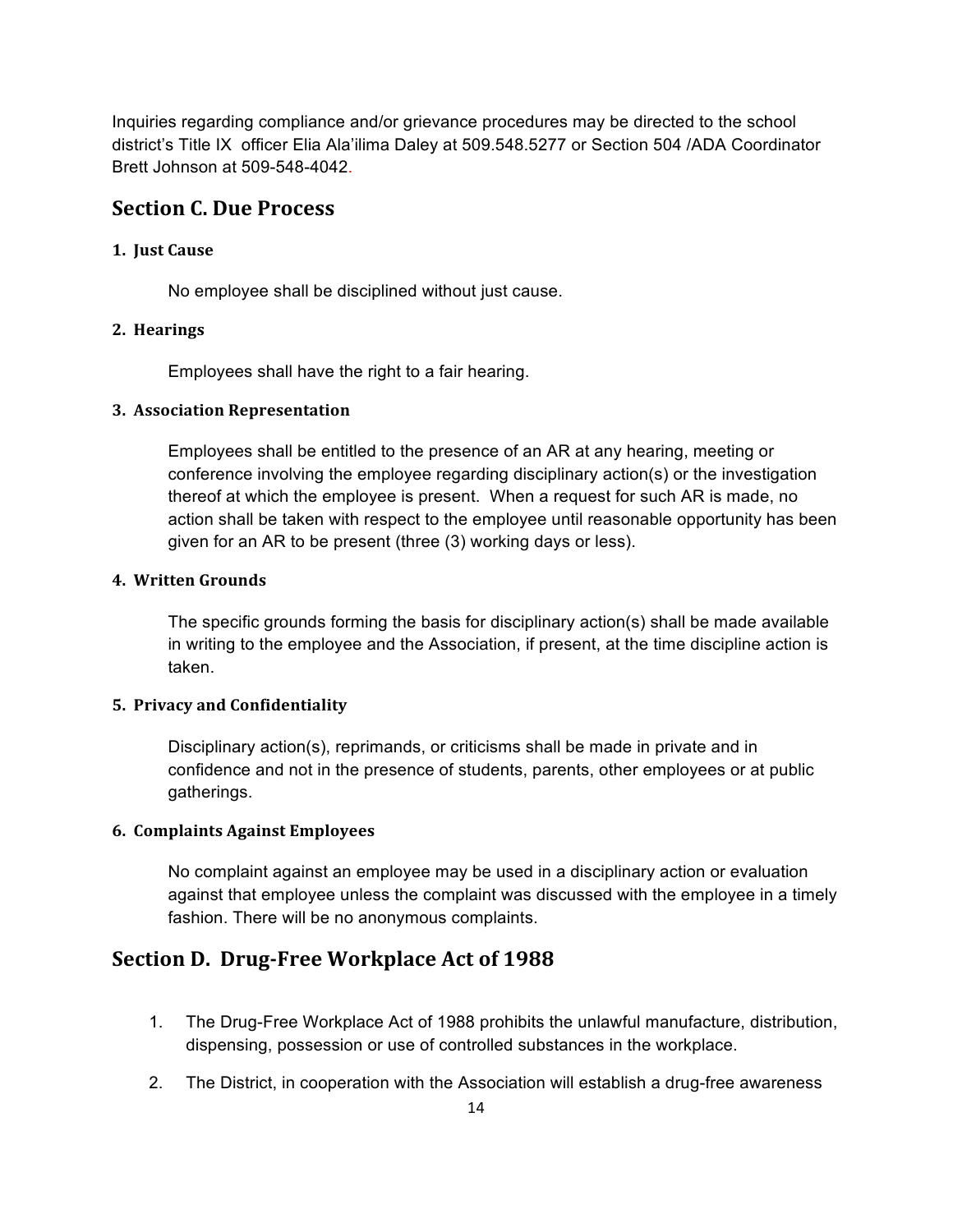program that informs employees about the dangers of workplace drug abuse, the District's intent to maintain a drug-free workplace; the availability of drug counseling, rehabilitation, and employee assistance programs.

3. Employees who violate subsection 1 will be subject to the just cause provisions provided in the Collective Bargaining Agreement.

# **Section E. Drug/Alcohol Addiction**

- 1. The Association and District jointly recognize drug/alcohol addiction as an illness which is treatable. It is also recognized that it is for the best interests of the employee the Association and the District that these illnesses be treated and controlled under the existing collective bargaining contractual relationship.
- 2. Our concern is limited to drug/alcohol addiction which causes poor attendance and unsatisfactory performance on the job. Our objective is to help, not harm the employee.
- 3. Any employee who receives assistance will be entitled to all of the rights and benefits provided to other employees who are sick, in addition to specific services and assistance which may be provided and all the protection of the collective bargaining agreement.
- 4. It shall also be the responsibility of the District to assure any employee that a request for diagnosis or treatment will not jeopardize his/her job rights or job security.
- 5. The District will respect the employee's right to privacy, dignity and security, and strict confidentiality will be observed at all times.

## **Section F. Personnel Files**

#### **1. File Review**

Employees shall have the right to review the contents of their personnel file. Arrangements to review the file shall be made through the office of the Superintendent.

#### **2. Copy Required**

a. A copy of any material that is to be placed in an employee's personnel file after the date of hire shall be given to the employee before insertion into the personnel file.

b. At the request of an employee, the personnel file located in the district office shall be purged of disciplinary letters after four (4) years if no similar issues have occurred.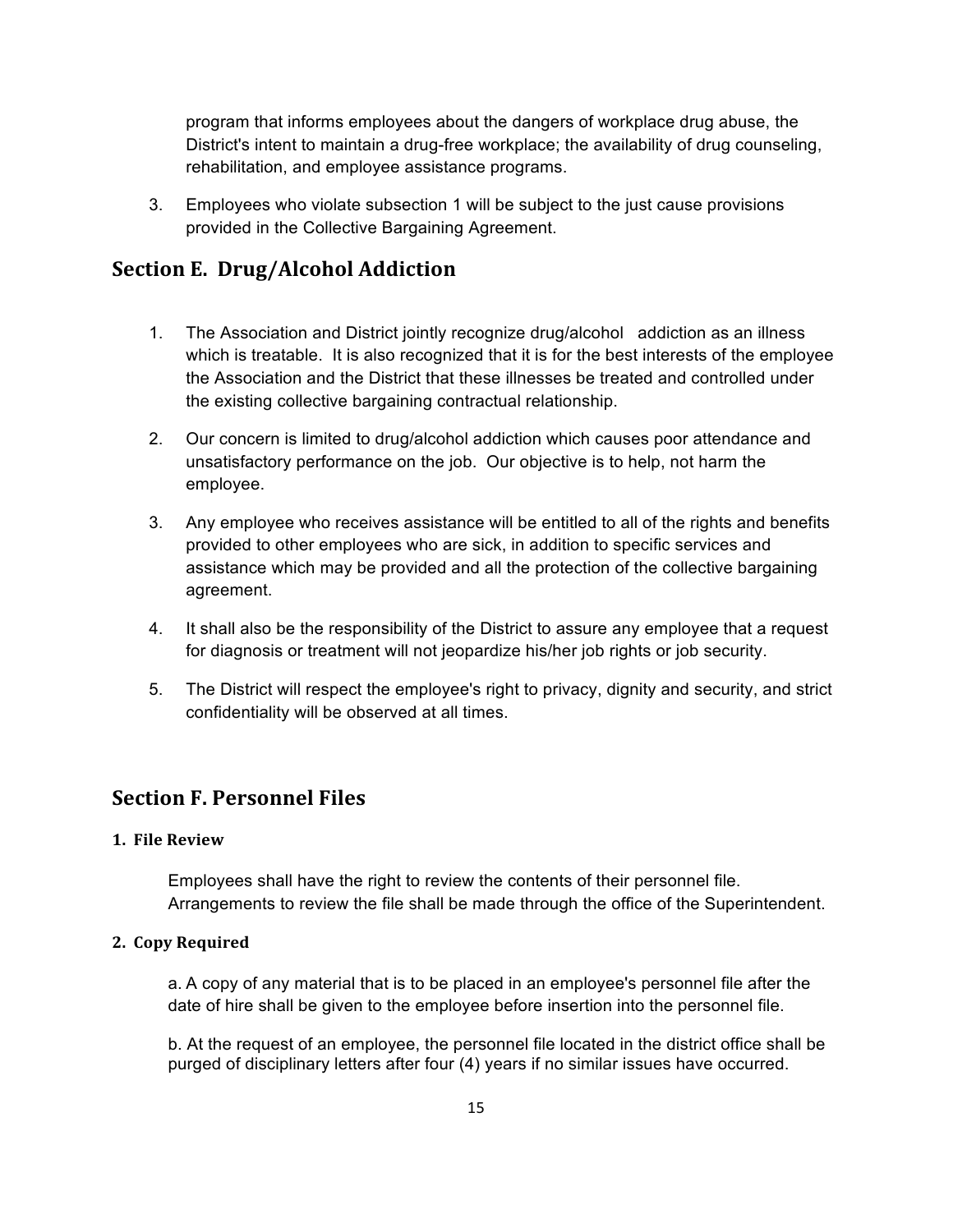#### **3. Location**

The District shall maintain the employee's personnel file at the District Office.

#### **4. Principal File**

Documents in a Principal's working file may not be used for disciplinary actions past the current working year. The Principals working file must be purged when the principal resigns or retires.

## **Section G. Employment, Assignment, and Transfer**

#### **1. Authority**

Employment is the right and responsibility of the Board, except as limited by this Agreement. The assignment and transfer of employees is the right and responsibility of the Superintendent, except as limited by this Agreement.

#### **2. Assignment and Transfer**

The Superintendent will make every effort to assign employees into areas of their competence as determined by their educational background and professional experience. In the event it becomes necessary to assign an employee outside his/her area of educational background and professional experience, the District shall do so in consultation with the employee involved.

The District shall notify employees of any transfer or changes in their assignment for the coming year prior to May 30. In the event changes in transfer or assignment are made subsequent to said date employees will be given written notice as soon as is practicable after the transfer or assignment has been determined.

Transfer or assignment within the District shall be made on the basis of qualifications which best meet the needs of the District's educational program. The District will give consideration to voluntary transfer applications whenever possible.

#### **3. Vacancies and Posting**

All vacancies shall be posted in each building, on the District website, in the District Office and sent via email to all employees. Posting shall be for no less than five days. The District reserves the right to post positions within district and advertise outside the district concurrently.

Notice shall clearly set forth the qualifications for the position and the procedure for applying. All vacancies and new positions shall be filled on the basis of qualifications and credentials for the position which best meet the needs of the District educational program. If all qualifications are equal then seniority within the Cascade School District shall be the deciding factor. Present employees who apply and meet minimum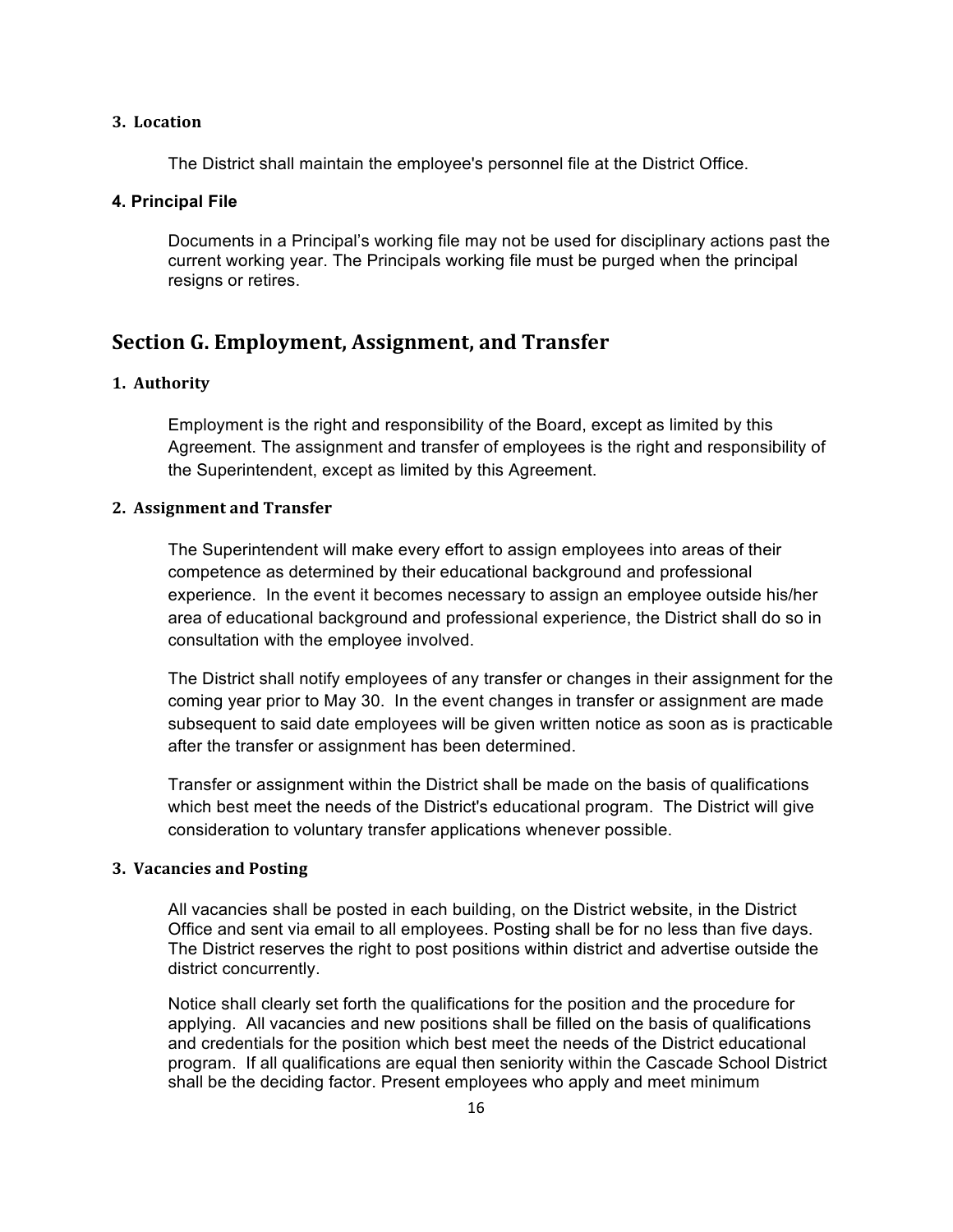qualifications on the job posting will be given an internal interview. The internal interview committee shall consist of the building principal and at least one job alike teaching staff member. Any present employees who are not chosen will be notified prior to screening outside applicants. Current employees who are not hired will be notified in writing within ten (10) school days as to the reason for not being chosen for the position.

#### **4. Involuntary Transfer**

- a) Employees assigned and required to accept assignments outside of their major/minor fields, unless such employee is currently filling such position, or the employee concurs with such assignment, shall not have their contract status adversely affected due to lack of subject matter competency for the first two years of the specific assignment, except if the assignment was accomplished in accordance with the Certificated Staff Reduction procedure as outlined in Article IV. A of this Agreement.
- b) Employees assigned outside of their major/minor fields or their endorsements shall have training and support provided that enables them to effectively perform their new assignment. This support could be supplied in the form of mentorship, classes, supplies or any other means of training or support that is mutually agreeable between the District and association.

#### **5. Room Change**

Employees who are requested or required to change classrooms or teaching assignment shall receive up to three (3) days at curriculum rate for preparation, organization, cleaning and room set up. If the move takes place after school starts, the employee shall receive two (2) days of substitute time in addition to the three (3) days at curriculum rate for preparation, organization, cleaning and room set up.

## **Section H. Employee Protection**

#### **1. District Insurance**

The District shall provide such insurance for the protection of employees as is required by State Law. Upon request, employees will be provided information relating to this insurance. The District shall notify the Association should changes occur in employee protection coverage.

#### **2. Weapons**

The District shall have a policy that prohibits the presence of weapons on school grounds. They shall also establish a procedure for implementation and enforcement of said policy.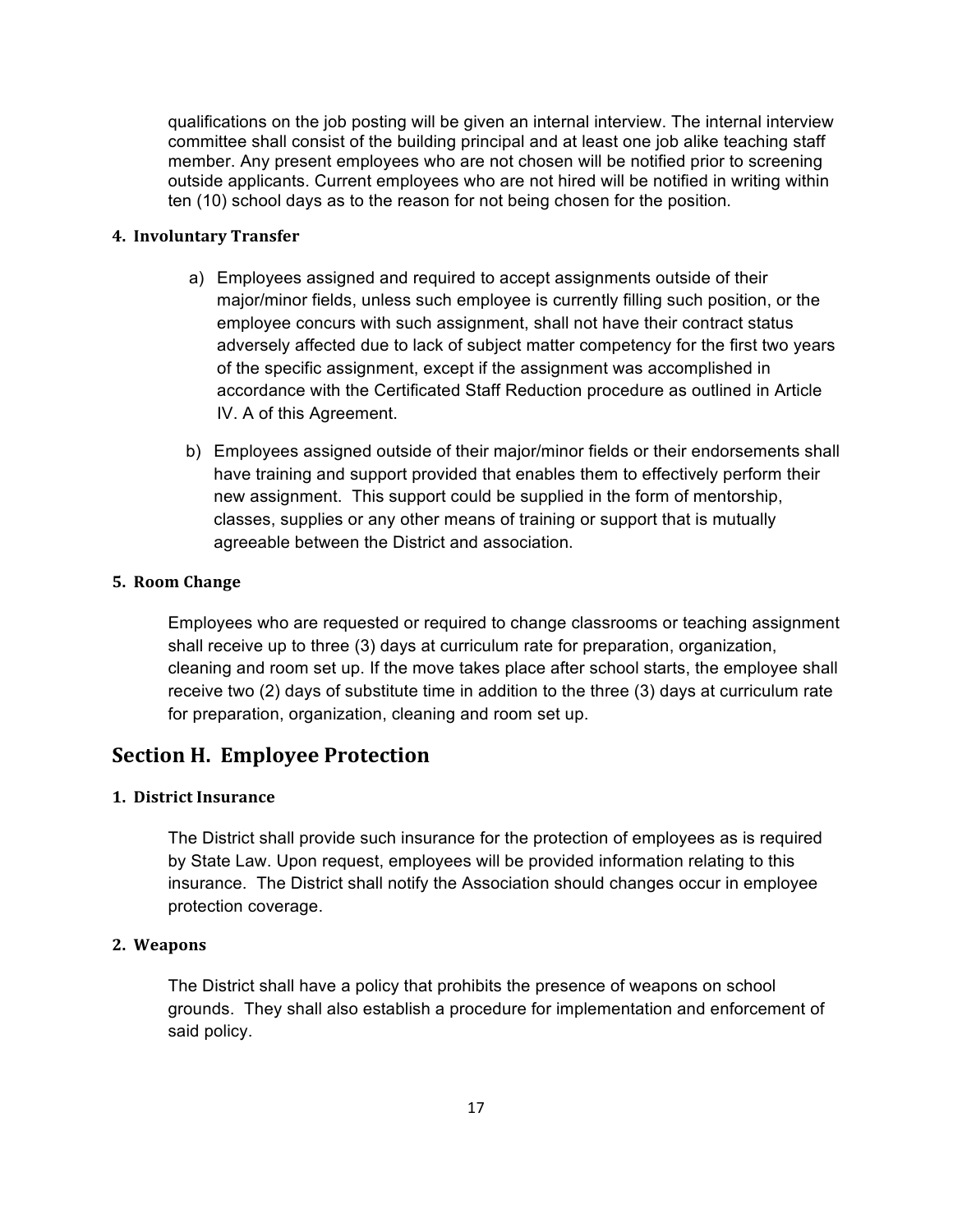#### **3. Threats**

Any employee who is threatened with physical harm by any person or group while carrying out assigned duties shall immediately notify his/her supervisor or other District administrator. Steps shall be taken in cooperation with the employee to provide for the employee's safety, including contacting law enforcement authorities, if appropriate. Action taken must be communicated to at least the affected employee(s) and the Association President within 48 hours of the incident by the Superintendent.

#### **4. Self Protection**

Employees may use reasonable measures with a student, patron or other person as is necessary to protect him/her self from attack, physical or verbal abuse or injury, or to prevent damage to District or personal property.

#### **5. Property Replacement**

The District shall make provisions to reimburse employees for replacement of clothing or other personal property damaged or destroyed during the course of an attack or assault on the employee while the employee is engaged in the duties of his/her employment.

#### **6. Students Exhibiting Volatile Behaviors**

When a student with a documented behavior issue enrolls in a school, or advances to a different class or grade level within the school, the employee(s) whose class the student will be assigned shall be notified in at least twenty-four (24) hours prior to the student's arrival in class. At the time of notification, the Principal or designee will inform the employee of all pertinent information related to the student's history and behavior, including any behavior plan specified in an IEP, 504 plan, or any individual basic education behavior plan. They will also be provided any information that may be available regarding potential triggers to the student's behavior and any plan of action that has been established for managing the student's behavior. This includes any protocols already in place for the safety of other students in the class. If protocols regarding the safety of other students require modifications, the administrator and teacher will meet as soon as possible and mutually agree on those changes. If modifications are not agreed upon, the Student Assistance Team at each building will be utilized before consulting District and Association leadership.

#### **7. Locker Searches**

Employees shall not be required to participate in locker or desk searches.

#### **8. Short-Term Removal**

Employees shall have the right to exclude a disruptive or violent student from their classroom for the balance of any class period.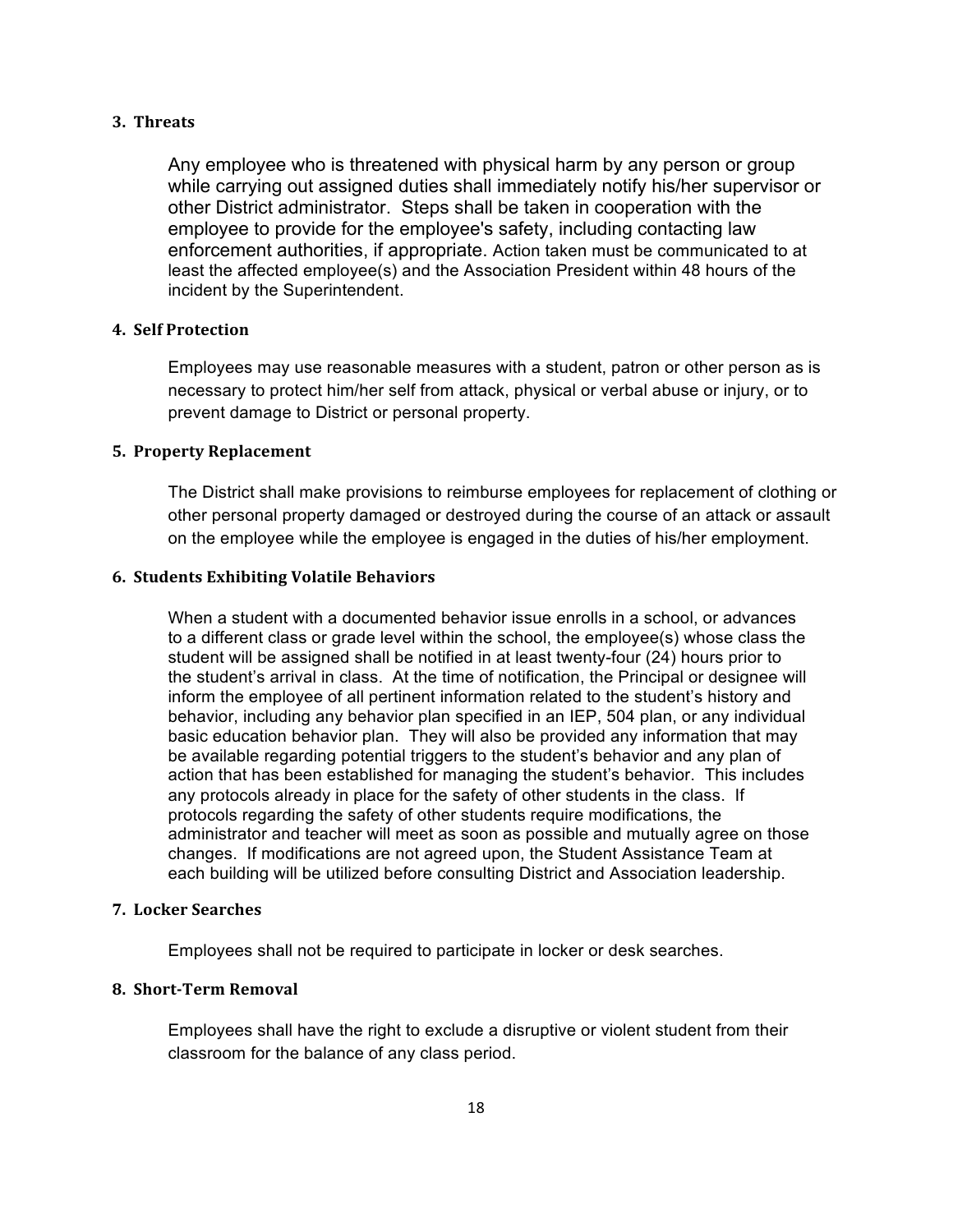#### **9. Dangerous or Threatening Situations**

Situations that occur in any building that could be considered dangerous or threatening to staff or students shall be followed by a notification to all employees of the District as soon as possible.

## **Section I. Privacy**

#### **1. Personal Lives**

The private and personal life of any employee, except where stipulated by law, is not within the appropriate concern or attention of the District.

#### **2. Information**

The District shall not provide personal information concerning employees, including names, addresses, phone numbers, etc. to any person not required by law, or to any commercial or charitable organization with the exception of verification of employment for loan purposes.

#### **3. Faculty Meetings**

The District shall not have meetings involving representatives of commercial concerns, such as insurance companies, financial counselors, fund raisers, etc unless mutually agreed upon by the District and the Association.

## **Section J. Harassment**

The District shall investigate and take appropriate disciplinary action when an employee reports to an appropriate supervisor that he/she has been harassed (including sexual harassment).

# **ARTICLE IV. STAFF REDUCTION AND RECALL**

## **Section A. Staff Reduction**

1. Prior to May 15 of each year, the Board shall determine whether the financial resources of the District will be adequate to permit the District to maintain its educational programs and services substantially at the same level for the next school year. If the Board determines that financial resources are not reasonably sufficient for the following school year, the Board shall adopt a modified educational program and the Superintendent shall identify those employees who will be retained to implement such a modified program, and those employees, if any, whose contracts will not be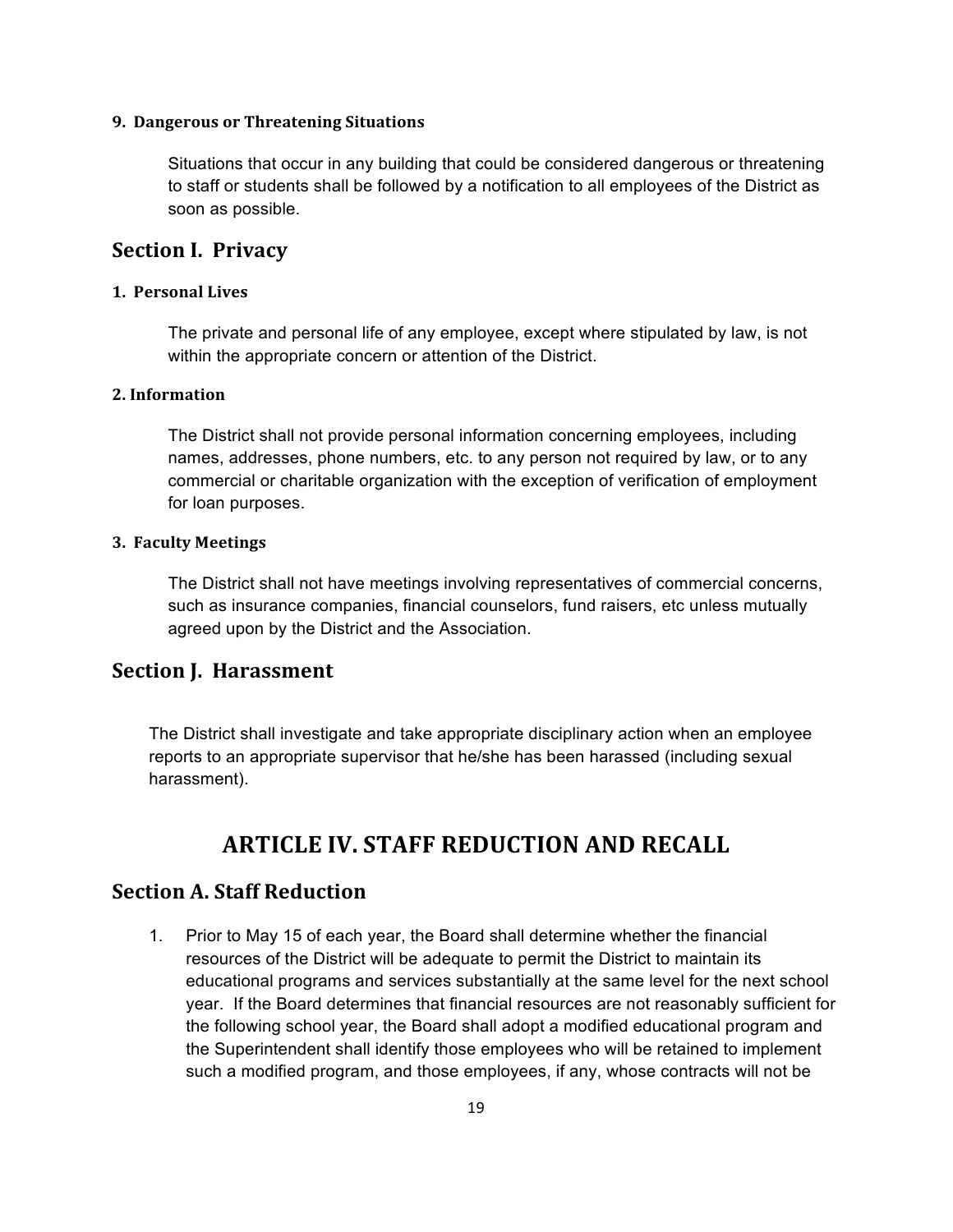renewed for the next school year. In the event the Board determines that financial resources will not be sufficient to maintain the educational program at the same level, the Superintendent shall notify the Association in writing of such determination as soon thereafter as possible.

- 2. If the District adopts a modified or reduced educational program because of lack of financial resources, the following guidelines shall be taken into consideration in determining the programs and services to be retained, modified, or eliminated.
	- a) The needs of the students, requirements for graduation, requirements for accreditation, and minimum program requirements under state laws and regulations.
	- b) Where revenues are categorical and depend upon actual expenditure rather than budget amounts, every effort will be made to maintain such programs, where reasonable, to the limit of categorical support (e.g., Career and Technical Education (CTE), federally supported programs).
	- c) Maintenance of pupil-teacher ratios at levels conducive to good learning climate. The severance of employees will be minimized to the extent possible.
	- d) Reduction in expenditures, where reasonable and not categorically funded, in capital outlay, supplies and materials, contractual services and travel in an effort to retain as much of the basic educational program as possible within the resources available.
- 3. In adopting a reduced educational program, which will require reduction, modification, or elimination of positions involving employees, the employees required to implement the modified or reduced educational program or services shall be selected as hereinafter provided.
	- a) In an effort to eliminate unnecessary non-renewals or involuntary terminations, every reasonable effort will be made to ascertain the number of certificated positions which will be open as a result of:
		- 1. Retirement
		- 2. Normal resignations
		- 3. Other transfers
		- 4. Leaves of absence
		- 5. Leave replacement positions
	- b) Employees retained to implement the modified or reduced educational program shall possess a valid Washington State certificate as may be required by law.
	- c) When more than one person qualifies for a particular position under the above criteria, the employee with the greatest seniority as an employee within the State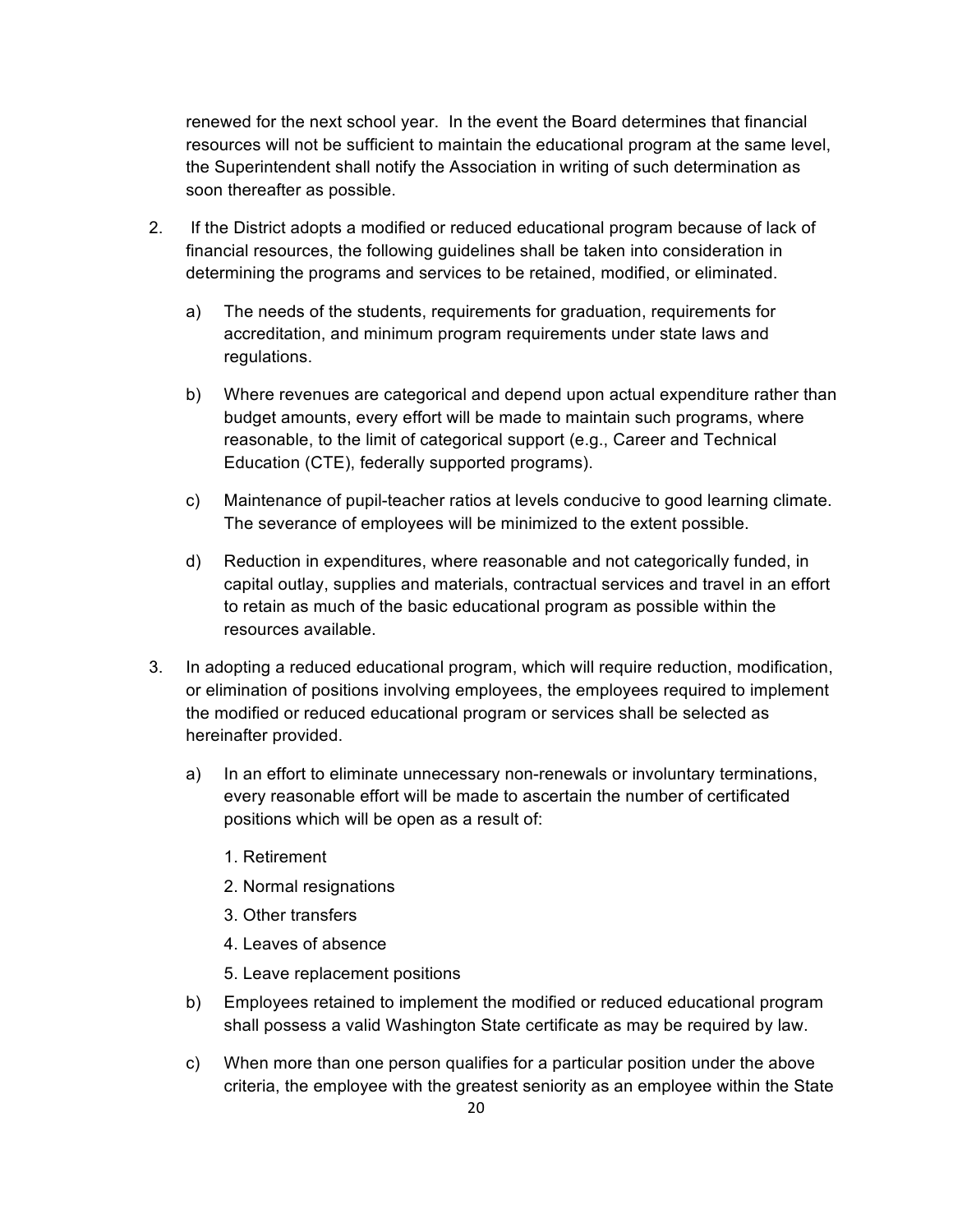of Washington will be retained. In the event there is a tie in Washington State seniority, a secondary tie-breaker shall be seniority in Cascade School District.

- d) No new hires should be made for the following school year prior to:
	- 1. Reduction in force (RIF'S)
	- 2. Voluntary transfers
	- 3. Involuntary transfers
- 4. The District shall prepare and distribute to each building for posting prior to October 31 of each school year, a list ranking each employee from the greatest to the least seniority.

## **Section B. Staff Recall**

- 1. All employees who are not recommended for retention in accordance with these procedures, and who are given notice of non- renewal of contract, shall be placed in an employment "pool" for possible re-employment for a period of one year. Employment pool personnel will be given the first opportunity to fill open positions within their qualifications under the guidelines hereinbefore set forth. Members of the "pool" shall have first priority for substitute positions for which they are qualified.
- 2. When a vacancy occurs for which any person in the employment pool is qualified, notification to such individual will be made by certified mail, email and/or personal contact by the Superintendent or designee. Such person will have ten (10) calendar days from the email date stamp or personal contact to accept the position prior to August  $1^{st}$ , and five (5) days after August  $1^{st}$  up to the first day of school. After the corresponding timeline has expired, the District has the right to offer the position to another recall employee (should one exist), follow the timelines for other recall employee(s), or follow contract language to post and fill the opening.
- 3. If an employee in the employment pool fails to accept a position for which he/she is eligible, pursuant to the criteria hereinbefore set forth, such individual shall be dropped from the employment pool.
- 4. Employees within the employment pool may pay the premiums for medical and/or dental and/or vision insurance to the District, and in turn, the District will forward the money to the appropriate payment center so that the member of the employment pool and/or their dependents will be included within the appropriate group insurance plan(s) to the extent permitted by the insurance carrier.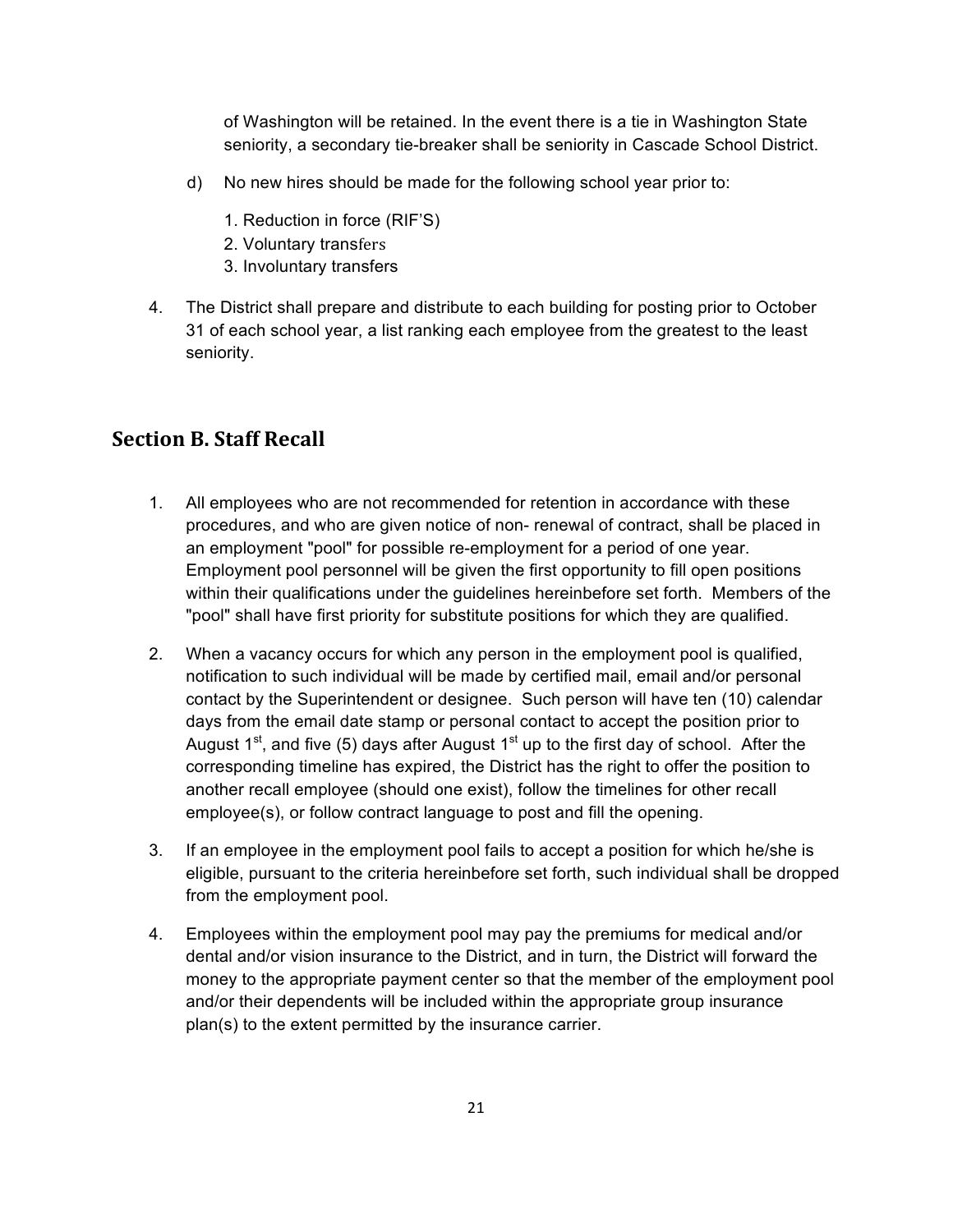# **ARTICLE V. EVALUATIONS**

# **CLASSROOM TEACHER EVALUATION PROCEDURES:**

# **<u>Section A. Introduction</u>**

This section of the Evaluation Article is dedicated to "Classroom Teachers." The parties have agreed to adopt the instructional framework developed by Marzano. The evaluation procedures set forth herein shall be to improve the educational program by strengthening the quality of instruction. The evaluation process shall recognize strengths, identify areas of concern, and provide support for professional growth.

Notification: The teacher will be notified by the 20th day of school whether the teacher will be evaluated using the Comprehensive or Focused evaluation process and who will be assigned as the evaluator. Each teacher shall be given an overview document of the evaluation criteria, procedures, and other relevant information regarding the evaluation system. A complete set of documents, including all state criteria, Marzano framework, and forms which will be used shall be available on the District website. Forms used for evaluation will be included in the appendices of this document.

# **<u>Section B. Comprehensive Evaluation</u>**

The Comprehensive evaluation is a growth-oriented, teacher/evaluator collaborative process that requires teachers to be evaluated on the eight (8) state criteria. A teacher must complete a Comprehensive evaluation once every four (4) years. Subsequent years they will be evaluated on a Focused evaluation, unless they have received a Basic or Unsatisfactory rating on their final comprehensive summative evaluation. Then they shall continue using the Comprehensive evaluation for the following year. All teachers during their provisional status must be on the Comprehensive evaluation.

1. Student Growth Goal Setting: The teacher who is on a Comprehensive evaluation will set student growth goal(s) for SG 3.1, SG 6.1, and SG 8.1. These goals shall be developed by the teacher with input from the evaluator and may be interrelated or "nested." In most cases these goals should be set prior to November 1. Student data that measures growth between two points in time shall be used to calculate a teacher's student growth score. The measurements used shall be determined by the teacher in consultation with his/her evaluator.

2. Pre-Observation Communication: Any teacher may request a pre-observation conference prior to a scheduled formal observation. A pre-observation conference will be required for provisional employees or those employees who have been notified by their evaluator prior to the observation of identified areas of concern in their performance.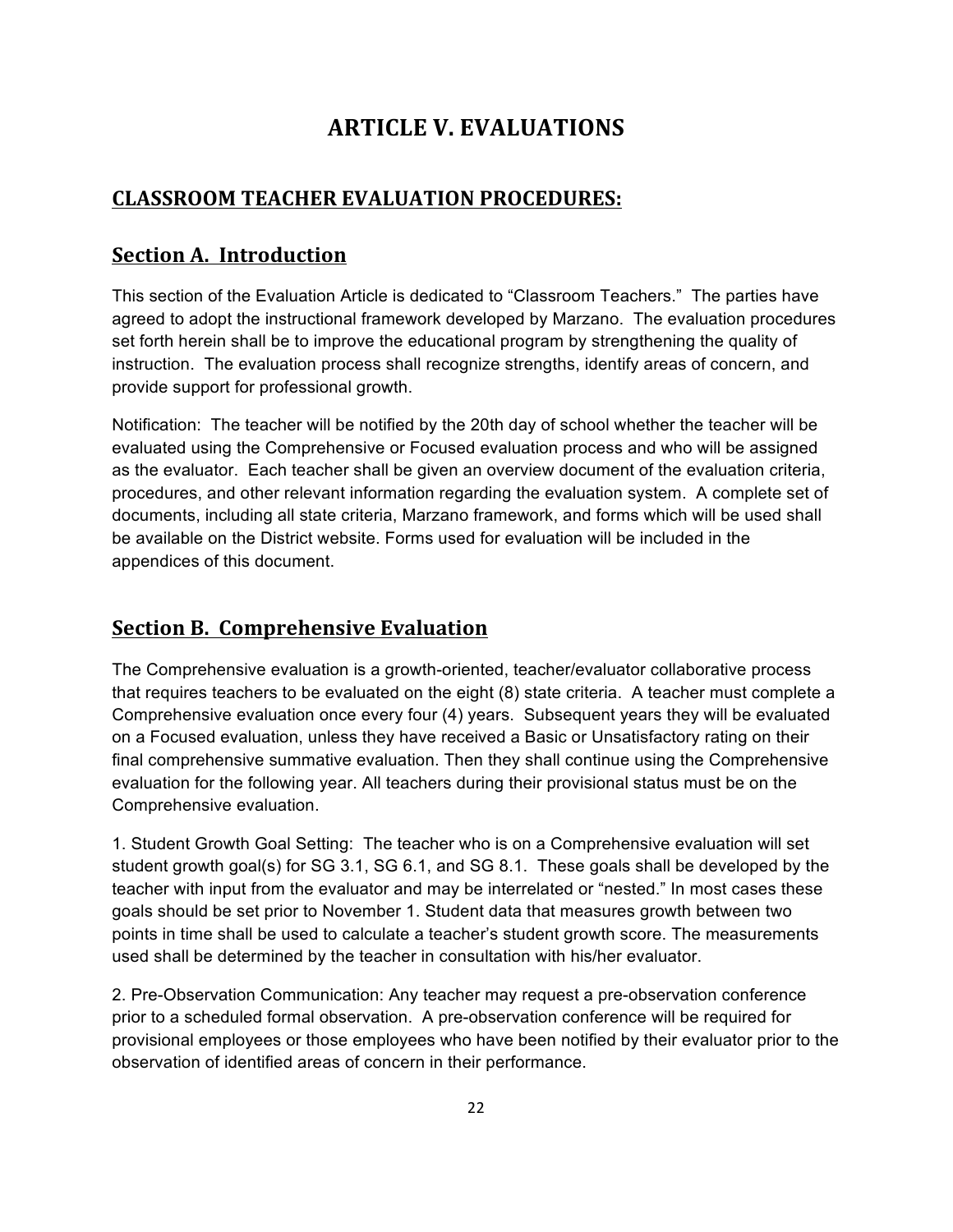#### 3. Observations:

a. Formal Observations: The total annual observation time must be at least sixty (60) minutes. One observation must be a minimum of thirty (30) minutes. The remaining thirty (30) minutes of required observation time may be broken into smaller increments of no less than ten (10) minutes. Unless mutually agreed, observations shall not take place on the day before Thanksgiving, winter or spring breaks. All formal observations will be scheduled for a mutually agreed upon time between the employee and the evaluator. If a mutually agreed upon time and date cannot be established, the evaluator will establish a date and time with notification to the Association President.

b. Informal Observations: The purpose of informal observations, which may be unannounced, is to document staff performance in settings that are outside the formal observation process and are applicable to the employee's evaluation criteria. Informal observations are intended to document strengths as well as concerns regarding employee performance. Informal observations shall not take place on the day before Thanksgiving, winter or spring breaks unless mutually agreed upon by the teacher and evaluator. These observations shall be a minimum of ten (10) minutes in length. If there is an area of concern, the evaluator will identify specific concerns in writing within ten (10) days for the applicable criteria and provide the opportunity to discuss possible solutions with the teacher.

Provisional teachers shall be observed at least once during the first ninety (90) calendar days of his/her employment period. This observation must be scheduled and must be a minimum of thirty (30) minutes in length.

The District may offer a continuing contract to provisional employees after two (2) years of evaluations that are proficient or distinguished.

A teacher in the third year of provisional status as defined in RCW 28A.405.220 shall be observed at least three (3) times in the performance of his or her duties. The total observation time for the school year for a third year provisional teacher shall not be less than ninety (90) minutes.

Unless mutually agreed upon, the final observation must be completed prior to May 1.

4. Post-Observation Communication: Following each observation or series of observations, the evaluator will:

Document and share the results of the observation in writing or by using the applicable webbased evaluation tool. Except for extenuating circumstances, the evaluator will share his/her observation notes with the teacher within ten (10) working days. The evaluator's notes shall reflect the appropriate criterion and/or component observed.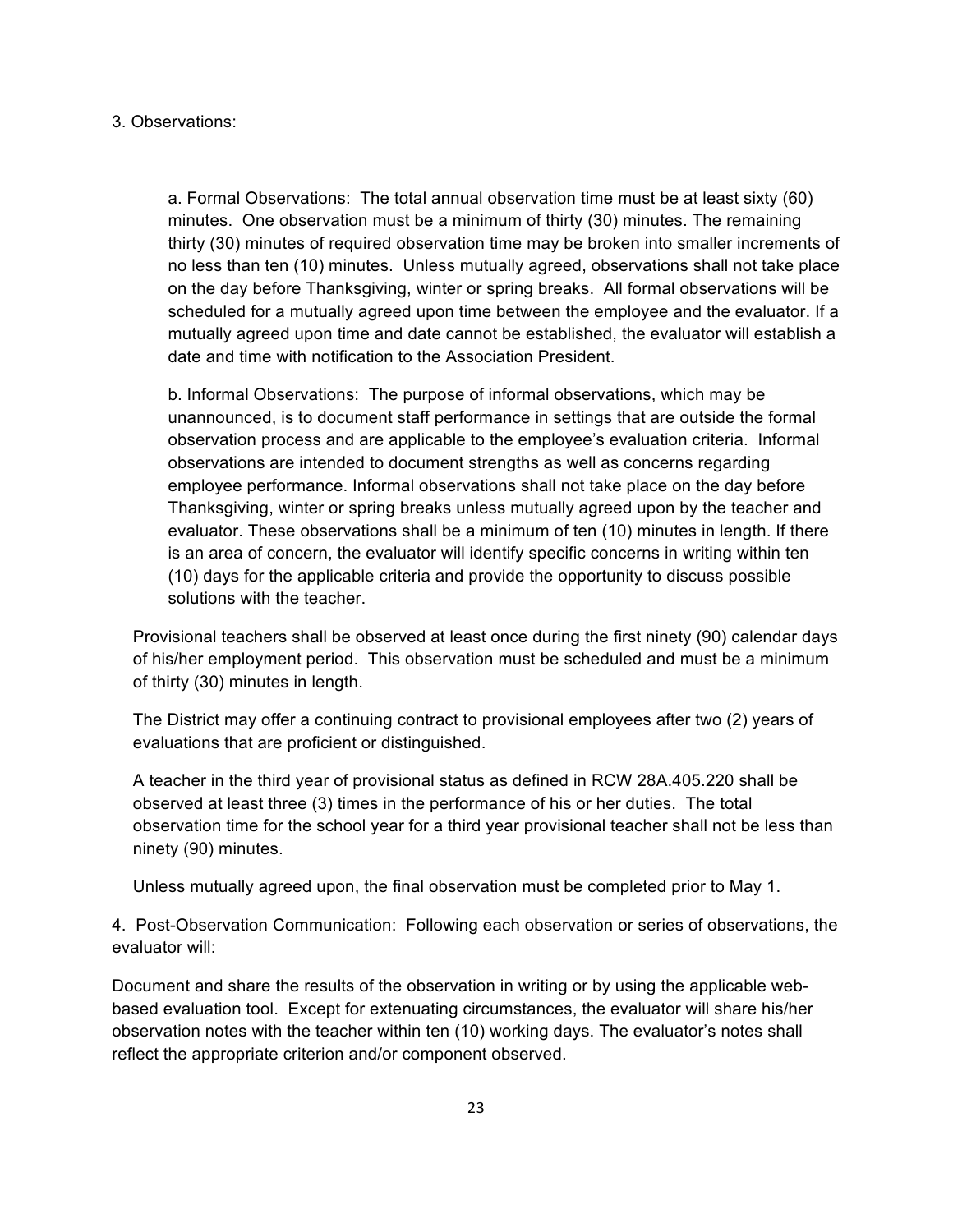The teacher may request a meeting to review the observation notes, if desired.

If there is an area of concern, the evaluator will identify specific concerns, in writing, for the applicable criteria and provide specific observable solutions to remedy the concern. The teacher will have the opportunity to attach written comments to the observation notes.

Each classroom teacher will have the opportunity to submit artifacts to support his/her performance at any time prior to May 1st or ten (10) working days after the final observation, whichever is later.

5. Preliminary Summative Communication: No teacher shall receive an overall Unsatisfactory (or Basic for experienced teachers) unless they have received prior notice from their evaluator of any areas of concern that could potentially lead to an Unsatisfactory rating (or Basic for experienced teachers). Teachers have until May 1st or ten (10) working days after the final observation to provide additional artifacts, if they so choose.

6. Final Summative Communication: The evaluator will complete the final evaluation no later than June 1st. Either party may request a meeting to review the evaluation. Any evaluation not received by June 1st shall be considered Proficient on the final summative performance rating and Average on the student growth impact rating. The final summative evaluation may be delivered by email. The teacher will sign one (1) original evaluation form for his/her personnel file and be given a copy.

## **Section C. Focused Evaluation**

The Focused evaluation is a growth-oriented, teacher/evaluator collaborative process that requires teachers to be evaluated on one (1) of the eight (8) state criteria. Criterion available for a focused evaluation shall be criteria one (1) through eight (8) with evaluator approval and may have been identified in a previous Comprehensive summative evaluation as benefiting from additional attention. A teacher must complete a Comprehensive evaluation at least once every four (4) years. In subsequent years they will be evaluated on a Focused evaluation. The summative score from the most recent comprehensive evaluation becomes the focus summative evaluation score for any of the subsequent years in which the certificated classroom teacher is on a focused evaluation. Should a teacher provide evidence of exemplary practice on the chosen focused criterion, a level 4 (Distinguished) score may be awarded by the evaluator, for that school year. A certificated classroom teacher may be transferred to a comprehensive evaluation by the evaluator at any time before December  $15<sup>th</sup>$ , provided the teacher has had a formal observation and his/her post observation conference prior to November  $15<sup>th</sup>$ . The evaluator will discuss the reasons for moving the teacher and the teacher must have been given a chance to improve prior to December 15<sup>th</sup>. The Association President will be notified when a teacher is moved.

1. Student Growth Goal-Setting: When the teacher selects Criterion 3 or 6 they must complete the embedded student growth goal within their chosen criterion only. When the teacher selects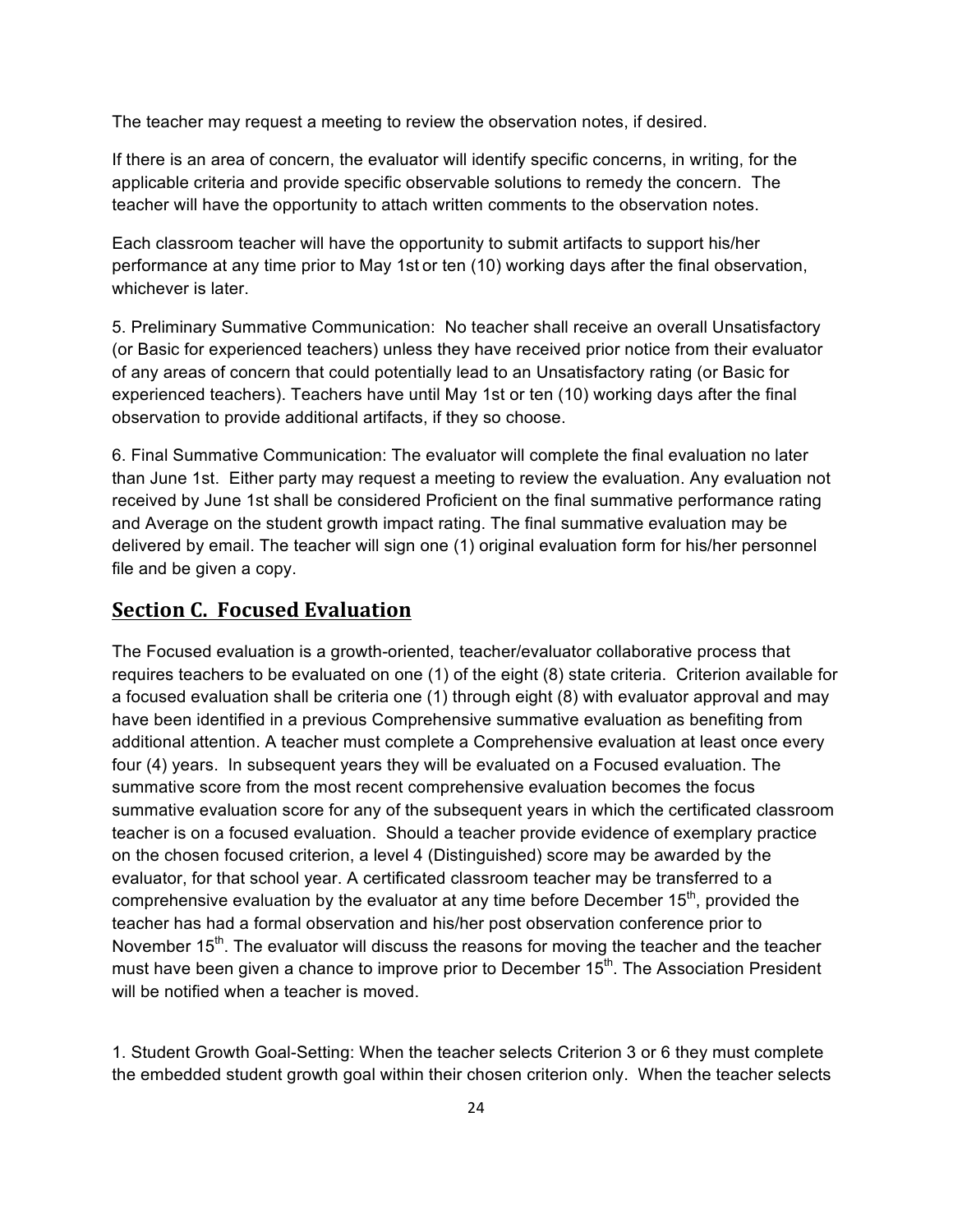Criterion 1, 2, 4, 5, 7, or 8 they must select the student growth goal in either 3 or 6 (SG 3.1, SG 6.1). Student Growth Goals shall be developed by the teacher with agreement from his or her evaluator. In most cases these goals should be set prior to November 1. Student data that measures growth between two points in time shall be used to calculate a teacher's student growth score. The measurements used shall be determined by the teacher in agreement with his/her evaluator.

2. Pre-Observation Communication: Prior to any scheduled observation, the teacher will be given the opportunity to review the objectives and goals of his/her lesson with his/her evaluator.

#### 3. Observations:

a. Formal Observations: The total annual observation time must be at least sixty (60) minutes. One observation must be a minimum of thirty (30) minutes. The remaining thirty (30) minutes of required observation time may be broken into smaller increments of no less than ten (10) minutes. Unless mutually agreed, observations shall not take place on the day before Thanksgiving, winter or spring breaks. All formal observations will be scheduled for a mutually agreed upon time between the employee and the evaluator. If a mutually agreed upon time and date cannot be established, the evaluator will establish a date and time with notification to the Association President.

b. Informal Observations: The purpose of informal observations, which may be unannounced, is to document staff performance in settings that are outside the formal observation process and are applicable to the employee's evaluation criteria. Informal observations are intended to document strengths as well as concerns regarding employee performance. Informal observations shall not take place on the day before Thanksgiving, winter or spring breaks unless mutually agreed upon by the teacher and evaluator. These observations shall be a minimum of ten (10) minutes in length. If there is an area of concern, the evaluator will identify specific concerns in writing within ten (10) days for the applicable criteria and provide the opportunity to discuss possible solutions with the teacher.

4. Post-Observation Communication: Following each observation or series of observations, the evaluator will:

a. Document and share the results of the observation in writing or by using the applicable web-based evaluation tool. Except for extenuating circumstances, the evaluator will share his/her observation notes with the teacher within ten (10) working days. The evaluator's notes shall reflect the appropriate criterion and/or component observed.

The teacher may request a meeting to review the observation notes, if desired.

If there is an area of concern, the evaluator will identify specific concerns, in writing, for the applicable criteria and provide specific observable solutions to remedy the concern.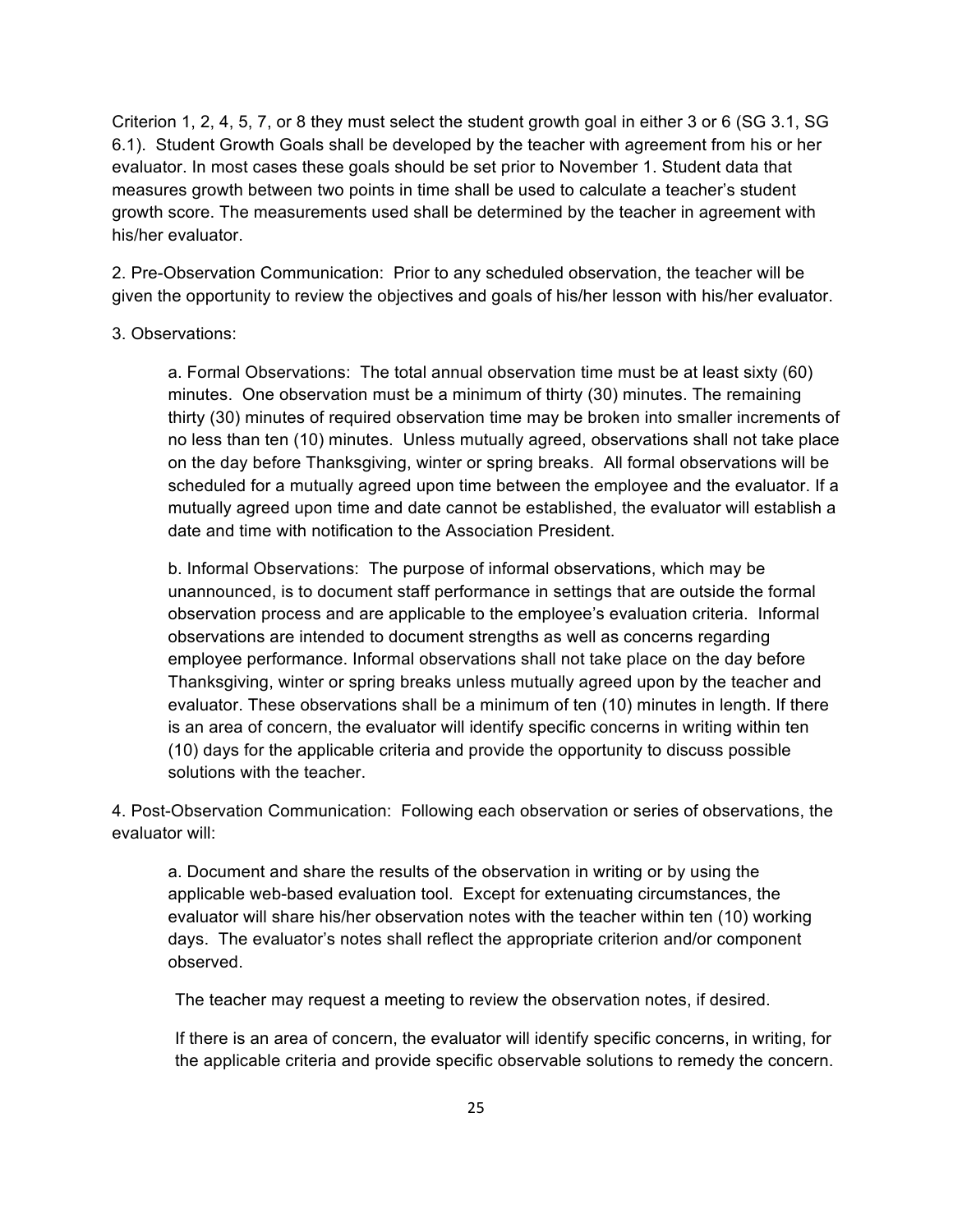The teacher will have the opportunity to attach written comments to the observation notes.

b. Each classroom teacher will have the opportunity to submit artifacts to support his/her performance at any time prior to May 1st or ten (10) working days after the final observation, whichever is later.

5. Preliminary Summative Communication: No teacher shall receive an overall Unsatisfactory (or Basic for experienced teachers) unless they have received prior notice from their evaluator of any areas of concern that could potentially lead to an Unsatisfactory rating (or Basic for experienced teachers). Teachers have until May 1st or ten (10) working days after the final observation to provide additional artifacts, if they so choose.

6. Final Summative Evaluation:

a. The evaluator will complete the final evaluation no later than June 1<sup>st</sup>. The final summative evaluation may be delivered by email. Either party may request a meeting to review the evaluation. The evaluator will review the final summative score that would have been given to the employee. The actual summative score on his/her focused evaluation will be from the most recent comprehensive evaluation. If a teacher was proficient on his/her last comprehensive evaluation and he/she provides evidence of exemplary practice on his/her chosen focused criterion, a level 4 (Distinguished) score may be awarded by the evaluator, for that school year.

b. The teacher will sign one (1) original evaluation form for his/her personnel file and be given a copy.

## **<u>Section D. Support for Teachers with Areas of Concern</u>**

The Association will be notified when any teacher will potentially be judged Basic or Unsatisfactory as soon as this determination is made.

When a teacher is at risk of being judged Basic or Unsatisfactory, additional support shall be offered. Employees will be offered support based on individual teacher needs. This support may come in the following manner, but is not limited to, mentors, coaches, visiting other classrooms, attending professional development opportunities, planning documents, literature, etc.

# **<u>Section E. Additional Support for Provisional Teachers</u>**

Before non-renewing a provisional teacher, the evaluator shall have made a good faith effort to assist the teacher in making satisfactory progress toward remediating deficiencies. The efforts may include:

1. A completed Comprehensive evaluation conducted in accordance with Section B above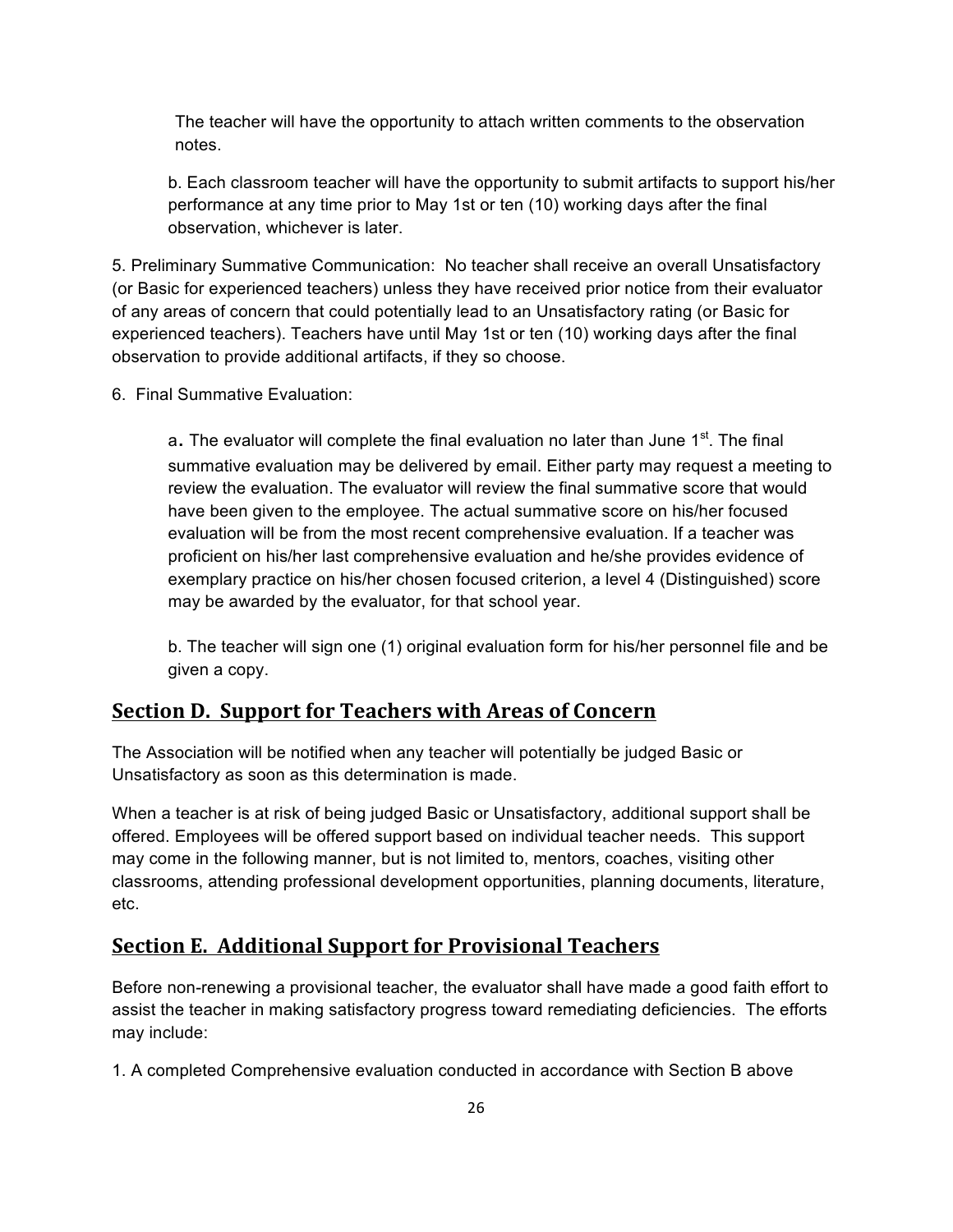2. Periodic feedback from the evaluator on the teacher's progress toward remediating deficiencies

# **Section F. Probation**

1. At any time after October 15th, a continuing employee, whose work is judged not satisfactory based on RCW 28A.405.100 and the Marzano instructional framework evaluation criteria shall be notified in writing of the specific areas of concern along with a reasonable program for improvement. For teachers who have been transitioned to the new evaluation system, "not satisfactory" is defined in Section K of this Article.

2. A probationary period of sixty (60) school days shall be established for teachers deemed not satisfactory. Days may be added if deemed necessary to complete a program for improvement and evaluate the probationer's performance, as long as the probationary period is concluded before May 15th of the same school year. The probationary period may be extended into the following school year if the probationer has five (5) or more years of teaching experience and has a comprehensive summative evaluation performance rating as of May 15th of less than Basic. The probation period may be extended if a teacher has made progress towards being Basic or Proficient for experienced teachers and may be able to achieve a satisfactory rating during the extension period.

3. The establishment of a probationary period does not adversely affect the contract status of an employee within the meaning of RCW 28A.405.300. The purpose of the probationary period is to give the employee opportunity to demonstrate improvements in his or her areas of deficiency. The establishment of the probationary period and the giving of the notice to the probationer shall be by the school district superintendent and need not be submitted to the board of directors for approval.

4. During the probationary period the evaluator shall meet with the employee at least twice monthly to supervise and make a written evaluation of the progress, if any, made by the employee. The evaluator may authorize one additional certificated employee to evaluate the probationer and to aid the employee in improving his or her areas of deficiency. Should the evaluator not authorize such additional evaluator, the probationer may request that additional certificated employee evaluator become part of the probationary process and this request must be implemented by including an additional experienced evaluator assigned by the educational service district in which the school district is located. This person shall be selected from a list of evaluation specialists compiled by the educational service district. Such additional certificated employee shall be immune from any civil liability that might otherwise be incurred or imposed with regard to the good faith performance of such evaluation. The Association may elect to bring in an outside professional to observe, advise and assist the teacher on probation.

5. During the period of probation, the employee may not be transferred from the supervision of the original evaluator. Improvement of performance or probable cause for nonrenewal must occur and be documented by the original evaluator before any consideration of a request for transfer or reassignment as contemplated by either the individual or the school district.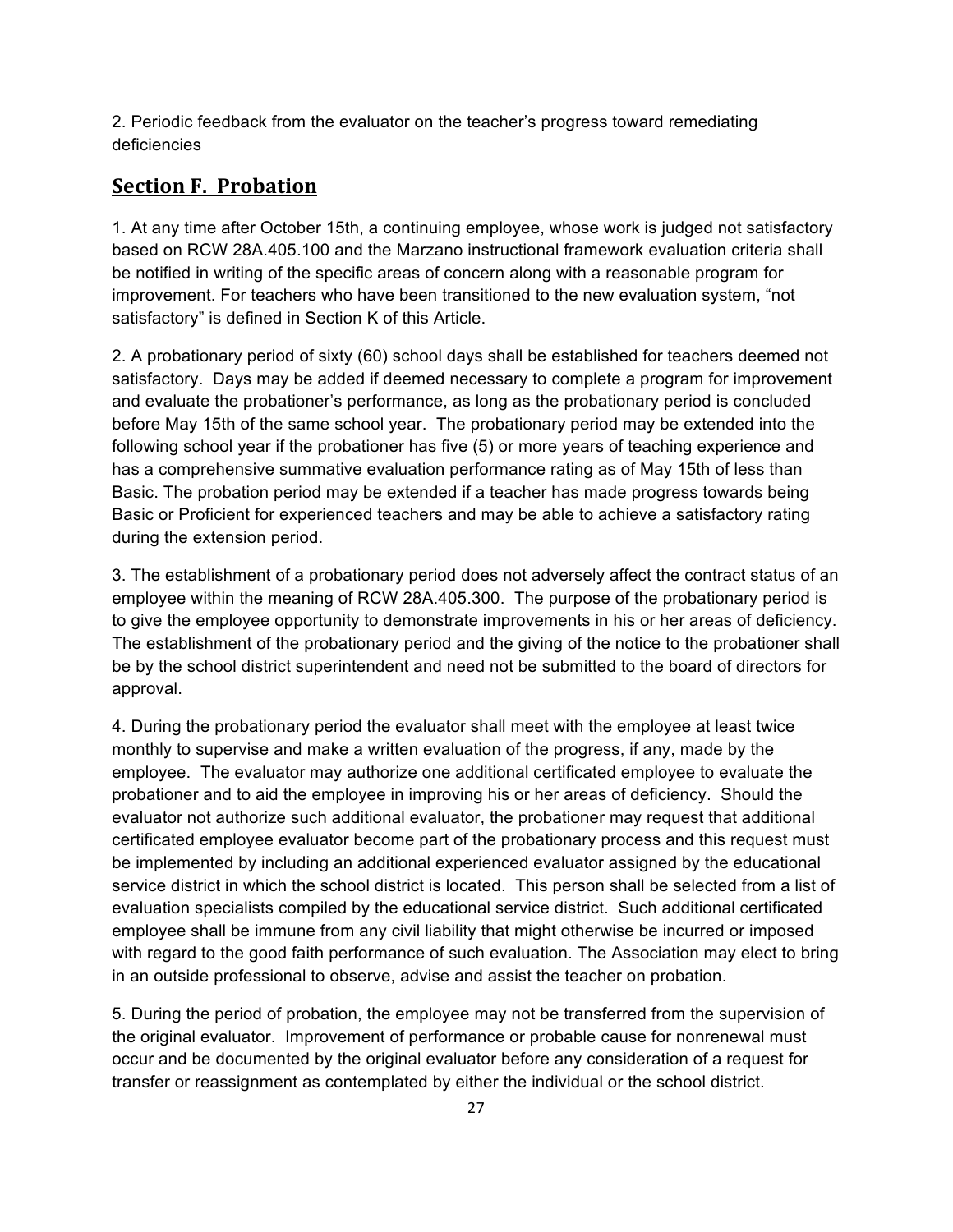6. If a minor procedural error occurs in the implementation of a program for improvement, the error does not invalidate the probationer's plan for improvement or evaluation activities unless the error materially affects the effectiveness of the plan or the ability to evaluate the probationer's performance.

7. The probationer must be removed from probation if he or she has demonstrated improvement to the satisfaction of the evaluator in those areas specifically detailed in his or her initial notice of deficiency and subsequently detailed in his or her program for improvement. A classroom teacher who has been transitioned to the revised evaluation system pursuant to the district implementation schedule adopted by the board must be removed from probation if he or she has demonstrated improvement that results in a new comprehensive summative evaluation performance rating of Basic or above for a continuing contract employee with five (5) or fewer years of experience, or of Proficient or above for a continuing contract employee with more than five (5) years of experience.

8. Lack of necessary improvement during the established probationary period, as specifically documented in writing with notification to the probationer, constitutes grounds for a finding of probable cause for termination under RCW 28A.405.300 or 28A.405.210.

9. When a continuing contract employee with five (5) or more years of experience receives a comprehensive summative evaluation performance rating of Basic or below for two (2) consecutive years, the school district shall, within ten (10) days of the completion of the second summative comprehensive evaluation or May 15th, whichever occurs first, implement the employee notification of discharge as provided in RCW 28A.405.300.

10. Immediately following the completion of a probationary period that does not produce performance changes detailed in the initial notice of deficiencies and program for improvement, the employee may be removed from his or her assignment and placed into an alternative assignment for the remainder of the school year. This reassignment may not displace another employee nor may it adversely affect the probationary employee's compensation or benefits for the remainder of the employee's contract year. If such reassignment is not possible, the district may, at its option, place the employee on paid leave for the balance of the contract term.

11. No teacher will be non-renewed for evaluation reasons unless they have gone through probation including a plan of improvement. Provisional employees do not have access to probation.

# **Section G. State Criteria and Scoring**

State Evaluation Criteria:

- 1. Centering instruction on high expectations for student achievement
- 2. Demonstrating effective teaching practices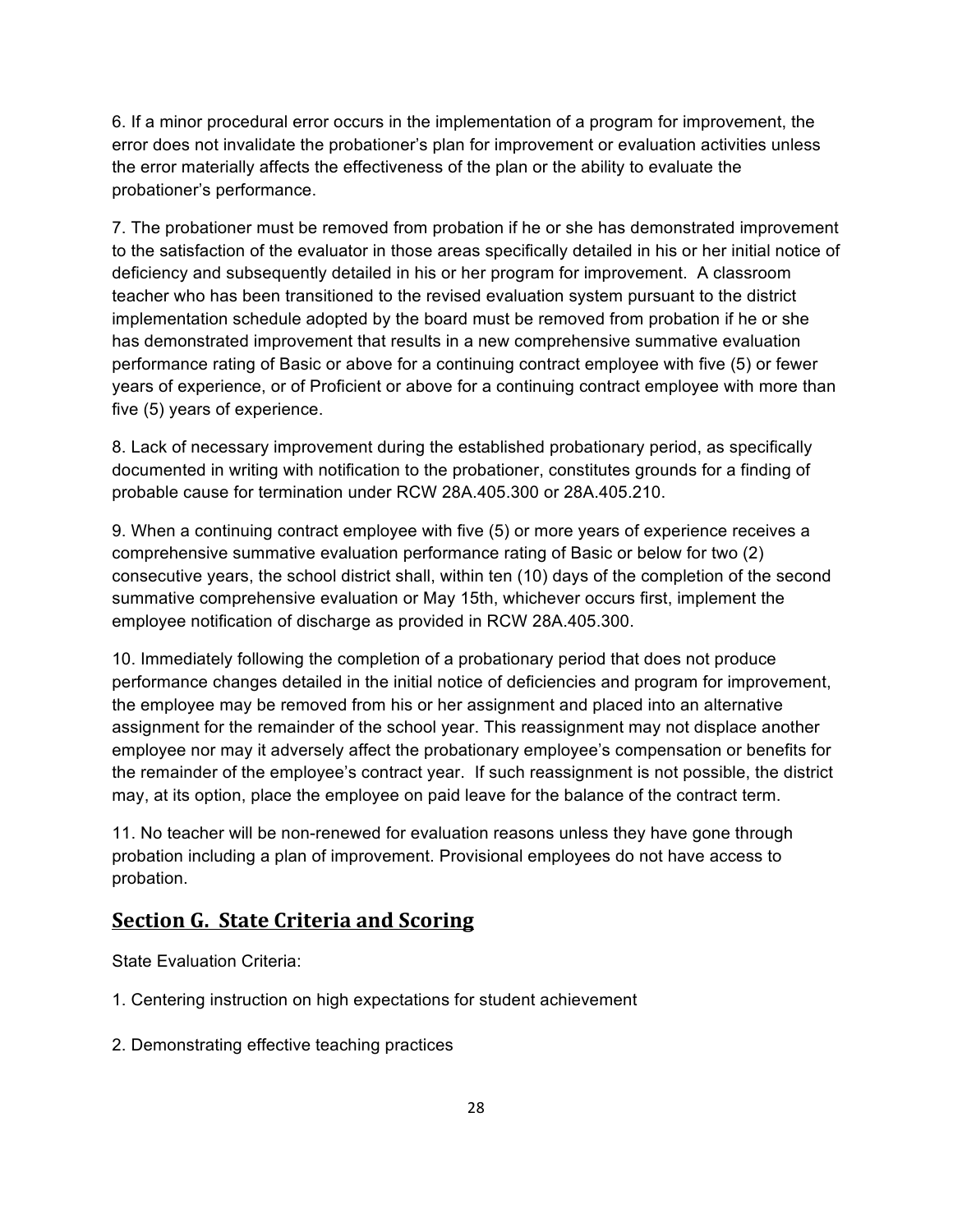- 3. Recognizing individual student learning needs and developing strategies to address those needs
- 4. Providing clear and intentional focus on subject matter content and curriculum
- 5. Fostering and managing a safe, positive learning environment
- 6. Using multiple data elements to modify instruction and improve student learning
- 7. Communicating and collaborating with parents and the school community
- 8. Exhibiting collaborative and collegial practices focused on improving instructional practices and student learning

## **Summative Performance Rating for Comprehensive Evaluation**

A classroom teacher shall receive a summative performance rating for each of the eight (8) state evaluation criteria. The overall summative score is determined by totaling the eight (8) criterion-level scores as follows:

| Rating             | <b>Score</b> |
|--------------------|--------------|
| Unsatisfactory (1) | $8 - 14$     |
| Basic (2)          | $15 - 21$    |
| Proficient (3)     | $22 - 28$    |
| Distinguished (4)  | 29-32        |

The final score for each criterion will be based on a preponderance of evidence in each criterion. The individual criterion ratings from all eight (8) criteria will be used in achieving the overall "Summative Performance Rating" in the chart above.

# **Section H. Student Growth Impact Rating**

Embedded in the instructional framework are five (5) components designated as student growth components. These components are embedded in criteria as SG 3.1, SG 3.2, SG 6.1, SG 6.2, and SG 8.1. Evaluators add up the raw score on these components and the employee is given a score of low, average, or high based on the scores below.

Upon completion of the overall summative scoring process, the evaluator will combine only the student growth rubric scores to assess the classroom teacher's student growth impact rating. The following scoring band will be used to determine the student growth impact rating.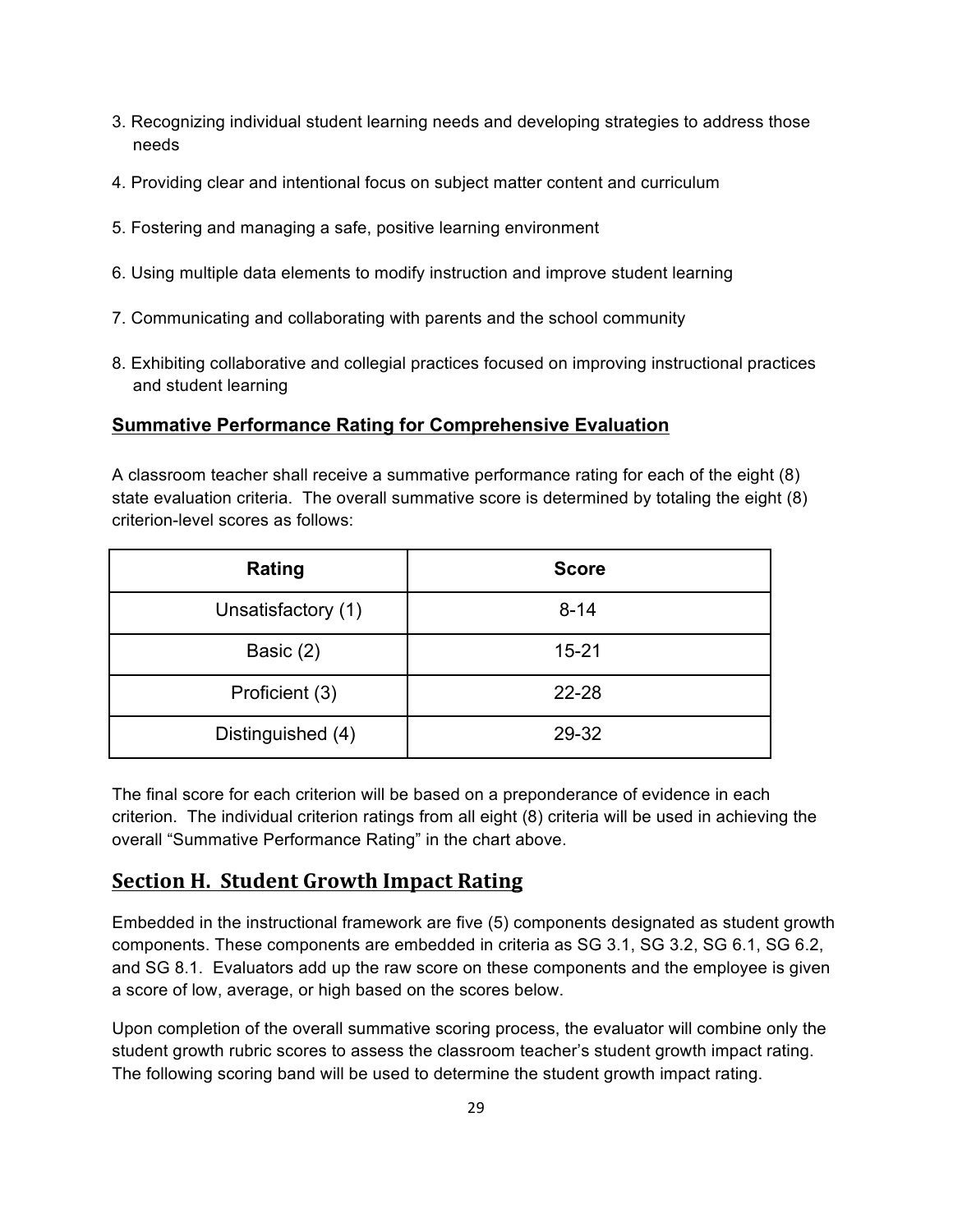| $5 - 12$ | 12<br>17 | 18<br>$-20$ |
|----------|----------|-------------|
| Low      | Average  | High        |

## **Section I. Impact of Low Student Growth Score**

A student growth score of "1" in any of the student growth rubrics (SG3.1, SG3.2, SG6.1, SG6.2. SG8.1) will result in an overall low student growth impact rating. A classroom teacher with a preliminary rating of Distinguished and with a low student growth rating will not receive an overall rating higher than Proficient.

Classroom teachers with a low student growth rating will engage, with their evaluator, in a student growth inquiry.

# **Section J. Student Growth Inquiry**

Within two months of receiving a low student growth score or at the beginning of the following school year, one or more of the following must be initiated by the evaluator:

1. Examine student growth data in conjunction with other evidence including observation, artifacts and other appropriate student and teacher information based on classroom, school, district, and state-based tools and practices.

2. Examine extenuating circumstances which may include one or more of the following: goal setting process; content and expectations; student attendance; extent to which standards, curriculum and assessments are aligned.

3. Schedule monthly conferences focused on improving student growth to include one or more of the following topics: Student growth goal revisions, refinement, and progress; best practices related to instruction areas in need of attention; best practices related to student growth data collection and interpretation.

4. Create and implement a professional development plan to address student growth areas.

## **Section K. Definitions**

"Artifacts" shall mean any products generated, developed, or used by a classroom teacher during the course of instruction, collaboration, or interaction with parents and/or the community. Artifacts should arise naturally from these practices and should not be created specifically for the evaluation system or at the direction of the evaluator. Additionally, tools or forms used in the evaluation process may be considered artifacts.

"Criteria" shall mean the eight (8) state defined categories to be scored.

"Criterion" shall mean one (1) of the eight (8) state defined categories to be scored.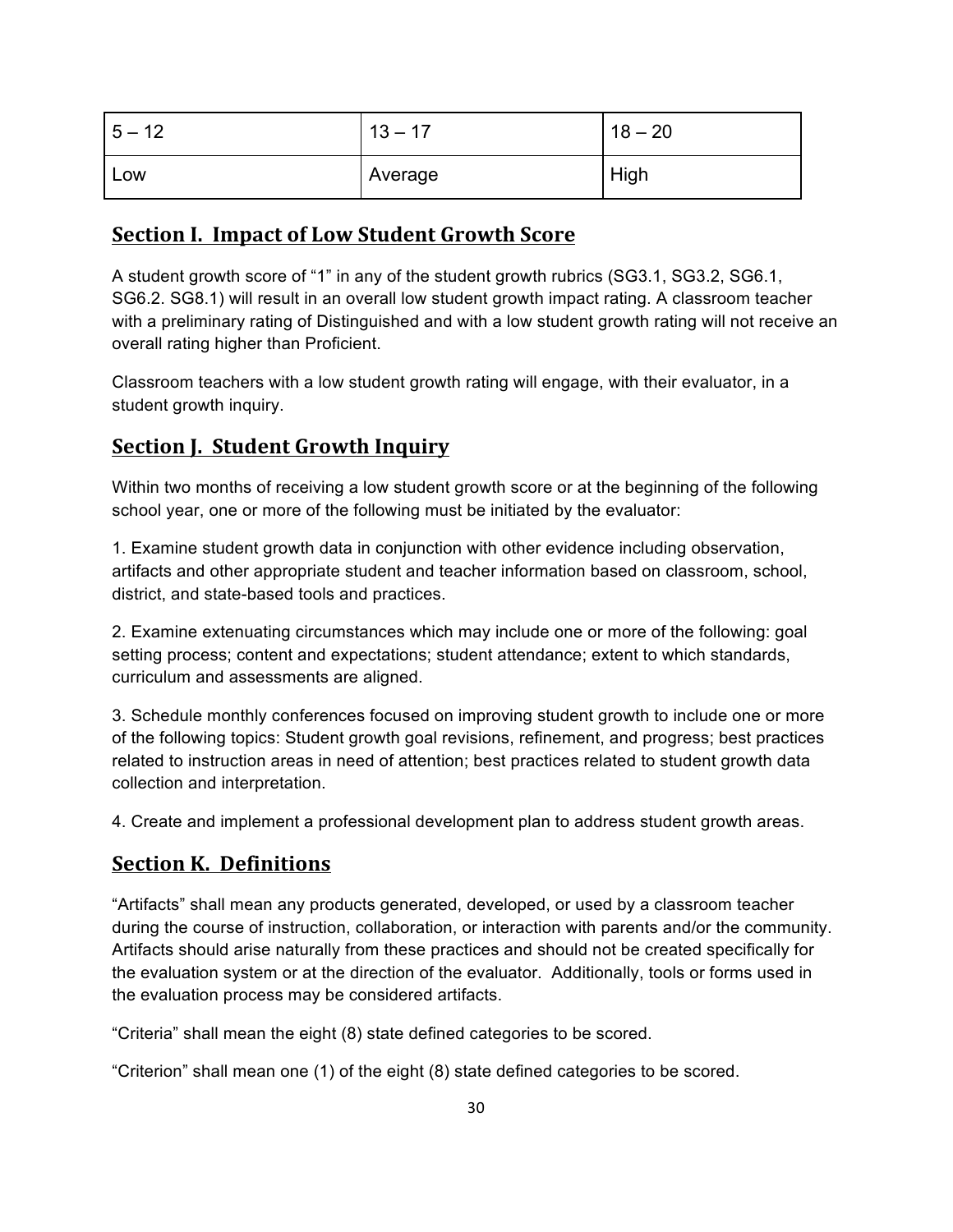"Classroom Teacher" shall mean a certificated employee who provides academically focused instruction to students as defined in WAC 181-79A-140. All classroom teachers shall be evaluated annually using either a Comprehensive or Focused evaluation. The term "classroom teachers" does not include Educational Staff Associates, e.g. Speech Language Pathologists, OT, PT, Nurses, Psychologists, Developmental Language Specialists, Librarians, TOSA, Counselors, and other bargaining unit members who do not meet this definition.

"Evaluator" shall mean a certificated administrator who has been trained in observation, evaluation, and the use of the specific instructional framework, the rubrics contained in this agreement, and any relevant state or federal requirements. The evaluator shall assist the teacher by providing support and resources. Evaluators shall engage in inter-rater reliability activities (Administrative Learning Walks, trainings, videos, etc.). Administrative Learning Walks involve multiple administrators observing a teacher at the same time for the purpose of interrater reliability and are not part of any evaluation process.

"Evidence" shall mean observed practice, products, results, or conversations that can be used to demonstrate knowledge and skills with respect to the four-level rating system.

"Instructional Framework" shall mean the adopted instructional framework developed by the Marzano.

"Observation" means the gathering of evidence through classroom or worksite visits, or other visits, work samples, or conversations that allow for the gathering of evidence of the performance of assigned duties, for the purpose of examining evidence over time against the instructional rubrics pursuant to this section.

"Performance Levels" shall mean: Four performance levels are provided for each indicator. Moving from Unsatisfactory to Distinguished, the performance levels increase in specificity of practice, cognitive demand, roles of students, and/or frequency of use. The performance levels are:

1. Unsatisfactory: Professional practice at Level 1 shows evidence of not understanding the concepts underlying individual components of the criteria. This level of practice is ineffective and inefficient and may represent practice that is harmful to student learning progress, professional learning environment, or individual teaching practice. This level requires immediate intervention. An unsatisfactory rating for experienced teachers with five (5) or more years of experience as defined in RCW 28A.405.210 shall be any rating less than proficient.

2. Basic: Professional practice at Level 2 shows a developing understanding of the knowledge and skills of the criteria required to practice, but performance is inconsistent over a period of time due to lack of experience, expertise, and/or commitment. This level may be considered minimally competent for teachers early in their careers but insufficient for more experienced teachers with five (5) or more years of experience.

3. Proficient: Professional practice at Level 3 shows evidence of thorough knowledge of all aspects of the profession. This is successful, accomplished, professional, and effective practice.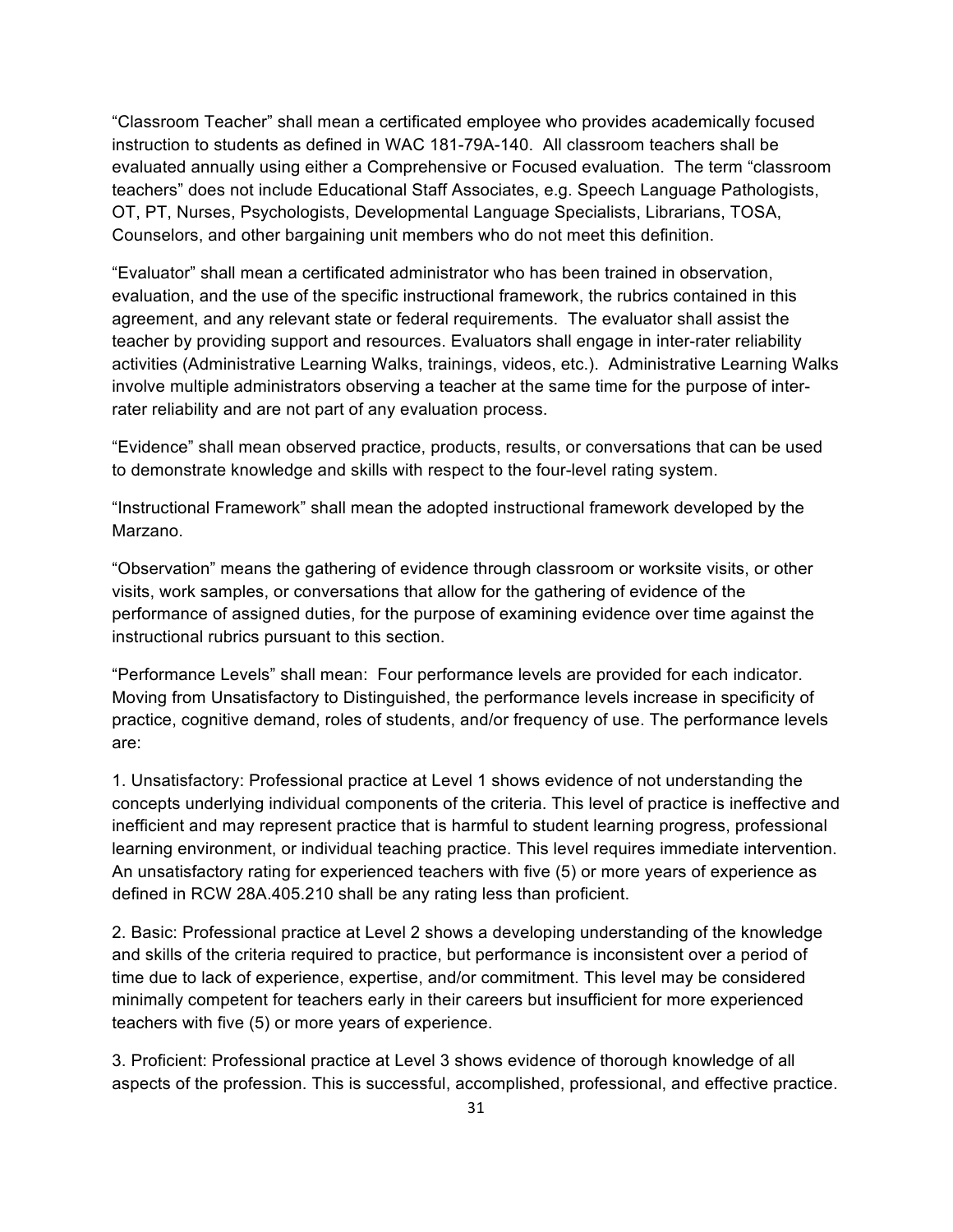Teaching and leading at this level utilizes a broad repertoire of strategies and activities to support student learning. At this level, teaching and leading a school are strengthened and expanded through purposeful, collaborative sharing and learning with colleagues as well as ongoing self-reflection and professional improvement.

4. Distinguished: Professional practice at Level 4 is that of a master professional whose practices operate at a qualitatively different level from those of other professional peers. To achieve this rating, a teacher would need to have received a majority of distinguished ratings on the criterion scores. A teacher at this level must show evidence of average to high impact on student growth. Ongoing, reflective teaching and leading is demonstrated through the highest level of expertise and commitment to all students' learning, challenging professional growth, and collaborative practice.

"Provisional Teacher" means a teacher in his/her first three (3) years of teaching in Washington State or a teacher who has previously completed at least two (2) years of certificated employment in another school district in the state of Washington and who is in his/her first year of teaching in the Cascade School District.

"Student Growth" shall mean the change in student growth between two points in time.

"Student Growth Data:" assessments used to demonstrate growth must predominately originate at the classroom level and be initiated by the classroom teacher. Assessments used to demonstrate growth must be appropriate, relevant, and may include both formative and summative measures.

# **Non-Classroom Certificated Employees Evaluation Procedures**

## **Section A. Authority**

All employee evaluations shall be conducted in accordance with RCW 28A.67.065, RCW 28A.67.225, WAC 392-191, WAC 392-192 and this agreement.

## **Section B. Definitions**

- 1. "Beginning Employee" shall mean an employee with less than four years teaching experience.
- 2. "Re-Entry Employee" shall mean an employee new to the District with three or more years of teaching experience.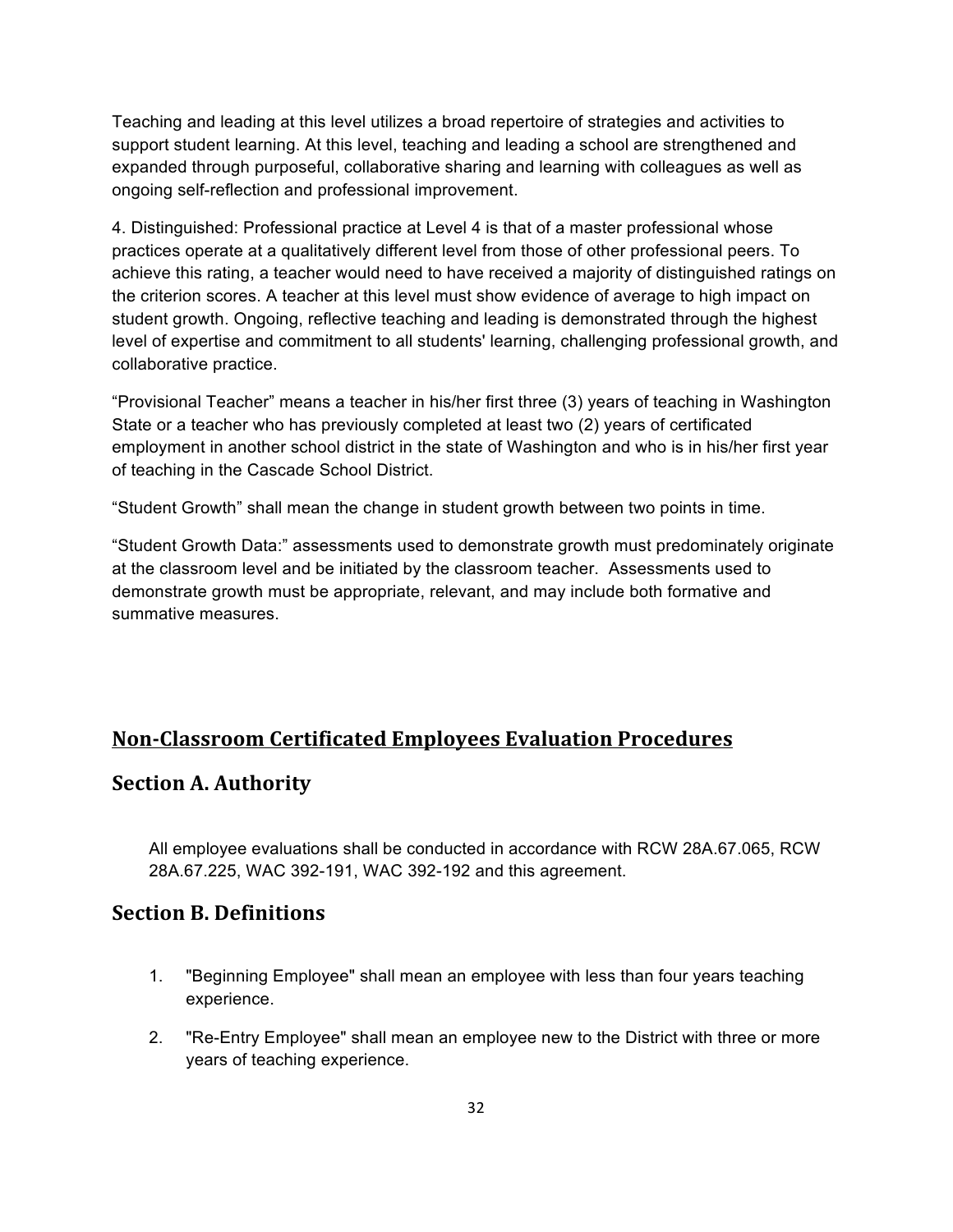- 3. "Experienced Employee" shall mean an employee with four or more years of teaching experience.
- 4. "Proficiency Evaluation" shall mean the comprehensive long form evaluation.
- 5. "Short Form Evaluation" shall mean the evaluation process which satisfies state requirements pursuant to RCW 28A.67.065.
- 6. "Professional Growth Plan" shall mean an employee designed plan used to improve that employee's professional performance pursuant to WAC 392-192.
- 7. "Scheduled Observation" shall mean a visit, to the employee's work site, that has been prearranged between the employee and the observer.
- 8. "Unscheduled Observation" shall mean a visit, to the employee's work site by the observer, without prior consultation with the employee.
- 9. "Support Employee" shall mean that sub-group of employees who are not classroom teachers including but not necessarily limited to librarians, counselors, nurses, psychologists, and therapists.

# **Section C. Purpose**

The purpose of evaluation is to enhance the quality of learning and instruction throughout the district by promoting the development of all employees. This evaluation procedure is implemented in three ways:

- 1. Encouraging employees to plan and realize professional growth and development consistent with the building and district mission, philosophy and goals.
- 2. Encouraging employees to contribute to and participate in overall school improvement through opportunities provided for collective staff development.
- 3. Holding employees accountable for demonstrating professional competence in the fulfillment of their assignment.

# **Section D. General**

#### **1. Evaluation Options**

- **a) The Proficiency Evaluation shall be used by**
	- 1) Beginning employees for four consecutive years.
	- 2) Re-entry employees for two years.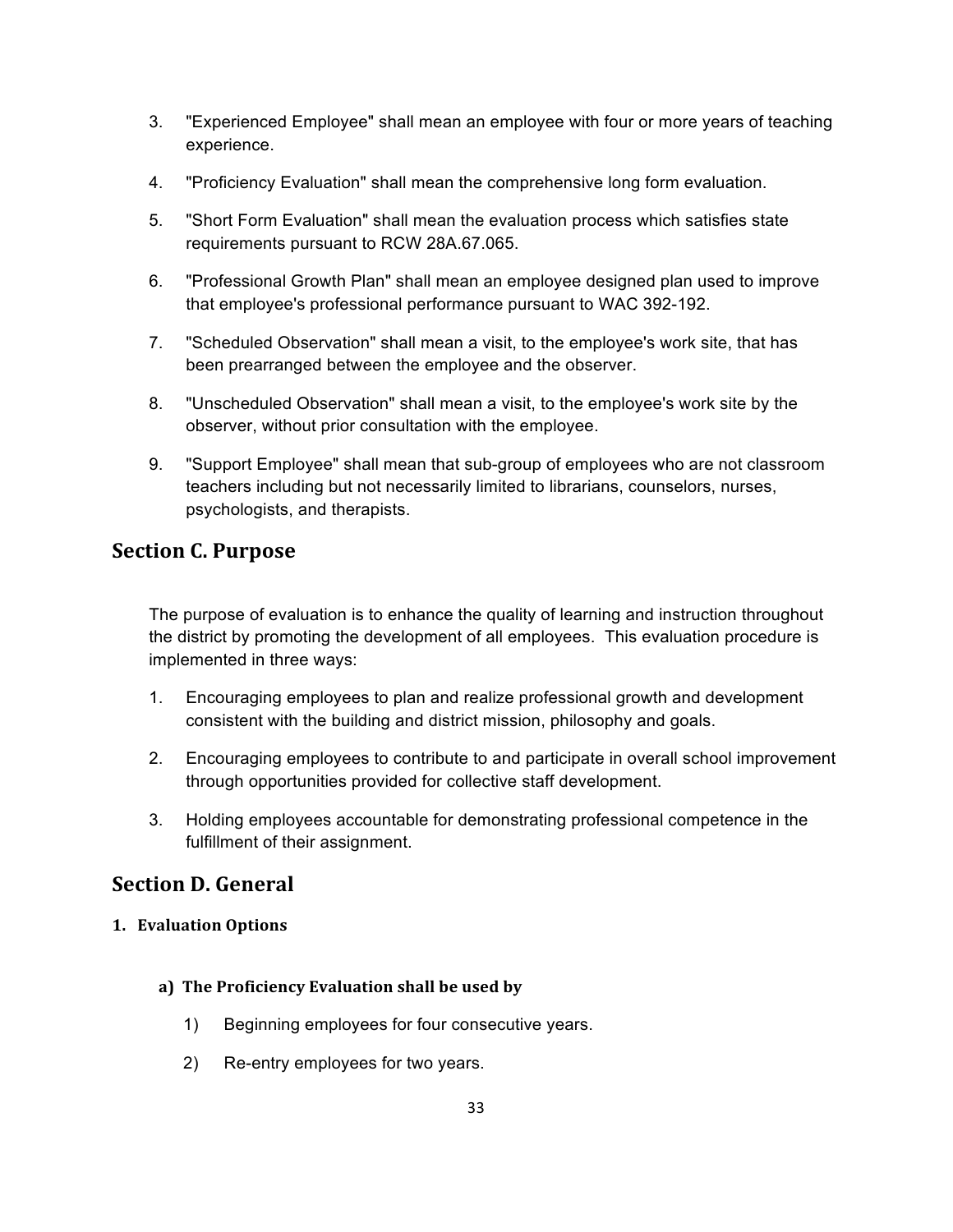3) Experienced employees one year out of every four.

#### **b) The Short Form Evaluation shall be used by**

- 1) Employees on the professional growth plan.
- 2) Experienced employees who may elect this process alone, two years out of every four.
- 3) Second and third year professional growth employees who fail to meet established deadlines.

#### **c) The Professional Growth Plan shall be used by**

 1) Experienced employees at least one year out of every four, with the second and third year as an option, provided that the employee meets established deadlines.

#### **2. Responsibility for Evaluation**

Within each school building, the building administrator shall be responsible for the evaluation of employees assigned to that school building. The Superintendent will appoint the evaluator for employees who have more than one supervisor, alternating between the building administrators unless the employee receives an unsatisfactory evaluation. In those cases the Superintendent will determine who the evaluator shall be.

#### **3. Qualifications of Evaluators**

All evaluators must have been adequately trained in this evaluation system and process. Evaluators who are not the building principal of the employee must have demonstrable evaluation expertise in the area being evaluated.

## **Section E. Evaluation Process and Procedures**

#### **1. Initiation**

Within the first fifteen (15) working days of the school year, or, in the case of new employees hired after the start of the school year, within ten (10) days of hire, each evaluator shall meet with each employee to review and discuss the evaluation process, options, criteria and forms. Where appropriate, evaluators may use group meetings for this purpose. At such meetings each employee shall be given a completed copy of the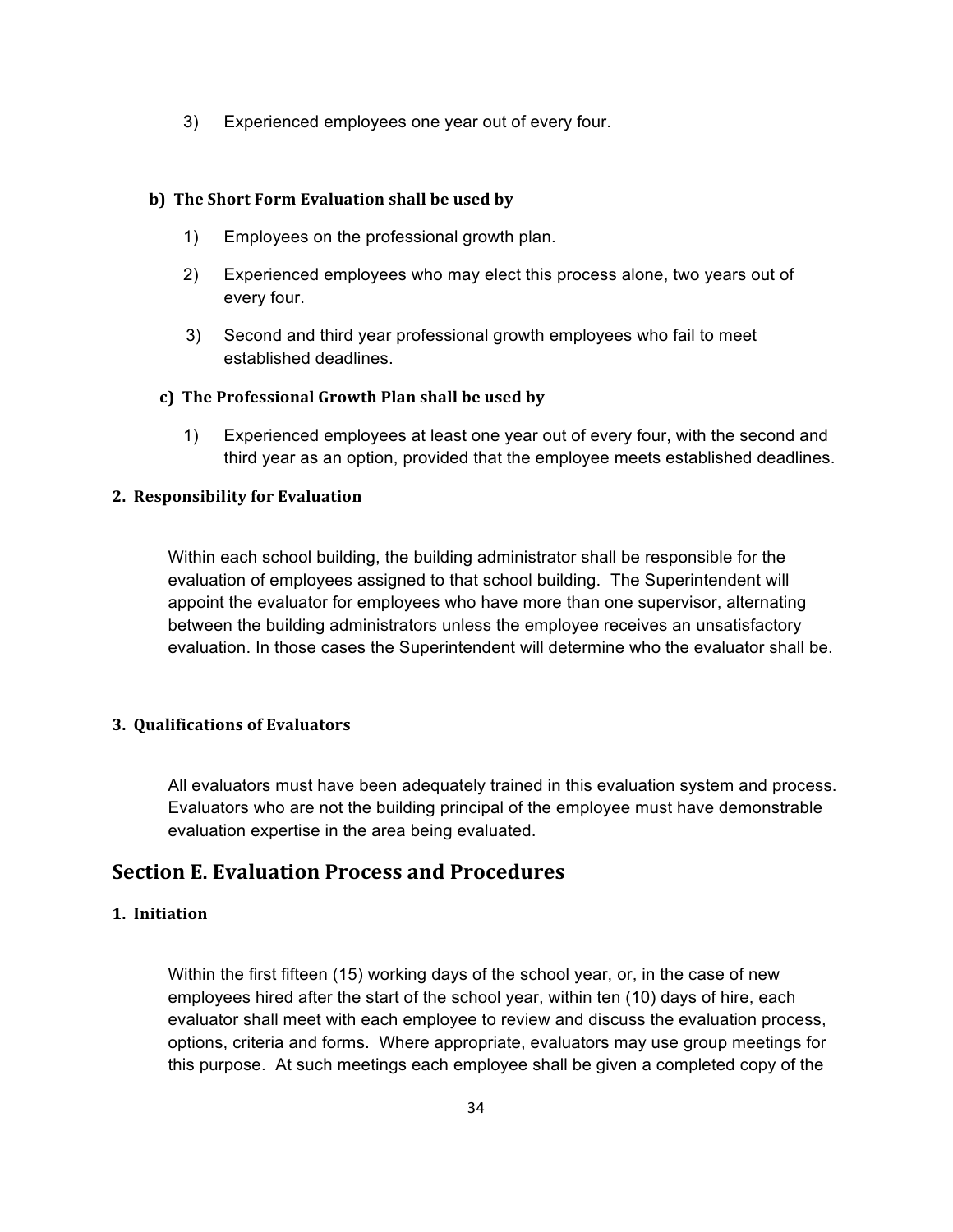Evaluation Option Form, a copy of which is attached to and made a part of this Agreement as Appendix E. Within five (5) days following the meeting each employee shall complete the Evaluation Option Form and return it to his/her evaluator.

#### **2. Employee Guidelines**

#### **a) Beginning Employees**

#### **1) Frequency of Evaluation**

Beginning employees shall be evaluated no less than twice during each of the first four years. The first such evaluation must be completed within the first ninety (90) days of employment the first year. The second shall be completed no later than May 15.

#### 2) Observations

Beginning employees shall be observed for the purpose of evaluation no less than twice for each evaluation. Each observation shall be no less than thirty (30) minutes in length.

#### **b)** Re-Entry Employees

#### **1) Frequency of Evaluation**

Re-entry employees shall be evaluated no less than twice during each of their first two years of employment. The first such evaluation must be completed within the first ninety (90) days of employment the first year. The second shall be completed no later than May 15.

#### **2) Observations**

Re-entry employees shall be observed for the purpose of evaluation no less than twice for each evaluation. Each observation shall be no less than thirty (30) minutes in length.

#### **c) Experienced Employees**

#### **1) Proficiency Evaluation**

#### **a) Frequency of Evaluation**

Employees shall be evaluated at least once each year. Said evaluation shall be completed no later than May 15.

#### **b)** Observations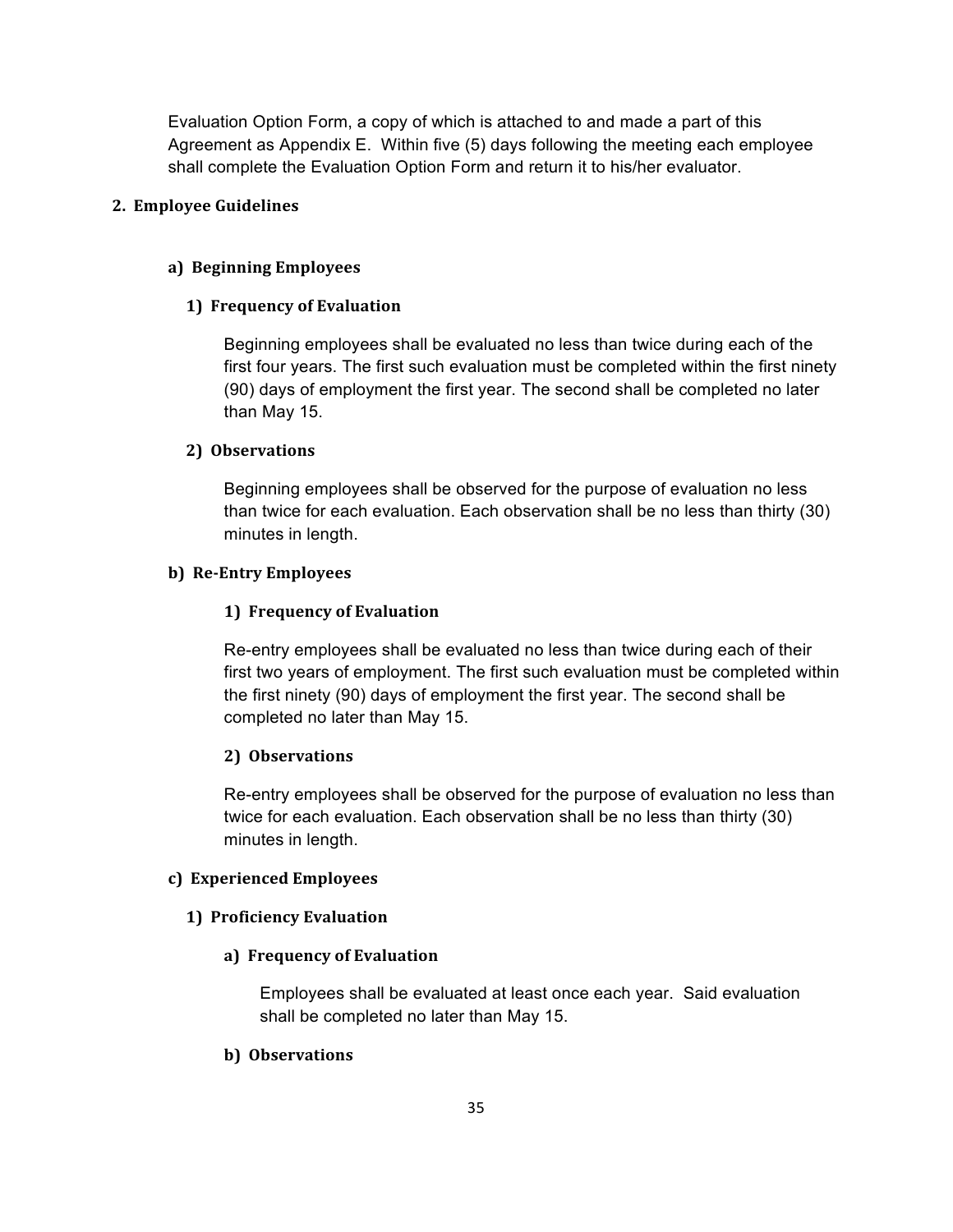Employees shall be observed for purpose of evaluation no less than twice for each evaluation. Each observation shall be no less than thirty (30) minutes in length.

#### **2) Short Form Evaluation**

#### **a) Frequency of Evaluation**

Employees shall be evaluated once per year. Said evaluation shall be completed no later than May 15.

#### **b)** Observations

Employees shall be observed for the purpose of evaluation at least once for a period of no less than thirty (30) minutes.

#### **c) Negative Evaluation Bar**

The short form evaluation may not be used as a basis for determining that an employee's work is unsatisfactory. Any employee deemed to be unsatisfactory shall be immediately transferred to the Proficiency Evaluation.

#### **3. Proficiency Evaluation Process**

#### **a) Scheduled Observation Form and Conference**

Employees, on the Proficiency evaluation option, shall use the Scheduled Observation Form, which is attached to and made a part of this Agreement as Appendix G, for scheduled observations. The form shall be filled out by the employee and given to his/her observer.

The purpose of the form shall be to advise the observer of the objectives, methods, materials, and any special considerations that the employee believes may be a factor in the class, physical setting, or lesson to be observed. The observer shall distribute such forms to employees between one and two weeks prior to the pending observation. The employee and the observer shall meet prior to the observation in order to discuss the scheduled observation.

#### **b) General Requirements**

- 1) All observations for the purpose of evaluation must be conducted during the performance of the employee's assigned duties, with the employee's knowledge of the evaluator's presence. The use of video or audio recording is prohibited.
- 2) Observations may be scheduled or unscheduled with the initial observation being a scheduled observation.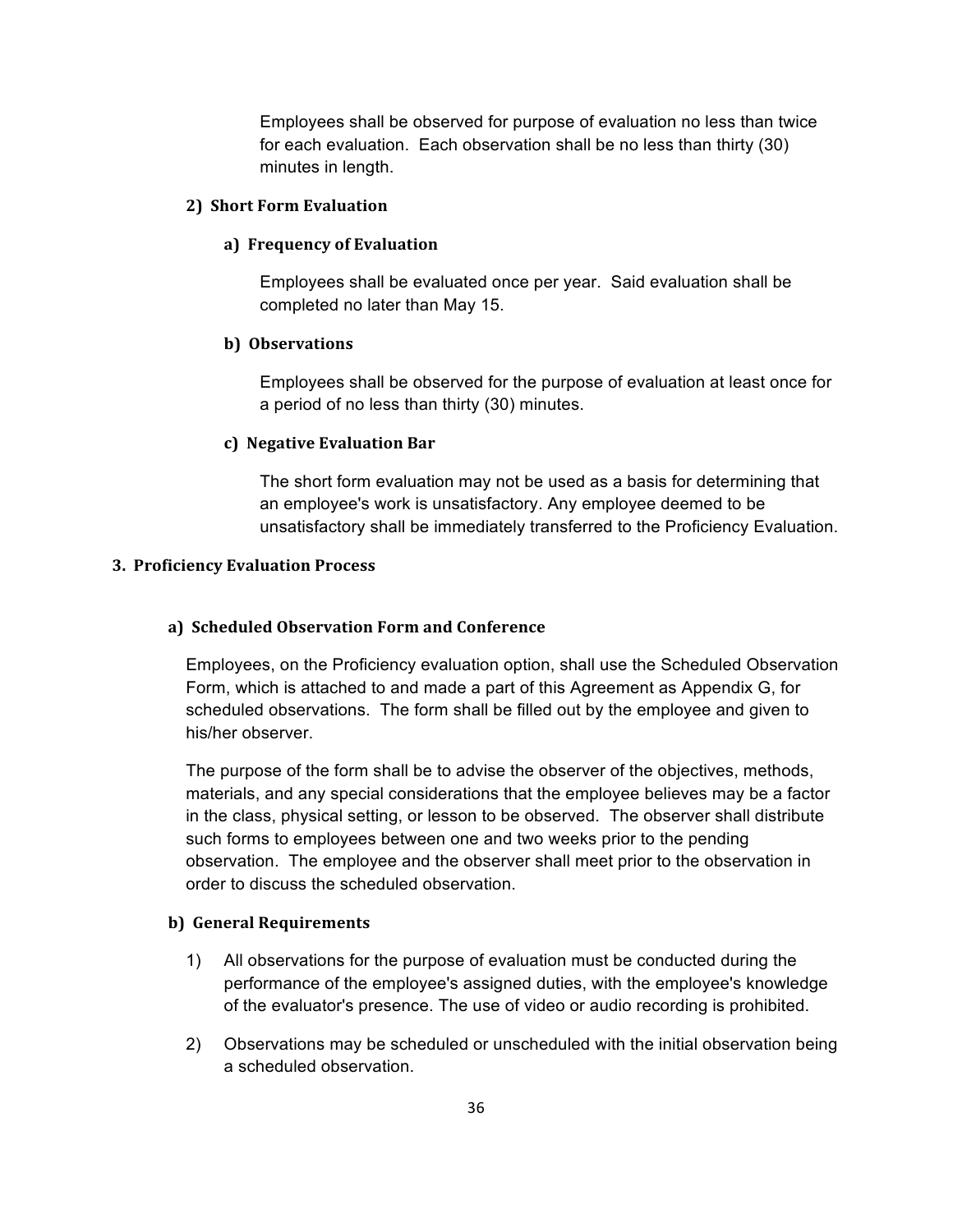- 3) Within three (3) days of each scheduled observation, the employee shall receive a copy of the observation notes, attached to and made a part of this Agreement as Appendix F, which shall be signed and dated by the observer and by the employee, provided that the employee's signature shall indicate only that he/she has received a copy of the observation, not that he/she necessarily agrees with its content.
- 4) A post-observation conference will be held at the request of the employee or of the observer.
- 5) The employee shall receive a written evaluation report, which shall be signed and dated by the observer and by the employee, provided that the employee's signature shall indicate only that he/she has received a copy of the evaluation, not that he/she necessarily agrees with its content. A copy of each evaluation shall be given to the employee at the time of the evaluation conference, with the final conference being held prior to May 15. Employees may submit written comments concerning the report which shall be attached to the report in the employee's file.
- 6) Any item on the Evaluation Form that is marked unsatisfactory must have been preceded with a written statement and a scheduled conference with the employee in order to provide notice of the problem, specific suggestions for improvement and reasonable time and opportunity for improvement.
- 7) Use of the evaluation process to harass or intimidate an employee is strictly prohibited. Neither may the evaluation process be used for disciplining an employee.
- 8) Nationally standardized test results of academic progress of students shall not be used in any way as evaluative criteria for any employee.

# **4. Short Form Evaluation Process**

#### **a) Scheduled Observation Form and Conference**

Employees, on the Short Form evaluation option, "may" use the Scheduled Observation Form, which is attached to and made a part of this Agreement as Appendix G for scheduled observations.

#### **b) General Requirements**

1) All observations for the purpose of evaluation must be conducted during the performance of the employee's assigned duties, with the employee's knowledge of the evaluator's presence. The use of video or audio recording is prohibited unless the written permission of the employee is secured in advance.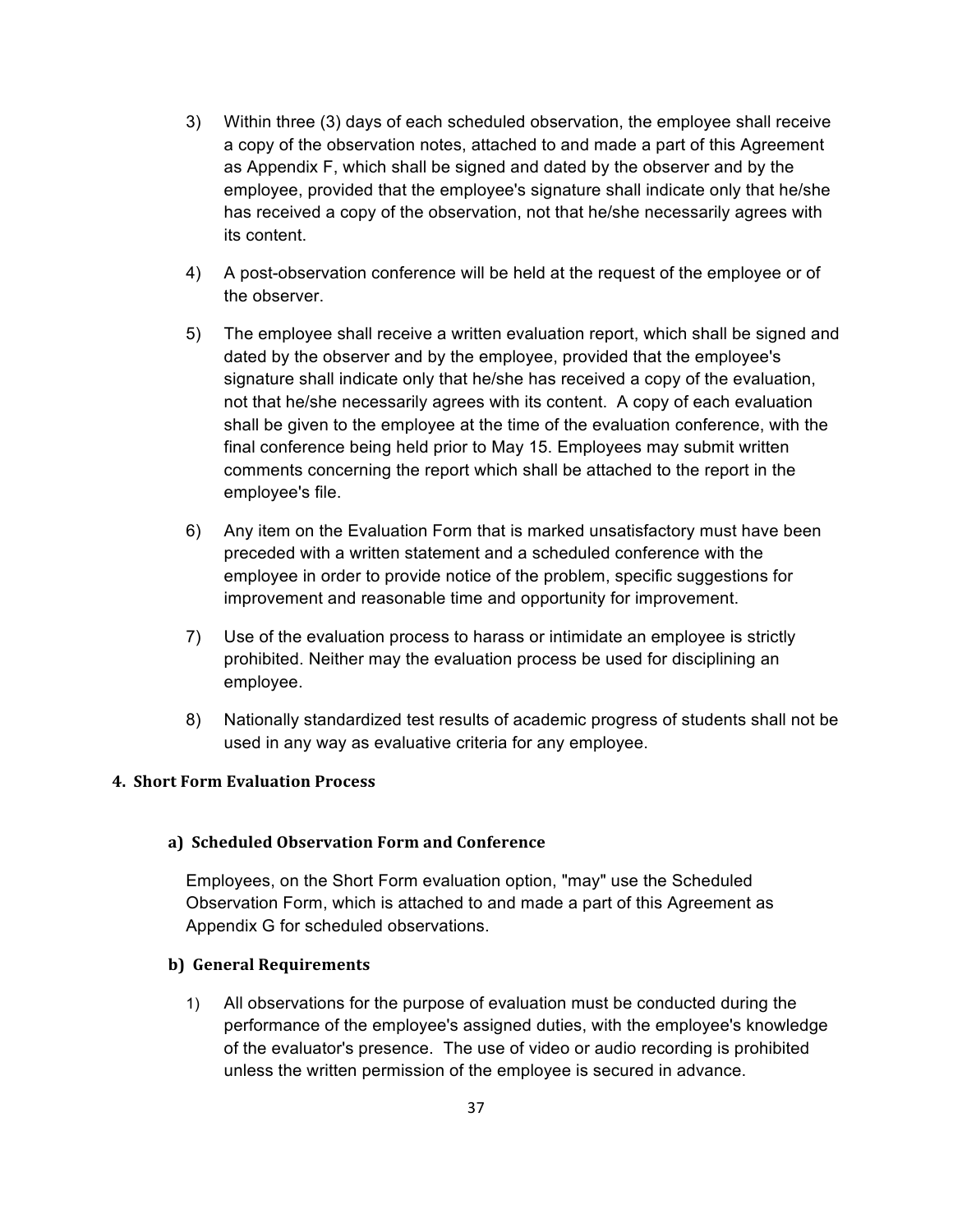- 2) Initial observations may be scheduled or unscheduled at the discretion of the employee. Any subsequent observations may be scheduled or unscheduled.
- 3) Within three (3) days of each scheduled observation, the employee shall receive a copy of the written observation notes, which must be signed and dated by the observer and by the employee, provided that the employee's signature shall indicate only that he/she has received a copy of the observation, not that he/she necessarily agrees with its content.
- 4) A post-observation conference will be held at the request of the employee or of the observer.
- 5) The employee shall receive a written evaluation report, which shall be signed and dated by the observer and by the employee, provided that the employee's signature shall indicate only that he/she has received a copy of the evaluation, not that he/she necessarily agrees with its content. A copy of each evaluation shall be given to the employee at the time of the evaluation conference, with the final conference being held prior to May 15. Employees may submit written comments concerning the report which shall be attached to the report in the employee's file.

# **5. Professional Growth Process**

## **a) Purpose**

To encourage professional growth by providing opportunities for individual employees to achieve personal and professional goals by exploration, research and/or trying out ideas in a supportive environment. The ultimate goal is to improve the quality of instruction.

## **b)** General Requirements

- 1) The professional growth plan is required for all experienced employees one (1) year out of every four (4), with a second and third year as an option. The District shall keep a record of the employee rotation and notify employees who are eligible at the start of the school year. The Association President shall receive a list of all eligible employees.
- 2) All employees participating in a professional growth plan shall be evaluated by the short form process.

## **c) Professional Growth Plan Development**

## **1) Start Date and Information Sources**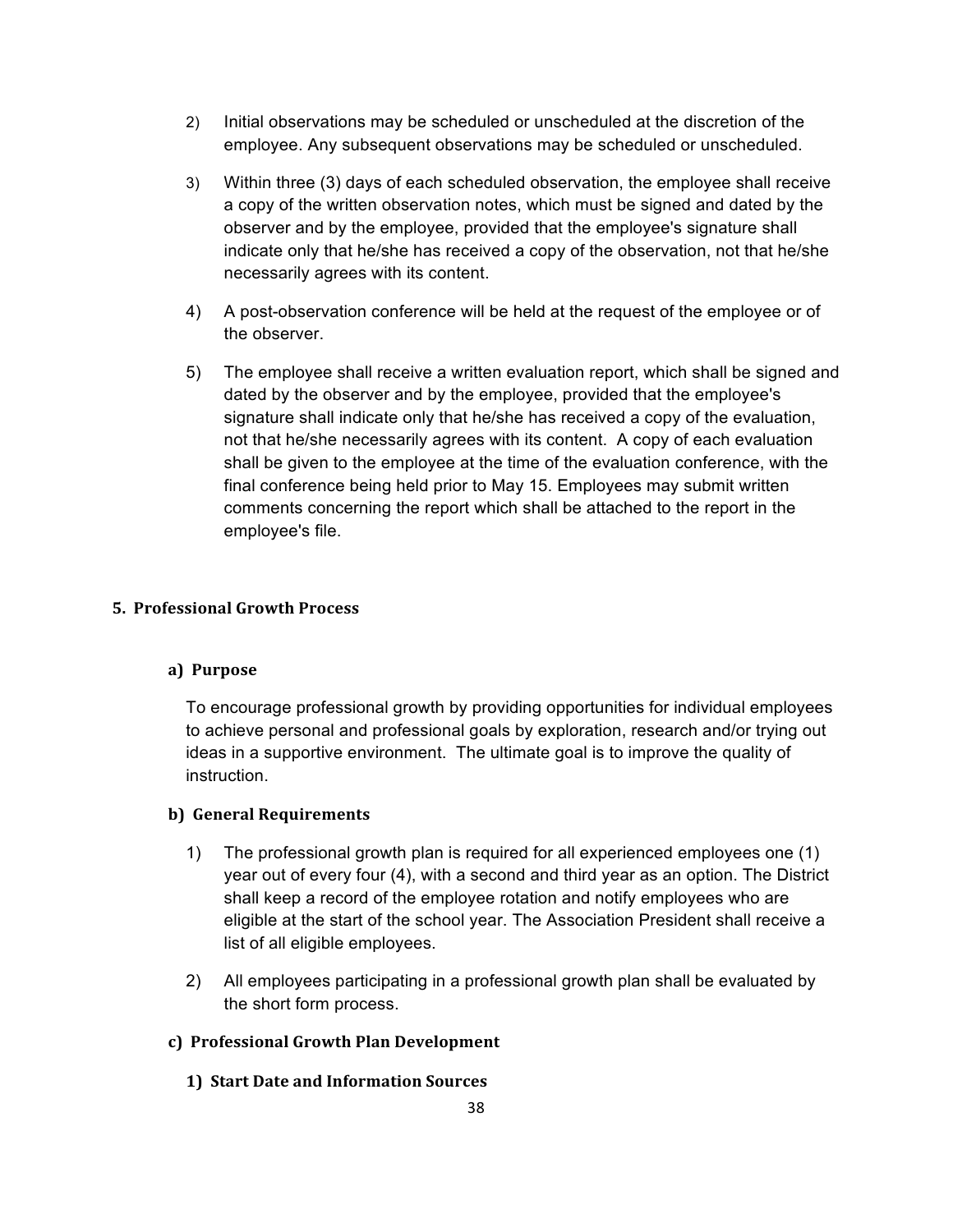Before October 1, the employee shall be responsible for determining his/her professional growth plan by using one or more of the following sources of information:

- a. Peer review and evaluation
- b. Input by parents
- c. Input by students
- d. Personal and/or professional goals
- e. School district goals
- f. Building goals
- g. Self assessment
- h. School district recommendations
- i. Other such sources

## **2) Plan Guidelines**

The employee shall design a growth plan that includes the following:

- a. Goals
- b. Strategies
- c. Resources
- d. Time Lines
- e. Success Criteria

#### **3)** Focus Areas

Areas of focus may include, but are not limited to

- a. Building trust relationships.
- b. Developing an atmosphere conducive to achieving instructional goals.
- c. Analyzing and evaluating instructional strengths, teaching styles, and leadership skills.
- d. Increasing collegial interaction.
- e. Investigating learning styles or methods.
- f. Exploring new methods of instruction.
- g. Increasing a repertoire of instructional skills.
- h. Developing subject matter, grade level or district curricula.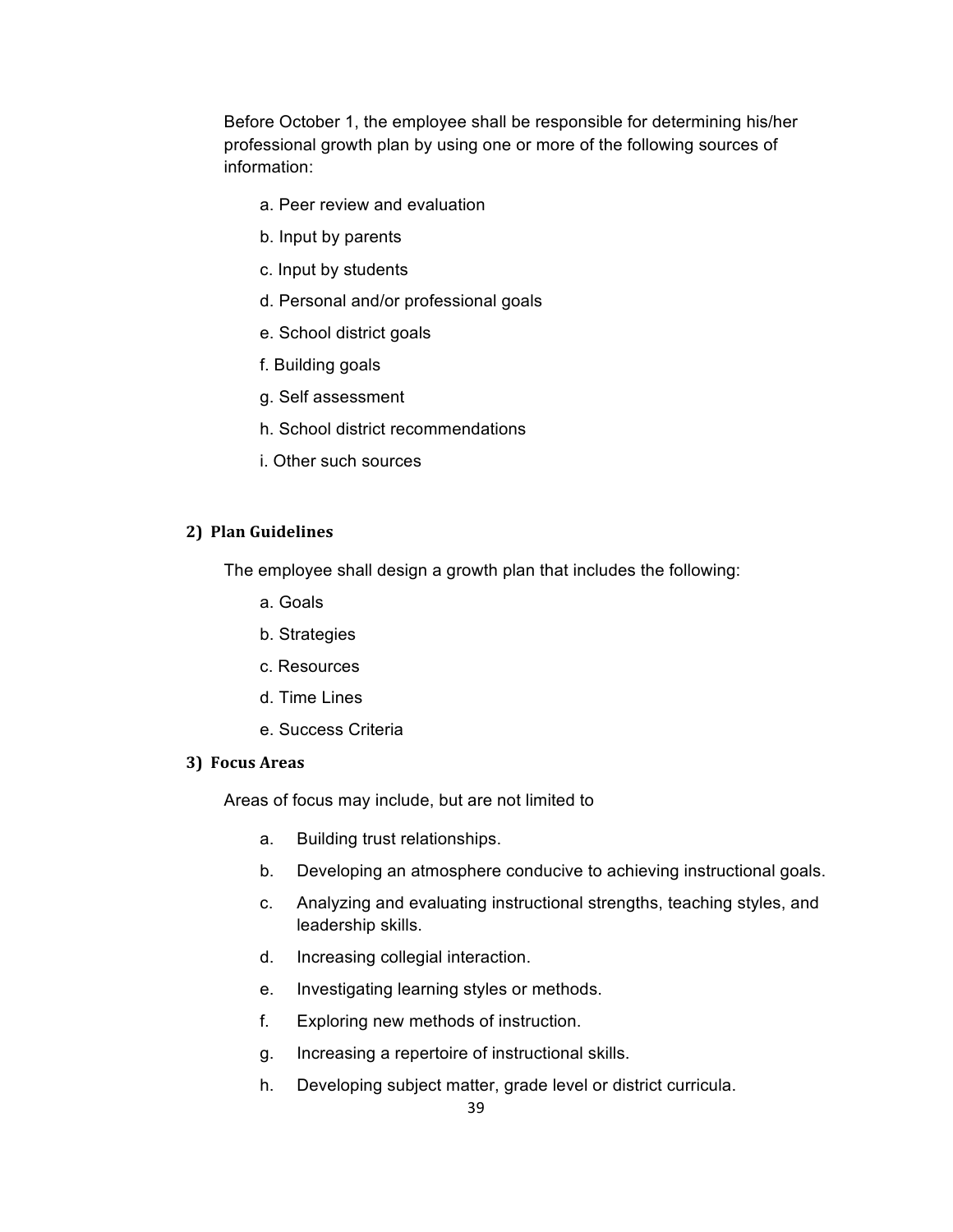i. Increasing skills in managing diverse student populations.

# **4) Plan Accomplishment**

Such plans may be accomplished by

- a. Multi-year projects
- b. Additional schooling
- c. Independent research
- d. Independent or group reading
- e. Peer observations/coaching
- f. Peer taping
- g. Specialists assistance
- h. Workshops or in-service
- i. Departmental, grade level, team, group, or individual activities
- j. Integrated curricular programs

# **5) Supervisor Review**

No later than October 1, the employee shall arrange a conference with his/her building principal/supervisor responsible for the employee's evaluation, to discuss the professional growth plan. The principal/supervisor shall review the plan as prepared by the employee, make such recommendations as he/she feels may be of assistance to the employee, which may or may not be included by the employee, and discuss specific resources to be allocated to the employee.

# **6) Implementation**

Following the establishment of the plan as defined above, the employee will take primary responsibility for monitoring his/her own professional growth with respect to the plan, with the help of other persons that he/she may have identified as part of the plan.

- a. The employee(s) and/or resource person(s) identified in the plan shall measure progress toward implementation of the plan.
- b. The only record or data retained as a result of the development and/or implementation of the plan, with the exception of the plan design, will be that required for the use of the employee(s).
- c. The principal/supervisor may serve as a resource to the employee(s) to the extent identified in the plan and will facilitate making resources (including time) available, to the extent reasonably possible.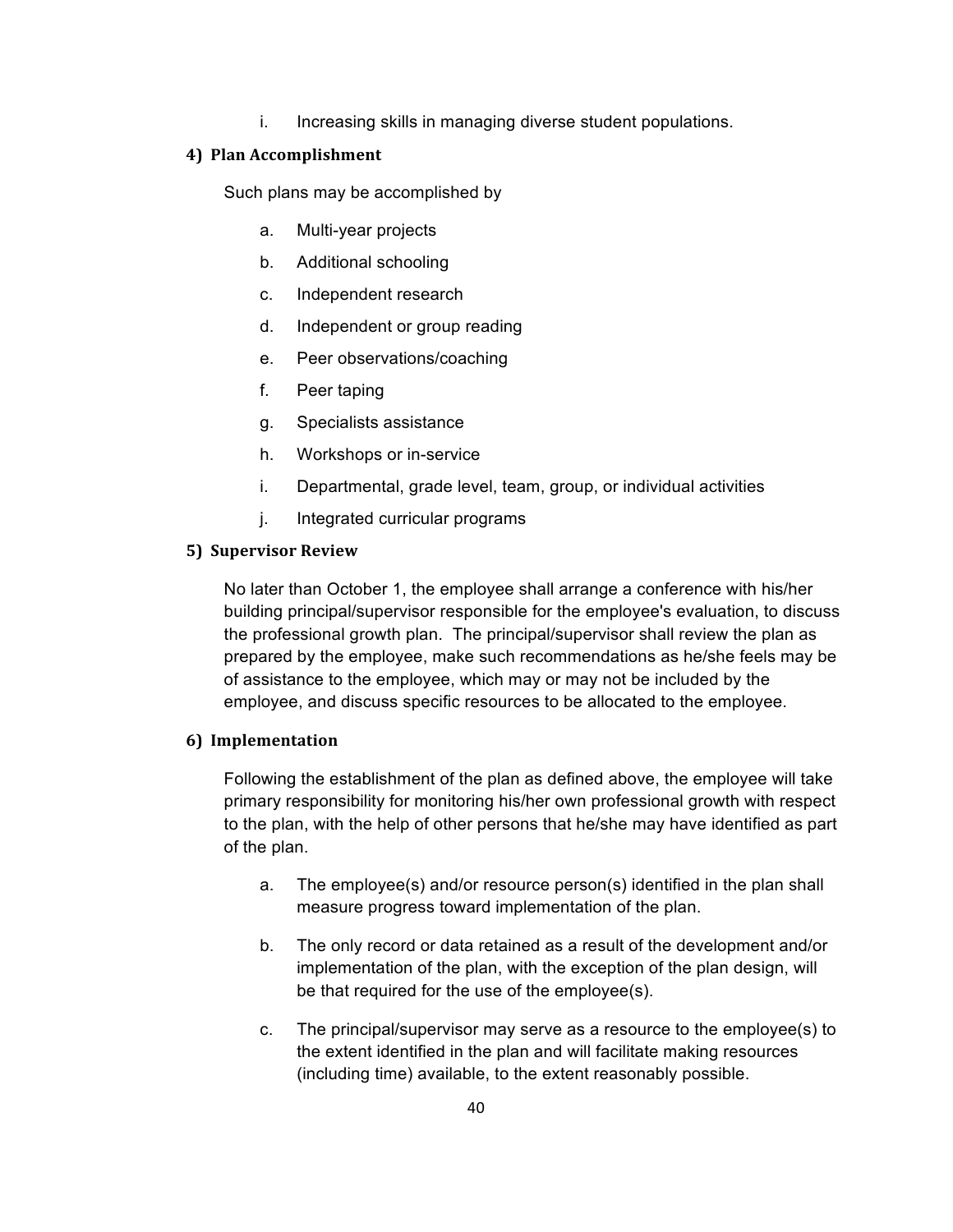- d. The intent is that employee(s) make a good faith effort toward achieving the established plan goals. However, there shall be no consequences if the employee(s) does not achieve the stated goals.
- e. The employee(s) shall provide information to the principal/supervisor in addition to the initial meeting at least once prior to March 1 of each year of the growth plan about progress made toward achieving the established plan. This shall be for the purpose of providing information, and shall not be evaluative in nature.
- f. By 1 June the employee(s) shall evaluate the previously established growth plan and provide information to the building principal/supervisor as to the progress made toward attainment of the plan goals.

## **7) Results**

The employee(s) may choose to share the processes and/or results of the professional growth plan with others in addition to their supervisor. The employee retains ownership rights to the PGP.

## **8)** Crisis Intervention

If a supervisor has reason to believe that an employee who is in the growth plan is experiencing difficulties in the performance of his/her professional responsibilities, the supervisor shall inform the employee in writing of the nature of the concern and establish a meeting to discuss the matter. Such notice shall only be precipitated by events or allegations which are serious in nature.

At the meeting, the supervisor shall disclose the reason(s) or situation(s) giving rise to the concern. The employee shall be provided the opportunity to respond to the concern(s) and to any allegation(s) made against him/her. The employee shall have the right to representation from the Association at the meeting. Following the meeting described above, the principal/supervisor shall inform the employee in writing either that the concern has been resolved to the supervisor's satisfaction, or that the concern has not been resolved and that the employee will be moved to the proficiency evaluation and shall not be responsible for continuing his/her growth plan.

## **6. Employee Assistance Process**

Assistance will be offered to an employee who demonstrates unsatisfactory performance in one or more of the evaluative criteria. In such cases, the principal/supervisor will discuss the matter with the employee. If the employee agrees to accept the assistance, a plan will be developed to assist the employee. The employee, his/her designated representative, may participate in the development of the assistance plan. The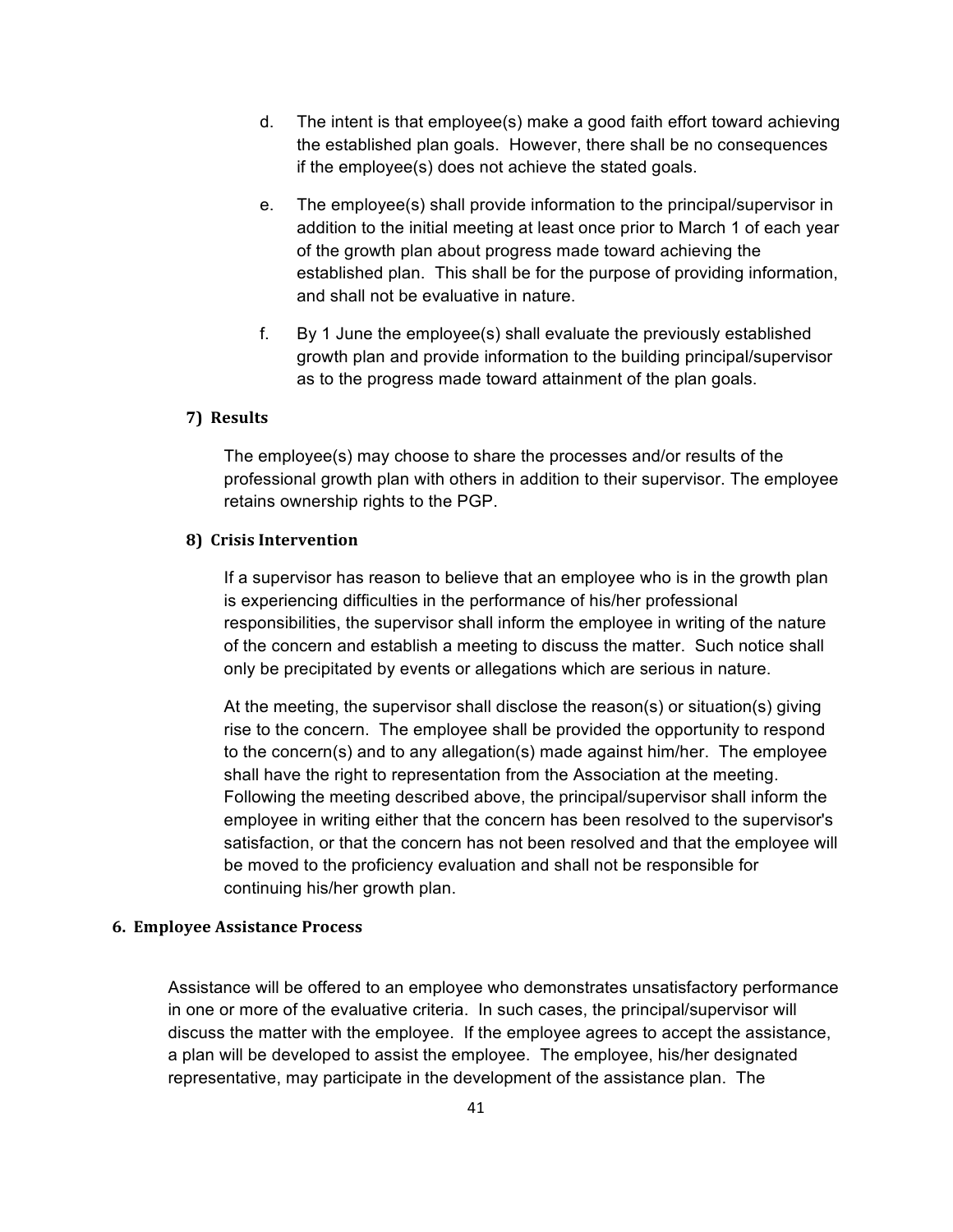assistance plan may include: a time line for improvement, the areas identified as needing improvement, and the resources which will be provided to assist the employee in meeting the evaluative criteria. Resources provided as part of an assistance plan may include, but are not necessarily limited to, working with another employee, receiving peer coaching, taking course work, and/or being provided various materials.

If an employee does not agree that he/she is experiencing difficulties demonstrating satisfactory performance as suggested by the principal/supervisor, either party may request that another evaluator be selected to observe and evaluate the employee's performance a minimum of two (2) times. At the end of the observation/evaluation process, the employee, principal/supervisor and the second evaluator will meet to discuss the second evaluator's observations and evaluation.

Upon request, an employee may be accompanied by an Association representative at any stage of the process.

The presence or absence of an assistance plan shall not interfere with or prevent the District from placing an employee on probation.

Prior to being placed on probation, a conference shall be held between the evaluator, the affected employee, his/her designated representative, and the Superintendent and/or his/her designated representative.

# **7. Extension of the Proficiency Process**

The Proficiency Process may be extended if an employee

- a) was placed on probation, but not non-renewed.
- b) is involved in the employee assistance process.
- c) was returned to the Proficiency Process.

No later than February 1 of the next school year, the employee will be returned to the normal cycle or placed on probation.

# **Section F. Criteria**

### **Classroom Personnel**

The evaluative criteria identified below will be used as a minimum basis for evaluating the performance of classroom personnel. Under each criterion are listed a number of indicators which may serve as a basis for determining the extent to which the employee is actually meeting the criterion.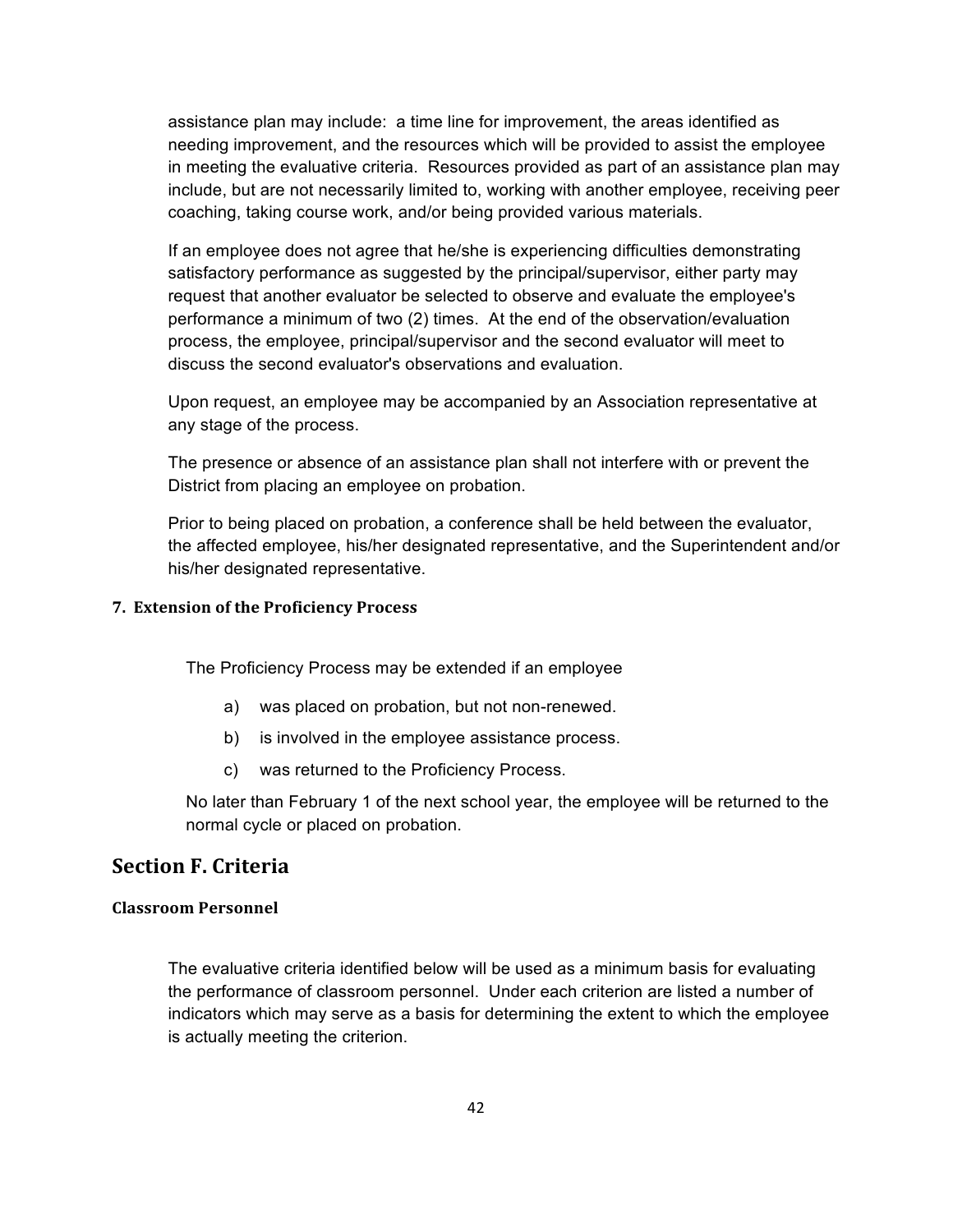### **1. INSTRUCTIONAL SKILL**

The classroom teacher demonstrates, in his/her performance, a competent level of knowledge and skill in designing and conducting an instructional experience.

The classroom teacher --

- a) Aligns curriculum, instruction and assessment with District Essential Learnings and Competencies.
- b) Uses learning objectives which provide a focus for teaching that is consistent with the needs, skills and abilities of individual students and the District's Course Competencies.
- c) Plans and develops instructional activities that are consistent with identified learning objectives.
- d) Plans and develops instructional activities which accommodate individual differences.
- e) Implements established instructional plans making adjustments as needed.
- f) Assesses student progress using a variety of evaluation strategies.
- g) Provides timely feedback to students/parents concerning the student's progress.
- h) Analyzes assessment information to plan future instructional experiences.

# **2. CLASSROOM MANAGEMENT**

The classroom teacher demonstrates, in his/her performance, a competent level of knowledge and skill in organizing the physical and human elements in the educational setting.

The classroom teacher --

- a) Establishes and communicates to parents and students clear expectations for classroom operational processes and procedures (i.e. grading/reporting procedures, attendance policies, homework expectations, student behavior, etc.)
- b) Provides for student participation by organizing individual, small group or large group activities as appropriate to the specific learning experience.
- c) Implements strategies that maintain a high level of the students' time directed toward learning.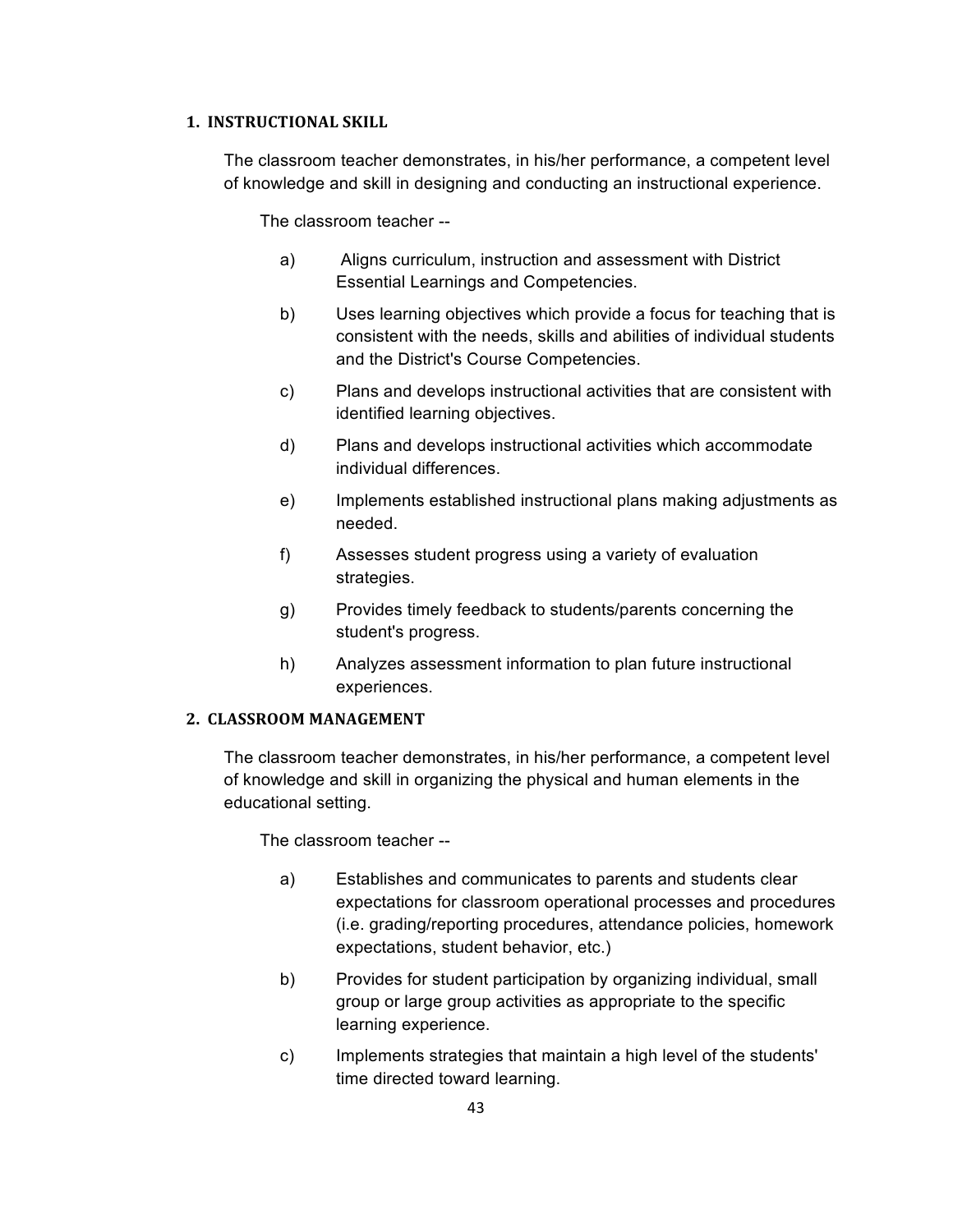- d) Organizes a flow of activities that maintains learning continuity.
- e) Organizes and utilizes the physical environment so it contributes to learning.
- f) Uses teaching strategies that personalize the learning process and encourage success for all students.

## **3. PROFESSIONAL PREPARATION AND SCHOLARSHIP**

The classroom teacher exhibits, in his/her performance, evidence of having theoretical background and knowledge of the principles and methods of teaching and a commitment to education as a profession.

The classroom teacher --

- a) Is familiar with current learning theories and basic principles of human growth and development and considers them in the design and implementation of learning experiences.
- b) Selects and uses a variety of instructional methods consistent with the skills and abilities of the students, the content and processes of the learning experiences and the desired learning outcomes.
- c) Understands the principles of effective assessment and how to apply that knowledge in measuring student learning.
- d) Selects and participates in professional activities apart from instructional responsibilities which contribute to the learning environment.
- e) Participates in professional growth activities.

## **4. EFFORTS TOWARD IMPROVEMENT WHEN NEEDED**

The classroom teacher demonstrates an awareness of his/her limitations and strengths and demonstrates continued professional growth.

The classroom teacher, consistent with the need for continued professional growth --

- a) Uses self-assessment to identify performance strengths, limitations and needs.
- b) Uses information from students, parents, peers, supervisors and/or district documents to improve performance.
- c) Works with the administrator to develop a strategy or plan for improvement for any areas of identified concern.
- d) Plans for performance improvement utilizing available human and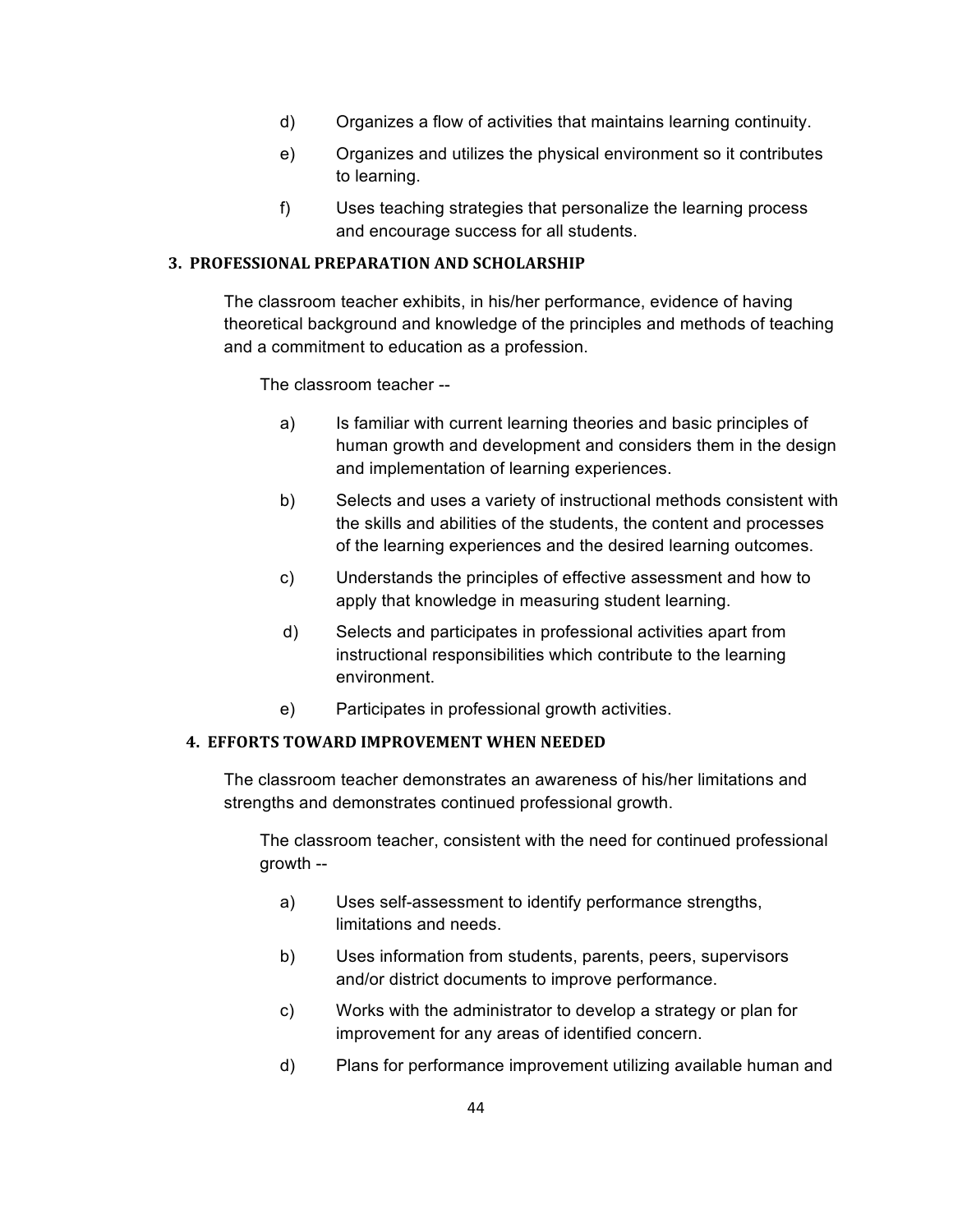fiscal resources.

e) Implements plans for performance improvement.

### **5. THE HANDLING OF STUDENT DISCIPLINE AND ATTENDANT PROBLEMS**

The classroom teacher demonstrates the ability to manage the non- instructional human dynamics in the educational setting.

The Classroom teacher --

- a) Establishes and communicates to students and parents specific expectations related to individual student behavior.
- b) Responds to student behavior on a case by case basis in a manner intended to result in a positive behavior change.
- c) Assists students in developing personal responsibility for their own behavior as related to established expectations.
- d) Recognizes conditions and/or situations which may lead to disciplinary problems and responds in order to prevent a potential problem.
- e) Develops strategies for promoting positive interpersonal relationships in the classroom.
- f) Recognizes and utilizes available resources to understand and respond to student behaviors.

## **6. INTEREST IN TEACHING PUPILS**

The classroom teacher demonstrates an understanding of and commitments to each pupil, taking into account each individual's unique background and characteristics. The classroom teacher demonstrates enthusiasm for or enjoyment in working with pupils.

The classroom teacher --

- a) Respects individual differences and demonstrates equitable treatment of students without regard to cultural, ethnic, economic, religious, social, physical, gender, age, cognitive and/or other differences.
- b) Encourages equitable student participation by accommodating individual differences.
- c) Utilizes cultural diversity within the classroom as a learning resource.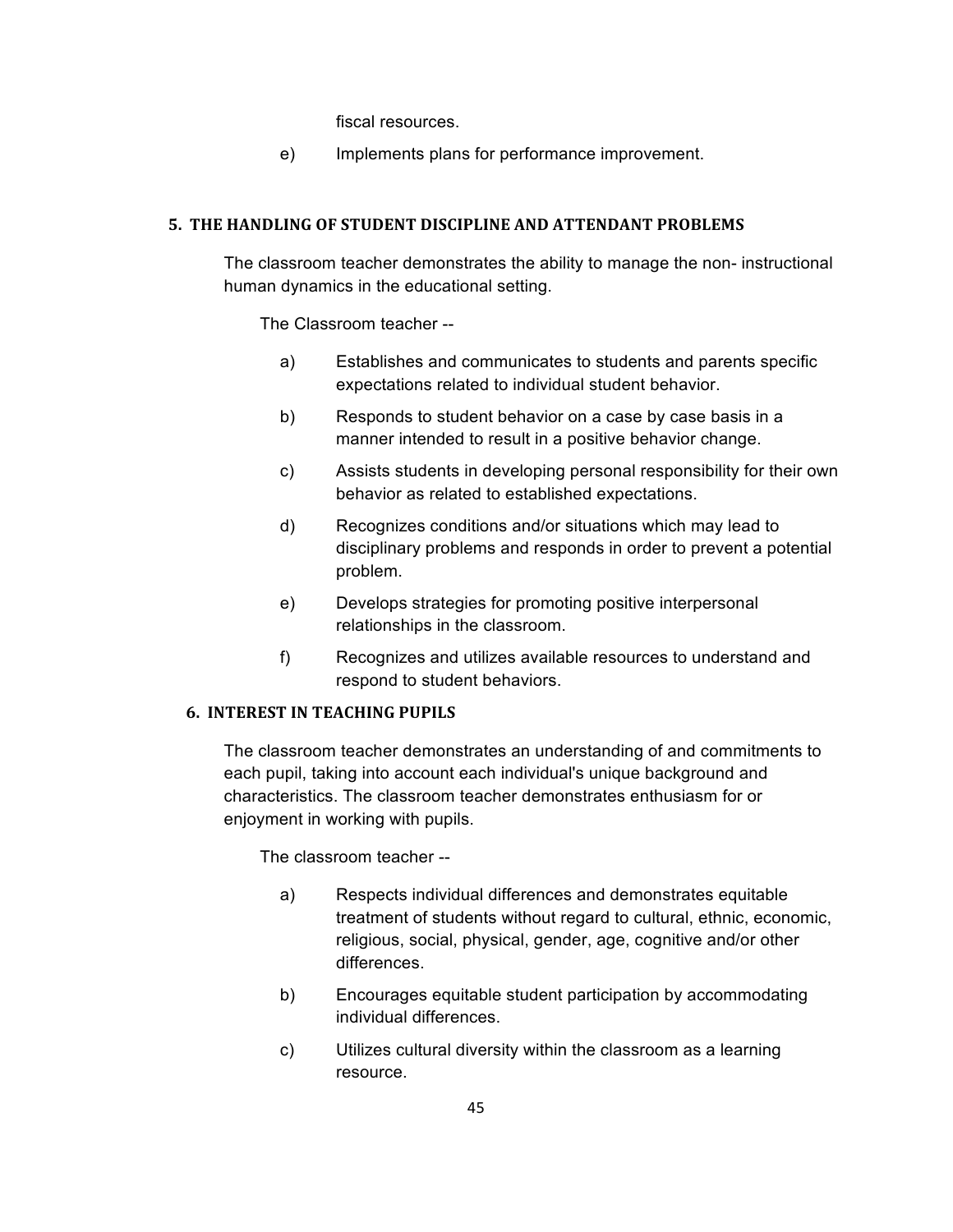- d) Utilizes curriculum material and resources which foster awareness of the influences of cultural and societal groups.
- e) Designs classroom activities which promote self-esteem, academic and individual success of each student.
- f) Recognizes and acts to eliminate dehumanizing language and stereotyping biases.
- g) Promotes students' awareness of their own efforts and accomplishments.
- h) Demonstrates enjoyment in working with students through verbal and nonverbal communications, including physical proximity and demeanor.

## **7. KNOWLEDGE OF SUBJECT MATTER**

The classroom teacher demonstrates a depth and breadth of knowledge of theory and content in general education and subject matter specialization(s) appropriate to the elementary and/or secondary level(s).

The classroom teacher --

- a) Has a working knowledge of the state Benchmarks and District Essential Learnings within the subjects taught.
- b) Implements program(s) in a manner that demonstrates a depth and breadth of knowledge consistent with the applicable subject matter areas(s) and grade level.
- c) Keeps current with new developments, ideas, and events in the subject matter(s)/area(s).
- d) Reflects interest in subject(s) taught by engaging in professional activities related to the subject area(s).
- e) Integrates subject matter area(s) with other disciplines.
- f) Assists students in understanding the relationships and relevance of subjects taught to the students' educational or life experiences.
- g) Observes laws and District policies, procedures and regulations which have application to and implications for the professional's responsibilities.

## **Support Personnel**

The evaluative criteria identified below will be used as a minimum basis for evaluating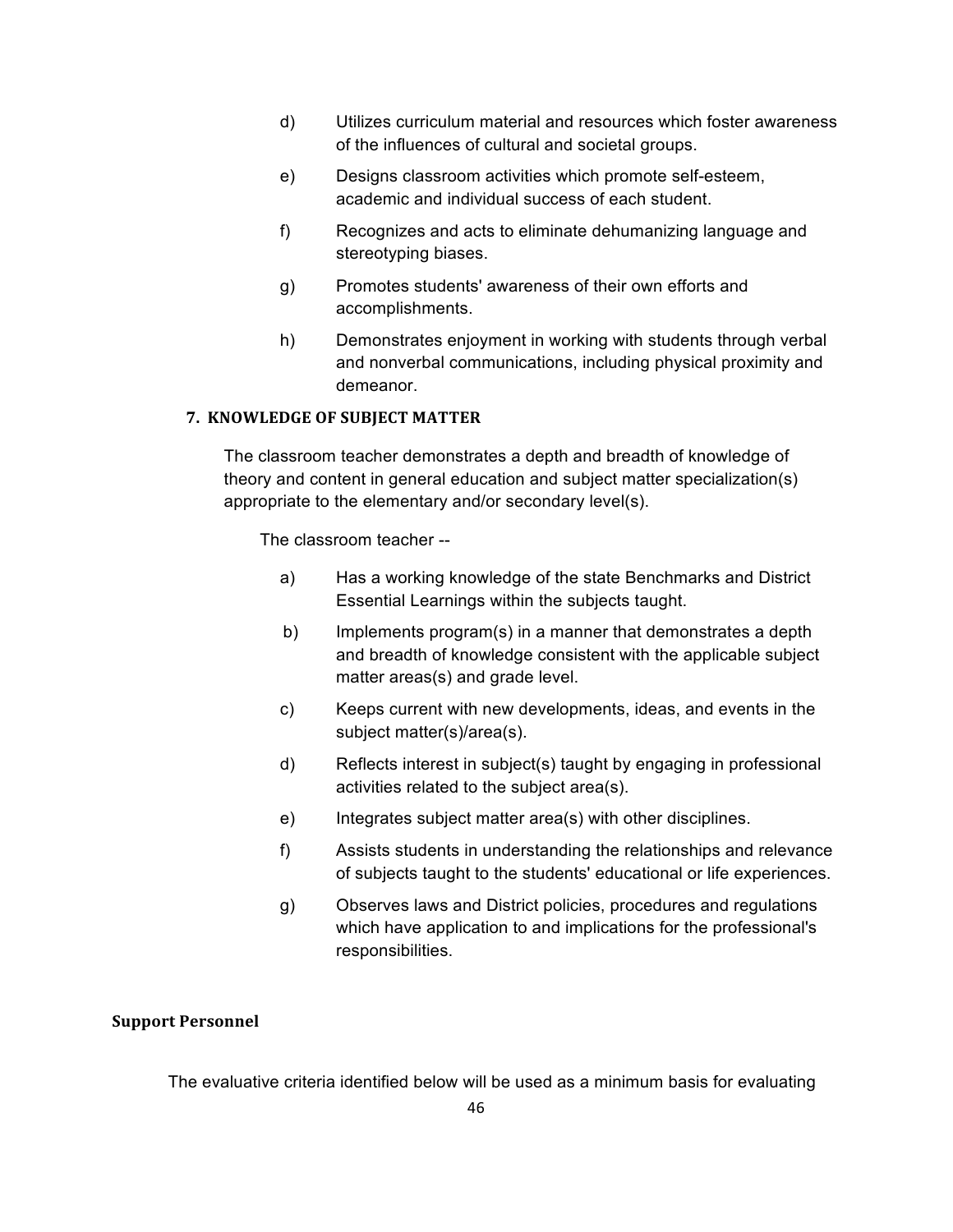the performance of support personnel. Under each criterion are listed a number of indicators which may serve as a basis for determining the extent to which the employee is actually meeting the criterion.

## **1. KNOWLEDGE OF SCHOLARSHIP IN SPECIAL FIELD**

Each certificated support person demonstrates a depth and breadth of knowledge of theory and content in the special field. He/she demonstrates an understanding of and knowledge about common school education and demonstrates the ability to integrate the area of specialty into the total school program.

The support person --

- a) Observes Washington State and Federal laws, rules and regulations applicable to the area of specialization.
- b) Implements District policies and procedures consistent with State and Federal regulations.
- c) Demonstrates an understanding of learning theory and basic principles of human growth and development.
- d) Provides rationale for the procedures and processes used in the area of specialty.
- e) Relates and applies knowledge, research findings, and theory derived from the individual's area of specialty to the development of a program of services.
- f) Utilizes skills in the area of specialty to support the students' total educational program through individual and group processes.
- g) Selects and participates in professional activities apart from assigned responsibilities which contribute to the educational environment.

# **2. SPECIALIZED SKILLS**

Each certificated support person demonstrates in his/her performance a competent level of skill and knowledge in designing and conducting specialized programs of instruction, enrichment, remediation, evaluation, intervention, and prevention.

The support person --

- a) Administers assessment instruments and/or instructs others who will administer assessment instruments.
- b) Prepares case study materials and provides to others as required.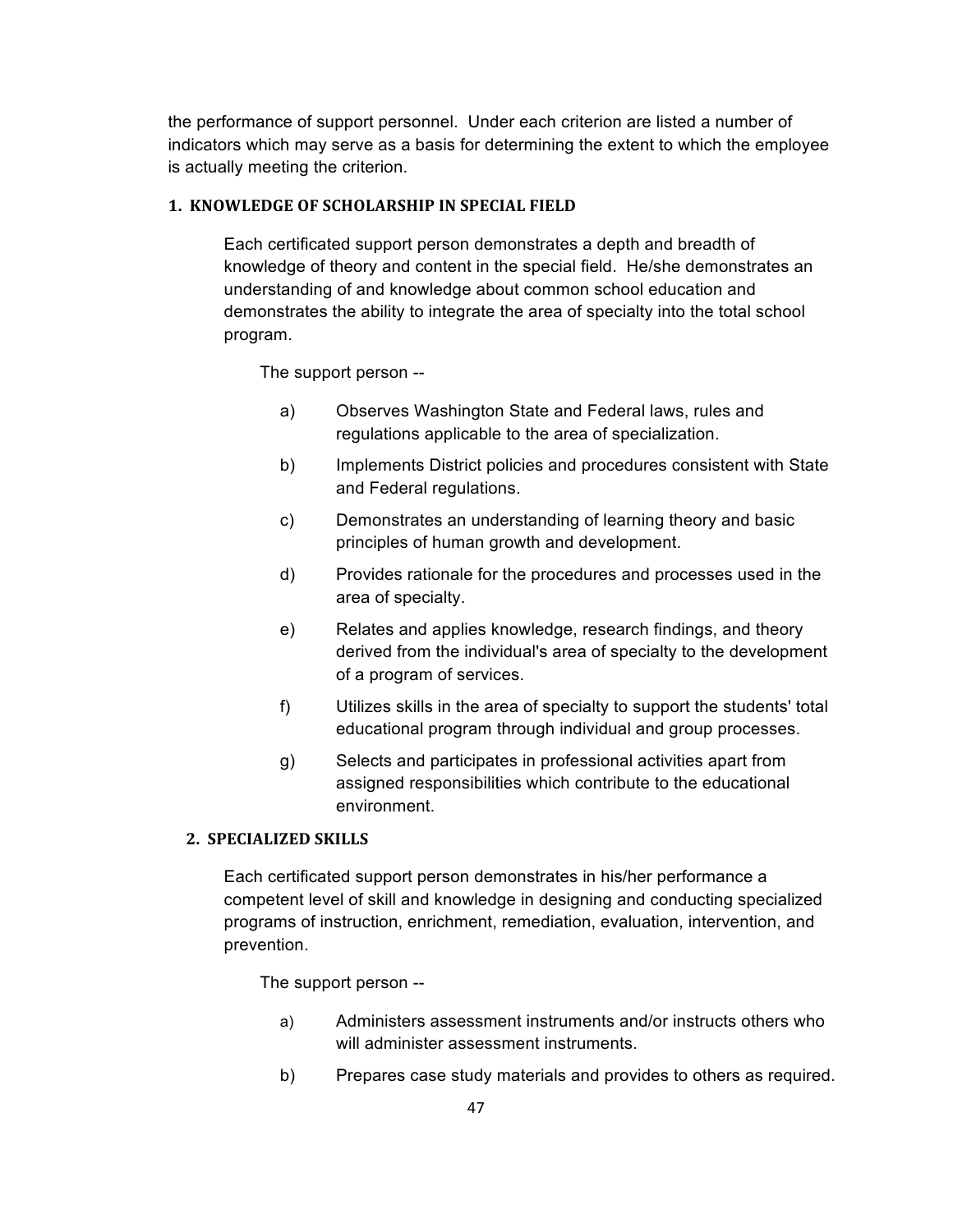- c) Assists students, parents and staff in understanding and using evaluative information consistent with the intended use/limitations of the given data.
- d) Uses comparative and interpretive data to develop a program that provides services for students consistent with information provided by the data.
- e) Assists other staff in using information from the area of specialty to support a student(s) in the classroom program.
- f) Develops goals and objectives which facilitate the implementation of programs and services for students.

# **3. MANAGEMENT OF SPECIAL AND TECHNICAL ENVIRONMENT**

Each certificated support person demonstrates an acceptable level of performance in managing and organizing the special materials, equipment, and environment essential to the specialized programs.

The support person --

- a) Selects or recommends materials, equipment and/or assessment tools consistent with student needs.
- b) Demonstrates an understanding of the intended use, limitations and restrictions of materials, procedures and/or assessment tools within the area of specialty.
- c) Uses materials, procedures and/or assessment tools within the area of specialty in accordance with intended purposes.
- d) Fosters an environment which provides privacy and protects student and family information consistent with Federal and State regulations and District policies.

# **4. THE SUPPORT PERSON AS A PROFESSIONAL**

Each certificated support person demonstrates awareness of his/her limitations and strengths and demonstrates continued professional growth.

The support person --

- a) Keeps current with changes in the law, new developments, ideas and events related to the special field(s).
- b) Uses self-assessment to identify performance strengths, limitations, and needs.
- c) Uses information from students, parents, peers, supervisors and/or District documents to improve performance.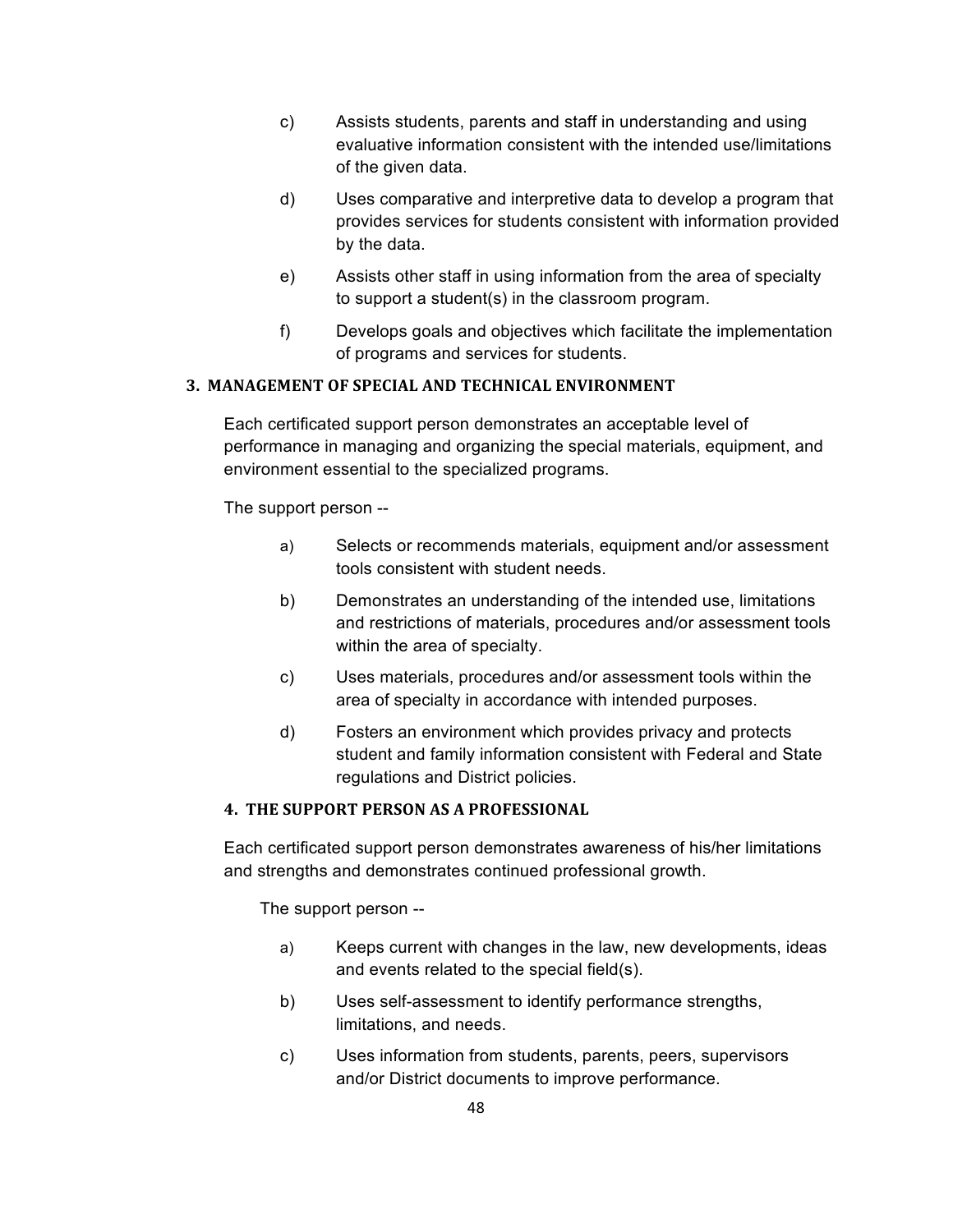- d) Responds to suggestions for performance improvement by providing rationale for acceptance or rejection.
- e) Plans for performance improvement utilizing available human and fiscal resources.
- f) Implements plans for performance improvement.
- g) Selects and participates in professional growth activities.

# **5. INVOLVEMENT IN ASSISTING PUPILS, PARENTS, & EDUCATIONAL PERSONNEL**

Each certificated support person demonstrates an acceptable level of performance in offering specialized assistance in identifying those needing specialized programs.

The support person --

- a) Respects individual differences and demonstrates equitable treatment of students without regard to cultural, ethnic, economic, religious, social, physical, gender, age, cognitive and/or other differences.
- b) Identifies those students needing specialized programs and/or services.
- c) Consults with other staff, school personnel, parents and students concerning the development, coordination, and/or extension of services to those needing specialized programs.
- d) Develops and implements preventive and developmental program(s) that serve the needs of the school population and the special needs of students.
- e) Communicates the characteristics and needs of students to parents, staff, students and community members in group and individual settings.

# **Section G. Probation**

# **1. Purpose**

The purpose of the probationary period is to give the employee an opportunity to demonstrate improvement(s) in his/her areas of deficiency.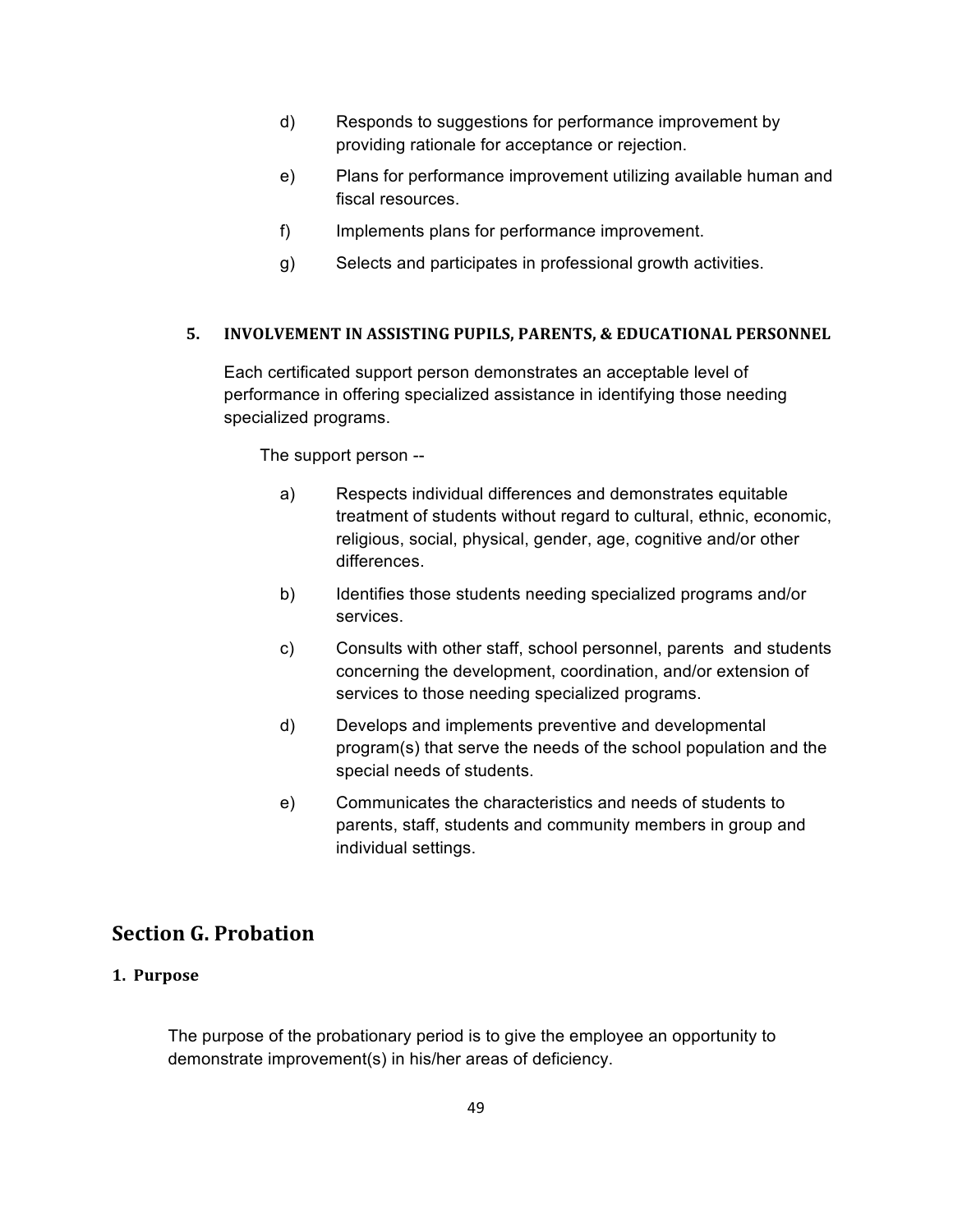## **2. Meetings**

An employee on probation may authorize an employee to accompany him/her at all conferences required. The purpose of such additional employee shall be to serve as a witness, to assist in communications, and to offer support and counsel to the employee.

### **3. Evaluator's Report**

In the event the evaluator determines that, based on the evaluation criteria, the performance of an employee is unsatisfactory; the evaluator shall report the same to the Superintendent on or before January 20. A copy of the report shall be given to the employee.

The report shall include:

- a) The evaluation report on which unsatisfactory performance has been based.
- b) Identification of specific areas of deficiency.
- c) A specific and reasonable program designed to assist the employee in improving his/her performance and remedying his/her deficiencies.

## **4. Probationary Period**

If the Superintendent concurs with the supervisor's judgment that the performance of the employee is unsatisfactory, the Superintendent shall place the employee in a probationary status beginning on or before February 1, and ending on May 1. On or before February 1, the employee shall be given written notice of the action of the Superintendent which shall contain the following information:

- a) Specific areas of performance deficiencies.
- b) A suggested specific and reasonable program for improvement.
- c) A statement indicating the duration of the probationary period and that the purpose of the probationary period is to give the employee the opportunity to demonstrate improvement in his/her areas of deficiency.

## **5. Evaluation During Probation**

a) Within five days after the delivery of the probationary letter, the evaluator shall hold a personal conference with the probationary employees to discuss performance deficiencies and the remedial measures to be taken.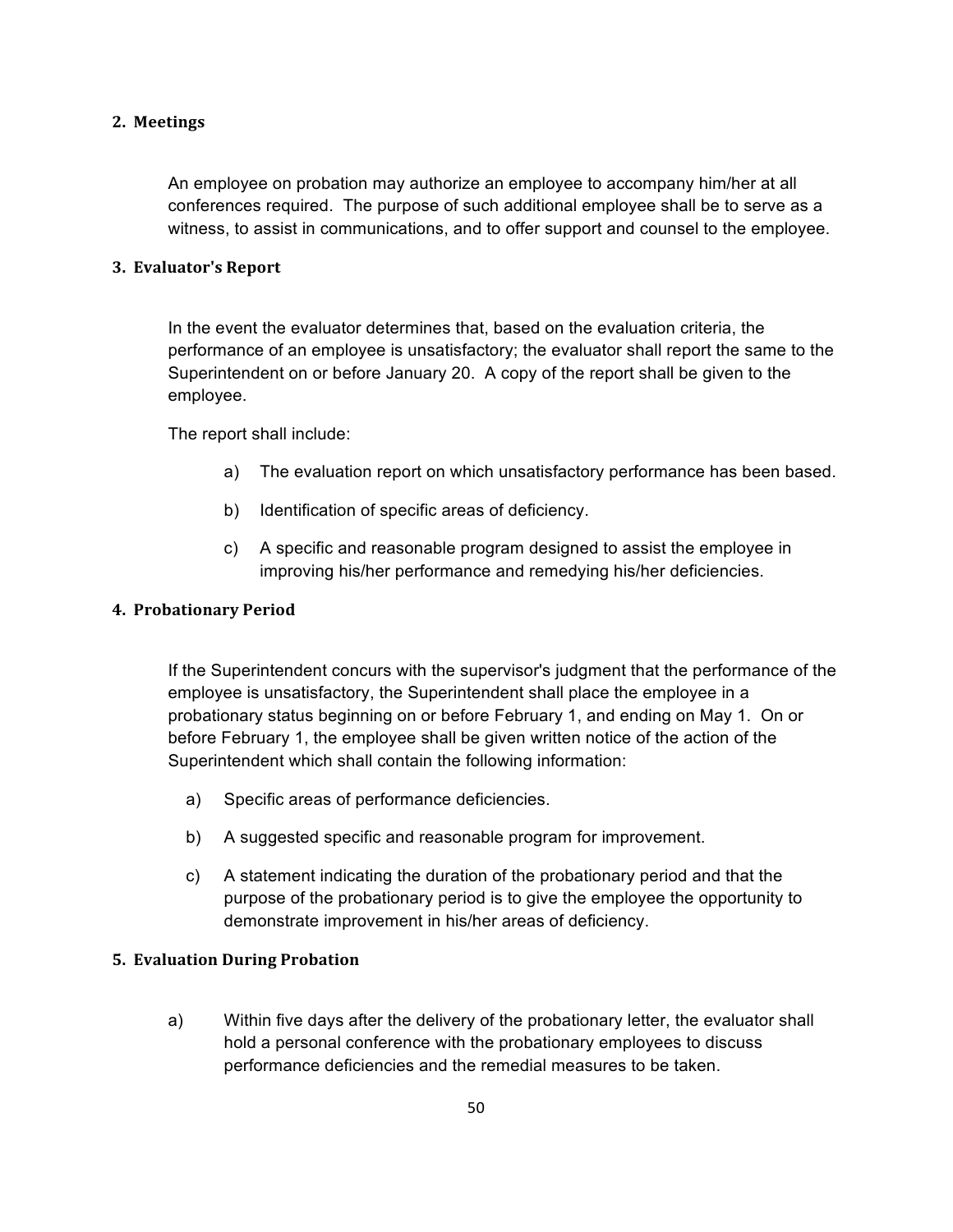- b) During the probationary period, the evaluator shall meet with the probationary employee at least twice monthly to supervise and make a written evaluation of the progress made by the employee. Such evaluations shall be documented on the regular evaluation report form.
- c) The probationary employee may be removed from probation at any time if there has been demonstrated improvement to the satisfaction of the evaluator in those areas specifically set forth in the notice of probation.

## **6. Supervisor's Recommendation**

If the probationary employee has not been previously removed from probation, the evaluator shall submit a written report to the Superintendent not later than May 1. The written report shall indicate the employee's performance during the probationary period and contain a recommended course of action to be taken by the Superintendent. The probationary employee shall be given a copy of the report.

#### **7. Non-Renewal**

If the employee has not shown adequate improvement by May 1, the Superintendent may decide not to renew the employee's contract for the next year. The Superintendent must notify the employee of such a decision on or before May 15.

# **ARTICLE VI. INSTRUCTION**

# **Section A. Academic Freedom**

Employees shall enjoy the right to academic freedom and investigation free from interference and restraint. Employees shall be free to present instructional materials and to interpret facts and ideas concerning human society, the physical and biological world and other branches of learning within the planned instructional program and curriculum as determined by the District, the Superintendent of Public Instruction, or the State Board of Education.

When discussing controversial issues, employees shall determine the method of presentation, provided the employee shall make every effort to effect an objective balance of biases, divergent points of view, and afford an opportunity for exploration by students into all sides of the issues. Students shall be encouraged to express their own views, to respect one another's rights and opinions, and to reach their own conclusions.

The principle of academic freedom for employees shall not supersede the basic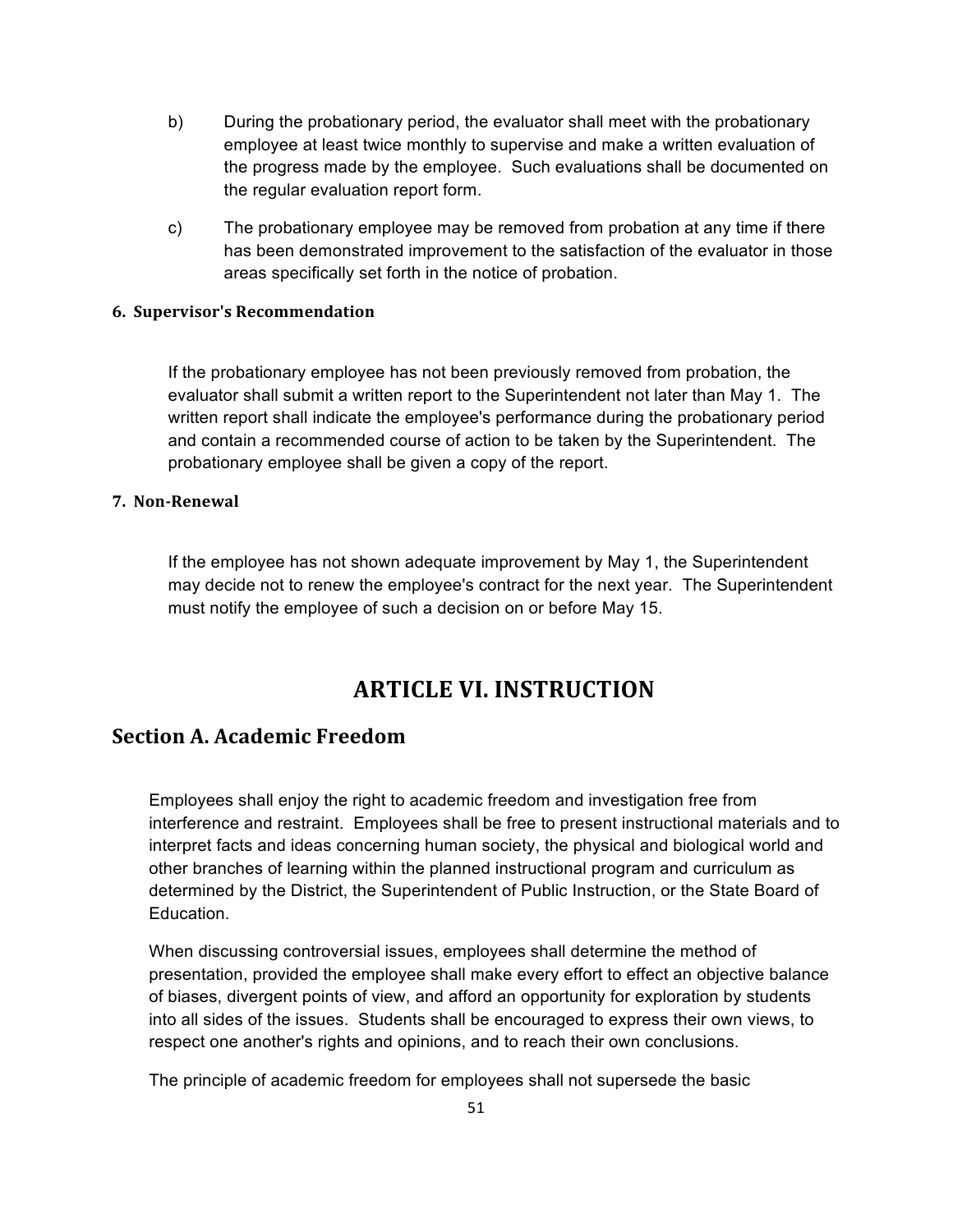responsibilities of the employee to the educational profession, which include:

- (a) a commitment to democratic tradition
- (b) a concern for the welfare, growth and development of children
- (c) an insistence upon objective scholarship

# **Section B. Work Load and Class Size**

## **1. Limits**

**a) Class Size**

The following class size limits shall apply:

|                                   | Maximum               |
|-----------------------------------|-----------------------|
| Pre-K                             | 18                    |
| $K - 2$                           | 22                    |
| K-2 (Split)                       | 20                    |
| 3rd -5 <sup>th</sup> Grade        | 25                    |
| $3^{rd}$ -5 <sup>th</sup> (Split) | 23                    |
| <b>Elementary Specialists</b>     | 25                    |
| $6th - 8th$ Grade                 | 28                    |
| 9th-12 Grade                      | 32 (Block) 28 (Other) |
| $6th - 8th$ Physical Education    | 50                    |
| $9th - 12th$ Physical Education   | 45                    |
| Counselor                         | 600                   |
| School Psychologist               | 150                   |

### Exceptions:

Band and choir classes will be assigned an instructional aide for each class period of the day when class sizes reach 40 in the middle school and 45 in the high school. Other laboratory classes will have a maximum limit that takes into account, student safety, learning/lab stations, and available equipment.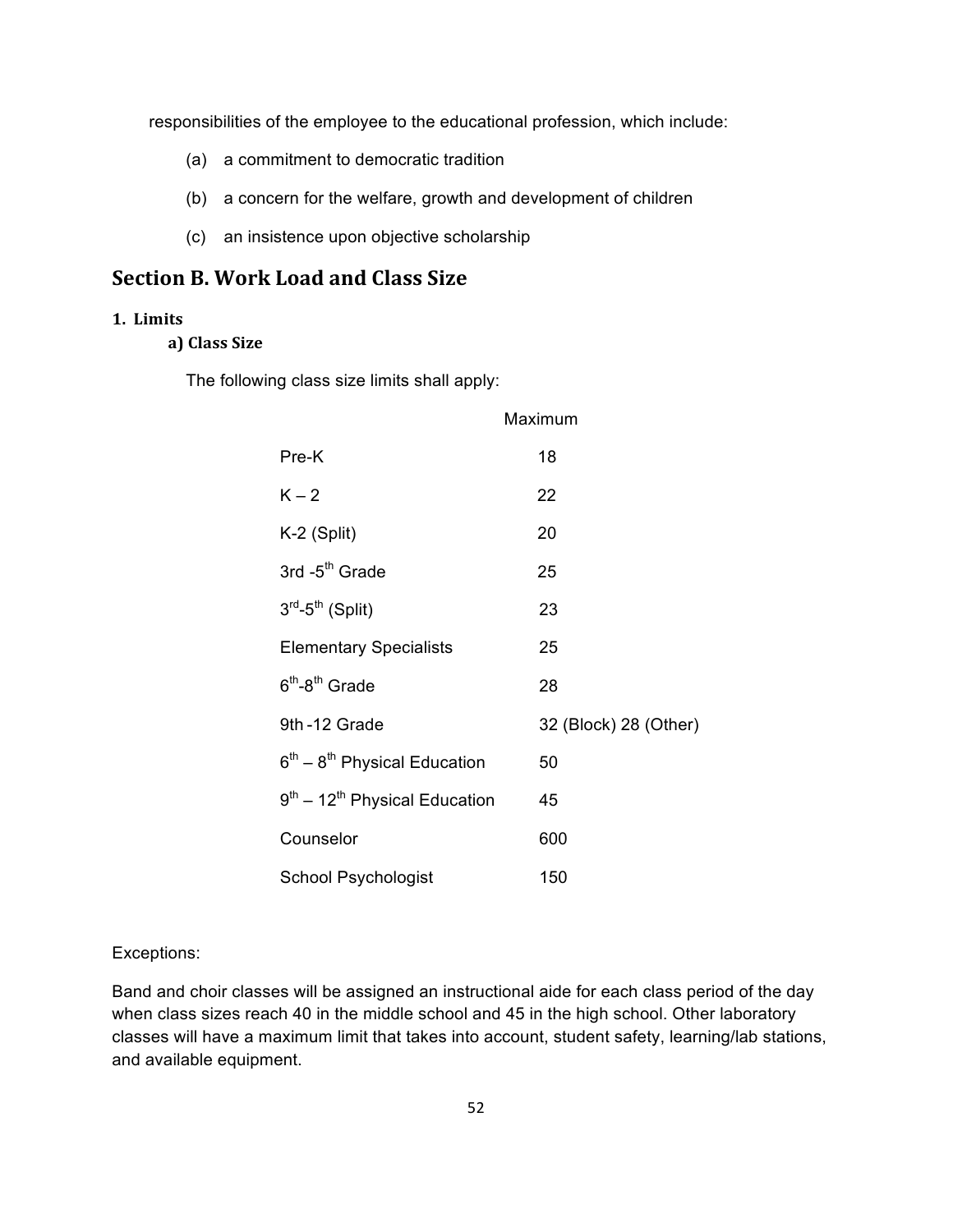Exceptions to any of these limits may be made where the Association has agreed in writing to make an exception.

## **b)** Work Load

The following work load limits shall apply:

| <b>Speech Pathologist</b>    | 25 Hours Direct Service Time |
|------------------------------|------------------------------|
| <b>Occupation Therapists</b> | 25 Hours Direct Service Time |
| <b>Physical Therapists</b>   | 25 Hours Direct Service Time |

# **Special Education:**

- 1. Any case manager who is responsible for writing IEP's for their students shall be paid one (1) hour curriculum rate for each initial and annual IEP that they have the responsibility for writing. To be eligible for payment, IEP must be compliant with special education law. The hours/days will be paid with the June paycheck and based on the actual number of IEP's written during the school year.
- 2. Special Education Portfolios: One half (1/2) day curriculum rate shall be paid for every one (1) special education portfolio completed. These hours/days shall be paid in the same manner as IEP hours/days described above.

# **2. Exceeded Limits**

In the event a class size is exceeded, the District's first responsibility is to reduce the class size and if unable to do so the employee shall be paid as follows:

| Kindergarten:                                                                          | \$12.00 per day-per student over the maximum                         |  |  |
|----------------------------------------------------------------------------------------|----------------------------------------------------------------------|--|--|
| Grades 1-5:                                                                            | \$12.00 per day-per student over the maximum                         |  |  |
| Elementary<br><b>Specialists</b>                                                       | \$2.00 per period/per student/per day over the maximum               |  |  |
| Grades 6-8:                                                                            | \$6.00 per period-per student over the maximum.                      |  |  |
| Grades 9-12:                                                                           | \$6:00 per period-per student over the maximum in a 90 minute period |  |  |
| Grades 9-12:                                                                           | \$3.00 per period-per student over the maximum in a 45 minute period |  |  |
| The grade level(s) teachers and building principal shall make every attempt to balance |                                                                      |  |  |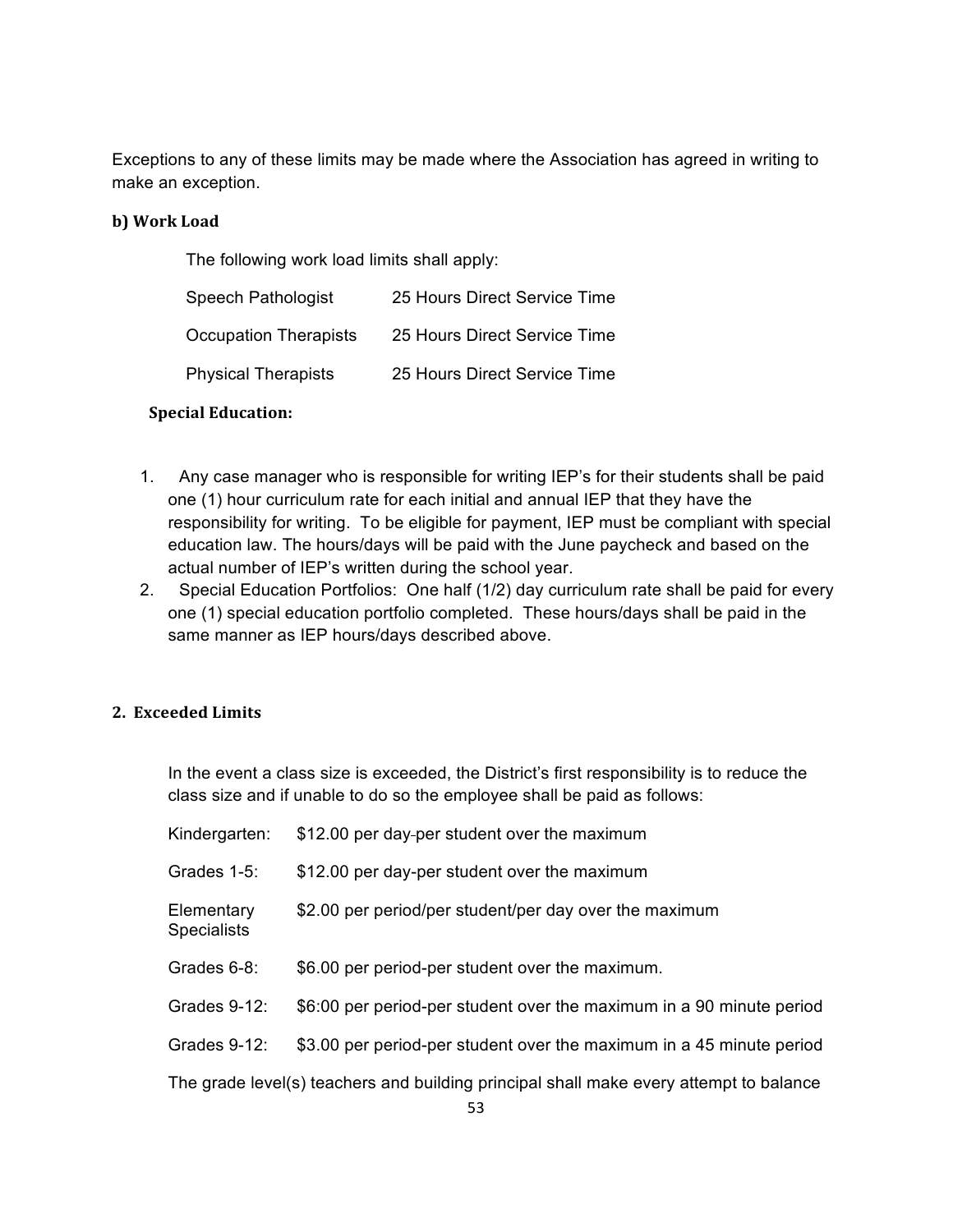class sizes, including transferring students within grade level. The District shall have the first two (2) weeks after the first official student day of the year, to balance classes and then any overage shall be paid retroactive to the first day of the occurrence. It is the principal and employee's responsibility to monitor and report class size overage for payment.

# **Section C. Preparation Time**

## **1. Secondary Employees**

All secondary employees (6 - 12) shall have scheduled no less than one class period per contract day for preparation purposes.

# **2. Contact time**

All employees' direct classroom pupil contact hours shall be sufficient to meet state law and regulations. Classroom contact hours shall be exclusive of the time required to be spent for preparation, conferences, staff meetings, or any other non- classroom instructional duties. Part-time employees shall have a proportionate amount of pupil classroom contact time.

## **3. Use of Prep Time**

All time which is not assigned for classroom contact time, extracurricular activities, or other non-classroom instructional duties shall be used by employees in preparation of classroom materials and/or professional preparation and advancement.

## **4. Elementary Employees**

All full-time regular nonsupervisory certificated elementary employees (P - 5) shall have scheduled no less than two-hundred and forty (240) minutes of non-student contact time each week for preparation purposes. Scheduled prep time can occur in no less than twenty (20) minute time blocks and does not include time outside the normal student day.

## **5. Teaming Time**

Every effort shall be made to provide for mutual teaming time for grades (P-12) to enable the facilitation of teaming activities. Teachers will work with their building administrator to develop a weekly teaming schedule. Weekly agendas will be collaboratively developed by the building administrator and the building teams.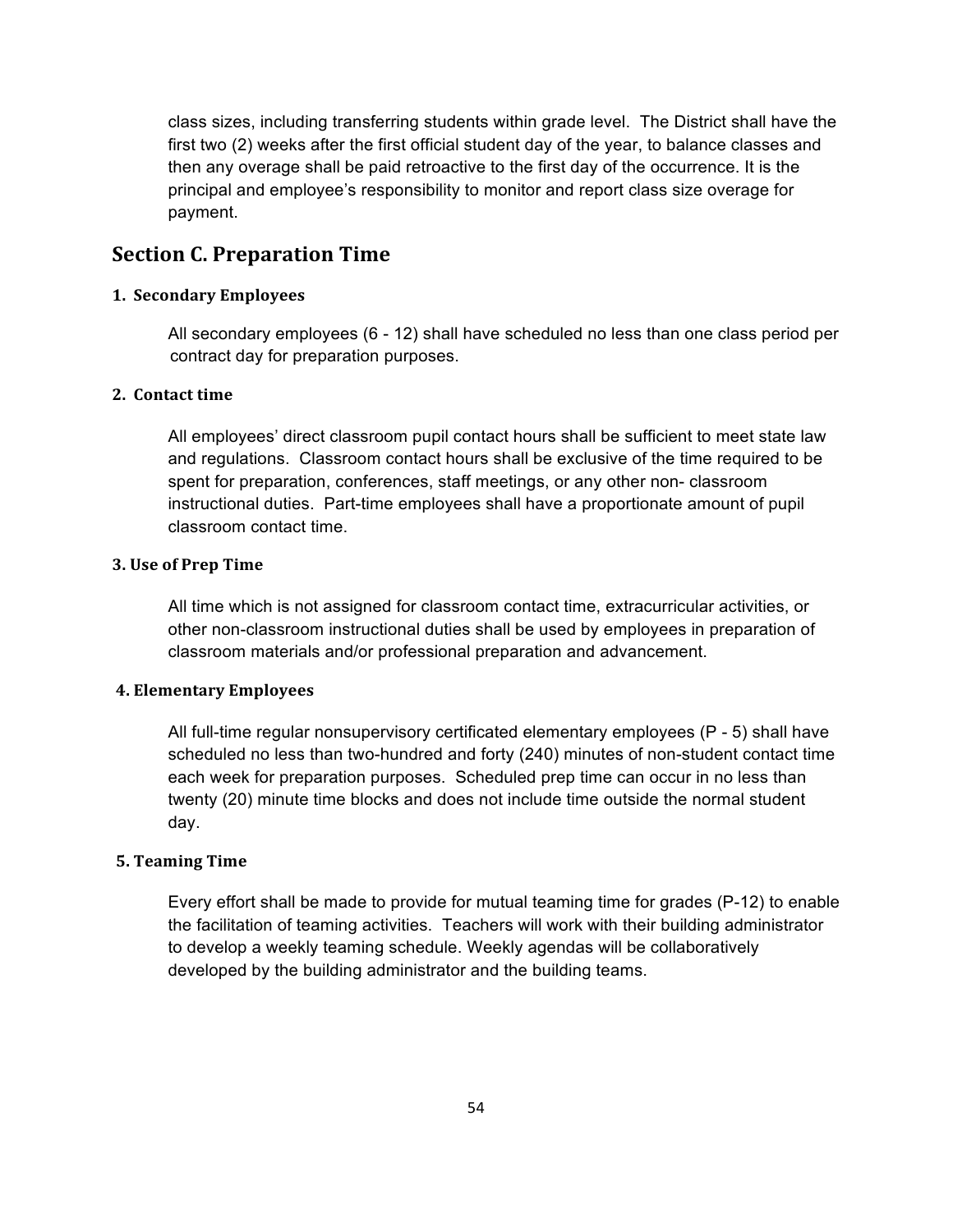# **6. Part-Time Employees**

Part-time employees, with the exception of elementary employees, shall be granted prep time two-thirds of the proportion as the individual contract bears to the standard individual contract for full-time employees.

# **Section D. Supplies, Materials, and Equipment**

Principals shall seek input from employees in the development of building budgets as such budgets relate to teaching supplies, materials, and equipment. In making requests for additional supplies, equipment, and materials for use in the instructional program employees shall:

- 1. Make request to their principals in writing as early as possible.
- 2. The principal shall advise the requesting employee in writing of the disposition of the request.
- 3. Employees shall have reasonable access to equipment necessary for the preparation of teaching materials.

# **Section E. Supply Reimbursement**

Each employee shall receive a \$200 per year reimbursement for incidental classroom supplies and materials purchased in support of their assignment. Reimbursement shall occur on the next available pay period following submission of appropriate verification of purchase(s).

# **Section F. In-service**

The District agrees to provide release days for employees to attend conferences, workshops or to observe teaching techniques. Requests for release time shall be made in advance in writing to the building administrator. The District's decision on the request shall be final.

# **Section G. Education Reimbursement**

Employees, with ten (10) or more years of experience in the District, will be reimbursed up to a maximum of one hundred fifty dollars (\$150) per year for credits earned from an accredited university recognized on the State leap document. If not used for credits, the education reimbursement may be used for clock hours, other professional development, a substitute to attend a class or workshop or additional classroom materials. Reimbursement shall occur after receipt of proof of payment and evidence of successful completion.

Employees, working toward National Board Certification or renewal, professional certification, additional certification and/or endorsement (endorsement requires Principal approval), or an advanced educational degree, will receive up to three (3) release days total over two years for the process. These days must be mutually agreed upon with building administration. No more than a total of thirty (30) days will be granted in any one year.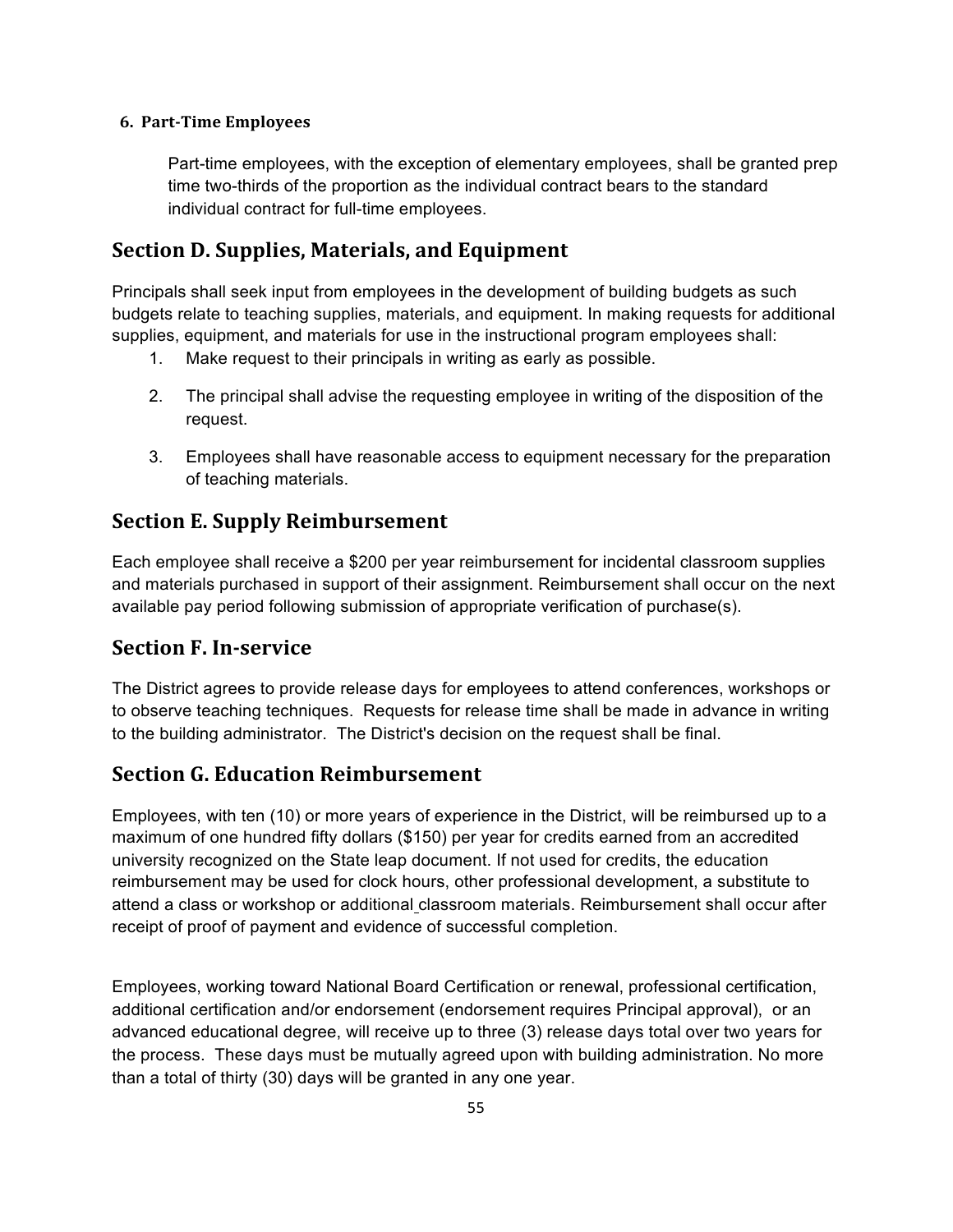# **Section H. Student Discipline**

### **1. Distribution of Policies**

No later than September 15, of each school year, the District shall distribute and discuss with employees building guidelines and procedures on student discipline.

## **2. District Support**

The District shall support and uphold employees in their fair and consistent implementation and enforcement of the District's student discipline policy.

#### **3.** Referrals

Whenever employees make initial concerns referrals for discipline, special education, testing or other reason, a copy of such referral shall be given to the principal. Principals shall assure that all such referrals shall be given a written response in a timely fashion. Referrals shall be made using Appendix M or a building developed form.

## **4.** District Policies and Procedures

a. Policies: The Board shall develop and maintain student discipline policies that establish general disciplinary rules and procedures. Such rules and procedures shall be sufficiently flexible to permit employees to interpret and apply in the manner best suited to their buildings and students.

b. Distribution of Disciplinary Plan: No later than September 15 of each school year, the principal shall distribute to and review with employees, policies on student discipline. This review shall provide opportunity for discussion of federal and state laws concerning student discipline and employees' rights and responsibilities related hereto.

c. Employee/Principal Responsibility:

i. Employee: Every employee shall have the right and responsibility to maintain student behavior consistent with a good educational atmosphere and in accordance with rules and regulations adopted by the State Board of Education, District policy, and the building's disciplinary plan.

ii. Principal: The Principal shall support and uphold employees in their efforts to maintain discipline in accordance with rules and regulations adopted by the State Board of Education, District policy, and the building's disciplinary plan.

d. Dangerous Students: The District shall inform employees prior to assigning to such employees any student who evidences or who has evidenced symptoms or behaviors that could present a health or safety problem to the employee or other students. The District shall present specific information about known symptoms and/or behavior pattern(s) of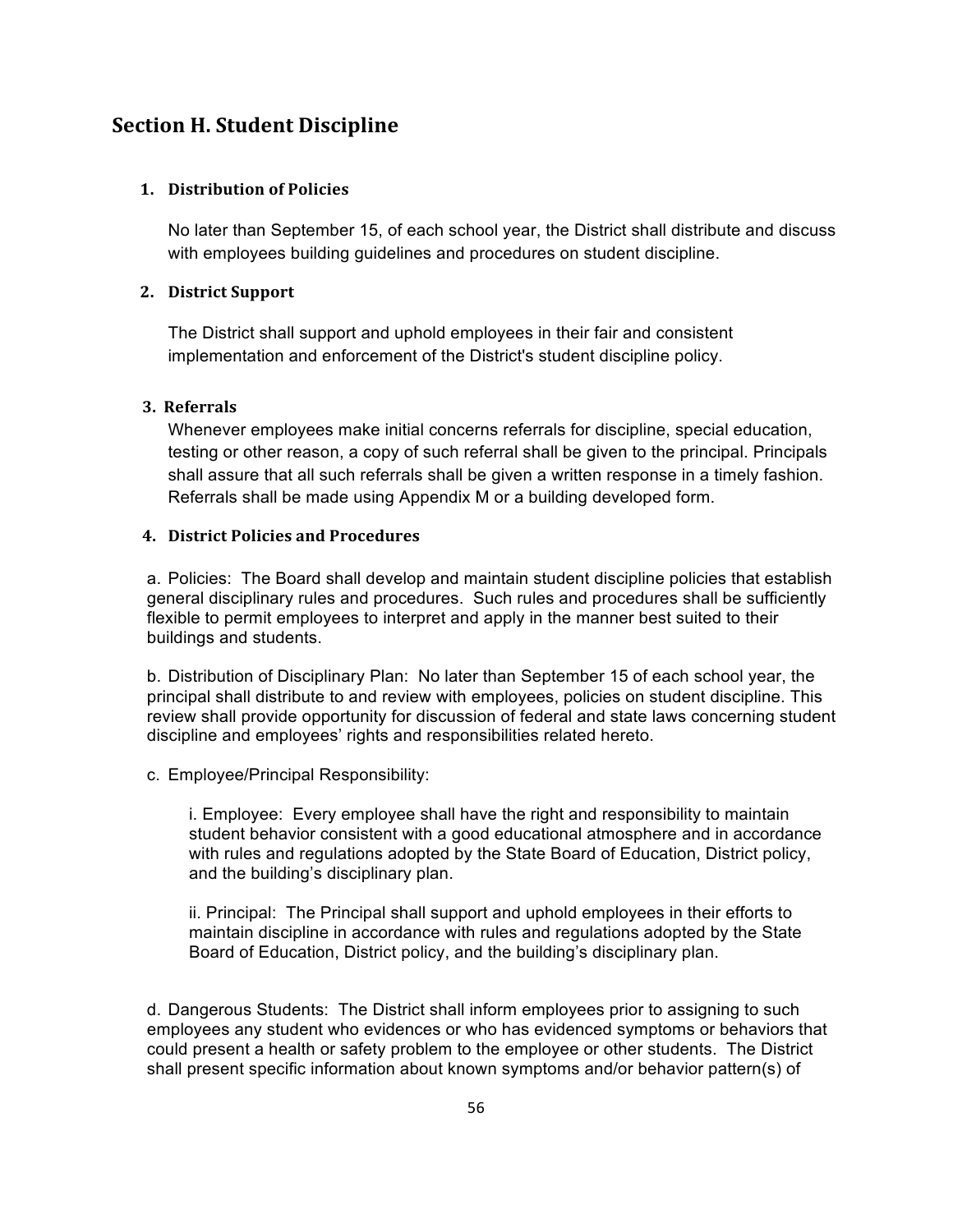such student(s) to employees in advance of assigning such students to employee supervision. The District shall meet with employee(s) in advance of such assignment(s) to discuss strategies for managing these situations and for outlining District resources and assistance that shall be available to such employee(s) prior to such assignments being implemented.

# **Section I. Non-Teaching Duties**

Classroom teachers shall not be required to perform the following duties: Supervision of bus loading or unloading, playgrounds, or cafeterias, not to exclude walking students to and from such activities.

# **Section J. Hiring Substitutes**

Whenever an employee or an aide is absent the District shall make an honest effort to replace that employee, during the term of his/her absence, with a suitable substitute. The salary of certificated substitutes shall be as per negotiated agreement and as stated in Appendix A.

# **Section K. Grading**

Employees have the right and responsibility to determine grades and other evaluations of students. In the event that a grade is changed by the District, written notification of such change will be provided to the employee, with an explanation of why the grade was changed, and shall be noted on the student's permanent record.

# **ARTICLE VII. LEAVES**

# **Section A. Sick Leave**

# **1. Accumulation**

At the beginning of each school year, each full time employee shall be credited with twelve (12) days sick leave. Employees who are less than full time shall receive a prorated portion of such leave. Unused sick leave shall accumulate to the maximum allowed by law. Each employee's accumulated sick leave balance shall be made known to him/her on each pay check stub. Sick leave earned but unused in all school districts within the State of Washington shall be credited to the employee's sick leave account upon employment. Any excess leave used, but not earned, will be deducted from the employee's final check.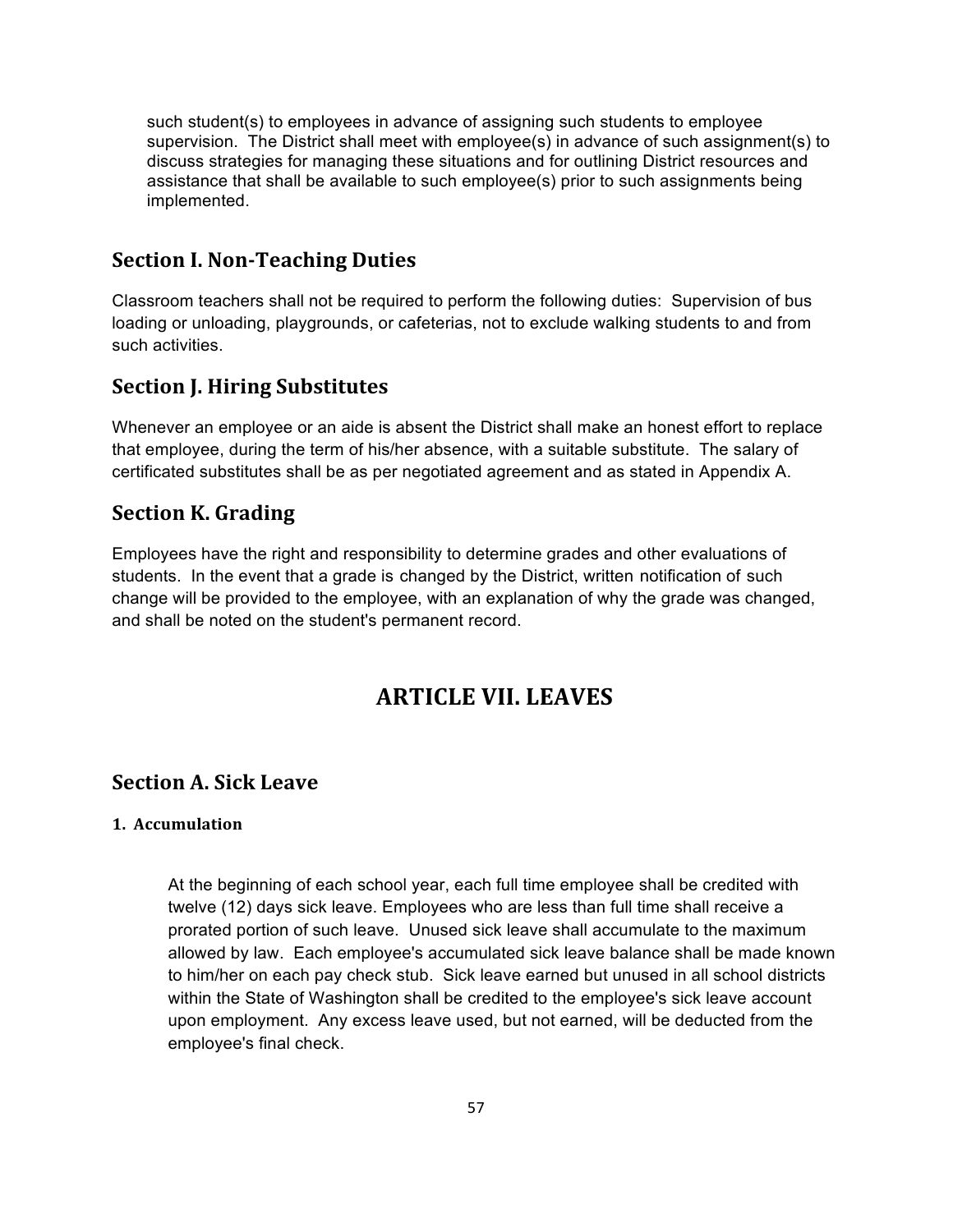# **2. Use**

Deductions from this allocation of leave days shall be made for each absence occasioned by legitimate claims of the following kinds: personal illness or injury, illness or injury in the immediate family, disability, maternity, paternity, and other leave afforded by the Family Medical Leave Act (FMLA). "Immediate family" is defined as, mother, father, spouse, partner in a marriage-like relationship, registered domestic partner, grandparents, step-parents, brother, sister, grandchildren, and children either natural born, adopted, foster, step-children, or otherwise under legal custodial care, mother-inlaw, and father-in-law. An employee who is absent because of illness for five (5) or more consecutive school days, may be required by their supervisor to have their illness certified by their physician.

#### **a) Maternity Leave**

The District shall grant sick leave for pregnancy, childbirth and related temporary disability to employees to the extent the employee's physician certifies the employee's temporary disability. Employees requesting maternity leave shall notify the District as early as possible prior to the beginning of the leave. Within twenty (20) days after childbirth the employee shall notify the District of the expected date of return.

In lieu of use of sick leave for maternity purposes, an employee may specify that all or part of the maternity leave be a leave without pay. Under such condition, such leave shall be granted.

# **b) Family and Disability Leave**

### **1) Eligibility**

Employees are eligible if they have worked for at least one year. Family leave is in addition to any leave for sickness or temporary disability because of pregnancy or childbirth.

## **2) Usage**

Employees shall be provided twelve (12) work weeks of unpaid leave during any twelve (12) month period for any of the following reasons:

i. To care for the employee's child after birth, or placement for adoption or foster care.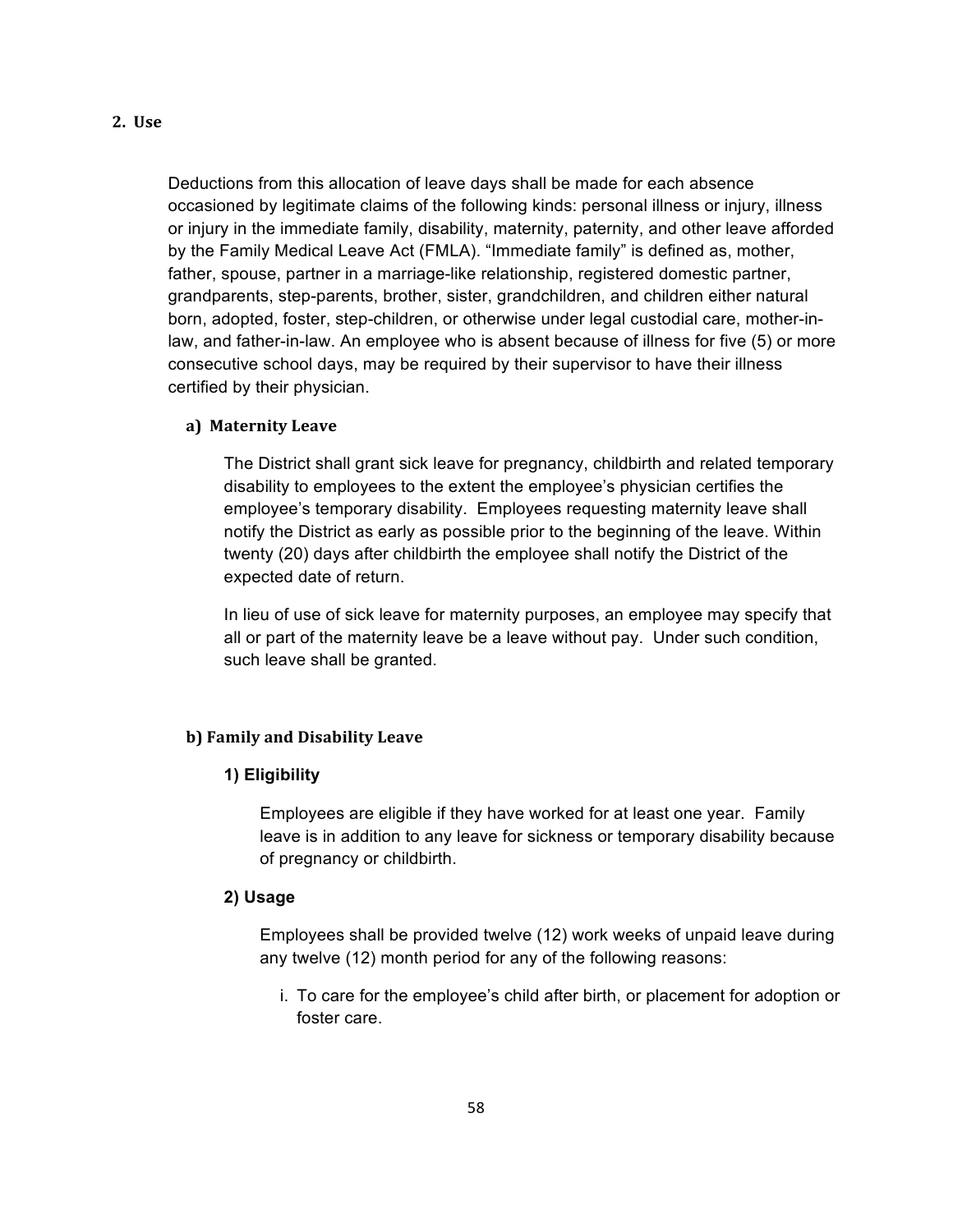ii. To care for the employee's spouse, child, or parent who has a serious condition 

 iii. For a serious health condition that makes the employee unable to perform the employee's job.

## **3) Notification**

The employee shall provide the District thirty (30) days advance, written notice of his/her intent to use Family Leave when the need for the leave is foreseeable. The District may require medical certification to support a request for leave because of a health condition and may require second or third opinions (at the District's Expense).

#### **4) Job Benefits and Protection**

The District shall insure the following provisions:

i Maintain the employee's health coverage during the duration of Family Leave.

However, if the employee fails to return from leave, the employee must reimburse for all premiums paid during the leave unless the reason for the failure to return from leave is a continuation, recurrence, or onset of a serious health condition or other circumstances beyond the employee's control.

- ii Grant, at the employee's request, his/her usage of accrued sick leave prior to his/her going on unpaid Family Leave.
- iii.Grant the employee his/her previous position, or equivalent position with equivalent employment benefits, pay and other terms and conditions of employment.

iv. Maintain any employee benefits that accrued prior to the start of Family Leave.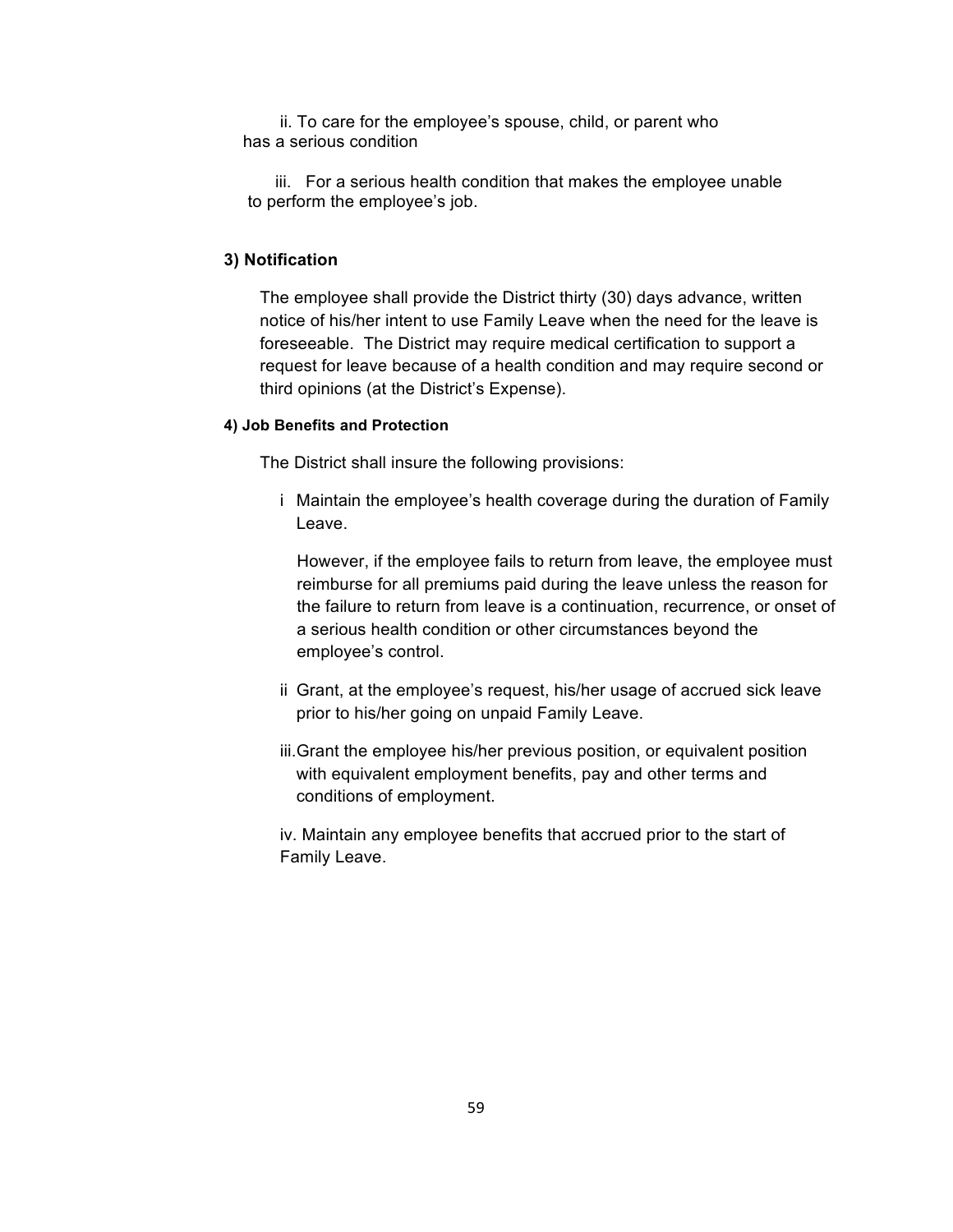### **c) Sick Leave Sharing**

The District and Association agree that sick leave sharing is a worthwhile benefit to bargaining unit members. Therefore, the parties agree as follows:

- 1) Bargaining unit members who have accumulated more than sixty (60) leave days may donate up to six (6) accumulated leave days to other employees in any twelve (12) month period. The employee donating the days shall specify the number of days to be donated. The District shall develop forms and procedures necessary to implement this. Transfers of sick leave under this provision are limited to transfers from employees who don't accrue annual vacation leave. No transfer of sick leave shall result in an employee's account going below sixty (60) days.
- 2) The person receiving the donated days must have exhausted all accumulated leave before using the donated days, and must suffer from, or have an immediate family member suffering from an illness, injury, impairment or physical or mental condition which is of an extraordinary or severe nature and which has caused, or is likely to cause, the employee to:
	- [a] go on unpaid leave or absence
	- [b] terminate employment
- 3) No employee shall receive more than one-hundred-eighty (180) days of donated leave per contract year.
- 4) In the event the employee receiving donated leave does not use all leave donated, the unused donated leave in such employee's leave account shall be returned to donors, pro-rata, within thirty (30) days after the donee's use of accumulated leave ceases.
- 5) An employee using donated leave days shall receive the same benefits and pay as if they had been working.
- 6) Except for procedures in Paragraph 4 immediately above, when leave is donated, the donor will be required to execute a waiver whereby the donor will be required to agree that he/she will not ask for return of the donated leave.
- 7) The Superintendent shall preview proposals for such leave. If the Superintendent approves the leave, he/she will forward it to the Board for final approval.
- 8) Contributions of sick leave shall be on a voluntary basis and the names of donors and non-donors shall be kept confidential.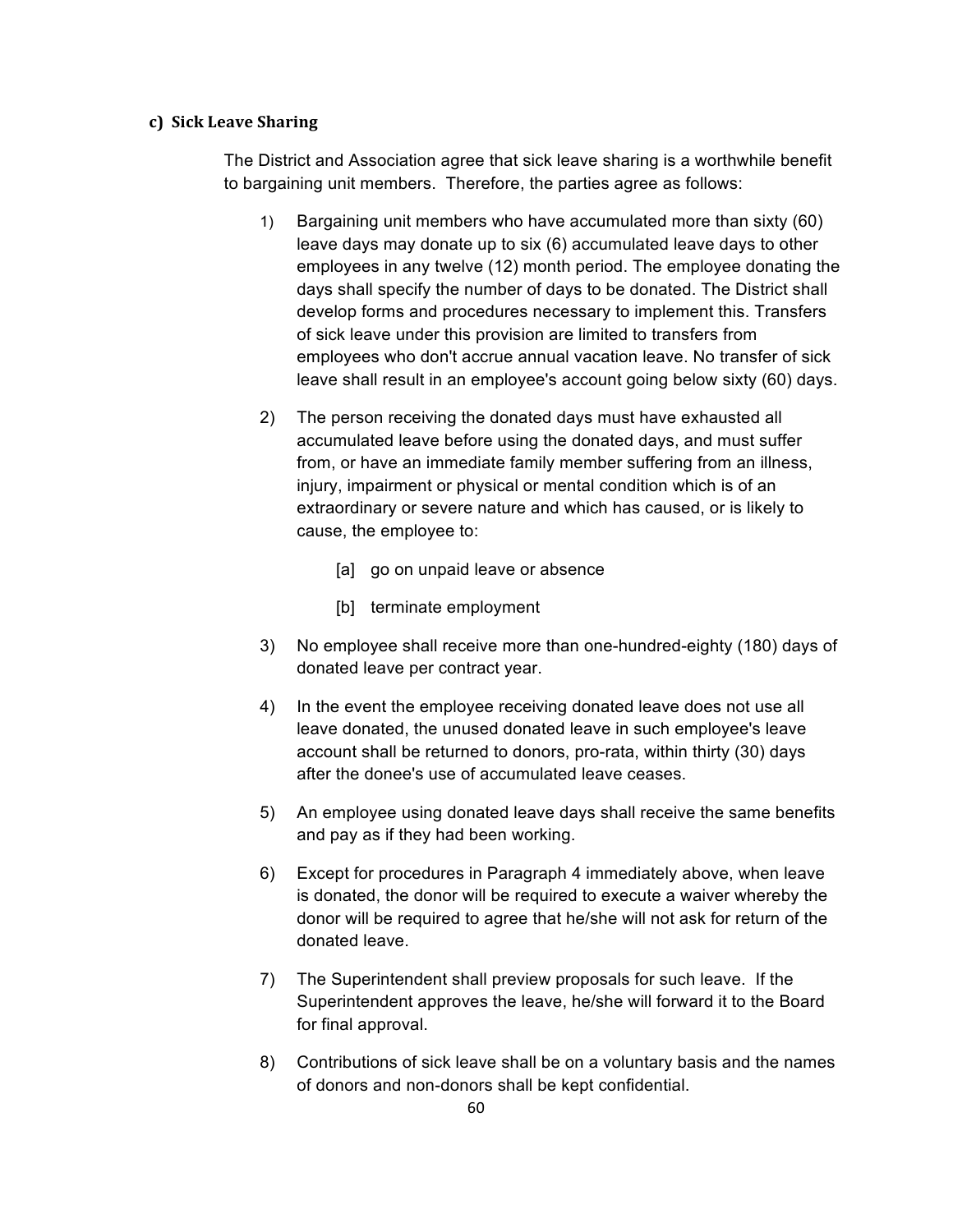9) This provision shall be in conformity with rules and regulations as prescribed by the Office of the State Superintendent of Public Instruction or it will be modified to be in conformity.

# **3**. **Leave Exhaustion**

An employee who has exhausted all accumulated sick leave and who is unable to perform his/her duties shall have deducted from his/her pay a sum equal to one contract day of their annual salary for each day of absence thereafter. In addition an employee who has exhausted their sick leave must provide a doctor's note for each day missed after exhaustion of his/her leave. At the end of the school year, the Supervisor shall send a letter to the employee listing those days of pay deduct.

## **4. Health Leave**

A health leave of absence may be granted, subject to board approval. The leave may be with or without pay, with or without substitute cost and the board's decision is final. Criteria required for consideration of the leave includes at least the following items:

- a) Written request for the leave must have been submitted to the District office.
- b) The written request must be accompanied by a statement from the attending physician which must state that the employee should be relieved of his/her duties.
- c) The leave may not exceed one school year.
- d) Experience credit is not granted for the period of absence exceeding ninety (90) school days.
- e) Seniority accumulated prior to the leave shall be retained.

## **5. Industrial Insurance**

In the event employees are absent for reasons which are covered by Industrial Insurance, the District shall pay the employee an amount equal to the difference between the amount paid the employee by the Department of Labor and Industries and the amount the employee would normally earn. A deduction shall be made from the employee's accumulated sick leave in accordance with the amount paid to the employee by the District. Such payment stops when the employee has exhausted all sick leave.

## **6. Accounting**

At the end of each year, the District will provide each employee with an accounting of accumulated sick leave.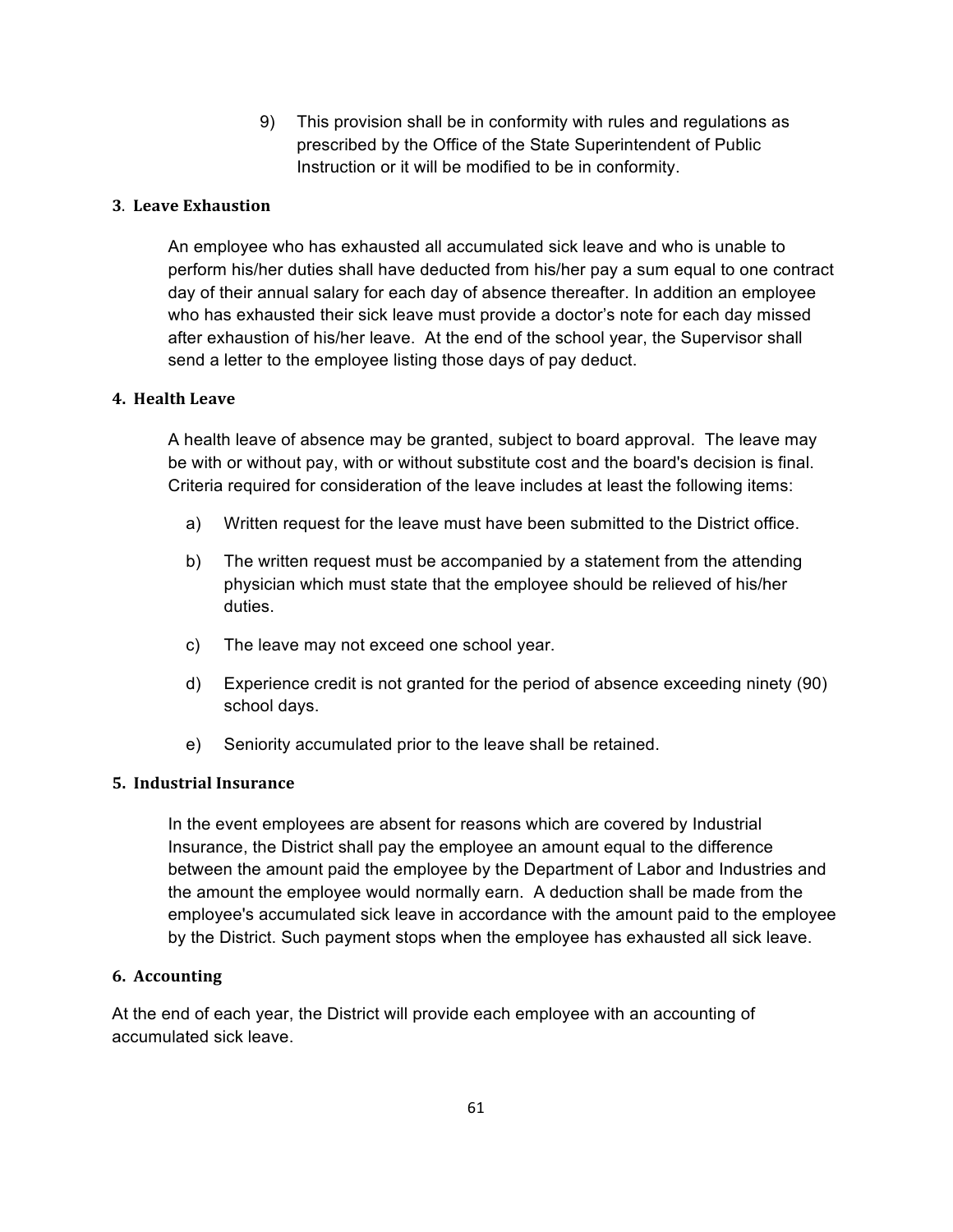### **7. Sick Leave Buy Back**

### **a) Annual Conversion of Sick Leave**

Each January, any eligible employee who, at the end of the immediately previous calendar year, shall have accumulated in excess of sixty (60) days of unused sick leave may elect to receive remuneration for unused sick leave earned the previous year at the rate of 25 percent of the employee's current full-time daily rate of compensation for each full day of eligible sick leave (a maximum of three days in any one calendar year). Any such election shall be made by written notice to the District office during the month of January on forms provided by the District. All sick leaves days converted pursuant to this section shall be deducted from the employee's accumulated sick leave balance. Any such annual conversion of accumulated sick leave shall be subject to the terms and limitations of Washington Administration Code.

### **b)** Conversion of Sick leave Upon retirement or Death

Any employee who shall retire or who shall die while employed by the District may elect (personally or by his/her personal representative, as appropriate) to convert accumulated unused sick leave days to monetary compensation at the rate of 25 percent of the employee's full-time daily rate of compensation at the time of termination from employment for each full day of eligible sick leave, up to a maximum of 180 days. In addition, an employee shall inform the District on or before April 1 of his/her intent to retire. An employee separating from employment for purposes of retirement must be eligible to immediately commence receiving retirement benefits from a state retirement system to be eligible for conversion of sick leave for compensation. Any such conversion of sick leave upon retirement or death shall be subject to the terms and limitations of Washington Administrative Code.

# **Section B. Bereavement**

The District shall grant employees up to five (5) days with pay per occurrence for death in the immediate family of the employee as defined below, and up to three (3) days with pay for the death of an extended family member as defined below. The District shall grant employees one (1) day of bereavement leave with pay in the event of the death of friends or colleagues of the employee. Sick leave for additional bereavement leave may be granted in unusual cases.

"Immediate family" is defined as, mother, father, spouse, partner in a marriage-like relationship, registered domestic partner, grandparents, step-parents, brother, sister, grandchildren, and children either natural born, adopted, foster, step-children, or otherwise under legal custodial care, mother-in-law, and father-in-law.

Extended family is defined as: aunts, uncles, nieces, nephews, and cousins of the employee and their spouse/domestic partner.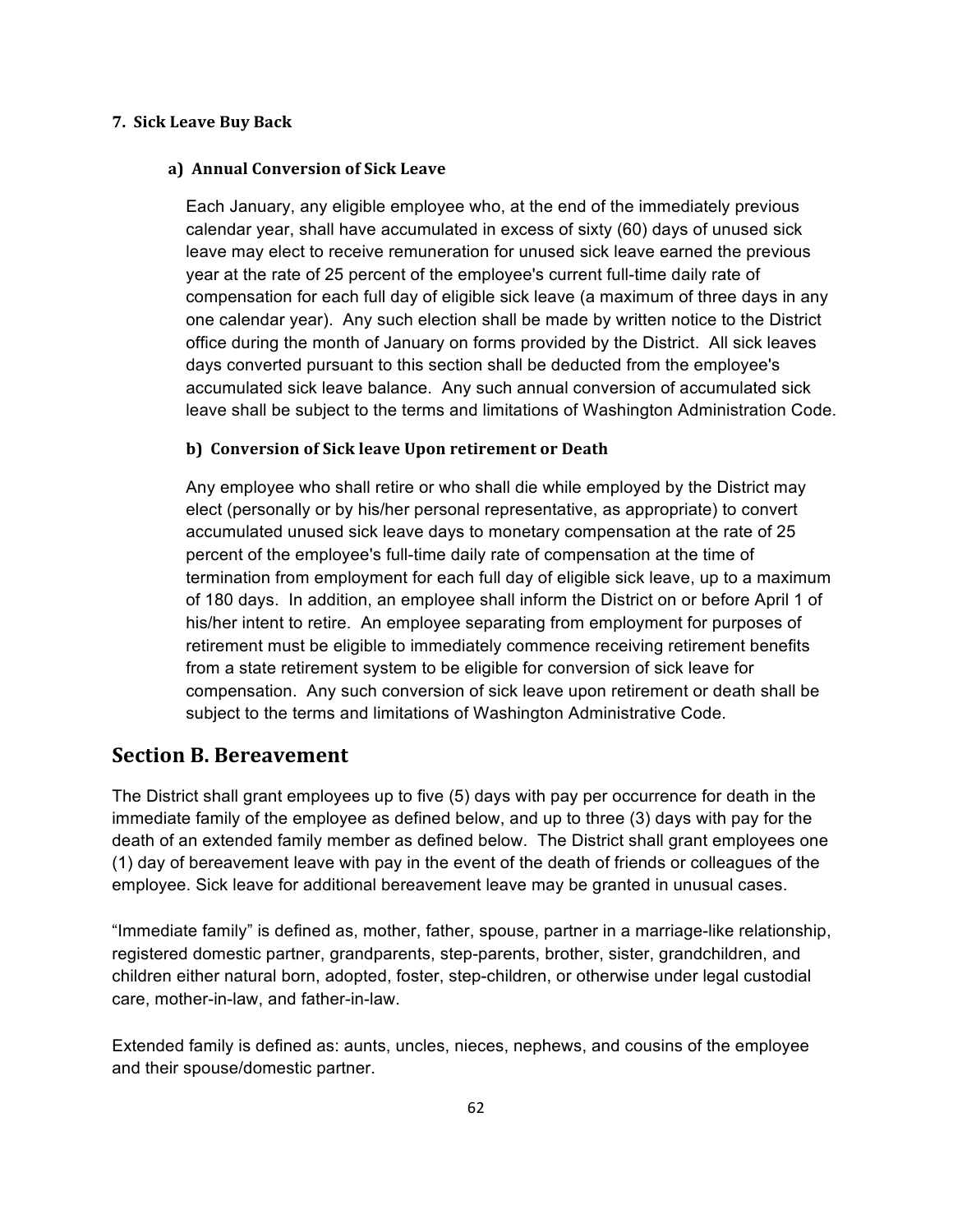# **Section C. Personal Leave**

- 1. Personal leave of 3 (three) days per year shall be granted by the District. An employee can carry forward unused personal days each year to a maximum of 5 personal days in any one year.
- 2. Notice must be given at least two (2) days in advance through to the employee's supervisor, unless justifiable circumstances do not allow. Personal leave requested for the first or last student week of the school year must have the approval of the Superintendent.
- 3. An employee may choose to be compensated for up to three (3) unused personal leave days per year at \$150 per day. Paperwork for cash out of personal leave days must be submitted by the last day of the school year to be paid. Such cash out will be paid in the July pay period.

# **Section D. Court Appearance Leave**

Leave with pay shall be granted for jury duty. Employees shall reimburse the District for any income received from the court above actual expenses. Employees shall promptly notify the Superintendent when notification to serve on jury duty has been received.

Leave with pay shall be granted when an employee is subpoenaed to appear in a court of law, provided, that the employee so subpoenaed shall notify the Superintendent of the number of days required for court appearances. Leave herein granted is limited to those days which require giving testimony or participating in a trial. Such leave shall not be granted when the employee is the party in the court proceedings unless leave is approved by the Superintendent.

# **Section E. Long Term Leave of Absence**

The Superintendent may grant a long term leave of up to one year in increments of only .50 FTE, 1.00 FTE, or the current continuing FTE of an employee. Such leave shall be without pay or district-paid fringe benefits and, with the approval of the Superintendent, may be extended for one (1) additional school year. Employees granted such leave shall maintain their position on the salary schedule, provided that additional educational increments will be recognized if earned, and additional experience increments will be granted for teaching experience which would have qualified under the salary provisions of this Agreement had the employee been within the District during that period of time. Upon return to the District, the employee shall be granted the last position held or a similar position for which he/she is qualified, provided however, that such employee shall be subject to the staff reduction and recall provisions of this Agreement and shall not be rehired in preference to an employee in the "employment pool" who has greater seniority for rights to rehire. Notification of intent to utilize this leave, and/or request an extension of leave for an additional year, must be made in writing to the Superintendent prior to March 1<sup>st</sup>. After the leave, if written notification is not received in the District Office by March  $1<sup>st</sup>$ , it will affirm that the employee is returning.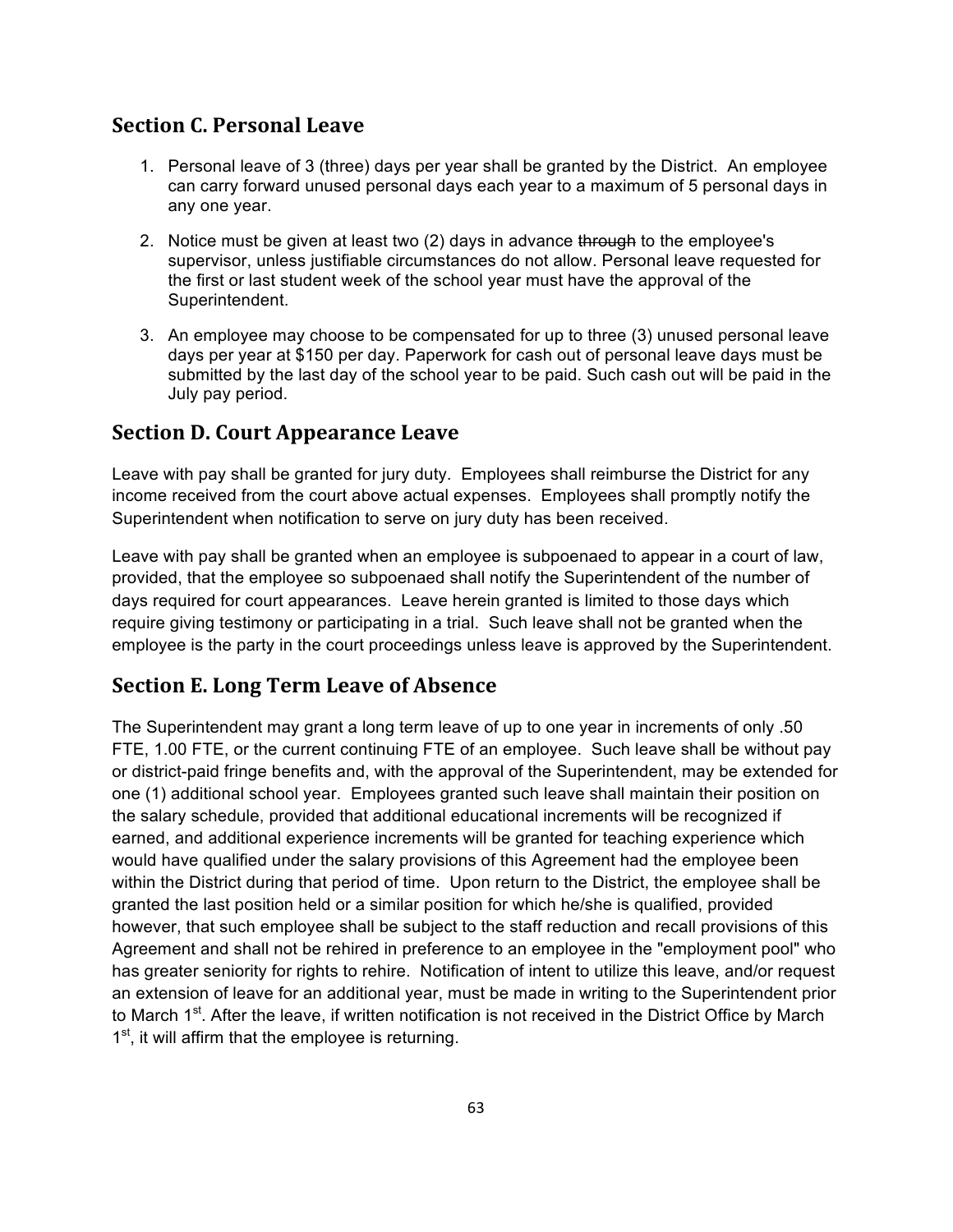# **Section F. Military Leave**

Employees shall be granted military leave when required by law. Upon returning from leave, the employee shall be re-employed in the position last held or a similar position for which he/she is qualified, provided however, that no such employee shall be given preference over a more senior employee who is in the "employment pool" established under the staff reduction and recall provisions of this Agreement.

# **Section G. Professional Leave**

Employees may be granted professional leave for the purpose of representing the District at professional meetings and activities where the purpose of such meetings and activities is to improve the professional qualifications of the employee, or to enhance the educational program of the District. Approval of the District must be obtained prior to attending any such meeting. Employees requesting permission to attend professional meetings under this Section shall submit a written request to the Superintendent through the building administrator. The District shall reimburse the employee for reasonable expenses for such approved activities in accordance with the District policy and upon the prompt submission of expense vouchers.

# **Section H. Association Leave**

The President shall be provided up to seven days of leave per year to participate in Association business. Such leave shall be without loss of pay, provided that the Association shall reimburse the District for substitute costs incurred by the District.

Notice for this leave must be made in writing to the Superintendent at least twenty-four (24) hours before the leave is to take effect.

No more than two employees shall be permitted to be absent from the District at any one time on Association leave unless authorized by the Superintendent.

Any employee who holds a position on the Board of Directors of the Washington Education Association or the National Education Association, or any commission thereof, shall be permitted eleven days of personal absence each student year to attend meetings of those organizations required by such position, without salary deduction, provided that the Association fully reimburses the District for the substitute salary costs of such employee while absent, and provided further, that any such employee requesting approval of such absence comply with the other requirements of this section.

# **Section I. Child Rearing Leave**

The District shall grant a child rearing leave of up to one (1) year without pay to any employee for the purpose of rearing a natural or adopted child, provided an appropriate replacement can be found. In the event of adoption, such leave may include time for court legal procedures, home study and evaluation, and required home visitations by the adoption agent not possible to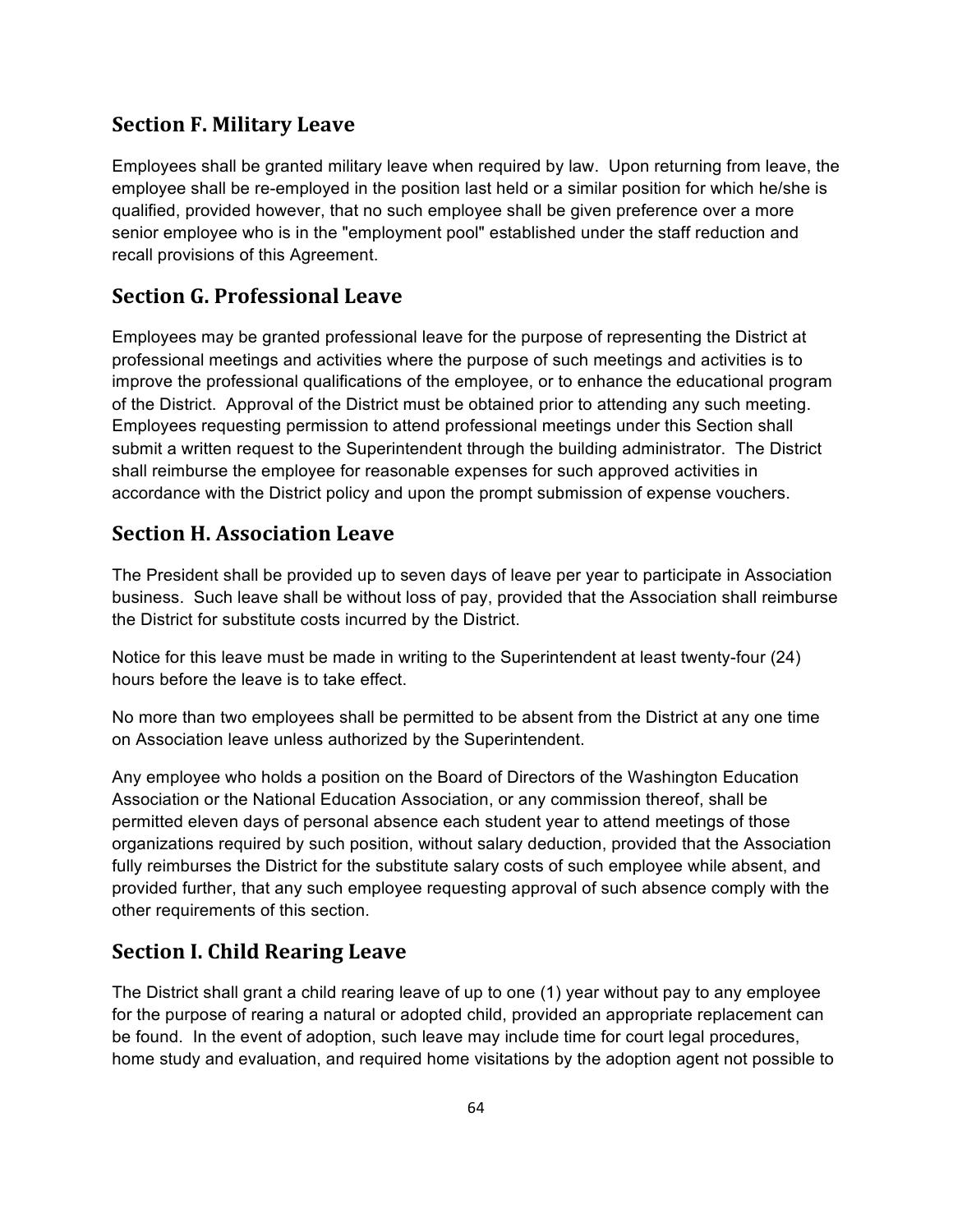schedule outside of the regular working hours. An employee returning from such leave shall be placed in the position last held or in a similar position in the District.

# **Section J. Community Service Leave**

The District may grant up to three (3) days leave per year to an employee whose participation in a service club, festival organization or local governmental body is requested in writing by that group for performance of responsibilities that enhance the community. The employee will be responsible for paying the cost of a substitute.

# **Section K. Emergency Leave**

The District shall grant leave to employees in the event the employee has an emergency. The employee shall provide the Superintendent or his/her designee the reason for the request at the time such request is made. The final decision to allow the leave will be made by the Superintendent. Each request will be judged on its own merit. The Superintendent may approve the leave with the employee paying the substitute costs, approve the leave without pay, not approve the leave, and/or allow up to three (3) days of sick leave. The decision of the Superintendent is final and his/her decision does not establish a past practice or set a precedent.

# **Section L. Lesson Plans**

Any employee requesting and receiving approval for short term leaves shall prepare and provide the substitute with adequate lesson plans and instructions.

# **Section M. Verification of Absence**

In the event the District denies any leave request, it shall notify the employee, in writing, in a timely fashion.

# **ARTICLE VIII. FISCAL MATTERS**

# **Section A. Individual Contracts**

Individual Contracts, other than supplemental contracts for extracurricular and activity assignments, shall be on a standard form conforming to state law and regulation and consistent with this Agreement. If any such contract is inconsistent or in conflict with this Agreement, this Agreement shall control. All individual contracts shall include a provision which shall provide for the increase of the employee's salary during the contract, in the event the State Legislature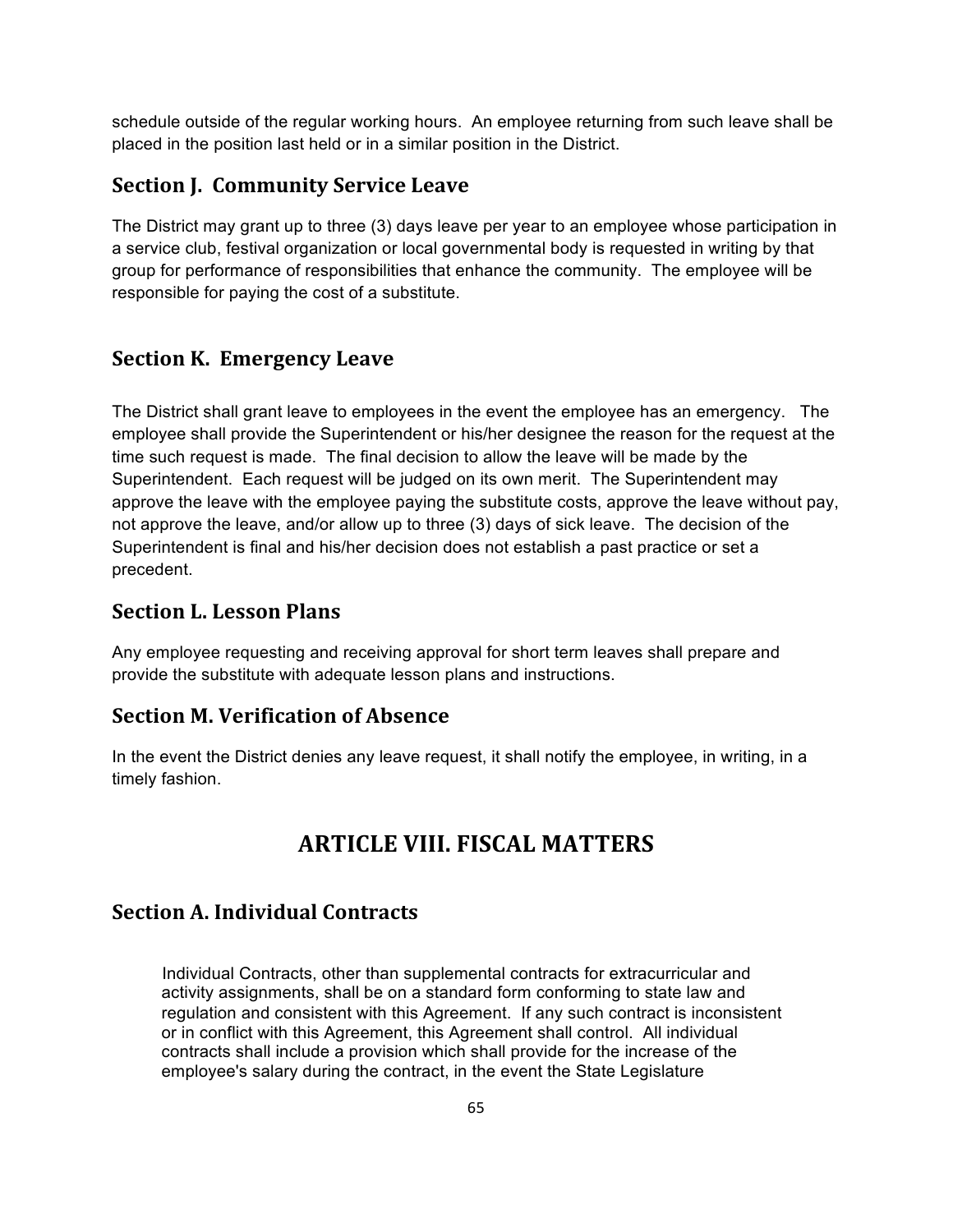appropriates funds for that purpose, provided however, that such salary increases shall be subject to the receipt of such funds by the District and shall be distributed in compliance with the guidelines adopted by the State Superintendent of Public Instruction and/or the District. Each individual contract will be for the professional work associated with teaching basic education requirements, including those activities that normally happen outside the classroom, including professional responsibilities such as collaboration meetings, IEP meetings, Student Assistance Team, and/or 504 Meetings, Staff Meetings, and meetings with families and/or students.

# **Section B. Supplementary Contracts**

# **1. Supplemental**

Supplemental contracts for special assignments with employees shall identify the parties, the purpose of the contract or the assignment, and the compensation. Supplemental contracts shall be consistent with this Agreement. Supplemental contracts shall be paid in accordance with the Supplemental Salary Schedule attached to and made a part of this agreement as Appendix B. Job descriptions for each assignment will be issued to each employee so contracted. Supplemental contracts shall not be paid from BEA salary money nor reported for BEA base salary compliance calculation purposes. Supplemental contracts are issued on a one-year basis and expire at the end of each school year. (RCW 28A.67.074)

## **2. Regular Extended Contracts**

Regular extended individual contracts shall be for a period of time as determined by the District. Salary for regular extended contracts shall be calculated on the basis of the employee's base salary divided by the length of the employee's contract year. The resultant daily rate shall be multiplied by the total number of additional days required under the extended contract. Extended contracts shall not be paid from BEA salary money nor reported for BEA base salary compliance calculation purposes.

# **Section C. Work Year**

- 1. The length of the regular employee's contract shall be 180 days.
- 2. Calendar: The calendar shall be developed according to the requirements in Appendix C.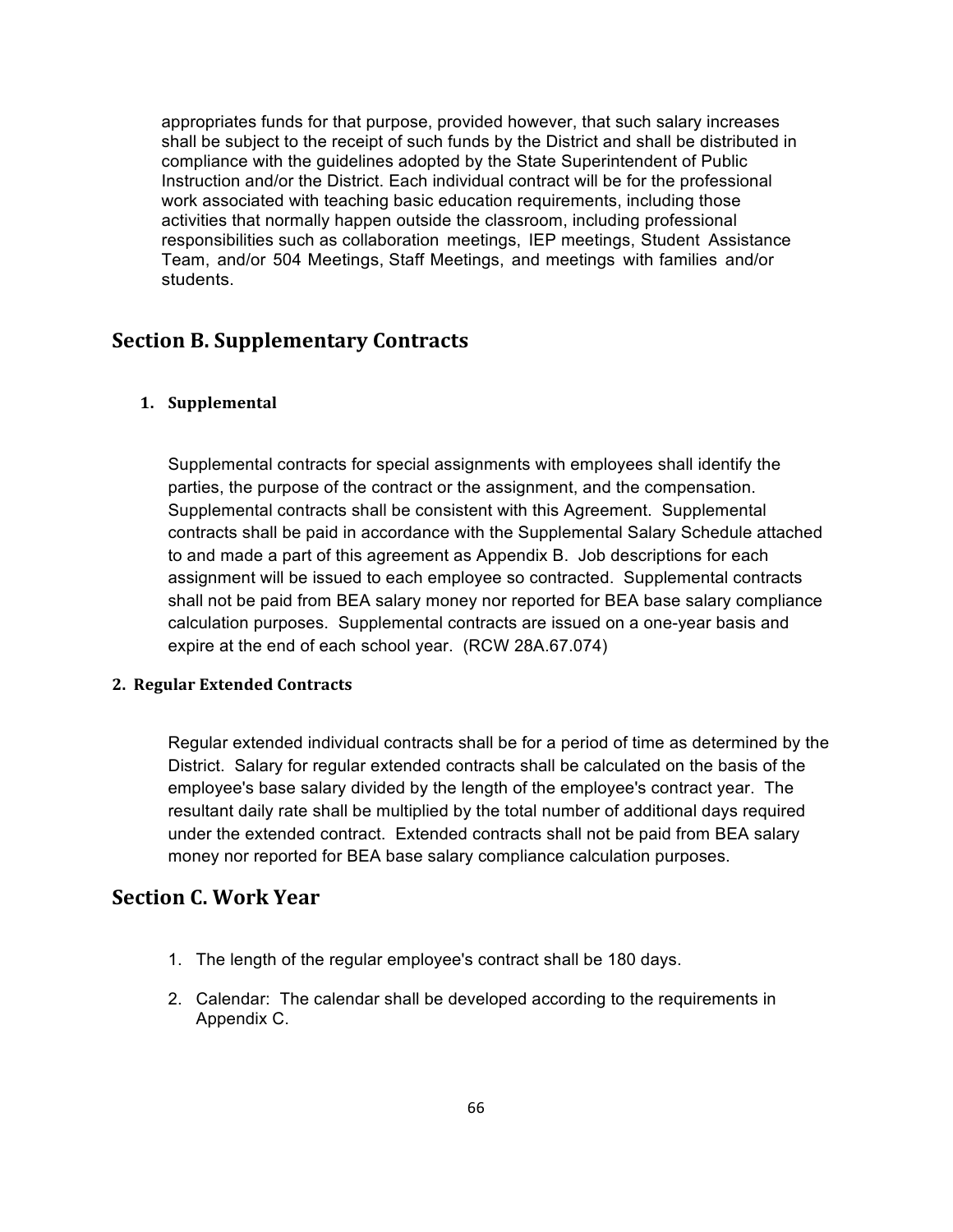- **3. TRI**
	- A. **Time**: There will be five (5) additional district directed days paid at the employees per diem rate. These days are beyond the regular 180 day year and include:
		- 1. One (1) day prior to the start of school will be district directed
		- 2. One (1) day prior to the start of school shall be provided for classroom preparation

3 .One day is funded by the State and will exist only if funding continues to be provided to the District.

4. Two (2) days will be optional days. They include one building directed day and one technology training day scheduled prior to the start of the school year

B. **Responsibility**: The ten (10) Flex days formerly in this category are now part of the base contract and salary schedule. The responsibilities attached to those flex days are now part of the regular contracted salary.

Any future additional compensation for responsibility must conform to the rules regarding enrichment activities.

#### C. **Incentive:**

1. **Professional Development Planning**: The District shall provide funds for Professional Development at a minimum rate of \$600 per eligible employee.

These funds will be available to twenty-five (25) per cent of the certificated staff and will be used to reimburse employees or to pay for registration fees and costs to those who attend conferences, classes for professional development, release lime for planning, supplies and materials or training. In no instance will an employee have access to provided funds more than one (1) year out of every four (4) years.

2. **Retirement/Resignation Announcement:** Employees who announce their retirement or resignation before January 31<sup>st</sup> shall be compensated three (3) days at his/her per diem rate. Employees who announce his/her retirement or resignation before February  $28<sup>th</sup>$  shall be compensated two (2) days at his/her per diem rate. Employees who announce his/her retirement or resignation before March  $31<sup>st</sup>$  shall be compensated one (1) day at his/her per diem rate.

# **Section D. Work Day**

**1. Length of Work Day:** The work day shall be seven and three-fourths (7 3/4) hours for all employees except for employees on the block schedule whose day shall be eight (8) hours, including a thirty minute duty-free lunch period. The work day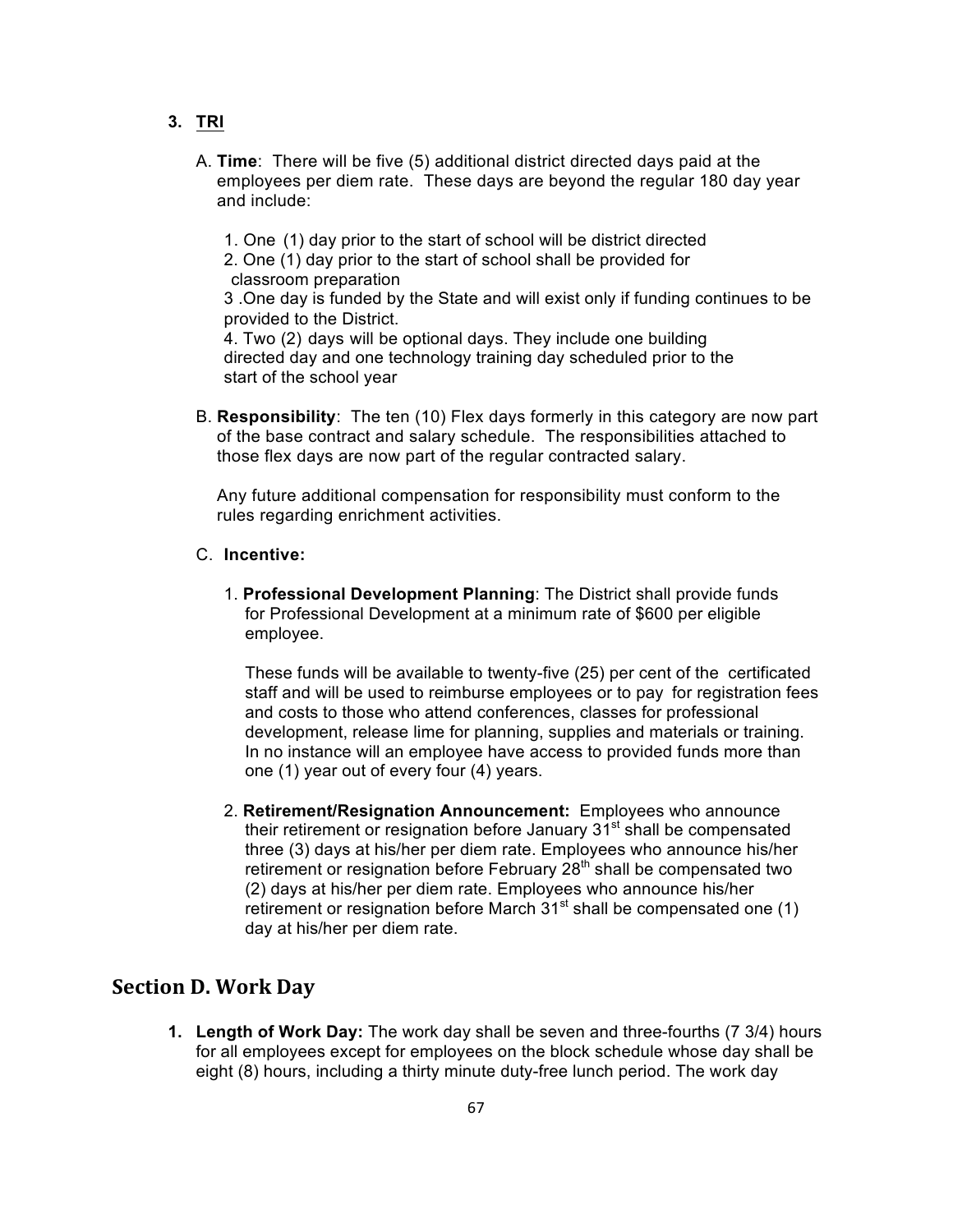includes preparation time as outlined in Section C, and sixty (60) minutes outside of the student day.

- **2. Flexible Work Day:** Staff members shall be granted the right to work a flexible work day that includes sixty (60) minutes outside of the student day. These sixty (60) minutes are flexible and can be scheduled by staff as long as professional responsibilities outlined below are met. Staff may arrive no later than fifteen (15) minutes before the student day begins and may depart not sooner than fifteen (15) minutes after students depart Monday through Thursday and five (5) minutes after students depart on Friday. It is understood that flexibility of schedules may be required under exceptional circumstances.
- **3. Office Hours:** Staff members shall establish time during the work week for professional responsibilities. Office hours need not be scheduled each day, but may be developed by banking flexible time throughout the week. Office hours need to be scheduled and posted for students, parents, and building administrators.
- **4. Staff Meetings:** Staff meetings may be held for no more than a total of two (2) hours per month, and cannot be held during collaboration time, unless mutually agreed to by staff and administration.
	- a. Meetings shall last not more than one (1) hour.
	- b. Meetings shall be held no more than twice per month.
- **5. Work outside the Contract Day:** Pre-approved work outside the normal contracted day will be paid at curriculum rate.
- **6.** If an employee works or attends a pre-approved training during non-school days, the employee will be compensated at \$250 per day for the scheduled itinerary. The scheduled itinerary must include at least two hours of training or travel during a nonschool day in order for employees to be compensated at the rate listed above.
- **7.** For working mandatory building Open House hours after the normal work day, employees will be given a one/half (1/2) day early release connected to a 3 day weekend; that (1/2) half day early release to be determined and set on the school calendar.
- **8.** The starting and dismissal times may vary by school and grades. Snow or emergency late start and early releases are regular work days with the following two exceptions:

a. Late Start: Staff should arrive at work as quickly and safely as possible after taking care of personal or family needs related to the emergency. Any staff person who cannot arrive at school by the delayed start time should notify his/her supervisor of the problem as soon as possible.

b. Early Release: Staff should stay at work until the end of the regular contract day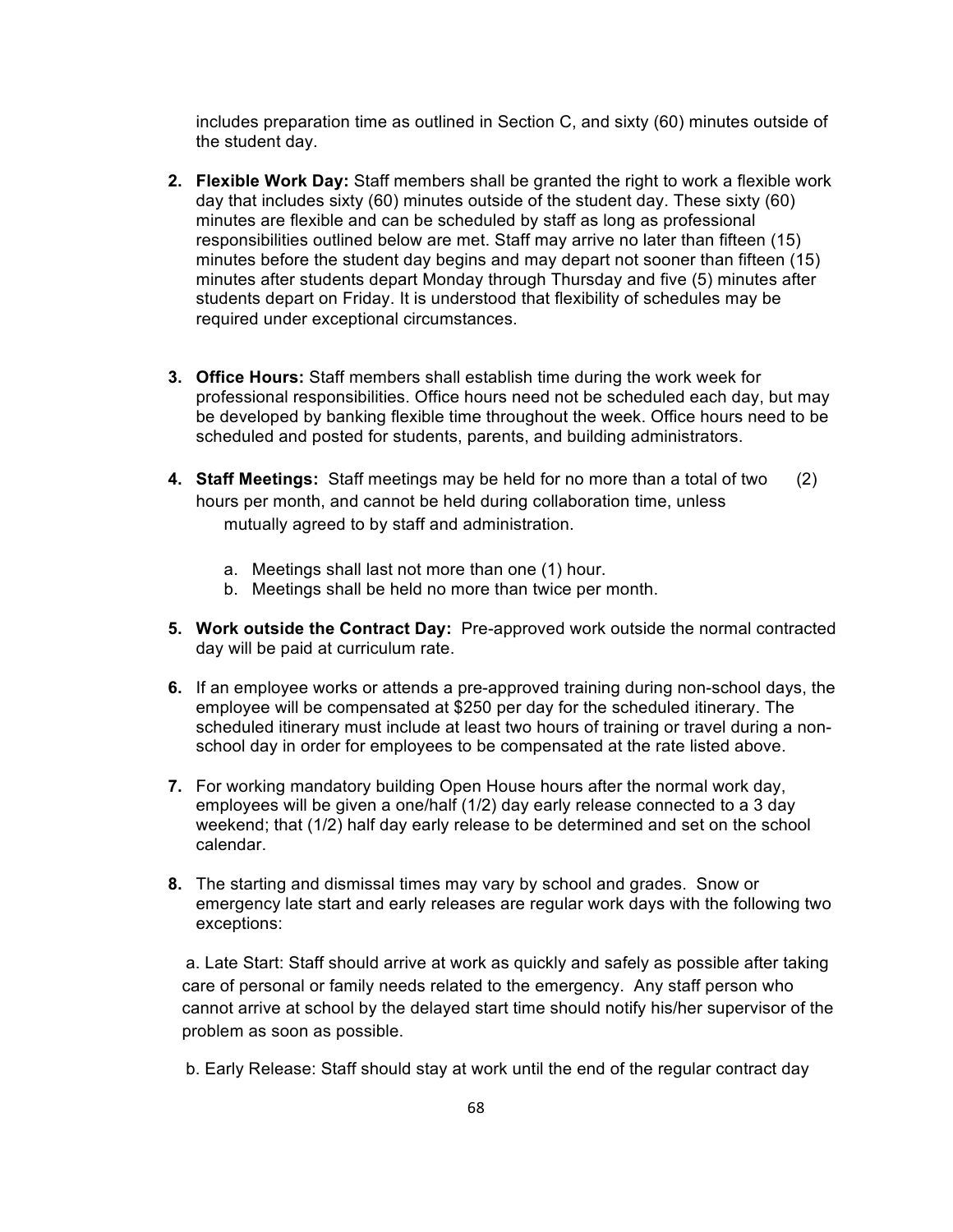unless released by the building administrator to attend to personal or family needs related to the emergency.

# **Section E. Release From Contract**

An employee shall be released from his/her contract for the subsequent school year, provided that he/she has submitted a letter of resignation to the Superintendent prior to July 1.

An employee may be released from his/her contract under circumstances where illness or other personal matters make it impossible for the employee to continue in the District, provided that employee submits a letter of resignation setting forth the reasons which make it impossible for him/her to continue in the District and the reasons can be substantiated.

An employee may be released from his/her contract if his/her resignation has been submitted after July 1, provided that the District can obtain a satisfactory replacement.

# **Section F. Placement on Salary Schedule**

### **1. Schedule**

Employees shall be paid according to their placement on the salary schedule which is attached to and made a part of this Agreement as Appendix A, and the terms of their individual contracts.

# **2. Required Certificates**

All employees shall provide proof of certification for the position for which they are hired as required by State law, at the commencement of the school year.

# **3. Initial Placement**

### a) Transcripts

New employees must file official transcripts of college credits with the Superintendent prior to qualifying for placement on the salary schedule.

### **b)** Educational Credits

Credit shall be allowed for upper division and graduate level credits and/or acceptable clock hour equivalents, provided they qualify for certification renewal, evaluation requirements, meet clock hour requirements of the state, or are accepted by the District to meet District initiatives or programs. Ten (10) clock hours is equal to one (1) credit for salary schedule placement or movement. All acceptable clock hours must be provided by an OSPI approved clock hour provider.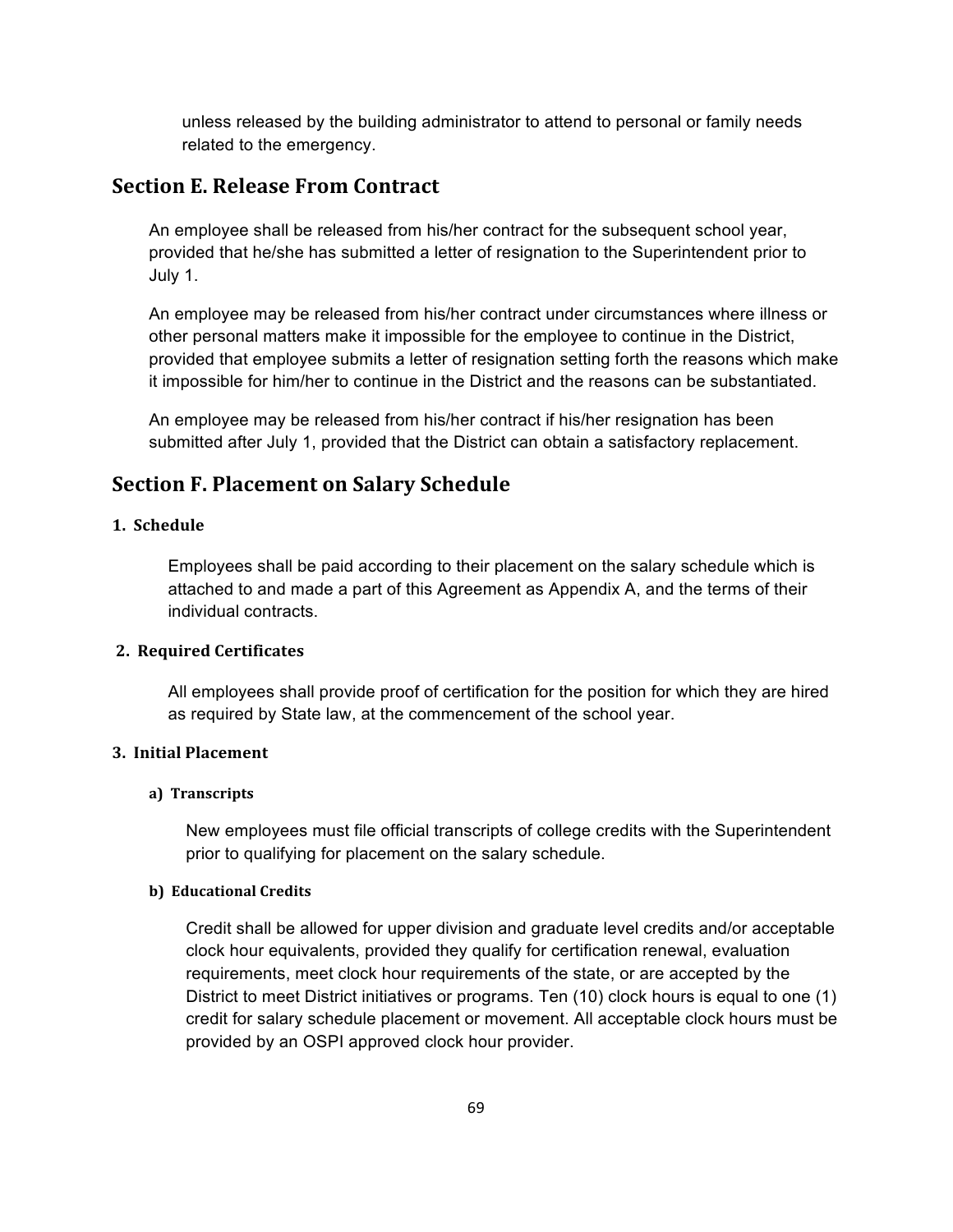### **c**) Experience

New employees with creditable outside teaching experience shall be placed on the appropriate column for educational attainment as determined by the number of upper division and graduate level credits and/or acceptable clock hour equivalents

Occupational Therapists, Physical Therapists, and Speech Language Pathologists shall be given credit for experience in their related field that occurs outside the school setting and placed on the Salary Schedule at their appropriate level for experience and ESA certification.

### **d) Experience Credits**

Full credit for public school teaching outside the District shall be granted up to limits of the salary schedule.

### **e) Military Experience**

Only active duty military service gained prior to September 1, 1976, shall be recognized for salary credit purposes. One year of salary credit shall be granted for two years of recognized military service experience. Credit for partial years less than two shall be granted on a one for two basis. Two years of salary credit shall be granted for three years of recognized military service experience. No other military service experience shall be recognized.

### **4. Professional Advancement**

#### **a) Educational Credits**

Employees shall advance (when educational credits/clock hours earned make them eligible) to the next higher vertical column(s), provided that the credits and/or acceptable clock hour equivalents meet the requirements set in 3b above. Ten (10) clock hours is equal to one (1) credit for salary schedule placement or movement. All acceptable clock hours must be provided by an OSPI approved clock hour provider. Master degree and above placement shall be recognized on the same basis as placement is recognized on the Certificated Salary Schedule (Appendix A)

#### **b**) Experience

Employees shall advance to the next higher horizontal row(s) for each year's teaching experience, as per the salary schedule.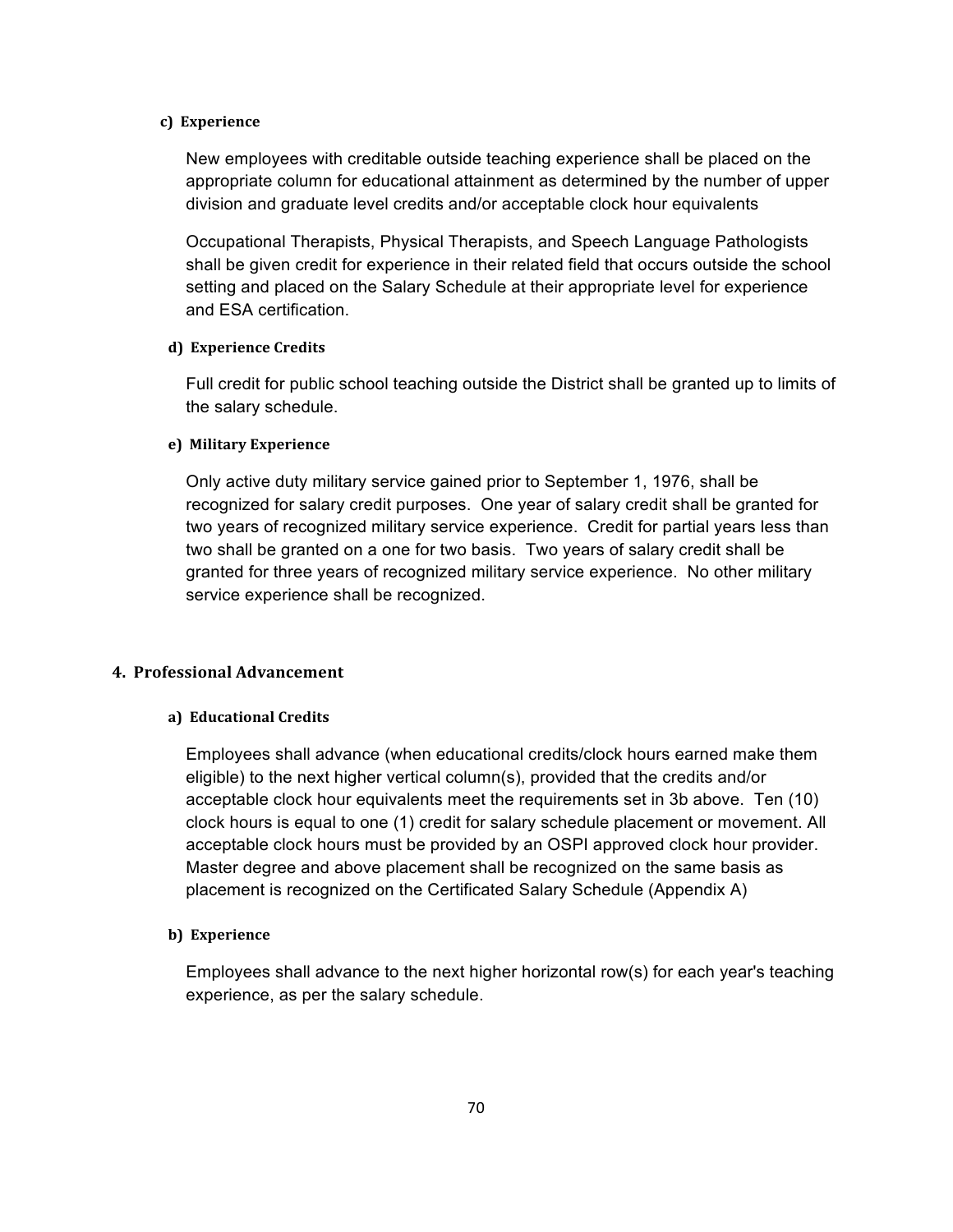### **5. Timeline**

Classification on the salary schedule is for the full contract year. No change in classification shall be made for professional credits earned except as provided below:

#### **a) Salary Adjustments**

Salaries shall be adjusted as of the beginning of the contract year, for educational credits/clock hours earned prior to September 10, provided that notice is given to the Superintendent on or before September 10.

### **b)** Proof of Credits

Proof of credits/clock hours earned shall be by official transcript/form as recognized by the state for proof of credits/clock hours; provided that the official grade notice or other suitable proof may be temporarily substituted.

## **c) Contracts**

Salary adjustments shall be reflected in replacement individual contracts.

#### **6. Experience Advancement**

Only one year of teaching experience credit can be earned during a school year. Experience credit towards salary schedule advancement will be the cumulative sum of the years of experience. A partial year will be added as earned (example, 0.6 years + 0.6 years =1.2 years or 1.0 years on the Salary Schedule)

#### **7. Required Courses**

Employees attending training courses required by the District shall be paid by the District at the curriculum rate of pay for all time in attendance, plus any fee or tuition.

# **Section G. Salary Payment**

All employees shall be paid in twelve (12) monthly installments. Each installment shall represent 1/12 of the contracted teaching salary. Payment of supplemental stipends shall be made, at the employee's option, in either:

- (a) lump sum payment at the end of the month following completion of the activity.
- (b) equal monthly payments commencing with the first month of the activity and terminating with the August payroll.
- (c) National Board stipends will be paid within forty-five days of the District receiving the funds for this purpose from the state or no later than the August 31 paycheck whichever comes first.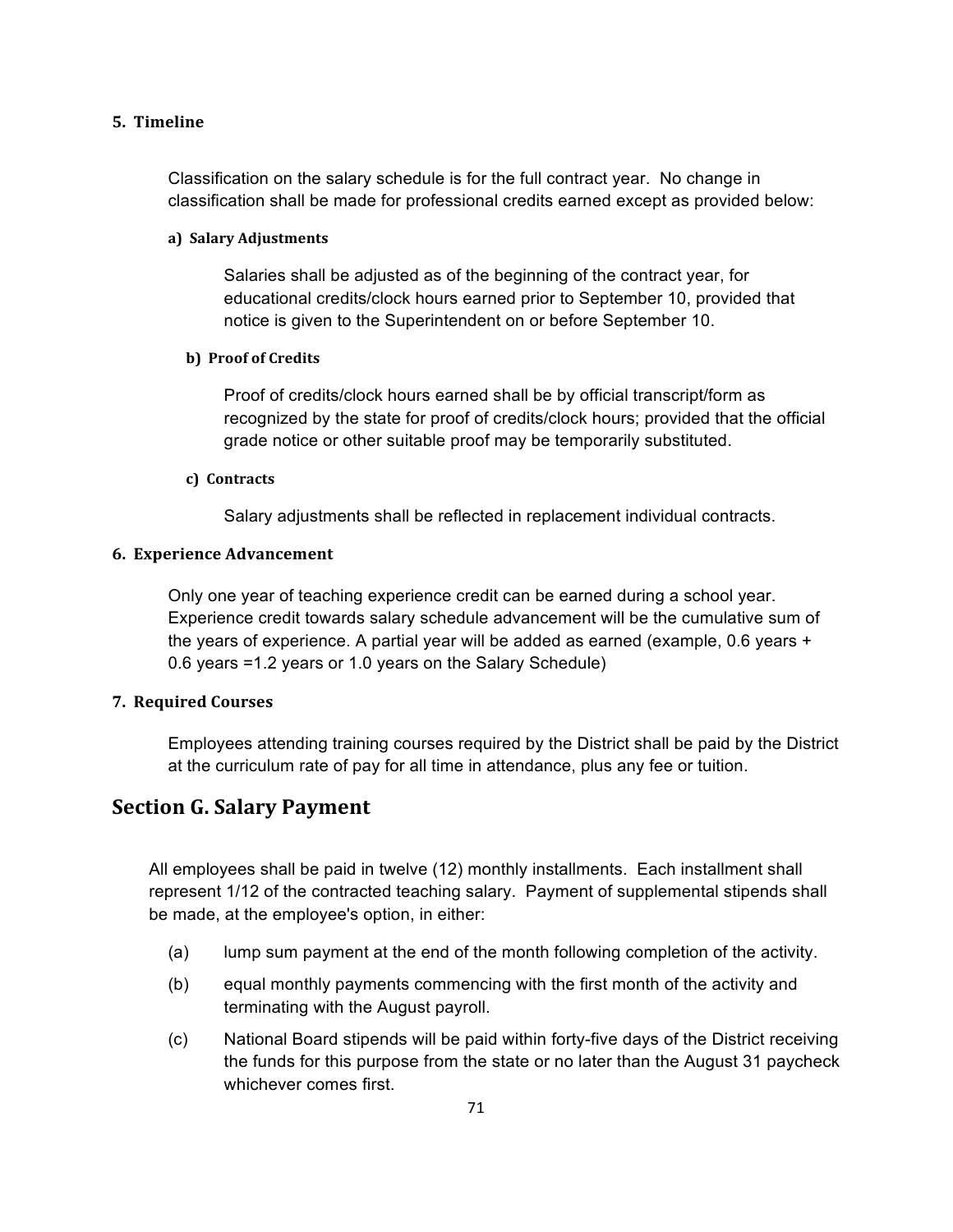# **Section H. Insurance**

- 1. The District shall provide the amount of insurance contributed by the State per month per FTE, on a pooled basis. The District shall pay the full Health Care Authority cost for each certificated employee from District funds.
- 2. Employees less than 1.0 FTE will receive a pro rata share, based on their percentage of FTE, of the maximum contribution.
- 3. The monthly premium may be used to provide the programs listed below:
	- a) District/Association approved Health Plan and HMO
	- b) District/Association approved Dental Plan
	- c) District/Association approved Vision Plan
- 4. All half-time or more employees will participate on letters b and c above. Participation on letter a is optional.
- 5. Less than half-time employees have the option of participating on letter a, assuming they receive fringe benefit funds as outlined in section 2 above.
- 6. Insurance Pooling

The intent of the parties is to provide the maximum insurance contribution allowable by law to the employee pool, to be distributed among members of the bargaining unit. To gain maximum utilization of the total allowable state insurance contribution provided by law for employees covered by this Agreement, the District agrees that it will contribute the maximum allowable to an insurance pool to be distributed among employees on a fair share basis, to those who do not generate sufficient monies to cover the full cost of medical coverage.

- 7. From the dollar amount available to each employee, first shall be deducted the cost of the District's dental and vision plans, with the remaining monies available for application to one of the medical insurance programs.
- 8. Any unused fringe benefit monies will be accumulated in a pool which shall be used on a monthly basis to reduce or eliminate payroll deductions for bargaining unit members for approved plans.
- 9. Voluntary Programs

Any employee may participate in any other District/Association approved voluntary programs; however, all premiums will be paid from payroll deductions. These premiums/payroll deductions will not be included in any pooling calculations.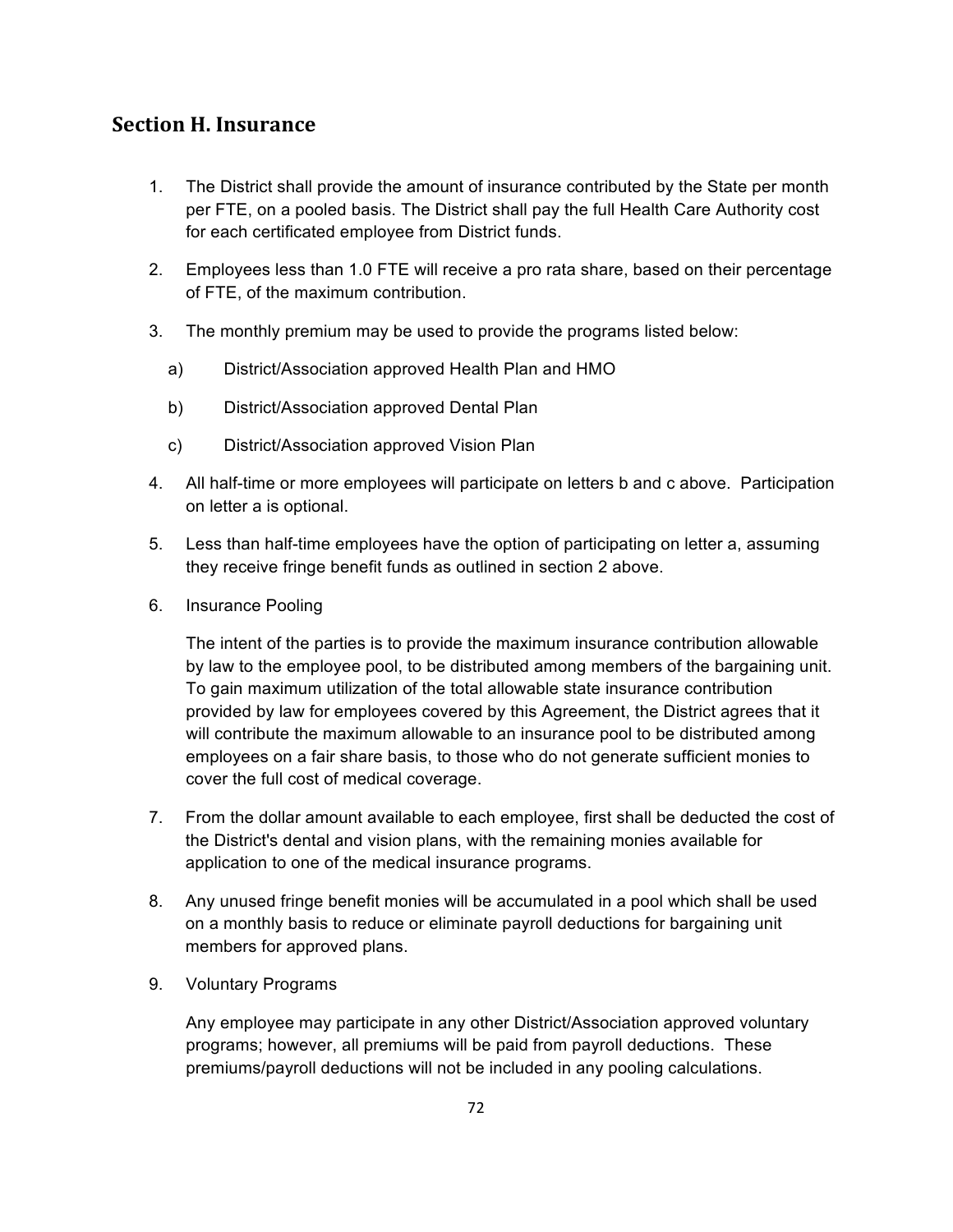- 10. Any payroll deduction(s) required for any programs listed will be provided via salary reduction through an Internal Revenue Code Section 125 Plan. This Section 125 Plan will be established, administered, and communicated to employees by the District at no cost to the employees.
- 11. Employees are allowed to continue to participate in insurance benefits for up to 18 months at their expense when on District approved leave of absence. After 18 months they may transfer to a Cobra program (extension of benefits) for another 18 months.
- 12 The District shall report all hours worked to the Washington Department of Retirement Systems so that eligibility for participation can be determined.

## **Section I. Rates of Pay Defined**

- **1. Employee's Per Diem Daily Rate** = Individual employee's salary schedule placement divided by 180 state-funded workdays.
- **2. Employee's Per Diem Hourly Rate** = Individual employee's salary schedule placement divided by 1305 hours (180 state-funded workdays @ 7.25 hours).
- **3. Curriculum Rate of Pay =** .001 X BA+0 rate on the salary schedule

# **ARTICLE IX. GRIEVANCE PROCEDURE**

## **Section A. Purpose**

The purpose of this grievance procedure is to provide a means for the orderly and expeditious adjustment of grievances.

## **Section B. Informal Conference**

Every effort shall be made to settle problems at the lowest level through informal communication between the employee and his/her immediate supervisor.

## **Section C. Definitions**

1. A "grievant" shall mean an employee or group of employees or the Association filing a grievance.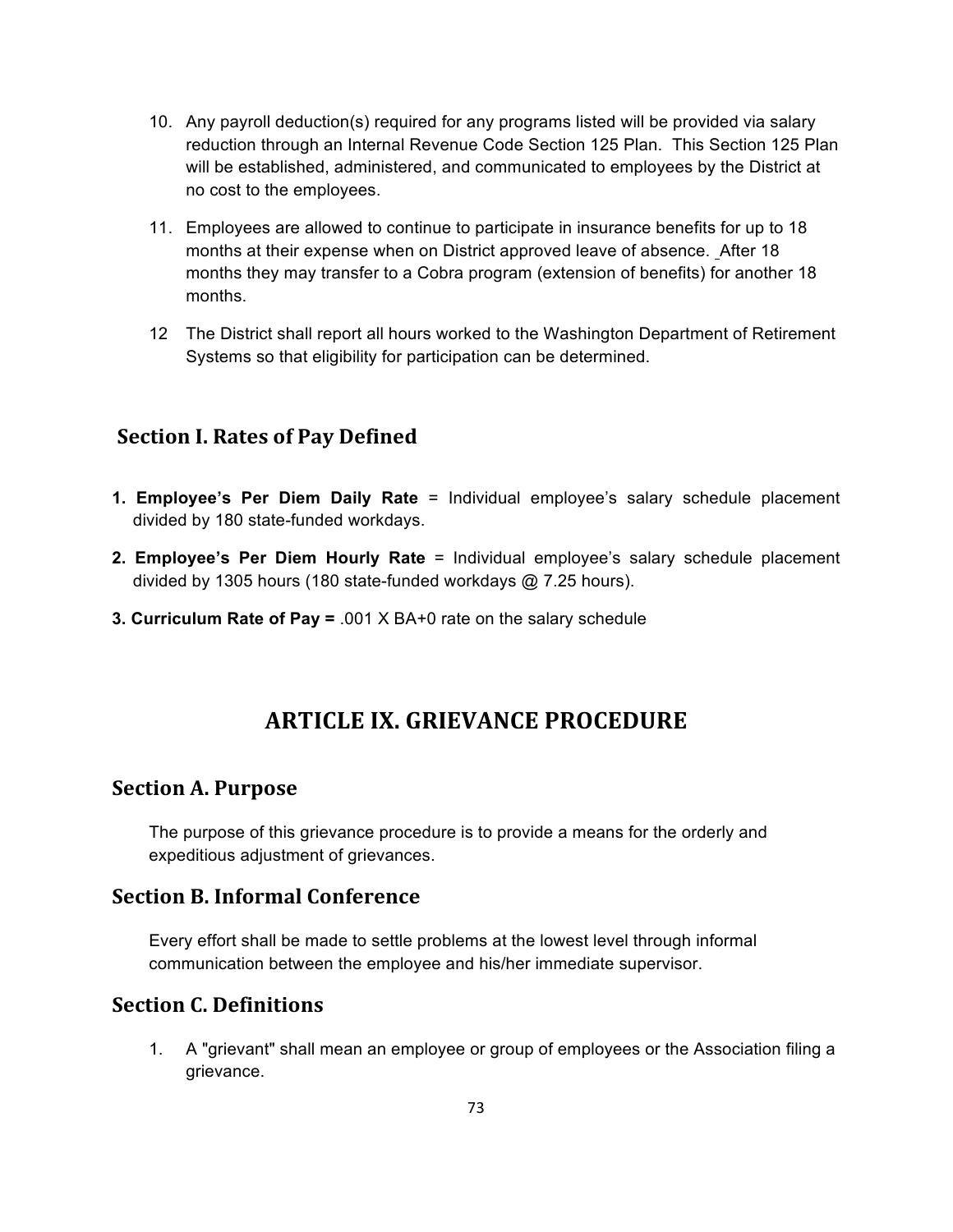2. A "grievance" shall mean a claim by a grievant that a dispute exists involving the interpretation or application of the terms of this Agreement.

## **Section D. Forms**

Grievances shall be submitted on a copy of the form which is attached to and made a part of this contract as Appendix D, and which shall contain not less than the following information:

- 1. The party to whom the grievance is addressed.
- 2. The grievant's position with the district and the school in which the grievant works.
- 3. A description of the procedures which have previously been taken by the grievant.
- 4. A specific identification of the grievance, including identification of that portion of the contract involved in the grievance, and a clear statement of the facts which give rise to the grievance.
- 5. The relief which the grievant is seeking.
- 6. The grievance must be signed by the grievant.

## **Section E. Timelines**

The number of days within each step shall be considered maximum. Every effort shall be made to expedite the process. Extension of time limits shall be by mutual agreement only. If the Board or any administrator fails to take timely action, the grievant may appeal to the next level. If the grievant does not meet time limits the grievance shall be considered withdrawn. Every reasonable effort shall be made to resolve grievances before the close of the school term.

Notwithstanding the expiration of this agreement, any grievance arising hereunder may be processed through the grievance procedure to completion.

# **Section F. No Reprisals**

No individual who participates in a grievance shall be subject to discipline or reprisal because of any such participation.

# **Section G. Representation**

Nothing in this procedure shall be construed to prevent any individual from discussing an informal problem with the administration, or having it adjusted without representation from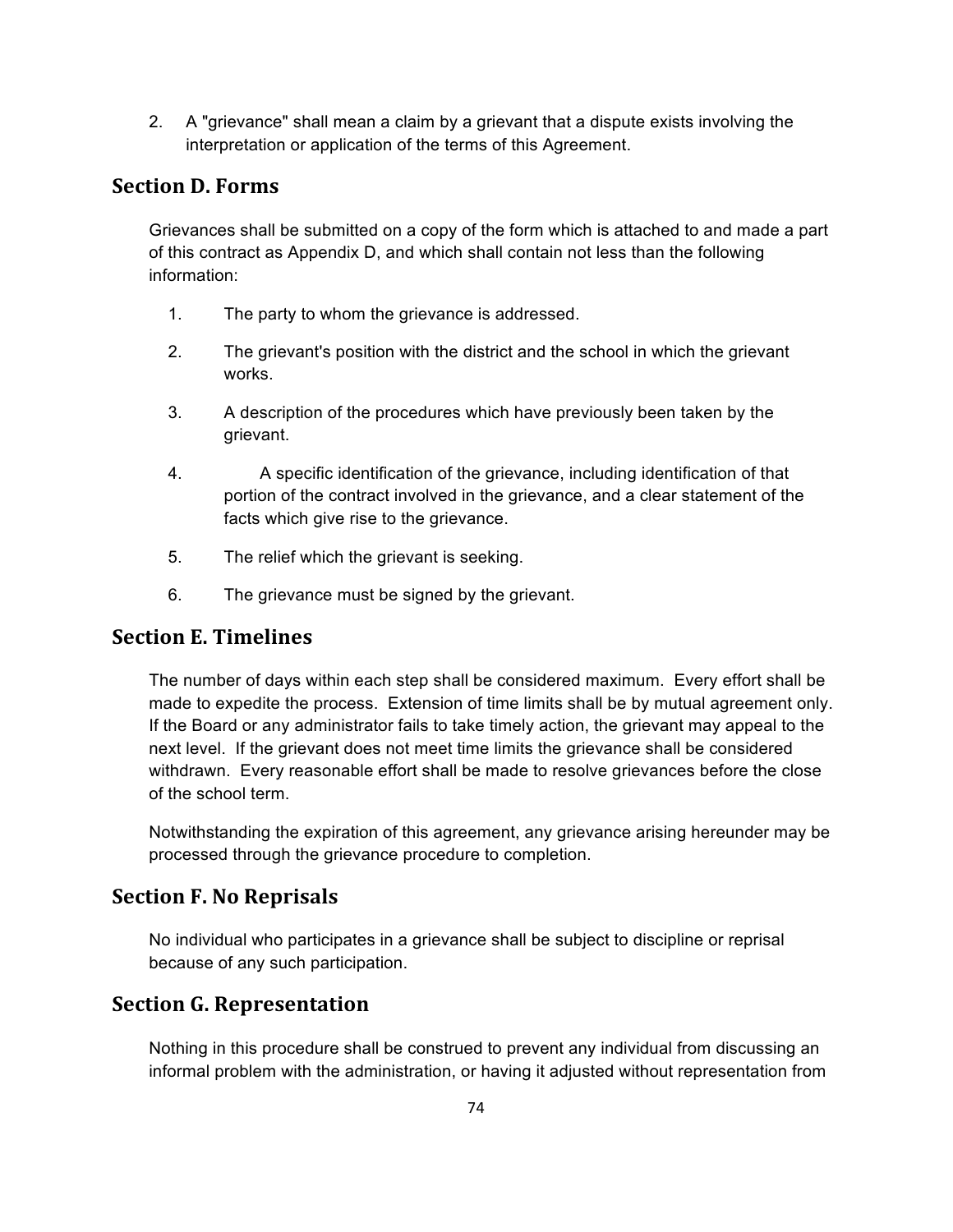the Association.

Employees have the right to pursue grievances with Association representation or without representation, provided the Association shall have the right to be present and state its views at any grievance hearing (formal or informal) whether or not the grievant has requested Association representation.

In the event a grievance is filed without Association participation the Superintendent shall immediately notify the Association by sending or delivering a copy of the grievance to the President. In addition, the President shall receive a copy of the administrative disposition of grievances at each step.

## **Section H. Confidentiality**

All matters relating to specific grievances shall be confidential and shall not be unnecessarily or indiscriminately related, disclosed, or divulged, provided that the Association shall routinely report general grievance outcomes to employees.

## **Section I. Files**

All documents and communications dealing with grievances and their adjustments shall be filed separately from the grievant's personnel file unless the grievant requests that the final adjustment be placed in his/her file.

### **Section J. Released Time**

If an employee is required to attend any meeting, hearing, appeal, or other proceeding relative to the adjustment of a grievance, he/she shall be released from his/her assignment for the time necessary without loss of pay or other penalty.

### **Section K. Cooperation**

The parties shall cooperate with each other in the investigation of any grievance, and will furnish pertinent information as requested for the processing of grievances.

## **Section L. Procedures**

#### **1. First Step**

Formal grievances shall be filed with the administrator responsible for the disputed action, along with a copy to the Superintendent. The grievance must be filed within twenty (20) days following the time the grievant had knowledge or reasonably should have had knowledge of the basis for the grievance. The Administrator shall meet with the grievant and the Association representative in an attempt to resolve the grievance and shall communicate his/her decision in writing to the grievant, the Superintendent and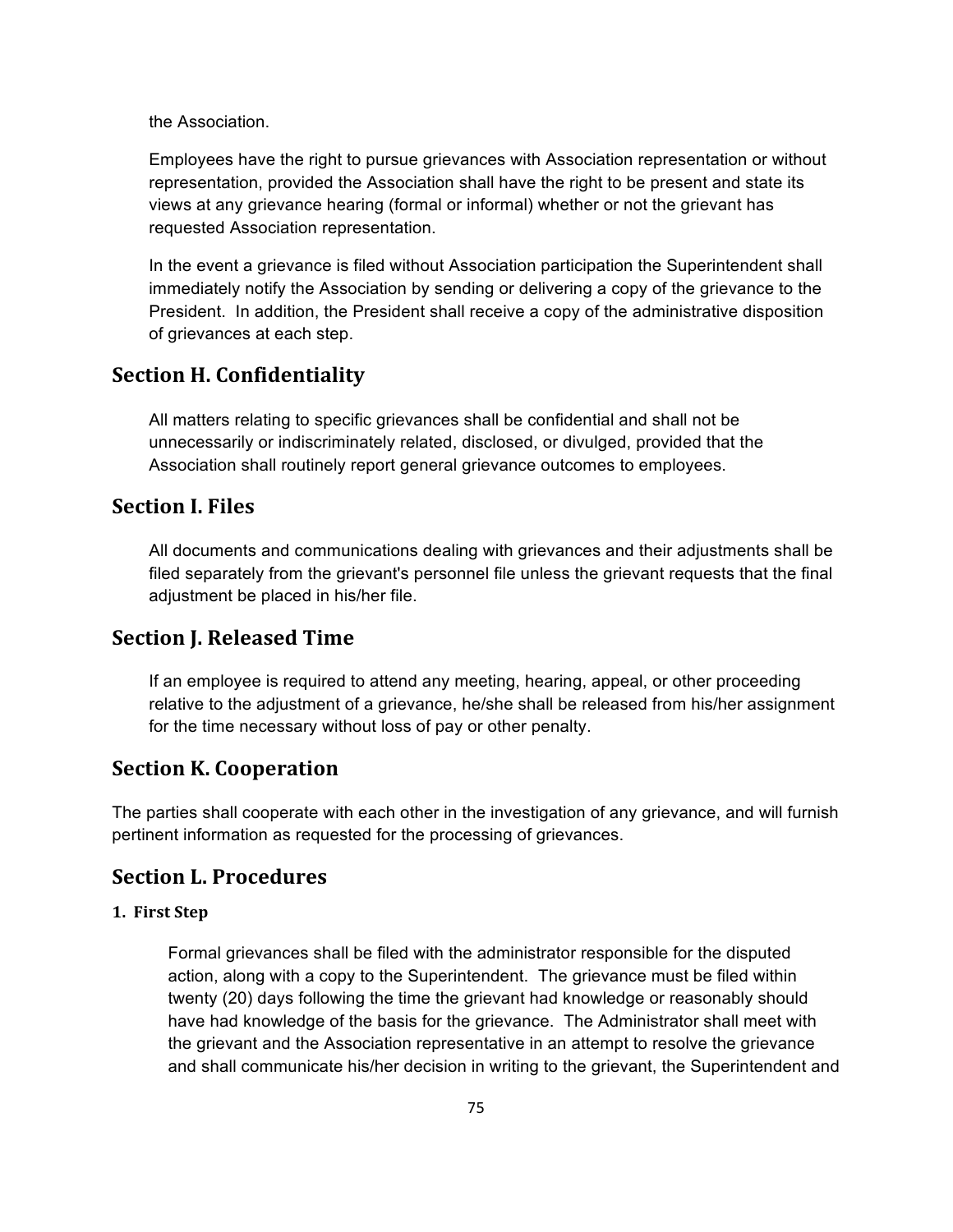the President within ten (10) days of receipt of the grievance.

#### **2. Second Step**

If the grievance is not resolved at Step one within the timelines, the grievant may appeal to the Superintendent within fifteen (15) days of filing at step one. The appeal shall contain a copy of the original grievance and the step one response. Within five (5) days after filing the appeal, the grievant, the Association representative, the step one administrator, and the Superintendent shall meet to attempt to resolve the grievance. The Superintendent shall render his/her decision in writing within five (5) days of the last meeting of the parties and deliver it to all participants.

#### **3. Third Step**

If the grievant is not satisfied with the decision of the Superintendent at Step Two, the grievant may, within ten (10) days after receiving said decision, request in writing that the Association submit his/her grievance to binding arbitration. A copy of such request shall be delivered to the Superintendent. The Association shall exercise its right to proceed to binding arbitration by giving the Superintendent written notice of its intention to arbitrate within fifteen (15) days of receipt of the written decision of the Superintendent.

- a) A list of seven (7) arbitrators shall be requested from the American Arbitration Association (AAA). The arbitrator shall be selected from the list of eligible candidates by a representative of the Board and a representative of the grievant alternately striking names from the AAA list until only one name remains. The parties shall select the arbitrator within ten (10) days of receipt of the AAA list.
- b) The decision of the arbitrator shall be final and binding upon all parties.
- c) The cost for the services of the arbitrator, if any, including per diem expenses, if any, and his/her travel and subsistence expenses and the cost of any hearing room, will be borne equally by the parties. All other costs will be borne by the party incurring them.
- d) If the subject matter of the grievance is based upon an employee's evaluation report and/or an employee's probation status resulting there from, the arbitrator's jurisdiction and his decision shall be limited to a determination as to whether or not the administrator or evaluator has followed the adopted evaluation procedure and criteria in reaching his conclusion.
- e) During the arbitration neither party will be permitted to assert any grounds not previously disclosed to the other party.
- f) The arbitrator shall have no authority to alter, add to, or subtract from the terms of this Agreement.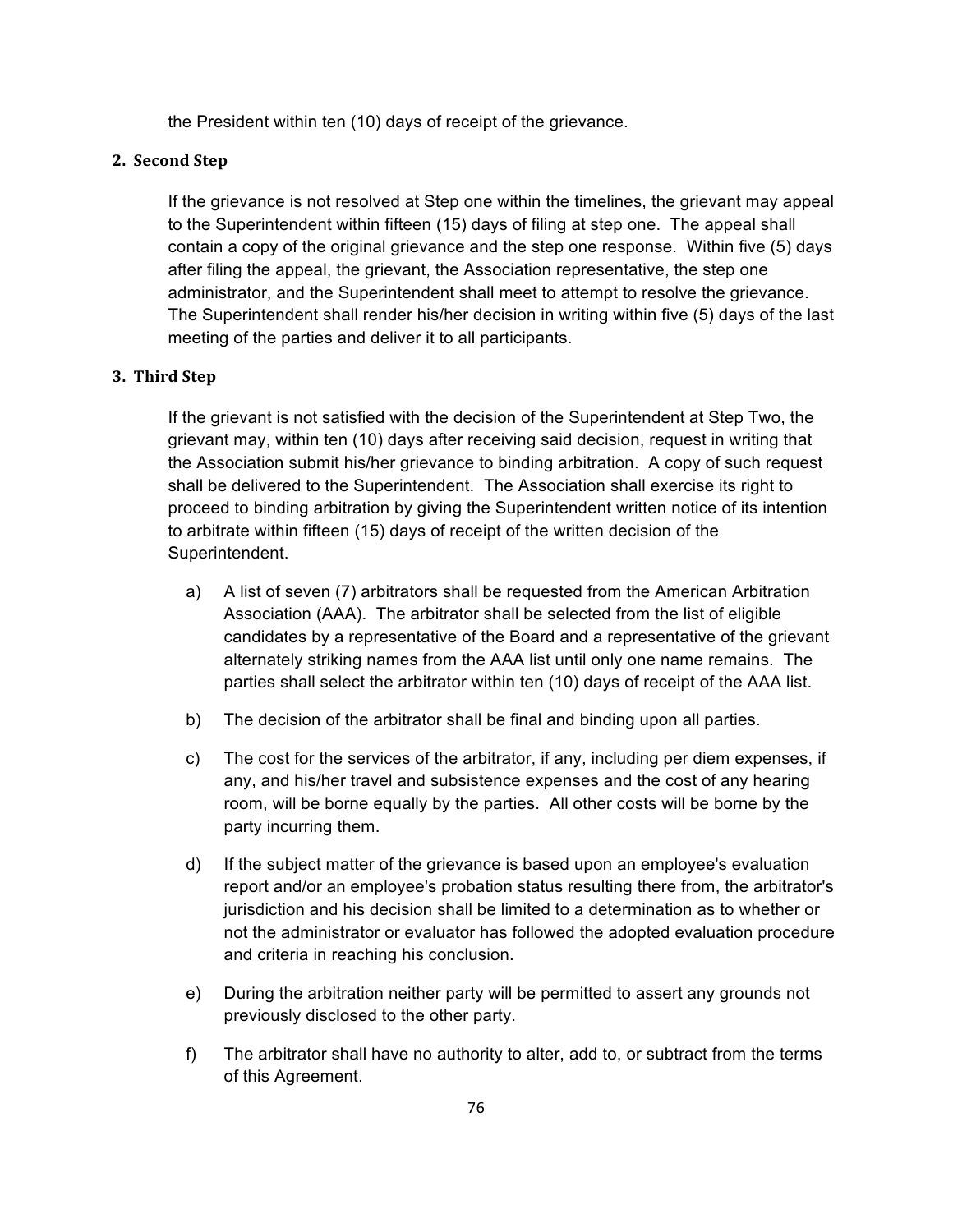#### **4. Alternative Third Step**

If no satisfactory resolution of the grievance is reached at Step Two, or if the Superintendent has not provided a written decision within the time limits, the grievant, in an alternative to requesting binding arbitration, may request that his/her grievance be submitted for hearing to the Board. If such request is made, the grievant waives his/her right to binding arbitration. The request for a Board hearing shall be by written notice to the Superintendent given within ten (10) days after the decision in the Second Step is received or should have been received according to the time limits prescribed. Within twenty (20) days after receiving such a request, the Board shall hold a hearing and render a decision. The decision shall be binding upon all parties.

## **Section M. Adverse Action**

The parties agree that there shall be no strike or other economic action by employees covered by this Agreement or by the Association, nor shall there be any lockout or other economic action by the District, while this Agreement is in effect, over any dispute which arises out of the interpretation or application of this Agreement, or an alleged violation of the terms of this Agreement.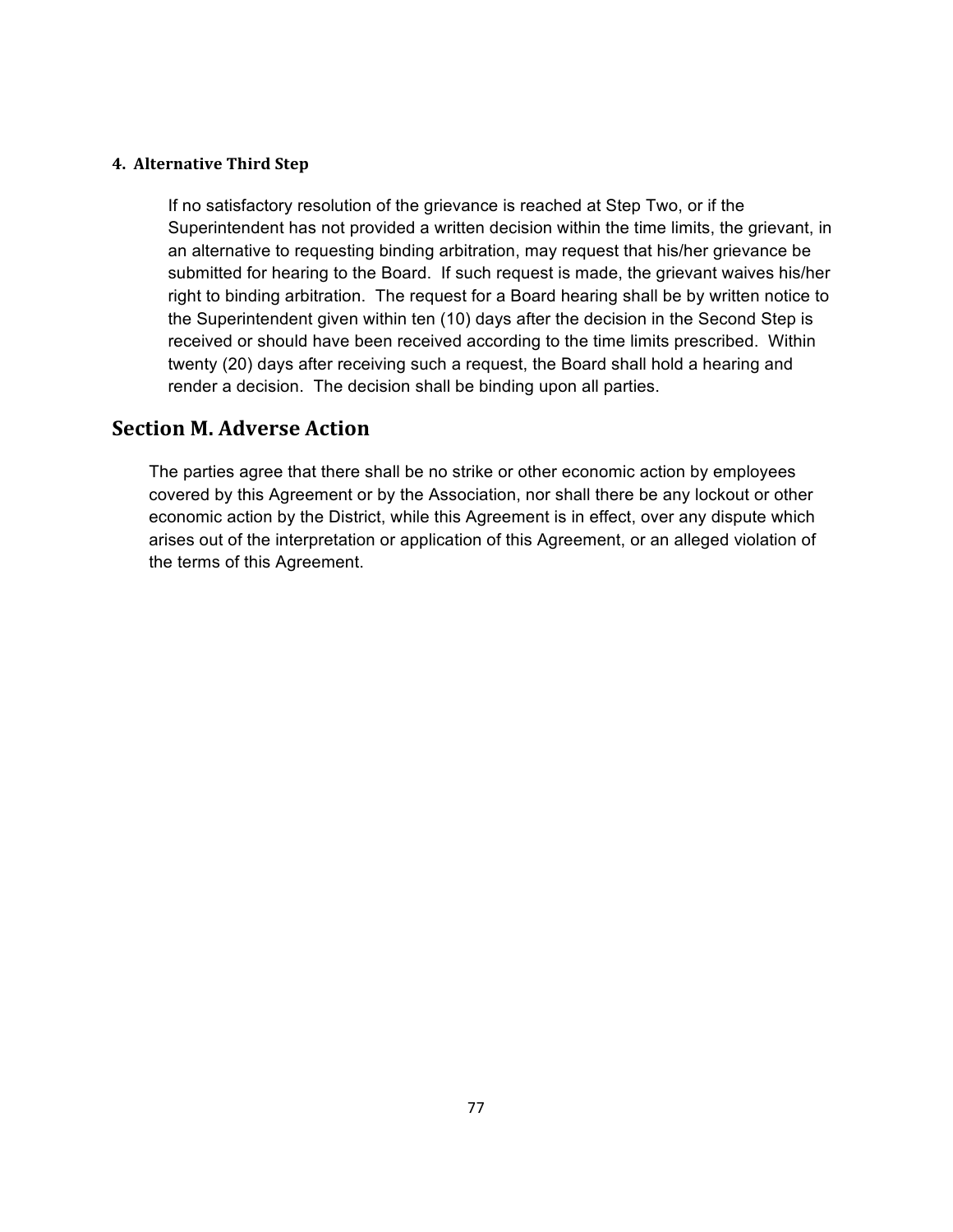# **ARTICLE X. DURATION**

This agreement shall in effect from September 1, 2018 until August 31, 2020

The Parties acknowledge that the understandings and agreements arrived at by the parties with the respect to wages, hours, terms and conditions of employment are set forth in this Agreement. . During the term of this agreement, the District will apply any State Funded allocation specifically for certificated salaries in the 2019-20 school year to the agreed upon salary schedule.

For the 2019-20 school year, the agreement will be open for Special Education work and/or case load as recommended by the Special Education Workgroup and other legislative changes.

Executed this \_\_\_ day of \_\_\_\_\_\_\_\_\_\_\_\_, 2018 at Leavenworth, Chelan County, Washington, by the undersigned officers by the authority of and on behalf of the parties.

For the District: For the Association:

Board Chairman **President** 

 $\mathcal{L}_\text{max}$  , and the set of the set of the set of the set of the set of the set of the set of the set of the set of the set of the set of the set of the set of the set of the set of the set of the set of the set of the

\_\_\_\_\_\_\_\_\_\_\_\_\_\_\_\_\_\_\_\_\_\_\_\_\_\_ \_\_\_\_\_\_\_\_\_\_\_\_\_\_\_\_\_\_\_\_\_\_\_\_\_\_\_

Superintendent Chief Negotiator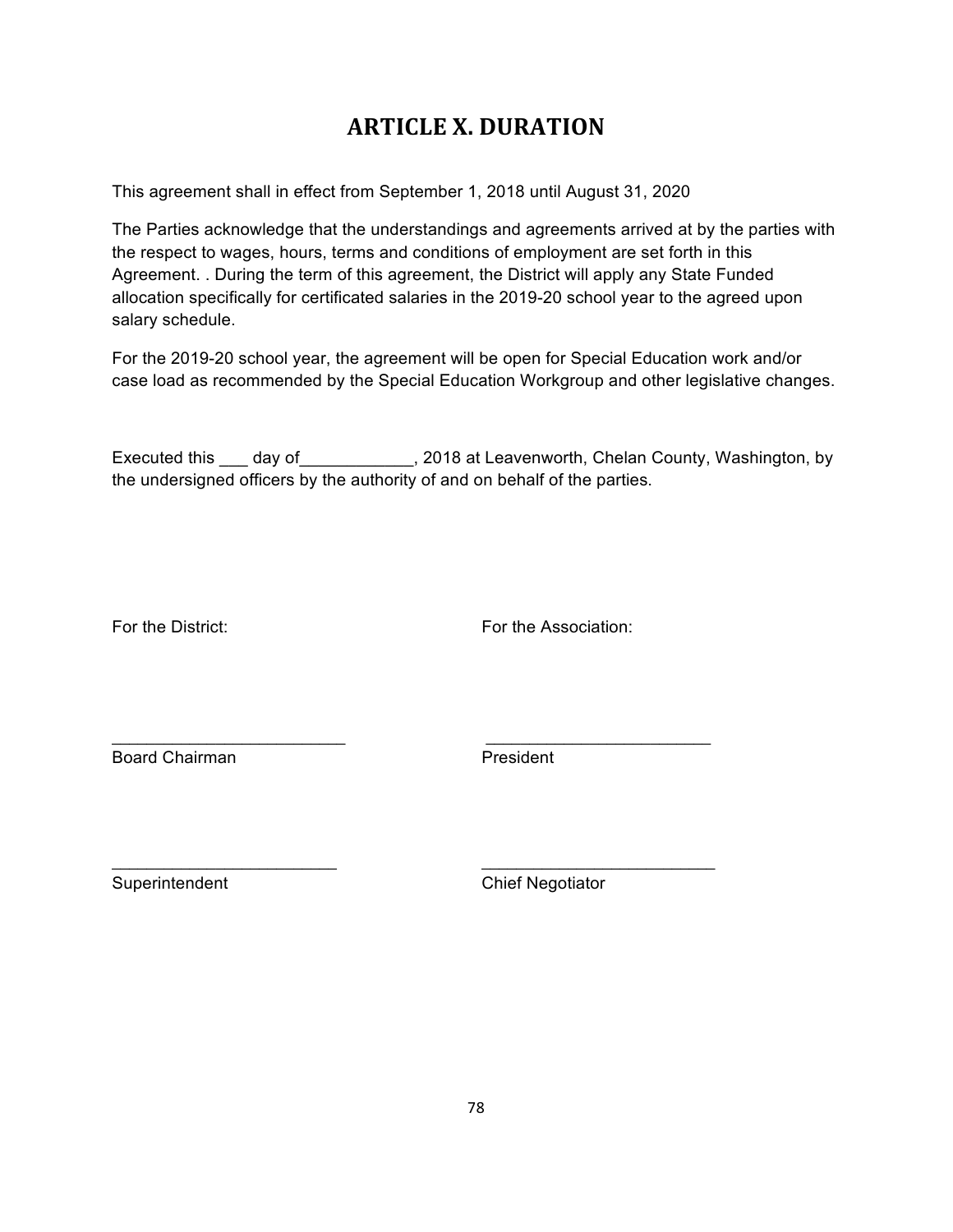# **APPENDICES**

# Appendix A

|                | 2018-19 Cascade School District Certificated Salary |              |              |              |                 |         |        |              |              |
|----------------|-----------------------------------------------------|--------------|--------------|--------------|-----------------|---------|--------|--------------|--------------|
|                |                                                     |              |              |              | <b>Schedule</b> |         |        |              |              |
| <b>Years</b>   |                                                     |              |              |              |                 |         |        |              | <b>MA+90</b> |
| οf             |                                                     |              |              |              |                 |         |        |              | <b>OR</b>    |
| <b>Service</b> | BA                                                  | <b>BA+15</b> | <b>BA+30</b> | <b>BA+45</b> | <b>BA+90</b>    | BA+135* | МA     | <b>MA+45</b> | Ph.D.        |
| $\Omega$       | 44,393                                              | 45,592       | 46,834       | 48,080       | 52,075          | 54,648  | 53,224 | 57,219       | 59,795       |
| 1              | 44,991                                              | 46,206       | 47,464       | 48,764       | 52,801          | 55,360  | 53,815 | 57,852       | 60,410       |
| $\overline{2}$ | 45,560                                              | 46,787       | 48,059       | 49,459       | 53,484          | 56,070  | 54,411 | 58,436       | 61,022       |
| 3              | 46,147                                              | 47,386       | 48,671       | 50,116       | 54,133          | 56,781  | 54,976 | 58,990       | 61,640       |
| $\overline{4}$ | 46,722                                              | 48,016       | 49,309       | 50,803       | 54,844          | 57,512  | 55,568 | 59,609       | 62,278       |
| 5              | 47,317                                              | 48,616       | 49,922       | 51,500       | 55,526          | 58,247  | 56,169 | 60,197       | 62,918       |
| 6              | 47,927                                              | 49,199       | 50,549       | 52,205       | 56,212          | 58,948  | 56,786 | 60,793       | 63,527       |
| $\overline{7}$ | 49,001                                              | 50,291       | 51,659       | 53,406       | 57,472          | 60,283  | 57,941 | 62,005       | 64,818       |
| 8              | 50,572                                              | 51,933       | 53,333       | 55,224       | 59,345          | 62,260  | 59,758 | 63,880       | 66,793       |
| 9              |                                                     | 53,633       | 55,103       | 57,062       | 61,280          | 64,293  | 61,594 | 65,814       | 68,828       |
| 10             |                                                     |              | 56,894       | 58,995       | 63,268          | 66,382  | 63,529 | 67,803       | 70,916       |
| 11             |                                                     |              |              | 60,984       | 65,350          | 68,526  | 65,517 | 69,885       | 73,060       |
| 12             |                                                     |              |              | 62,909       | 67,488          | 70,759  | 67,584 | 72,022       | 75,294       |
| 13             |                                                     |              |              |              | 69,678          | 73,047  | 69,724 | 74,212       | 77,580       |
| 14             |                                                     |              |              |              | 71,879          | 75,420  | 71,927 | 76,557       | 79,955       |
| 15             |                                                     |              |              |              | 73,749          | 77,382  | 73,796 | 78,547       | 82,033       |
| 16 or more     |                                                     |              |              |              | 75,223          | 78,929  | 75,272 | 80,117       | 83,673       |

\*The BA135 column will only exist until the current employee(s), as of September 1, 2018, in this column separate service from Cascade School District. No new or existing employees can move or be placed in this column.

Credits and clock hours accepted by the State apply to this salary schedule. So called soft credits do not apply to this salary schedule. This salary schedule will be adjusted as the state adjusts its allocation schedule.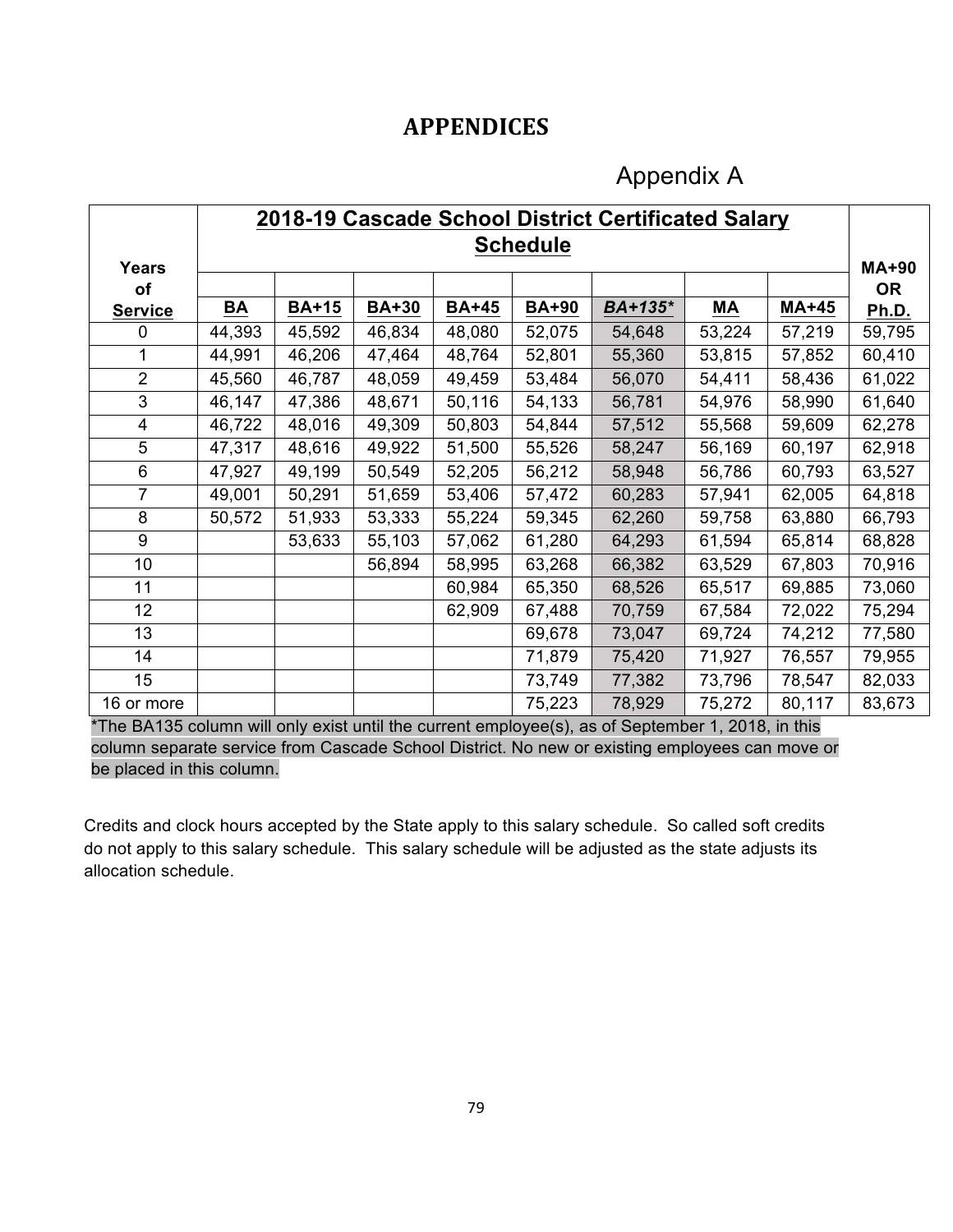#### **Cascade School District**

Supplemental/Extended Positions

#### **Section A. Supplemental Positions**

The positions listed in this section will be paid a stipend based on CSD #228 Employee base salary.

|                                                     | $\mathbf{1}$   | 2    | 3     | 4     | 5     | 6     |
|-----------------------------------------------------|----------------|------|-------|-------|-------|-------|
| Activity                                            | 0 YRS          | 1 YR | 3 YRS | 5 YRS | 7 YRS | 9 YRS |
| 9-12 Athletic Director (if not an<br>administrator) | .200           | .206 | .212  | .218  | .224  | .230  |
| 6-8 Athletic Director                               | .100           | .103 | .106  | .109  | .112  | .115  |
| <b>Vocational Director</b>                          | .200           | .206 | .212  | .218  | .224  | .230  |
| <b>Computer/Network Maint. Supervisors</b>          | .150           | .156 | .162  | .168  | .174  | .180  |
| <b>Elementary Music/Choir</b>                       | .070           | .073 | .076  | .079  | .082  | .085  |
| Music                                               |                |      |       |       |       |       |
| Band                                                | .150           | .156 | .162  | .168  | .174  | .180  |
| Choir                                               | .125           | .129 | .133  | .137  | .141  | .145  |
| Publications- (outside of class)                    | .087           | .091 | .095  | .099  | .103  | .107  |
| Publications (6 period day or block)                | .029           | .031 | .032  | .033  | .035  | .036  |
|                                                     |                |      |       |       |       |       |
| FBLA/FFA/FCCLA Advisor                              | .070           | .073 | .076  | .079  | .082  | .085  |
| <b>FBLA/FFA/FCCLA Assistant Advisor</b>             | .040           | .043 | .046  | .049  | .052  | .055  |
| <b>Class Advisors</b>                               |                |      |       |       |       |       |
| FR-SO                                               | .015           |      |       |       |       |       |
| JR - SR                                             | .025           |      |       |       |       |       |
| <b>Curriculum Studies/Prep</b>                      | .001 Per Hour  |      |       |       |       |       |
| Driver Ed                                           | .001 Per Hour  |      |       |       |       |       |
| Sixth Grade Outdoor Camp                            | 1 Day Per Diem |      |       |       |       |       |

The music supervisor shall receive ten (10) percent of his/her regular extracurricular salary for band attendance and performance at tournaments. In the event both the boys and girls teams attend the state basketball tournament the band supervisor will receive a double stipend.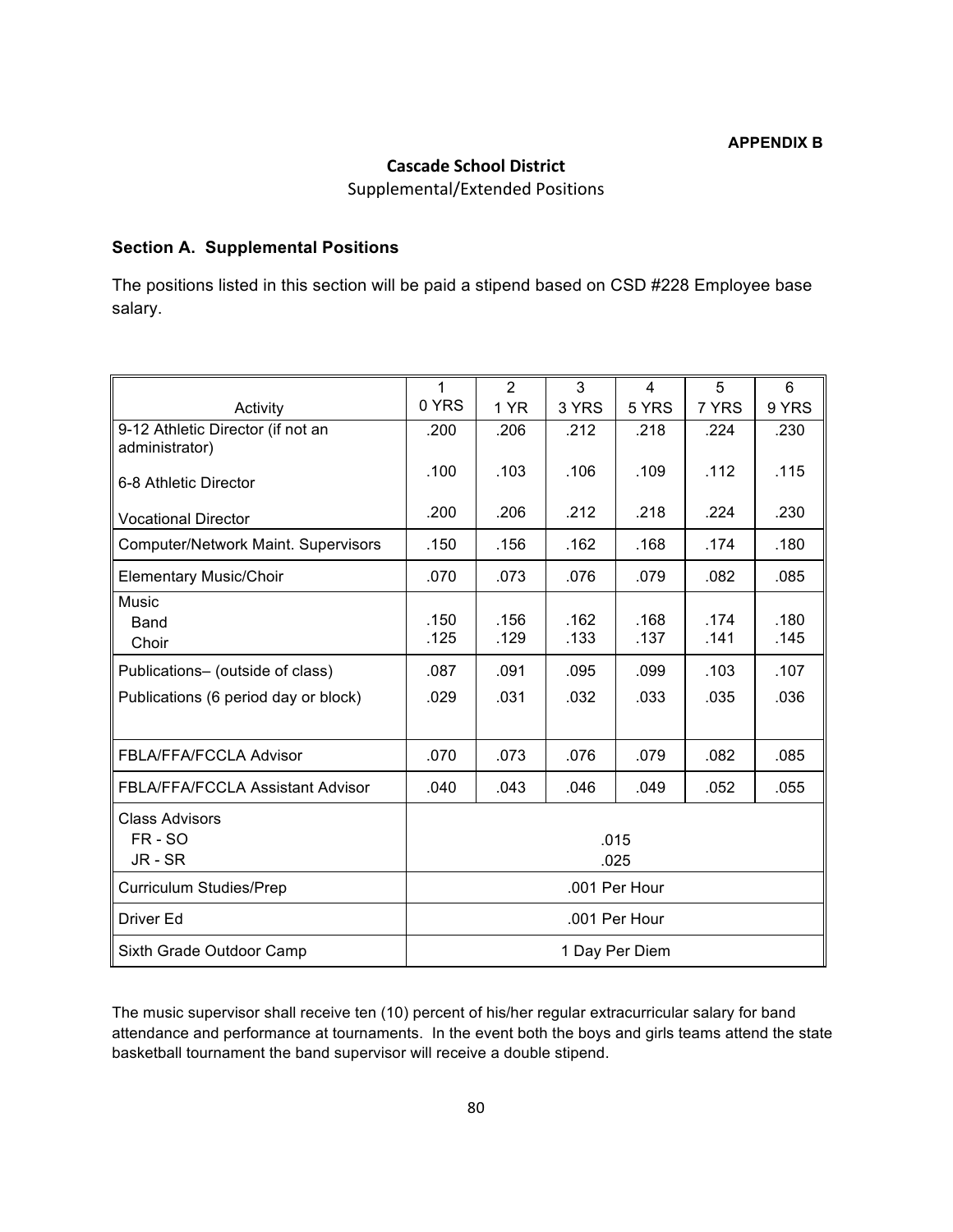#### **Section B. Extended Day/Year Positions**

The following positions due to state requirements or/and increased responsibility of assignment that can not be completed during the normal school day/year shall have up to the following number of extended days. These days are on a yearly basis dependent on availability of funding. Days may be used from August 1, preceding the start of the school year, through August 31 of the subsequent year.

The employee shall turn in a monthly report of extended time used for a month on the first working day of the next month to their supervisor. Reports/Days Worked will not be accepted that are more than one (1) month in arrears. The supervisor shall acknowledge to the employee in electronic or paper format that he/she has or has not received the report by the  $10<sup>th</sup>$  of each month. Failure to turn in an appropriate amount of contracted extended time will result in a reduction in pay of the August payroll check. All extended days need to be completed and reported prior to August 10th.

Acceptable use of extended time will be developed with employee input by his/her supervisor. Any time that the supervisor deems inappropriate shall be conveyed to the employee within ten (10) days from the time the supervisor receives the report.

| Assignment                                 | Number of Days                    |
|--------------------------------------------|-----------------------------------|
| Athletic Director                          | 2                                 |
| Computer/Network Maintenance Supervisors   | 30                                |
| Counselors                                 |                                   |
| High School                                | 7                                 |
| Middle School                              | 4                                 |
| <b>Elementary School</b>                   | 2                                 |
| Library/Technology Coordinator             | 10                                |
| <b>Vocational Agriculture Instructors</b>  | 15                                |
| <b>Vocational Business Instructors</b>     | 5                                 |
|                                            | <b>Additional 5 for Nationals</b> |
| <b>Vocational Director</b>                 | 10                                |
| Vocational Family & Consumer Science Inst. | 5                                 |
| <b>School Psychologists</b>                | 4                                 |

The District is not obligated to providing these days, nor does it prevent them from offering more days with approval of the Superintendent.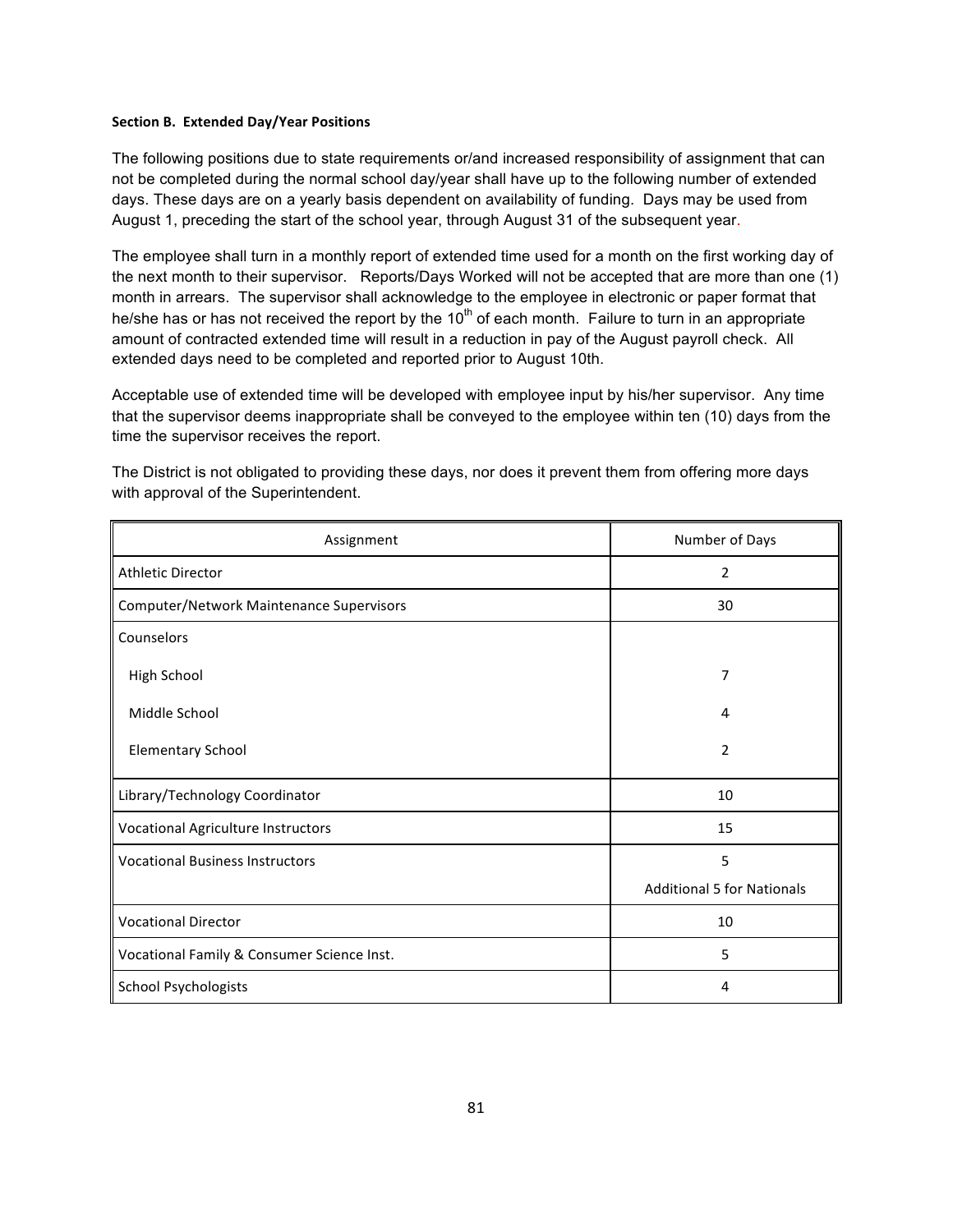#### **APPENDIX C**

## **CSD - SCHOOL CALENDAR DEVELOPMENT PROCESS**

The calendar for the 180 instructional days may be approved by the Superintendent based on recommendations from the calendar committee. If not approved by the Superintendent, the calendar will be referred back to the committee with recommendations from the Superintendent. The committee shall follow the requirements listed below unless mutually agreed upon by both parties.

- 1. The first instructional day shall be no earlier than the last Tuesday of August.
- 2. Every effort shall be made to have a 3, 4, 5 start.
- 3. The following days shall be non-contracted days:
	- A. Labor Day, Veterans' Day, Thanksgiving and the Friday following, Presidents' Day, Memorial Day, and Martin Luther King Jr's Birthday.
	- B. Four (4) days for Winter Break.
	- C. A Christmas Vacation of at least eight (8) days and no more than eleven (11) days.
		- 1) Vacation shall commence no later than 2 days prior to Christmas Day
		- 2) School shall start no sooner than January 2nd.
	- D. A Spring Vacation of at least five (5) days during the first full calendar week of April.
- 4. Every effort will be made to have a minimum of two (2) instructional days in any week except the final week of school.
- 5. The last day of the school year shall be the earliest possible after all the above criteria have been met.
- 6. District parent-teacher conferences shall be determined by the District after input from the Association.
- 7. Early release days and optional in-service days will be determined within the current calendar year with input from the Association.
- 8. These calendar guidelines are subject to change through acts of God, or unforeseen occurrences that cause schools to be closed. The specific days school shall be held to make up any lost days shall be mutually determined by the District and the Association, provided that the operation of school shall not be interrupted due to any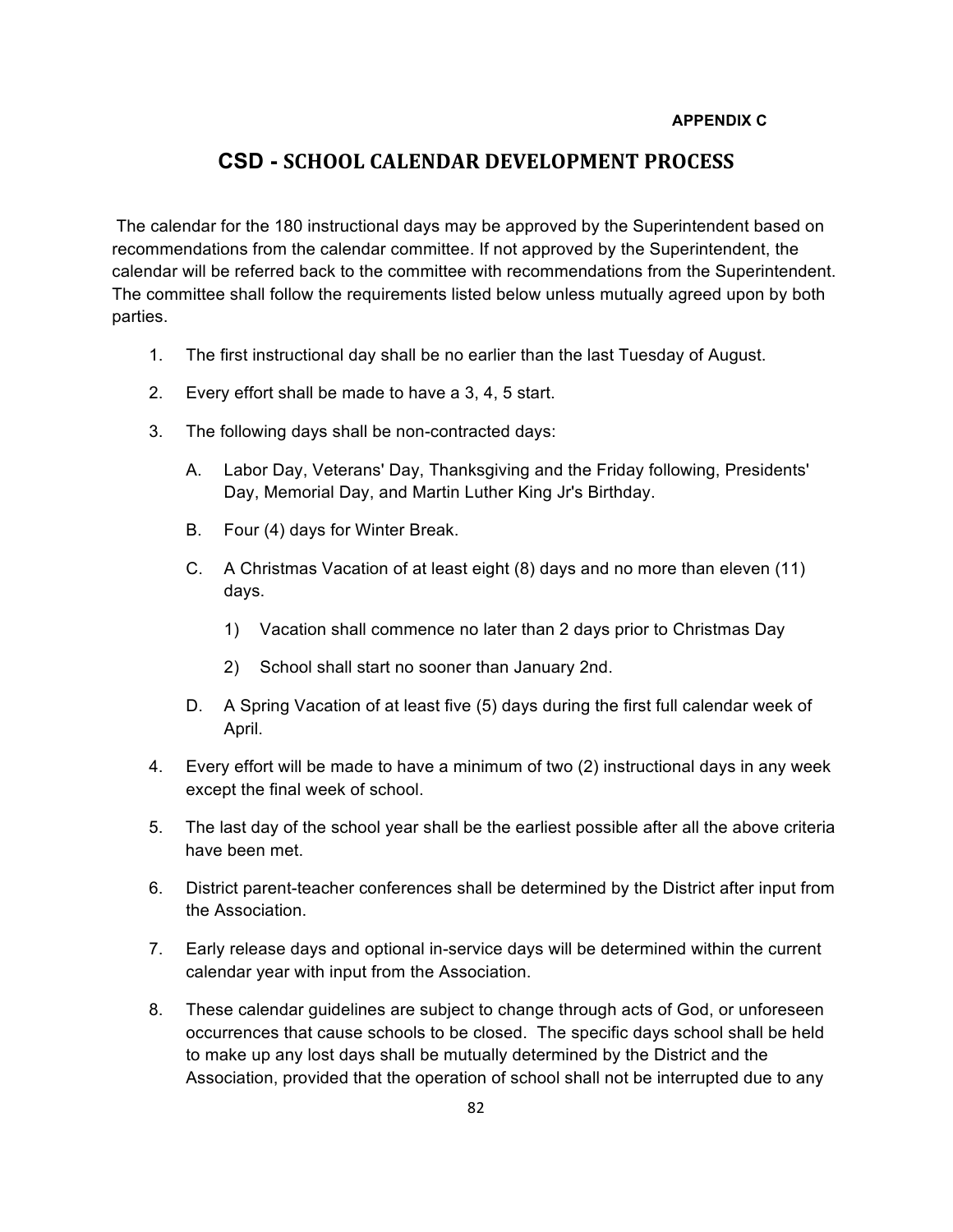such mutual decision making process.

- 9. The word "day" whenever used in this section shall be deemed to mean a weekday unless it is expressly clear that it means otherwise.
- 10. This calendar shall be attached to this contract and shall be made annually to be one year ahead.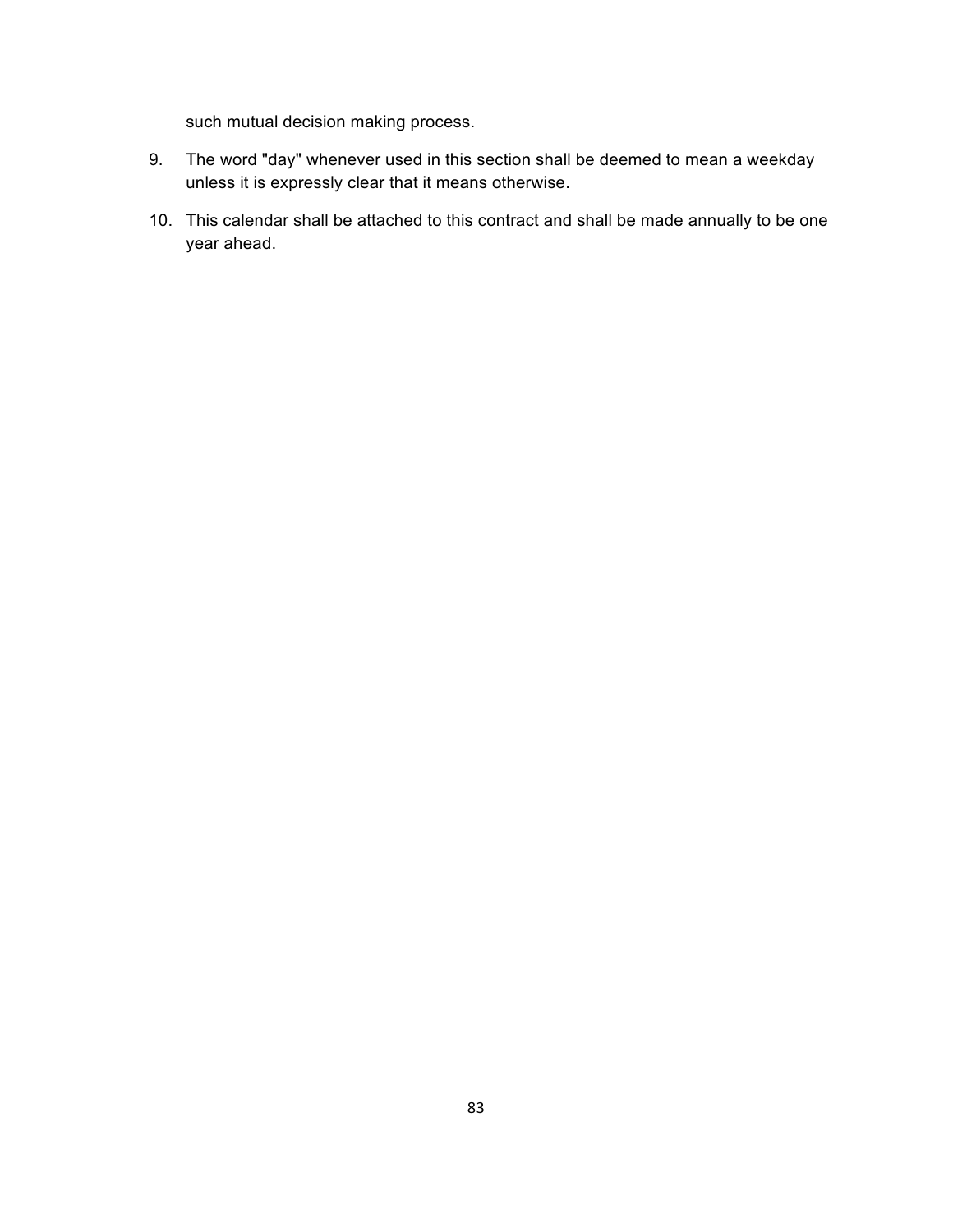#### **APPENDIX D**

| <b>FORMAL GRIEVANCE</b>                   |  |  |  |  |  |
|-------------------------------------------|--|--|--|--|--|
| Grievance addressed to:                   |  |  |  |  |  |
| Copies to:                                |  |  |  |  |  |
| Immediate Supervisor                      |  |  |  |  |  |
| Superintendent                            |  |  |  |  |  |
| <b>Association Representative</b>         |  |  |  |  |  |
| <b>Association President</b>              |  |  |  |  |  |
| Grievant                                  |  |  |  |  |  |
|                                           |  |  |  |  |  |
|                                           |  |  |  |  |  |
| School: Position: Position:               |  |  |  |  |  |
|                                           |  |  |  |  |  |
| PRIOR PROCEDURAL STEPS TAKEN BY GRIEVANT: |  |  |  |  |  |

## STATEMENT OF GRIEVANCE:

SECTION(S) OF CONTRACT VIOLATED:

RELIEF SOUGHT:

Signature of Grievant **Date** 

\_\_\_\_\_\_\_\_\_\_\_\_\_\_\_\_\_\_\_\_\_\_\_\_\_\_\_\_\_\_\_\_\_\_\_ \_\_\_\_\_\_\_\_\_\_\_\_\_\_\_\_\_\_\_\_\_\_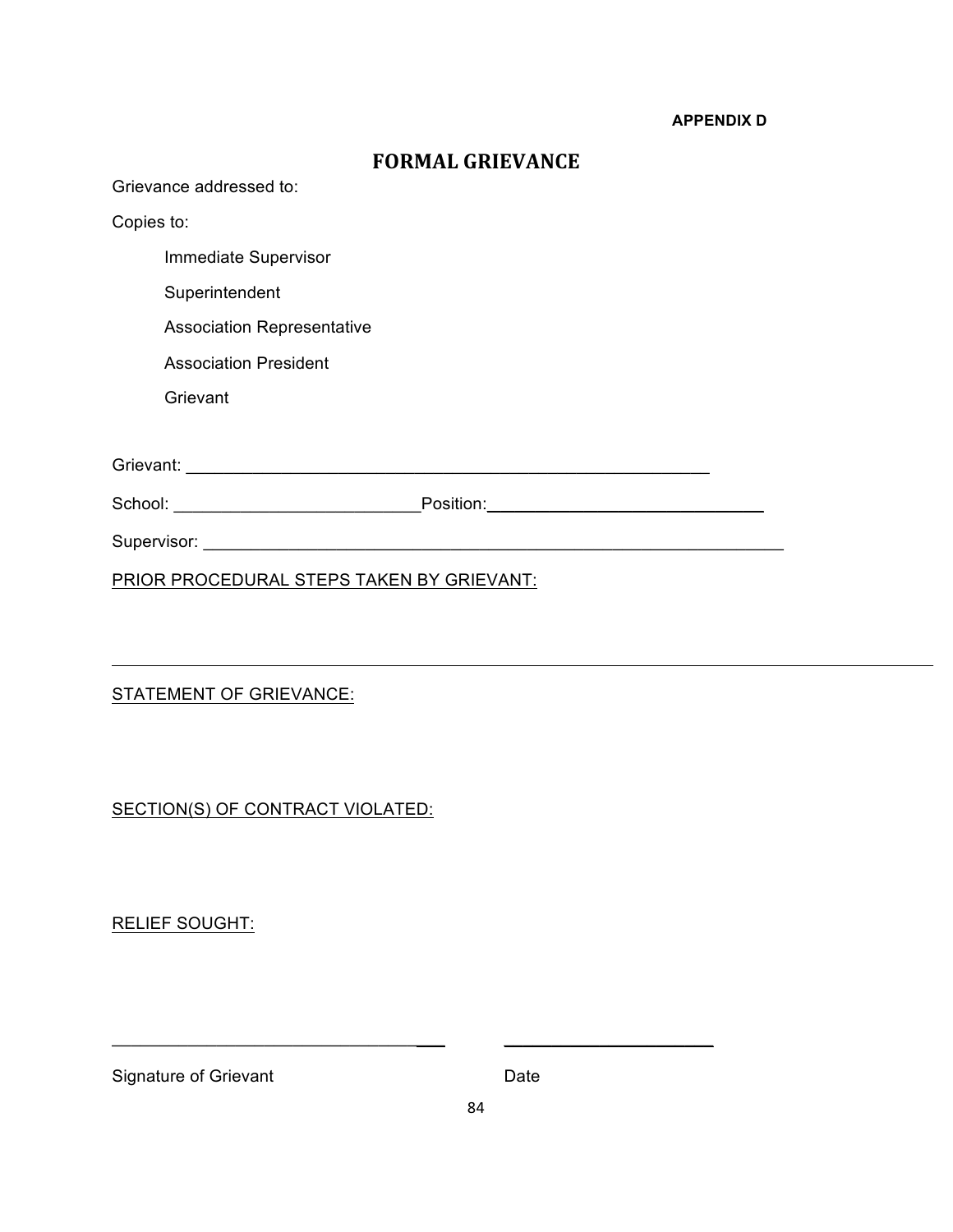# **EVALUATION OPTION FORM**

.............................................................................................................................................

Directions: This form must be filled out, signed and distributed to each employee by that employee's evaluator no later than the first fifteen (15) working days of the school year. It must be accompanied by a copy of the applicable evaluation criteria. The form must then be filled out by the employee and returned to that employee's evaluator no later than five (5) working days following its receipt by the employee.

.............................................................................................................................................

Employee's Name

Employee's Building and Grade Level

This employee is eligible for the following (checked) evaluation options:

- □ Proficiency Evaluation
- □ Short Form Evaluation
- □ Professional Growth Plan/Short Form Evaluation

The preliminary schedule for observations for this employee is

|  | This employee's evaluator will be |  |
|--|-----------------------------------|--|
|--|-----------------------------------|--|

This form was completed and delivered to this employee  $\frac{1}{2}$ 

Evaluator's signature\_\_\_\_\_\_\_\_\_\_\_\_\_\_\_\_\_\_\_\_\_\_\_\_\_\_\_\_\_\_\_\_\_\_\_\_\_\_\_\_\_\_\_\_\_\_\_\_\_

.............................................................................................................................................

I elect/accept one of the following options:

- □ Proficiency Evaluation
- $\Box$  Short Form Evaluation
- □ Professional Growth Plan/Short Form Evaluation

Employee's Signature **Date** 

 $\_$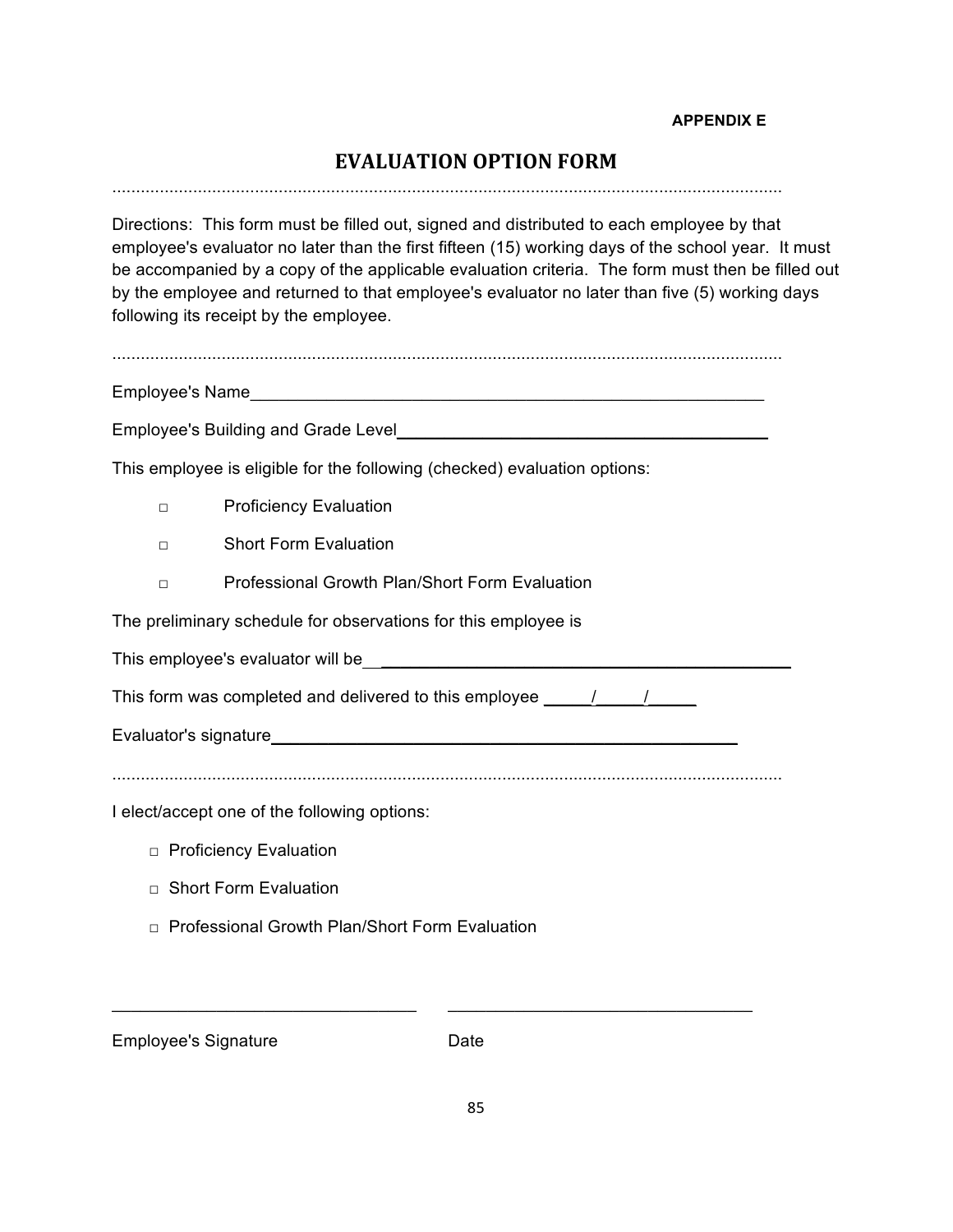#### **APPENDIX F**

- □ Proficiency
- □ Short Form
- □ Teacher Assistance
- □ Probation

# **OBSERVATION NOTES**

| <b>Employee Name</b>                                                            | Date of Observation                                                                                                   |
|---------------------------------------------------------------------------------|-----------------------------------------------------------------------------------------------------------------------|
| $\Box$                                                                          |                                                                                                                       |
| Time of Observation: From _____________<br>Scheduled<br>D Unscheduled<br>$\Box$ |                                                                                                                       |
| Optional Post Conference Date Held<br>$\Box$                                    | <u> 1989 - Andrea State Barbara, amerikan personal di sebagai personal di sebagai personal di sebagai personal di</u> |
| <b>Employee Signature</b>                                                       | Date                                                                                                                  |
| <b>Observer Signature</b>                                                       | Date                                                                                                                  |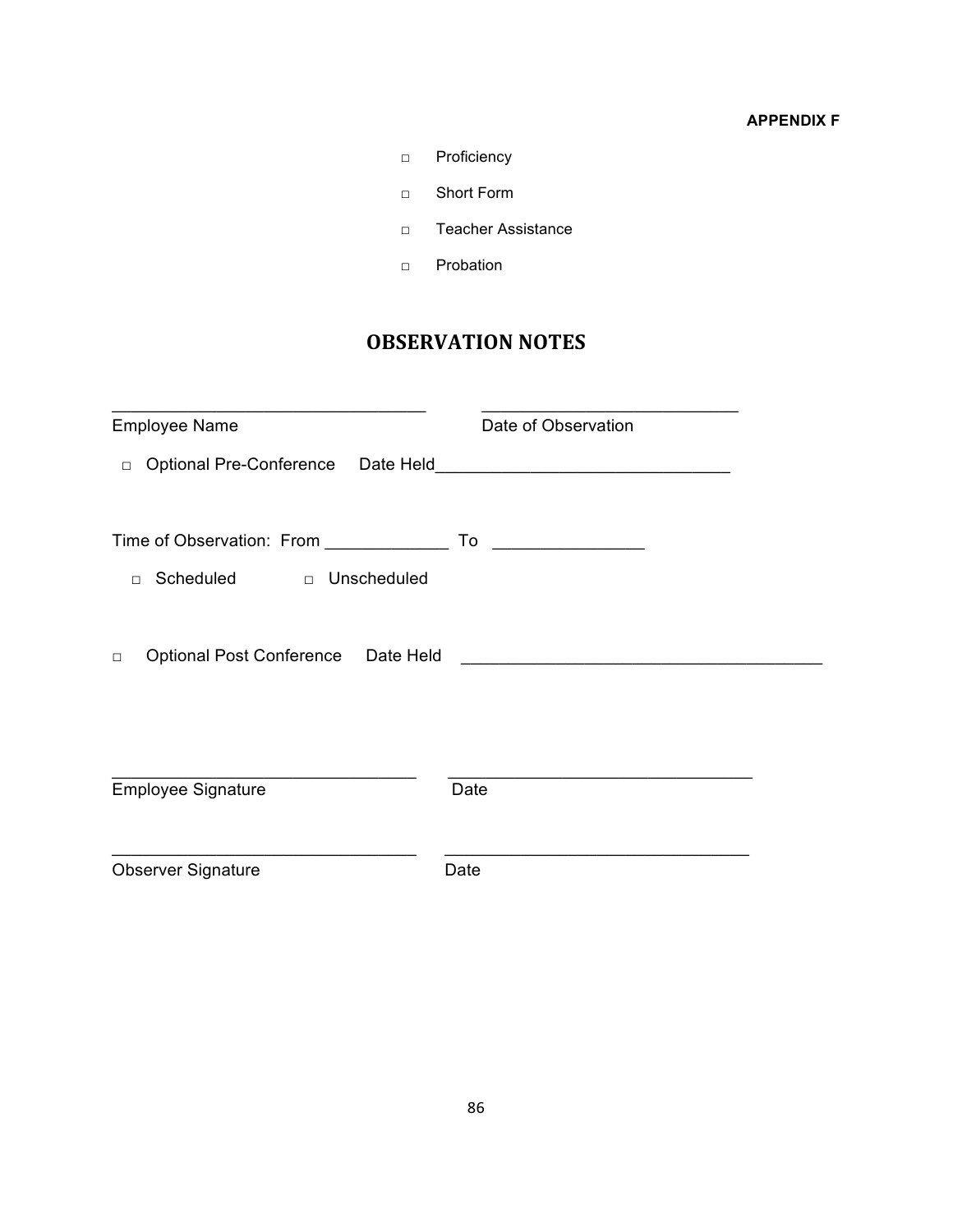**APPENDIX G**

# **SCHEDULED OBSERVATION FORM**

| <b>Employee's Name</b>                                       |                                                   |  |
|--------------------------------------------------------------|---------------------------------------------------|--|
| Observer's Name                                              | <u> 2000 - Jan Barbara (j. 1900)</u>              |  |
| Date of Observation                                          | <u> 1989 - Johann Barbara, martxa alemaniar a</u> |  |
| Subject<br><u> 1989 - Johann Barbara, martxa alemaniar a</u> |                                                   |  |
|                                                              |                                                   |  |
|                                                              |                                                   |  |

What are your expected outcomes?

What teaching strategies do you intend to use?

How will you know that progress is being made toward your expected outcomes?

Factors that should be brought to the observer's attention.

NOTE: This form must be delivered to the employee no less than five (5) working days prior to the scheduled planned observation. The employee must complete and return this form to the observer no less than two (2) days prior to the observation or at the pre-observation conference.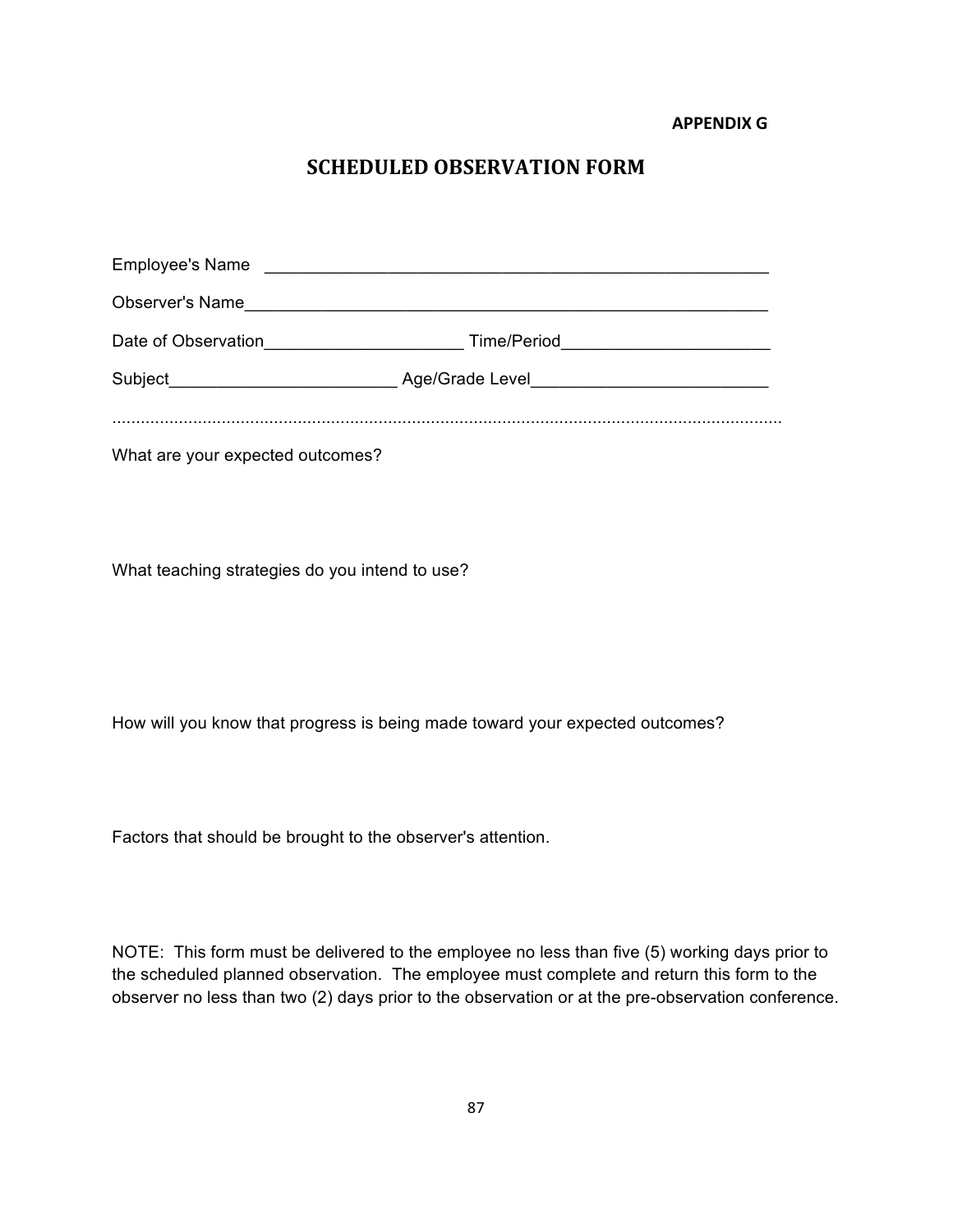### **COMPREHENSIVE EVALUATION – CLASSROOM TEACHER <b>Appendix H** Appendix H

| Teacher Name: | Evaluator: |
|---------------|------------|
| Building:     | Date(s):   |

Observation Dates: (A minimum of two observations throughout the school year for no less than 60 minutes total.)

 $\Box$  Provisional Employee  $\Box$  Annual Evaluation

(4) Distinguished: differentiating strategies (2) Basic: using strategies

(3) Proficient: monitoring strategies (1) Unsatisfactory: not using or using incorrectly

| <b>WA State Criterion</b>                                                                                                          | Rating:                                                       | <b>Comments:</b>                                     |
|------------------------------------------------------------------------------------------------------------------------------------|---------------------------------------------------------------|------------------------------------------------------|
| #1: Centering instruction on<br>high expectations for student<br>achievement.                                                      | Distinguished<br>Proficient<br><b>Basic</b><br>Unsatisfactory | 1.1<br>1.2<br>1.3<br>1.4                             |
| #2: Demonstrating effective<br>teaching practices.                                                                                 | Distinguished<br>Proficient<br><b>Basic</b><br>Unsatisfactory | 2.1<br>2.2<br>2.3<br>2.4<br>2.5<br>2.6<br>2.7<br>2.8 |
| #3: Recognizing individual<br>student learning needs and<br>developing strategies to<br>address those needs.                       | Distinguished<br>Proficient<br><b>Basic</b><br>Unsatisfactory | 3.1<br>3.2<br>SG 3.1<br>SG 3.2                       |
| #4: Providing clear and<br>intentional focus on subject<br>matter content and<br>curriculum.                                       | Distinguished<br>Proficient<br><b>Basic</b><br>Unsatisfactory | 4.1<br>4.2                                           |
| #5: Fostering and managing a<br>safe, positive learning<br>environment.                                                            | Distinguished<br>Proficient<br><b>Basic</b><br>Unsatisfactory | 5.1<br>5.2<br>5.3<br>5.4<br>5.5<br>5.6               |
| #6: Using multiple student<br>data elements to modify<br>instruction and improve<br>student learning.                              | Distinguished<br>Proficient<br><b>Basic</b><br>Unsatisfactory | 6.1<br>6.2<br>6.3<br>SG 6.1<br>SG 6.2                |
| #7: Communicating and<br>collaborating with parents<br>and the school community.                                                   | Distinguished<br>Proficient<br><b>Basic</b><br>Unsatisfactory | 7.1<br>7.2                                           |
| #8: Exhibiting collaborative<br>and collegial practices<br>focused on improving<br>instructional practice and<br>student learning. | Distinguished<br>Proficient<br><b>Basic</b><br>Unsatisfactory | 8.1<br>8.2<br>8.3<br>8.4<br>SG 8.1                   |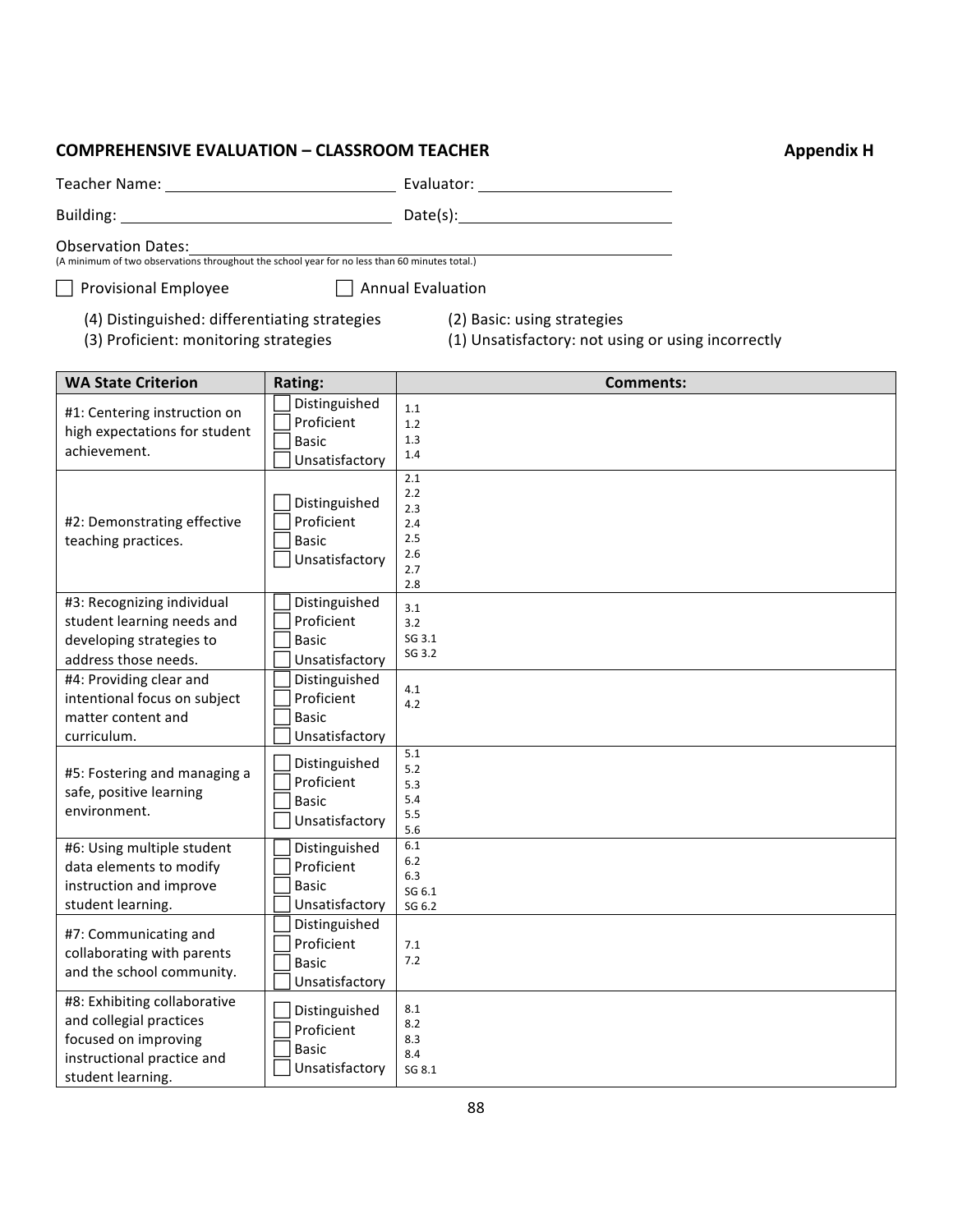#### **COMPREHENSIVE EVALUATION – CLASSROOM TEACHER <b>Appendix H** Appendix H

- ◆ Teachers with a "Distinguished" Summative Criteria Score and a "Low" Student Growth Impact Rating cannot be rated higher than "Proficient".
- ❖ A "Low" Student Growth Impact Rating triggers a student growth inquiry regardless of Summative Criteria Score.

| <b>WA State Criterion</b>                                                                                                                                                                                                                                                                                                                                                                                                              | <b>Criterion Components</b>                   | <b>Student Growth</b>                                  | <b>Final CRITERION Score</b>                         |  |                   |  |
|----------------------------------------------------------------------------------------------------------------------------------------------------------------------------------------------------------------------------------------------------------------------------------------------------------------------------------------------------------------------------------------------------------------------------------------|-----------------------------------------------|--------------------------------------------------------|------------------------------------------------------|--|-------------------|--|
| 1: Expectations                                                                                                                                                                                                                                                                                                                                                                                                                        |                                               |                                                        |                                                      |  |                   |  |
| 2: Instruction                                                                                                                                                                                                                                                                                                                                                                                                                         |                                               |                                                        |                                                      |  |                   |  |
| 3: Differentiation                                                                                                                                                                                                                                                                                                                                                                                                                     |                                               |                                                        | $\bigcirc$<br>$\bigcirc$                             |  |                   |  |
| 4: Content Knowledge                                                                                                                                                                                                                                                                                                                                                                                                                   |                                               |                                                        |                                                      |  |                   |  |
| 5: Learning Environment                                                                                                                                                                                                                                                                                                                                                                                                                |                                               |                                                        |                                                      |  |                   |  |
| 6: Assessment                                                                                                                                                                                                                                                                                                                                                                                                                          |                                               |                                                        | $\bigcirc$<br>$\circ$                                |  |                   |  |
| 7: Families & Community                                                                                                                                                                                                                                                                                                                                                                                                                |                                               |                                                        |                                                      |  |                   |  |
| 8: Professional Practice                                                                                                                                                                                                                                                                                                                                                                                                               |                                               |                                                        | O                                                    |  |                   |  |
| <b>SUMMATIVE</b><br><b>CRITERIA</b>                                                                                                                                                                                                                                                                                                                                                                                                    | Distinguished<br>Proficient<br><b>Basic</b>   | 29-32 Distinguished<br>22-28 Proficient<br>15-21 Basic |                                                      |  |                   |  |
| <b>SCORE:</b>                                                                                                                                                                                                                                                                                                                                                                                                                          | Unsatisfactory                                |                                                        | 8-14 Unsatisfactory = Plan of Improvement (required) |  |                   |  |
| <b>STUDENT GROWTH</b><br>$ $ High<br>18-20 High<br><b>IMPACT RATING:</b><br>Average<br>13-17 Average<br>5-12 Low = Student Growth Inquiry (required)<br>Low                                                                                                                                                                                                                                                                            |                                               |                                                        |                                                      |  |                   |  |
| Proficient with Student Growth Inquiry ** □ Basic with Student Growth Inquiry **<br>Evaluator's Signature: The Contract of Science of The Contract of The Contract of The Contract of The Contract o<br>Date: the contract of the contract of the contract of the contract of the contract of the contract of the contract of the contract of the contract of the contract of the contract of the contract of the contract of the cont |                                               |                                                        |                                                      |  |                   |  |
| My signature below indicates that I have seen this evaluation. It does not necessarily indicate agreement with the<br>findings.<br>Date: the contract of the contract of the contract of the contract of the contract of the contract of the contract of the contract of the contract of the contract of the contract of the contract of the contract of the cont                                                                      |                                               |                                                        |                                                      |  |                   |  |
| * I realize that this evaluation has been deemed UNSATISFACTORY. It will result in a Plan of Improvement and may                                                                                                                                                                                                                                                                                                                       |                                               |                                                        |                                                      |  |                   |  |
| results in non-renewal of contract.                                                                                                                                                                                                                                                                                                                                                                                                    |                                               |                                                        |                                                      |  |                   |  |
| Date: and the state of the state of the state of the state of the state of the state of the state of the state                                                                                                                                                                                                                                                                                                                         |                                               |                                                        |                                                      |  |                   |  |
| ** I realize that this evaluation requires a STUDENT GROWTH INQUIRY. For the next school year I will choose one or                                                                                                                                                                                                                                                                                                                     |                                               |                                                        |                                                      |  |                   |  |
| more of the following (WAC 392-191A-100): see Teacher Evaluation: Student Growth Inquiry                                                                                                                                                                                                                                                                                                                                               |                                               |                                                        |                                                      |  |                   |  |
| Examine student growth data in conjunction with other evidence<br>Examine extenuating circumstances                                                                                                                                                                                                                                                                                                                                    |                                               |                                                        |                                                      |  |                   |  |
| Schedule monthly conferences focused on improving student growth                                                                                                                                                                                                                                                                                                                                                                       |                                               |                                                        |                                                      |  |                   |  |
| Create and implement a professional development plan to address student growth areas                                                                                                                                                                                                                                                                                                                                                   |                                               |                                                        |                                                      |  |                   |  |
| Date: the contract of the contract of the contract of the contract of the contract of the contract of the contract of the contract of the contract of the contract of the contract of the contract of the contract of the cont                                                                                                                                                                                                         |                                               |                                                        |                                                      |  |                   |  |
| The employee has the right to append comments. If such a statement is to be attached, check this box $\Box$ .                                                                                                                                                                                                                                                                                                                          |                                               |                                                        |                                                      |  |                   |  |
|                                                                                                                                                                                                                                                                                                                                                                                                                                        | <b>FOCUSED EVALUATION - CLASSROOM TEACHER</b> |                                                        |                                                      |  | <b>Appendix I</b> |  |
|                                                                                                                                                                                                                                                                                                                                                                                                                                        |                                               |                                                        |                                                      |  |                   |  |
|                                                                                                                                                                                                                                                                                                                                                                                                                                        |                                               |                                                        |                                                      |  |                   |  |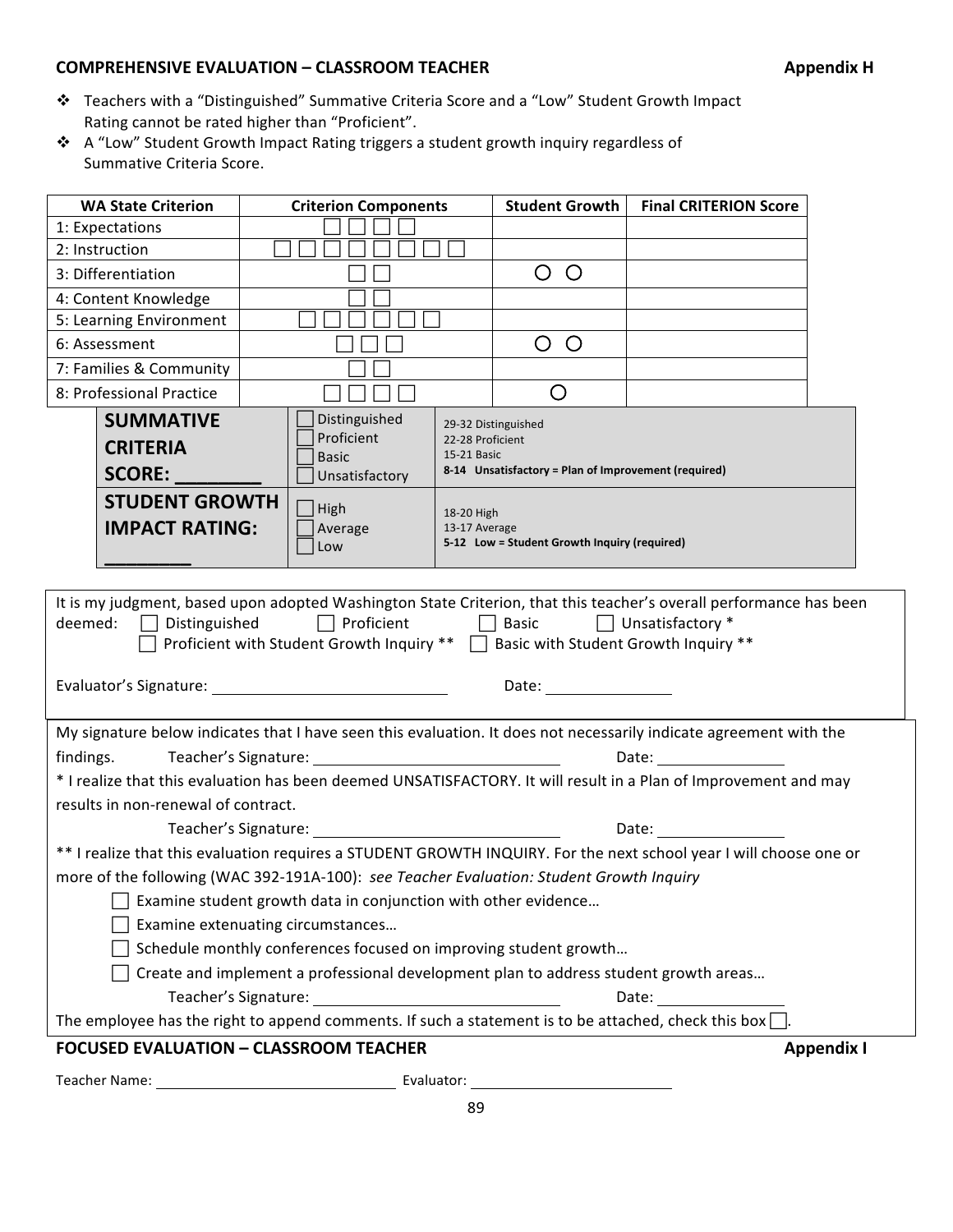Building: Evaluation Date:

#### Observation Dates:

(A minimum of two observations throughout the school year for no less than 60 minutes total with written observation notes. WAC 392-191A-110, 120, 130)

Growth Goal: 

 $\Box$  Annual Evaluation\*Teacher is evaluated on one Criterion. If not a Student Growth Goal, then one must be added. (4) Distinguished: differentiating strategies (2) Basic: using strategies

(3) Proficient: monitoring strategies (1) Unsatisfactory: not using or using incorrectly **WA State Criterion Rating: Comments: Comments:** #1: Centering instruction on high expectations for student achievement. **Distinguished**  $\Box$  Proficient  $\Box$  Basic  $\Box$  Unsatisfactory 1.5 1.6 1.7 1.8 #2: Demonstrating effective teaching practices.  $\Box$  Distinguished | Proficient  $\Box$  Basic  $\Box$  Unsatisfactory 2.9 2.10 2.11 2.12 2.13 2.14 2.15 2.16 #3: Recognizing individual student learning needs and developing strategies to address those needs.  $\Box$  Distinguished  $\Box$  Proficient  $\Box$  Basic  $\Box$  Unsatisfactory 3.3 3.4 SG 3.1 SG 3.2 #4: Providing clear and intentional focus on subject matter content and curriculum.  $\Box$  Distinguished  $\Box$  Proficient  $\Box$  Basic  $\Box$  Unsatisfactory 4.3 4.4 #5: Fostering and managing a safe, positive learning environment.  $\Box$  Distinguished  $\Box$  Proficient  $\Box$  Basic  $\Box$  Unsatisfactory 5.7 5.8 5.9 5.10 5.11 5.12 #6: Using multiple student data elements to modify instruction and improve student learning.  $\Box$  Distinguished  $\Box$  Proficient  $\Box$  Basic  $\Box$  Unsatisfactory 6.4 6.5 6.6 SG 6.1 SG 6.2 #7: Communicating and collaborating with parents and the school community.  $\Box$  Distinguished  $\Box$  Proficient  $\Box$  Basic | Unsatisfactory 7.3 7.4 #8: Exhibiting collaborative  $\Box$  Distinguished 8.5

#### **FOCUSED EVALUATION – CLASSROOM TEACHER Appendix I**

| Proficient | Basic

 $\Box$  Unsatisfactory

and collegial practices focused on improving instructional practice and student learning.

 $\clubsuit$  The focused evaluation will include the Student Growth rubrics of the selected criterion.

 $\div$  If Criterion 3, 6, or 8 is selected, evaluators will use the accompanying Student Growth rubrics.

8.6 8.7 8.8 SG 8.1

 $\cdot \cdot$  If Criterion 1, 2, 4, 5, or 7 is selected, evaluators will use Criterion 3 or 6 Student Growth rubrics.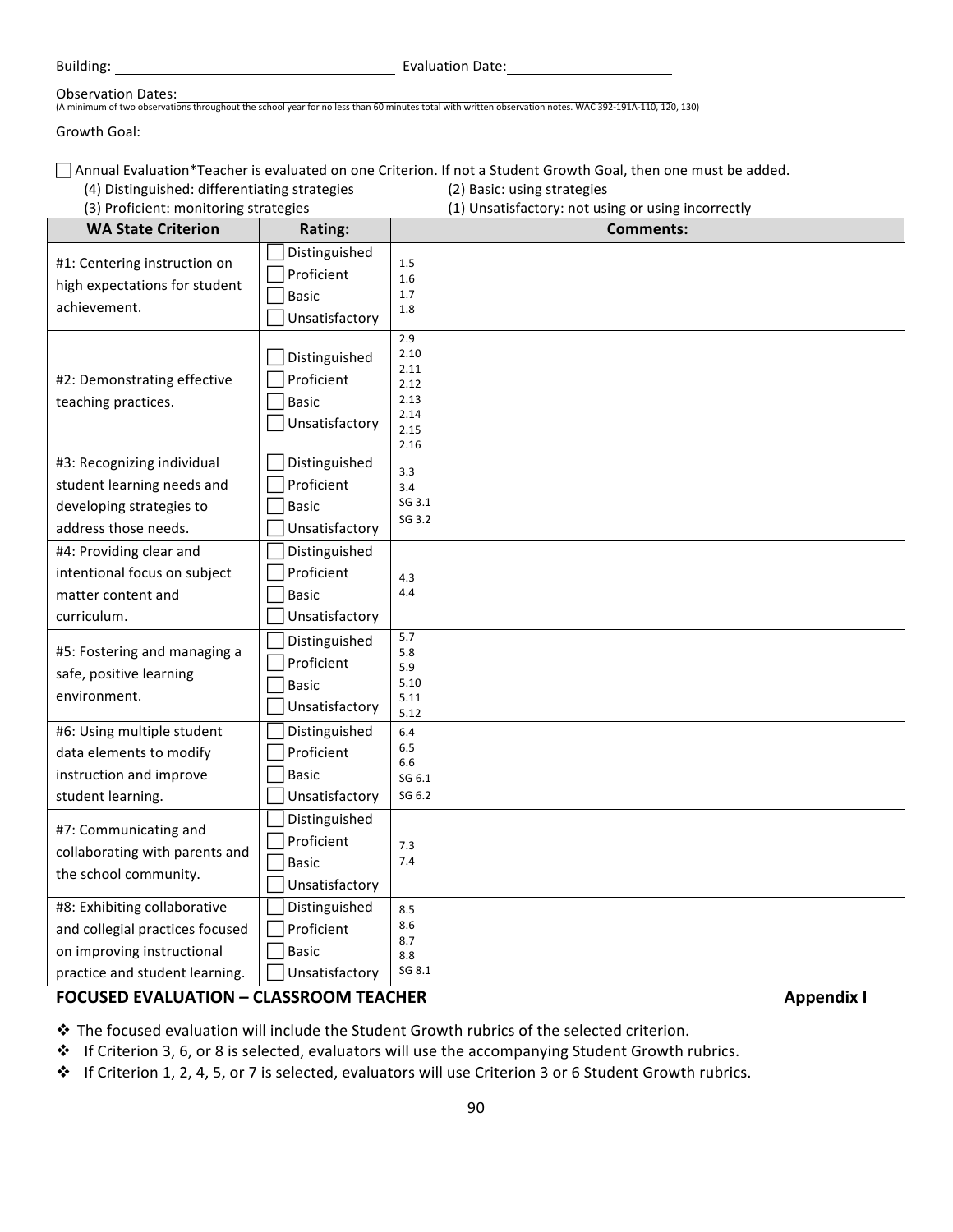◆ While there is no Student Growth impact rating, a rating of "1" on any Student Growth rubric row triggers a Student Growth Inquiry.

| $\bigcirc$<br>$\bigcirc$<br>O<br>$\bigcirc$<br>1: Expectations<br>and<br>or<br>$\bigcirc$<br>$\bigcirc$<br>$\bigcirc$<br>2: Instruction<br>and<br>$\bigcirc$<br>or<br>$\bigcirc$<br>О<br>and<br>3: Differentiation<br>$\bigcirc$<br>O<br>◯<br>and<br>( )<br>4: Content Knowledge<br>0r<br>О<br>○<br>◯<br>and<br>5: Learning Environment<br>or<br>and<br>$\bigcirc$<br>(  )<br>6: Assessment<br>and<br>$\left(\right)$<br>$\left(\right)$<br>7: Families & Community<br>$( \ )$<br>or<br>and<br>8: Professional Practice<br><b>Student Growth 8.1</b><br>$\circ$<br>Distinguished<br><b>Check this box if any STUDENT GROWTH</b><br><b>FINAL CRITERION</b><br>Proficient<br>component has been assessed as unsatisfactory (1).<br><b>Basic</b><br>SCORE: And the second second second second second second second second second second second second second second second second second second second second second second second second second second second second second seco<br>Any score of one (1) in the student growth rating rubric will trigger the Student Growth Inquiry.<br>Unsatisfactory<br>It is my judgment, based upon adopted Washington State Criterion, that this teacher's overall performance has been<br>□ Basic DUnsatisfactory *<br>$\Box$ Proficient<br>deemed: $\Box$ Distinguished<br>Proficient with Student Growth Inquiry ** □ Basic with Student Growth Inquiry **<br>Date: and the state of the state of the state of the state of the state of the state of the state of the state<br>Evaluator's Signature: University of the University of the University of the University of the University of the<br>RCW 28A 405 100 sec(1)(3)(a)<br>My signature below indicates that I have seen this evaluation. It does not necessarily indicate agreement with the<br>findings.<br>* I realize that this evaluation has been deemed UNSATISFACTORY. It will result in a Plan of Improvement and may<br>results in non-renewal of contract.<br>Date: <u>________</u><br>** I realize that this evaluation requires a STUDENT GROWTH INQUIRY. For the next school year I will choose one or<br>more of the following (WAC 392-191A-100): see Teacher Evaluation: Student Growth Inquiry<br>$\Box$ Examine student growth data in conjunction with other evidence<br>Examine extenuating circumstances<br>Schedule monthly conferences focused on improving student growth<br>Create and implement a professional development plan to address student growth areas | <b>Student Growth</b><br><b>Student Growth</b><br><b>Criterion Components</b><br><b>WA State Criterion</b><br>3.1 and 3.2<br>6.1 and 6.2 |  |  |  |  |  |  |
|---------------------------------------------------------------------------------------------------------------------------------------------------------------------------------------------------------------------------------------------------------------------------------------------------------------------------------------------------------------------------------------------------------------------------------------------------------------------------------------------------------------------------------------------------------------------------------------------------------------------------------------------------------------------------------------------------------------------------------------------------------------------------------------------------------------------------------------------------------------------------------------------------------------------------------------------------------------------------------------------------------------------------------------------------------------------------------------------------------------------------------------------------------------------------------------------------------------------------------------------------------------------------------------------------------------------------------------------------------------------------------------------------------------------------------------------------------------------------------------------------------------------------------------------------------------------------------------------------------------------------------------------------------------------------------------------------------------------------------------------------------------------------------------------------------------------------------------------------------------------------------------------------------------------------------------------------------------------------------------------------------------------------------------------------------------------------------------------------------------------------------------------------------------------------------------------------------------------------------------------------------------------------------------------------------------------------------------------------------------------------------------------------------------------------------------------------------------------------------------------|------------------------------------------------------------------------------------------------------------------------------------------|--|--|--|--|--|--|
|                                                                                                                                                                                                                                                                                                                                                                                                                                                                                                                                                                                                                                                                                                                                                                                                                                                                                                                                                                                                                                                                                                                                                                                                                                                                                                                                                                                                                                                                                                                                                                                                                                                                                                                                                                                                                                                                                                                                                                                                                                                                                                                                                                                                                                                                                                                                                                                                                                                                                             |                                                                                                                                          |  |  |  |  |  |  |
|                                                                                                                                                                                                                                                                                                                                                                                                                                                                                                                                                                                                                                                                                                                                                                                                                                                                                                                                                                                                                                                                                                                                                                                                                                                                                                                                                                                                                                                                                                                                                                                                                                                                                                                                                                                                                                                                                                                                                                                                                                                                                                                                                                                                                                                                                                                                                                                                                                                                                             |                                                                                                                                          |  |  |  |  |  |  |
|                                                                                                                                                                                                                                                                                                                                                                                                                                                                                                                                                                                                                                                                                                                                                                                                                                                                                                                                                                                                                                                                                                                                                                                                                                                                                                                                                                                                                                                                                                                                                                                                                                                                                                                                                                                                                                                                                                                                                                                                                                                                                                                                                                                                                                                                                                                                                                                                                                                                                             |                                                                                                                                          |  |  |  |  |  |  |
|                                                                                                                                                                                                                                                                                                                                                                                                                                                                                                                                                                                                                                                                                                                                                                                                                                                                                                                                                                                                                                                                                                                                                                                                                                                                                                                                                                                                                                                                                                                                                                                                                                                                                                                                                                                                                                                                                                                                                                                                                                                                                                                                                                                                                                                                                                                                                                                                                                                                                             |                                                                                                                                          |  |  |  |  |  |  |
|                                                                                                                                                                                                                                                                                                                                                                                                                                                                                                                                                                                                                                                                                                                                                                                                                                                                                                                                                                                                                                                                                                                                                                                                                                                                                                                                                                                                                                                                                                                                                                                                                                                                                                                                                                                                                                                                                                                                                                                                                                                                                                                                                                                                                                                                                                                                                                                                                                                                                             |                                                                                                                                          |  |  |  |  |  |  |
|                                                                                                                                                                                                                                                                                                                                                                                                                                                                                                                                                                                                                                                                                                                                                                                                                                                                                                                                                                                                                                                                                                                                                                                                                                                                                                                                                                                                                                                                                                                                                                                                                                                                                                                                                                                                                                                                                                                                                                                                                                                                                                                                                                                                                                                                                                                                                                                                                                                                                             |                                                                                                                                          |  |  |  |  |  |  |
|                                                                                                                                                                                                                                                                                                                                                                                                                                                                                                                                                                                                                                                                                                                                                                                                                                                                                                                                                                                                                                                                                                                                                                                                                                                                                                                                                                                                                                                                                                                                                                                                                                                                                                                                                                                                                                                                                                                                                                                                                                                                                                                                                                                                                                                                                                                                                                                                                                                                                             |                                                                                                                                          |  |  |  |  |  |  |
|                                                                                                                                                                                                                                                                                                                                                                                                                                                                                                                                                                                                                                                                                                                                                                                                                                                                                                                                                                                                                                                                                                                                                                                                                                                                                                                                                                                                                                                                                                                                                                                                                                                                                                                                                                                                                                                                                                                                                                                                                                                                                                                                                                                                                                                                                                                                                                                                                                                                                             |                                                                                                                                          |  |  |  |  |  |  |
|                                                                                                                                                                                                                                                                                                                                                                                                                                                                                                                                                                                                                                                                                                                                                                                                                                                                                                                                                                                                                                                                                                                                                                                                                                                                                                                                                                                                                                                                                                                                                                                                                                                                                                                                                                                                                                                                                                                                                                                                                                                                                                                                                                                                                                                                                                                                                                                                                                                                                             |                                                                                                                                          |  |  |  |  |  |  |
|                                                                                                                                                                                                                                                                                                                                                                                                                                                                                                                                                                                                                                                                                                                                                                                                                                                                                                                                                                                                                                                                                                                                                                                                                                                                                                                                                                                                                                                                                                                                                                                                                                                                                                                                                                                                                                                                                                                                                                                                                                                                                                                                                                                                                                                                                                                                                                                                                                                                                             |                                                                                                                                          |  |  |  |  |  |  |
|                                                                                                                                                                                                                                                                                                                                                                                                                                                                                                                                                                                                                                                                                                                                                                                                                                                                                                                                                                                                                                                                                                                                                                                                                                                                                                                                                                                                                                                                                                                                                                                                                                                                                                                                                                                                                                                                                                                                                                                                                                                                                                                                                                                                                                                                                                                                                                                                                                                                                             |                                                                                                                                          |  |  |  |  |  |  |
|                                                                                                                                                                                                                                                                                                                                                                                                                                                                                                                                                                                                                                                                                                                                                                                                                                                                                                                                                                                                                                                                                                                                                                                                                                                                                                                                                                                                                                                                                                                                                                                                                                                                                                                                                                                                                                                                                                                                                                                                                                                                                                                                                                                                                                                                                                                                                                                                                                                                                             |                                                                                                                                          |  |  |  |  |  |  |
|                                                                                                                                                                                                                                                                                                                                                                                                                                                                                                                                                                                                                                                                                                                                                                                                                                                                                                                                                                                                                                                                                                                                                                                                                                                                                                                                                                                                                                                                                                                                                                                                                                                                                                                                                                                                                                                                                                                                                                                                                                                                                                                                                                                                                                                                                                                                                                                                                                                                                             |                                                                                                                                          |  |  |  |  |  |  |
|                                                                                                                                                                                                                                                                                                                                                                                                                                                                                                                                                                                                                                                                                                                                                                                                                                                                                                                                                                                                                                                                                                                                                                                                                                                                                                                                                                                                                                                                                                                                                                                                                                                                                                                                                                                                                                                                                                                                                                                                                                                                                                                                                                                                                                                                                                                                                                                                                                                                                             |                                                                                                                                          |  |  |  |  |  |  |
|                                                                                                                                                                                                                                                                                                                                                                                                                                                                                                                                                                                                                                                                                                                                                                                                                                                                                                                                                                                                                                                                                                                                                                                                                                                                                                                                                                                                                                                                                                                                                                                                                                                                                                                                                                                                                                                                                                                                                                                                                                                                                                                                                                                                                                                                                                                                                                                                                                                                                             |                                                                                                                                          |  |  |  |  |  |  |
|                                                                                                                                                                                                                                                                                                                                                                                                                                                                                                                                                                                                                                                                                                                                                                                                                                                                                                                                                                                                                                                                                                                                                                                                                                                                                                                                                                                                                                                                                                                                                                                                                                                                                                                                                                                                                                                                                                                                                                                                                                                                                                                                                                                                                                                                                                                                                                                                                                                                                             |                                                                                                                                          |  |  |  |  |  |  |
| Teacher's Signature:<br>Date: the contract of the contract of the contract of the contract of the contract of the contract of the contract of the contract of the contract of the contract of the contract of the contract of the contract of the cont<br>The employee has the right to append comments. If such a statement is to be attached, check this box $\Box$                                                                                                                                                                                                                                                                                                                                                                                                                                                                                                                                                                                                                                                                                                                                                                                                                                                                                                                                                                                                                                                                                                                                                                                                                                                                                                                                                                                                                                                                                                                                                                                                                                                                                                                                                                                                                                                                                                                                                                                                                                                                                                                       |                                                                                                                                          |  |  |  |  |  |  |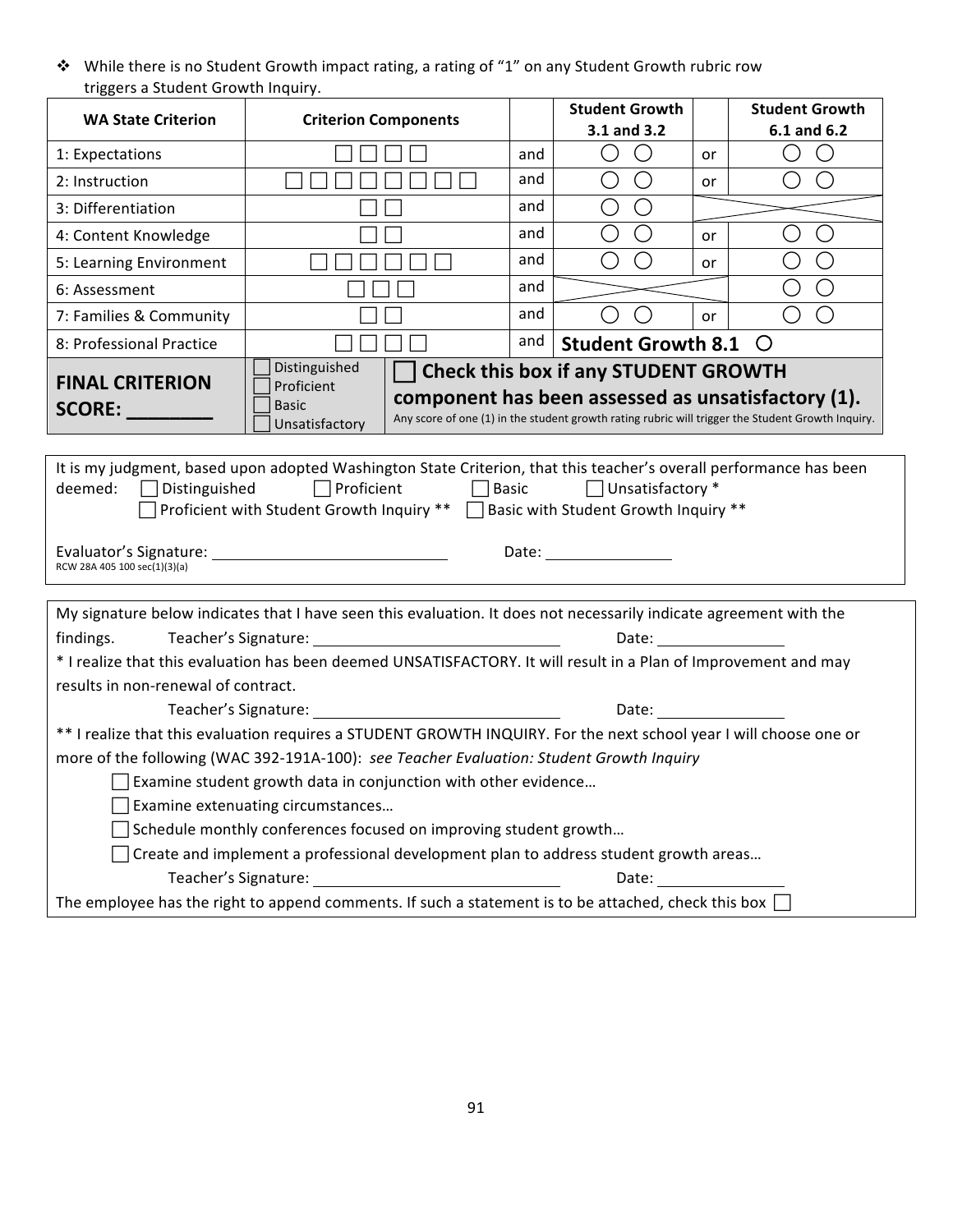# **PROFICIENCY EVALUATION FORM - SUPPORT PERSONNEL COVER PAGE**

| <b>Employee's Name</b>   |                     |                       |  |
|--------------------------|---------------------|-----------------------|--|
| <b>Building</b>          | Evaluator           |                       |  |
| Dates of Observation     | Date of Evaluation  |                       |  |
| Employee's Evaluation -- | <b>SATISFACTORY</b> | <b>UNSATISFACTORY</b> |  |
|                          |                     |                       |  |

Please check activity for which form is being used:

| $\Box$ | 90 - Day Evaluation       | <b>CRITERIA</b>                            |
|--------|---------------------------|--------------------------------------------|
| $\Box$ | <b>Fall Evaluation</b>    | $\parallel$ 1. Knowledge and Scholarship.  |
| $\Box$ | <b>Spring Evaluation</b>  | $\parallel$ $\Box$ 2. Specialized skills.  |
| $\Box$ | <b>Annual Evaluation</b>  | $\parallel$ 3. Management of environment.  |
| $\Box$ | <b>Summary Evaluation</b> | $\vert$ $\vert$ = 4. As a professional.    |
| П      | <b>Other Evaluation</b>   | $\parallel$ = 5. Involvement in assistance |

| Evaluator's Signature |  |
|-----------------------|--|
|-----------------------|--|

(NOTE: Employee's signature indicates only that he/she has read and has received a copy of this evaluation, not necessarily that he/she agrees with the content. Employee comments may be attached.)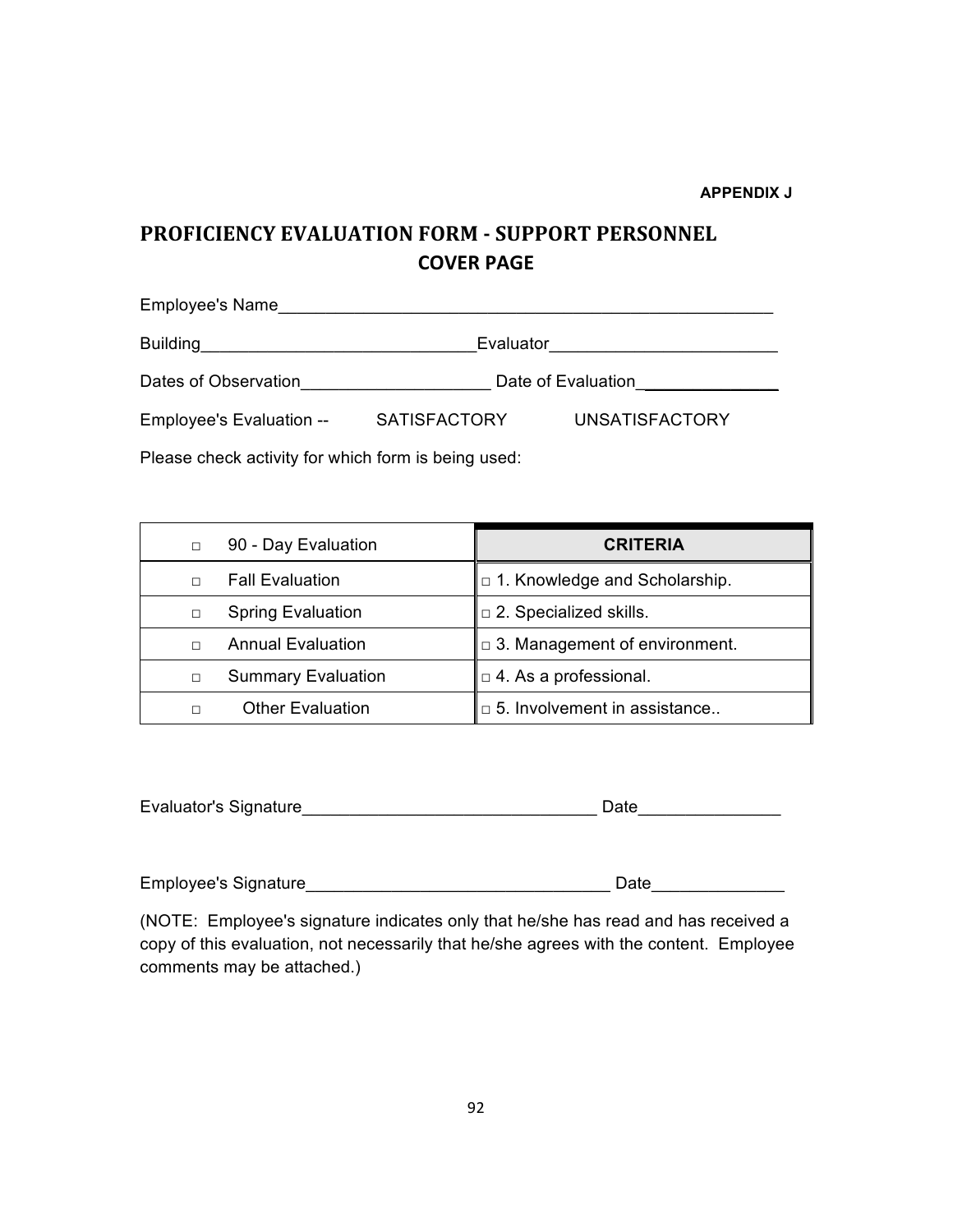# **PRO GROWTH/SHORT EVALUATION FORM-SUPPORT PERSONNEL**

|                |                                                         | 1 = Meets District criteria 2 = Does not meet District criteria |   |                |
|----------------|---------------------------------------------------------|-----------------------------------------------------------------|---|----------------|
|                | Note: Any "2" ratings require the use of the long form. |                                                                 |   |                |
| 1.             | KNOWLEDGE AND SCHOLARSHIP IN SPECIAL FIELD              |                                                                 | 1 | 2              |
| 2 <sub>1</sub> | <b>SPECIALIZED SKILLS</b><br>1                          |                                                                 |   | $\overline{2}$ |
| 3 <sub>1</sub> | MANAGEMENT OF SPECIAL AND TECHNICAL                     |                                                                 |   |                |
|                | <b>ENVIRONMENT</b>                                      |                                                                 |   | $\overline{2}$ |
| $4_{-}$        | THE SUPPORT PERSON AS A PROFESSIONAL                    |                                                                 | 1 | $\overline{2}$ |
| 5.             | INVOLVEMENT IN ASSISTING PUPILS, PARENTS AND            |                                                                 |   |                |
|                | EDUCATIONAL PERSONNEL                                   |                                                                 |   | 2              |

COMMENTS:

| Evaluator's Signature | Date |  |
|-----------------------|------|--|
|                       |      |  |
| Employee's Signature  | Date |  |

(NOTE: Employee's signature indicates only that he/she has read and has received a copy of this evaluation, not necessarily that he/she agrees with the content. Employee comments may be attached.)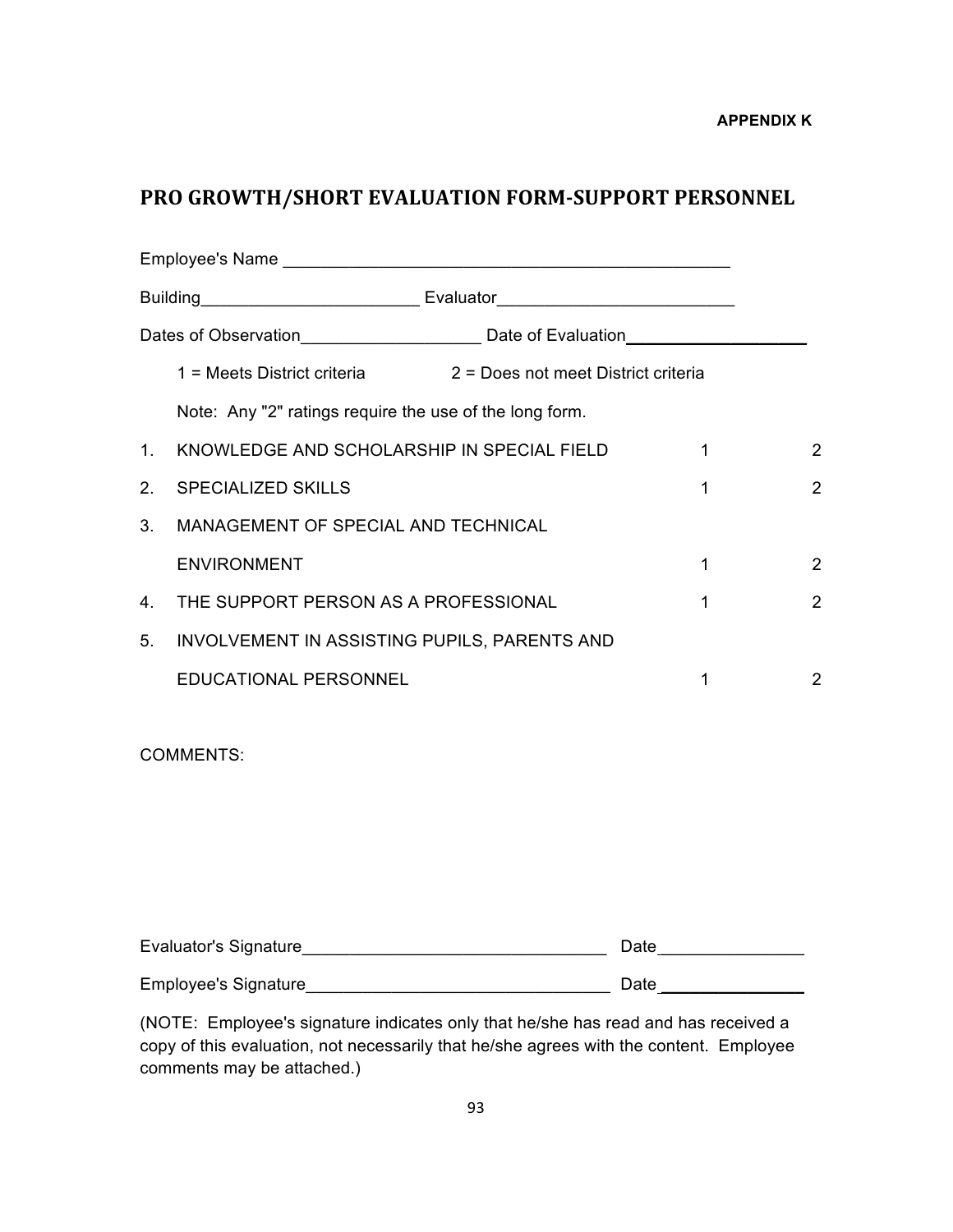## **POSTING REQUEST FORM**

### PLEASE CONSIDER THIS MY OFFICIAL REQUEST TO BE NOTIFIED OF POSTINGS.

In the summer employees shall be notified by mail or email of any openings for which they have applied for a transfer. Please check which you prefer: \_\_\_Mail \_\_\_Email

## I WISH TO BE NOTIFIED OF:

- □ ALL POSITIONS
- □ PRIMARY GRADE OPENINGS
- □ INTERMEDIATE GRADE OPENINGS
- □ MIDDLE SCHOOL OPENINGS (List up to 3 subject areas)

| 2. $\overline{\phantom{a}}$                                                                                                                                                                                                   |  |
|-------------------------------------------------------------------------------------------------------------------------------------------------------------------------------------------------------------------------------|--|
| 3.                                                                                                                                                                                                                            |  |
| $\Box$ HIGH SCHOOL OPENINGS (List up to 3 subject areas.)                                                                                                                                                                     |  |
|                                                                                                                                                                                                                               |  |
| 2.                                                                                                                                                                                                                            |  |
|                                                                                                                                                                                                                               |  |
| <b>DECIAL EDUCATION</b>                                                                                                                                                                                                       |  |
| D OTHER (Specify)                                                                                                                                                                                                             |  |
|                                                                                                                                                                                                                               |  |
| NOTICE TO EMPLOYEES: THIS REQUEST SHALL REMAIN VALID AND IN EFFECT<br>UNTIL THE NEXT MARCH 15TH.                                                                                                                              |  |
|                                                                                                                                                                                                                               |  |
| EMPLOYEE'S SIGNATURE: And the contract of the contract of the contract of the contract of the contract of the contract of the contract of the contract of the contract of the contract of the contract of the contract of the |  |
| DATE:                                                                                                                                                                                                                         |  |